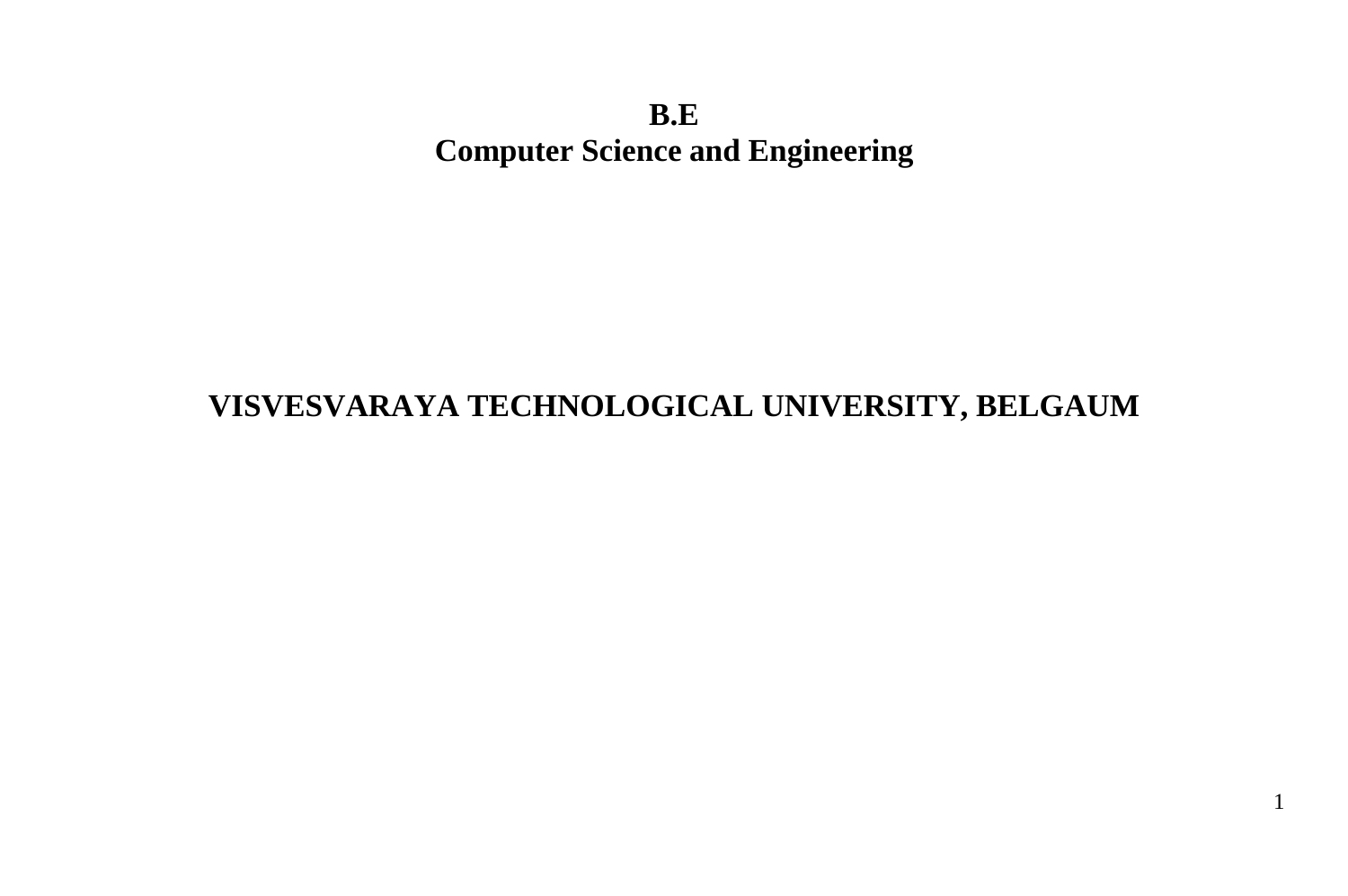### SCHEME OF TEACHING AND EXAMINATION **B.E. COMPUTER SCIENCE AND ENGINEERING (Common to CSE & ISE)**

### **III SEMESTER**

| S. No. | <b>Subject Code</b> | Subject                                   | Teaching<br>Dept. | Teaching Hrs /<br>Week |                          |          | Examination |              |       |  |
|--------|---------------------|-------------------------------------------|-------------------|------------------------|--------------------------|----------|-------------|--------------|-------|--|
|        |                     |                                           |                   | Theory                 | Practi                   | Duration |             | <b>Marks</b> |       |  |
|        |                     |                                           |                   |                        | cal                      | (Hrs)    |             |              |       |  |
|        |                     |                                           |                   |                        |                          |          | <b>IA</b>   | Exam         | Total |  |
|        | 10MAT31             | <b>Engineering Mathematics - III</b>      | Mathematics       | 04                     |                          | 03       | 25          | 100          | 125   |  |
| 2      | 10CS32              | <b>Electronic Circuits</b>                | <b>CSE/ISE</b>    | 04                     |                          | 03       | 25          | 100          | 125   |  |
| 3      | 10CS33              | Logic Design                              | <b>CSE/ISE</b>    | 04                     | -                        | 03       | 25          | 100          | 125   |  |
| 4      | 10CS34              | <b>Discrete Mathematical Structures</b>   | <b>CSE/ISE</b>    | 04                     | -                        | 03       | 25          | 100          | 125   |  |
| 5      | 10CS35              | Data Structures with C                    | <b>CSE/ISE</b>    | 04                     | -                        | 03       | 25          | 100          | 125   |  |
| 6      | 10CS36              | Object Oriented Programming with<br>$C++$ | <b>CSE/ISE</b>    | 04                     |                          | 03       | 25          | 100          | 125   |  |
|        | 10CSL37             | Data Structures with C/C++<br>Laboratory  | <b>CSE/ISE</b>    |                        | 03                       | 03       | 25          | 50           | 75    |  |
| 8      | 10CSL38             | Electronic Circuits & Logic Design        | <b>CSE/ISE</b>    |                        | 03                       | 03       | 25          | 50           | 75    |  |
|        |                     | Laboratory                                |                   |                        |                          |          |             |              |       |  |
| Total  |                     |                                           | 24                | 06                     | $\overline{\phantom{a}}$ | 200      | 700         | 900          |       |  |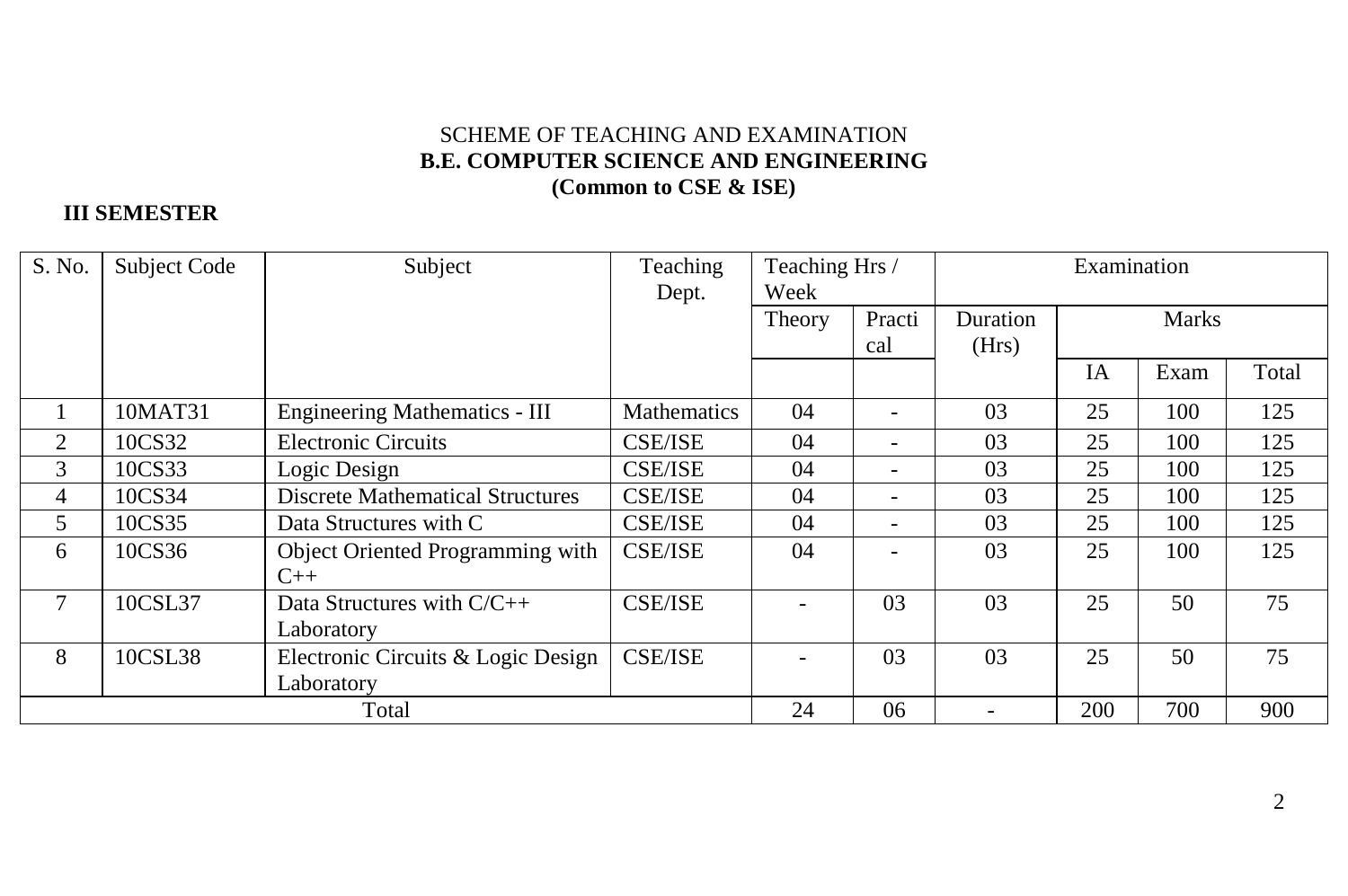### SCHEME OF TEACHING AND EXAMINATION **B.E. COMPUTER SCIENCE AND ENGINEERING (Common to CSE & ISE)**

### **IV SEMESTER**

| S. No. | Subject Code | Subject                             | Teaching       | Teaching Hrs / |        |       | Examination |              |       |  |
|--------|--------------|-------------------------------------|----------------|----------------|--------|-------|-------------|--------------|-------|--|
|        |              |                                     | Dept.          | Week           |        |       |             |              |       |  |
|        |              |                                     |                | Theory         | Practi |       |             | <b>Marks</b> |       |  |
|        |              |                                     |                |                | cal    | (Hrs) |             |              |       |  |
|        |              |                                     |                |                |        |       | IA          | Exam         | Total |  |
|        | 10MAT41      | <b>Engineering Mathematics - IV</b> | <b>Maths</b>   | 04             |        | 03    | 25          | 100          | 125   |  |
| 2      | 10CS42       | Graph Theory and Combinatorics      | <b>CSE/ISE</b> | 04             |        | 03    | 25          | 100          | 125   |  |
| 3      | 10CS43       | Design and Analysis of Algorithms   | <b>CSE/ISE</b> | 04             |        | 03    | 25          | 100          | 125   |  |
| 4      | 10CS44       | Unix and Shell Programming          | <b>CSE/ISE</b> | 04             |        | 03    | 25          | 100          | 125   |  |
| 5      | 10CS45       | Microprocessors                     | <b>CSE/ISE</b> | 04             |        | 03    | 25          | 100          | 125   |  |
| 6      | 10CS46       | <b>Computer Organization</b>        | <b>CSE/ISE</b> | 04             |        | 03    | 25          | 100          | 125   |  |
|        | 10CSL47      | Design and Analysis of Algorithms   | <b>CSE/ISE</b> |                | 03     | 03    | 25          | 50           | 75    |  |
|        |              | Laboratory                          |                |                |        |       |             |              |       |  |
| 8      | 10CSL48      | Microprocessors Laboratory          | <b>CSE/ISE</b> |                | 03     | 03    | 25          | 50           | 75    |  |
| Total  |              | 24                                  | 06             |                | 200    | 700   | 900         |              |       |  |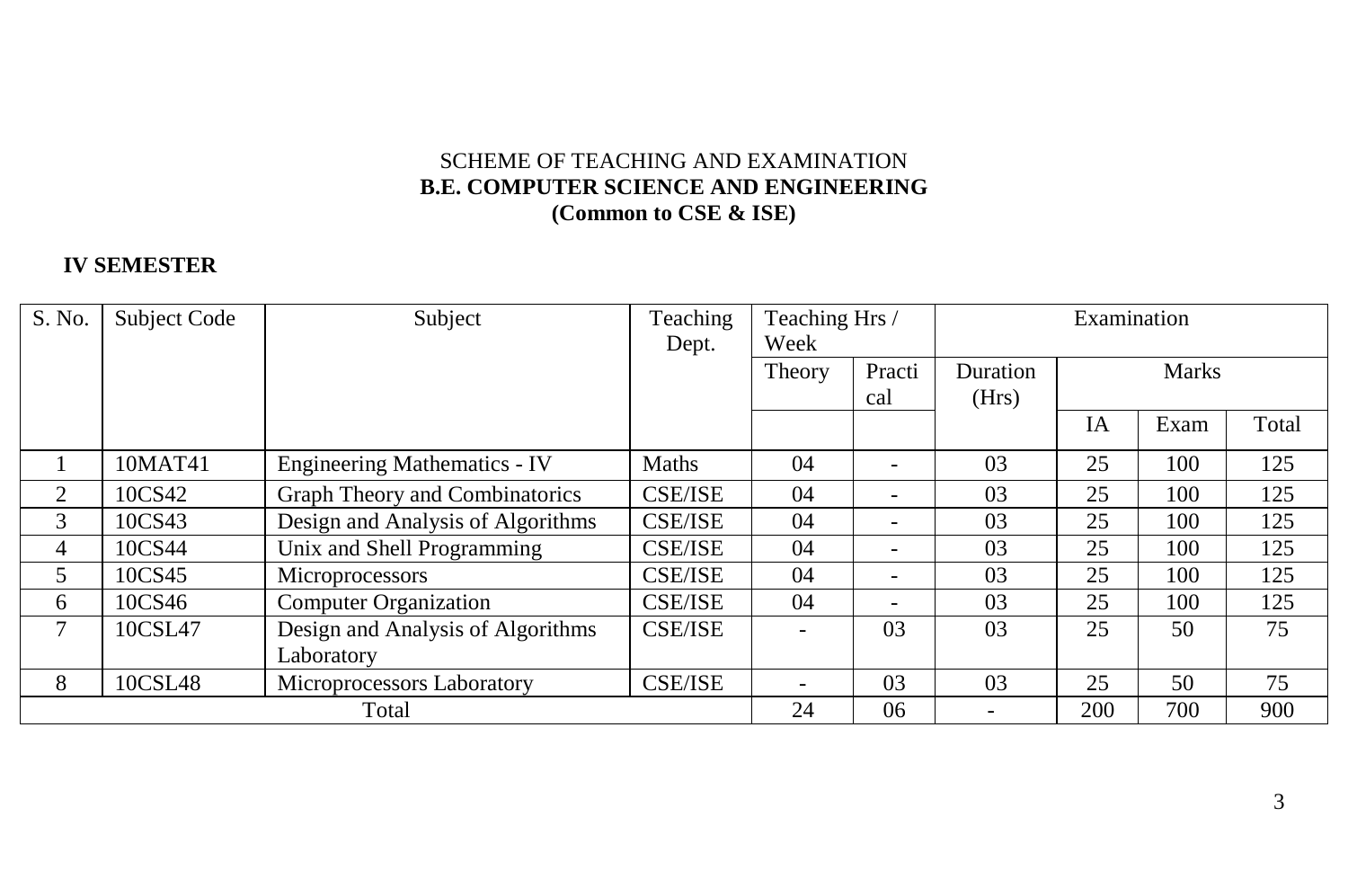### SCHEME OF TEACHING AND EXAMINATION **B.E. COMPUTER SCIENCE AND ENGINEERING**

### **V SEMESTER**

| S. No. | Subject Code | Subject                                 | Teaching<br>Dept. | Teaching Hrs /<br>Week |               | Examination              |           |              |       |
|--------|--------------|-----------------------------------------|-------------------|------------------------|---------------|--------------------------|-----------|--------------|-------|
|        |              |                                         |                   | Theory                 | Practi<br>cal | Duration<br>(Hrs)        |           | <b>Marks</b> |       |
|        |              |                                         |                   |                        |               |                          | <b>IA</b> | Exam         | Total |
|        | 10IS51       | Software Engineering                    | <b>CSE/ISE</b>    | 04                     |               | 03                       | 25        | 100          | 125   |
| 2      | 10CS52       | <b>Systems Software</b>                 | <b>CSE/ISE</b>    | 04                     | -             | 03                       | 25        | 100          | 125   |
| 3      | 10CS53       | <b>Operating Systems</b>                | <b>CSE/ISE</b>    | 04                     | ۰             | 03                       | 25        | 100          | 125   |
| 4      | 10CS54       | Database Management Systems             | <b>CSE/ISE</b>    | 04                     | ۰             | 03                       | 25        | 100          | 125   |
| 5      | 10CS55       | Computer Networks - I                   | <b>CSE/ISE</b>    | 04                     | -             | 03                       | 25        | 100          | 125   |
| 6      | 10CS56       | Formal Languages and Automata<br>Theory | <b>CSE/ISE</b>    | 04                     |               | 03                       | 25        | 100          | 125   |
| 7      | 10CSL57      | Database Applications Laboratory        | <b>CSE/ISE</b>    |                        | 03            | 03                       | 25        | 50           | 75    |
| 8      | 10CSL58      | Systems Software & Operating            | <b>CSE/ISE</b>    |                        | 03            | 03                       | 25        | 50           | 75    |
|        |              | <b>Systems Laboratory</b>               |                   |                        |               |                          |           |              |       |
|        |              | Total                                   |                   | 24                     | 06            | $\overline{\phantom{a}}$ | 200       | 700          | 900   |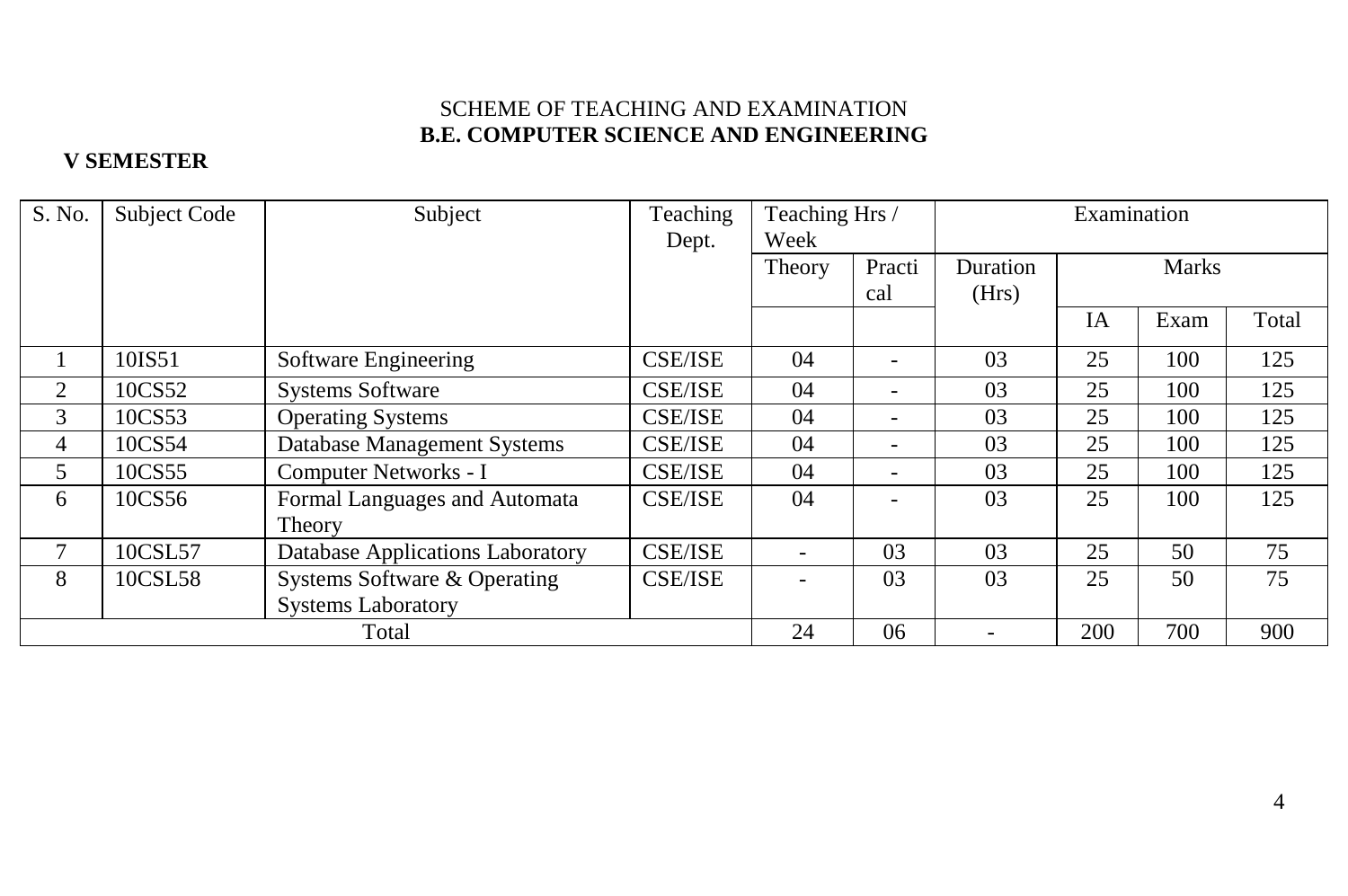### SCHEME OF TEACHING AND EXAMINATION **B.E. COMPUTER SCIENCE AND ENGINEERING**

### **VI SEMESTER**

| S. No. | Subject | Subject                                    | Teaching       | Teaching Hrs / |           | Examination |     |              |       |
|--------|---------|--------------------------------------------|----------------|----------------|-----------|-------------|-----|--------------|-------|
|        | Code    |                                            | Dept.          | Week           |           |             |     |              |       |
|        |         |                                            |                | Theor          | Practical | Duration    |     | <b>Marks</b> |       |
|        |         |                                            |                |                |           | (Hrs)       |     |              |       |
|        |         |                                            |                |                |           |             | IA  | Exam         | Total |
|        | 10AL61  | Management and Entrepreneurship            | CSE/ISE/       | 04             |           | 03          | 25  | 100          | 125   |
|        |         |                                            | <b>MBA</b>     |                |           |             |     |              |       |
| 2      | 10CS62  | Unix System Programming                    | <b>CSE/ISE</b> | 04             |           | 03          | 25  | 100          | 125   |
| 3      | 10CS63/ | <b>Compiler Design</b>                     | <b>CSE/ISE</b> | 04             |           | 03          | 25  | 100          | 125   |
|        | 10IS662 |                                            |                |                |           |             |     |              |       |
| 4      | 10CS64  | Computer Networks - II                     | <b>CSE/ISE</b> | 04             |           | 03          | 25  | 100          | 125   |
| 5      | 10CS65  | <b>Computer Graphics and Visualization</b> | <b>CSE/ISE</b> | 04             |           | 03          | 25  | 100          | 125   |
|        | 10IS665 |                                            |                |                |           |             |     |              |       |
| 6      | 10CS66x | Elective I (Group-A)                       | <b>CSE/ISE</b> | 04             |           | 03          | 25  | 100          | 125   |
| 7      | 10CSL67 | Computer Graphics and Visualization        | <b>CSE/ISE</b> |                | 03        | 03          | 25  | 50           | 75    |
|        |         | Laboratory                                 |                |                |           |             |     |              |       |
| 8      | 10CSL68 | Unix System Programming and Compiler       | <b>CSE/ISE</b> |                | 03        | 03          | 25  | 50           | 75    |
|        |         | Design Laboratory                          |                |                |           |             |     |              |       |
|        |         | Total                                      |                | 24             | 06        |             | 200 | 700          | 900   |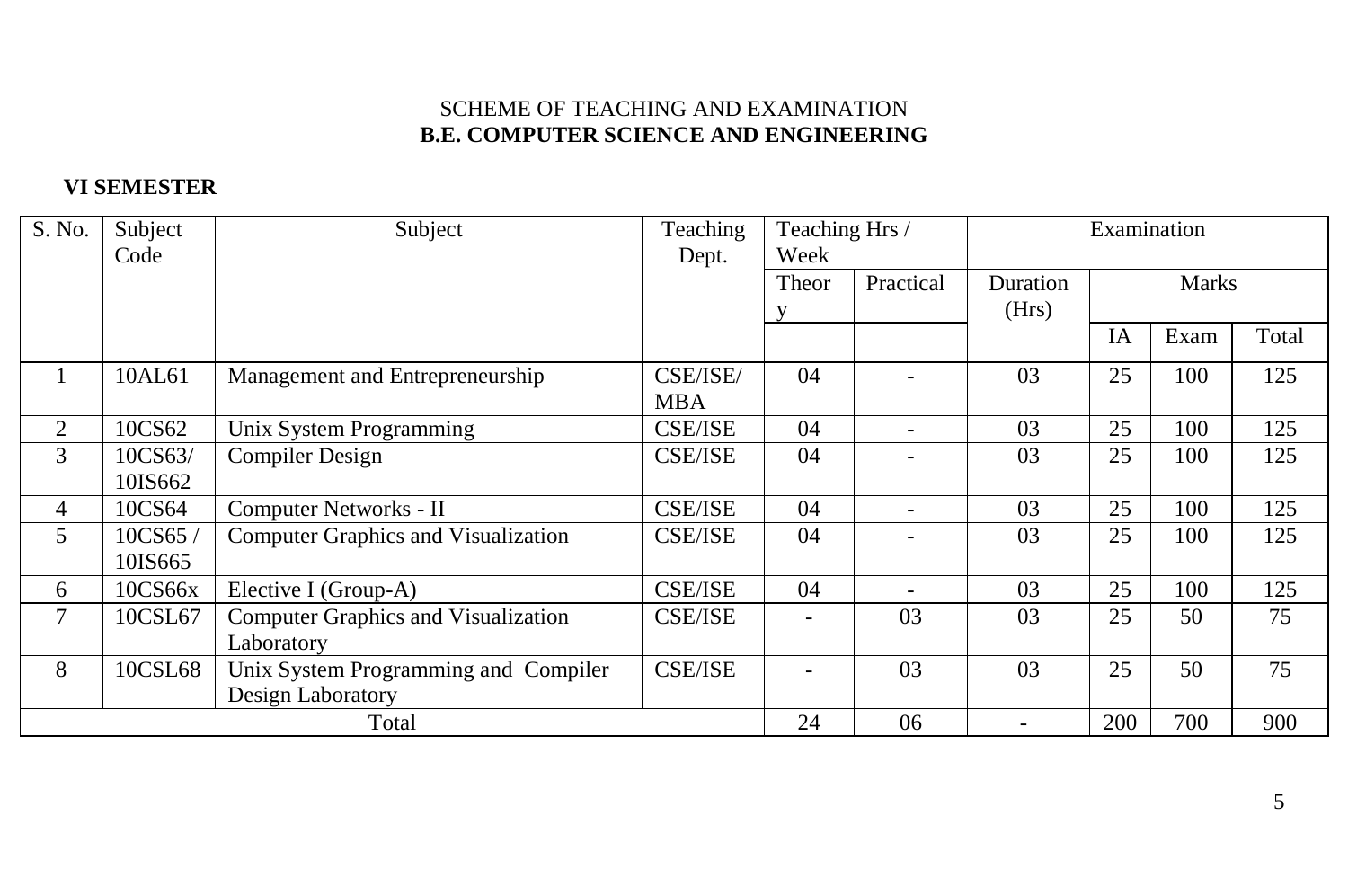### **Elective I – Group A**

10CS661/10IS661 Operations Research 10CS662 Signals and Systems 10CS663/10IS663 Data Compression 10CS664/10IS664 Pattern Recognition 10CS665 Stochastic Models and Applications 10CS666/10IS666 Programming Languages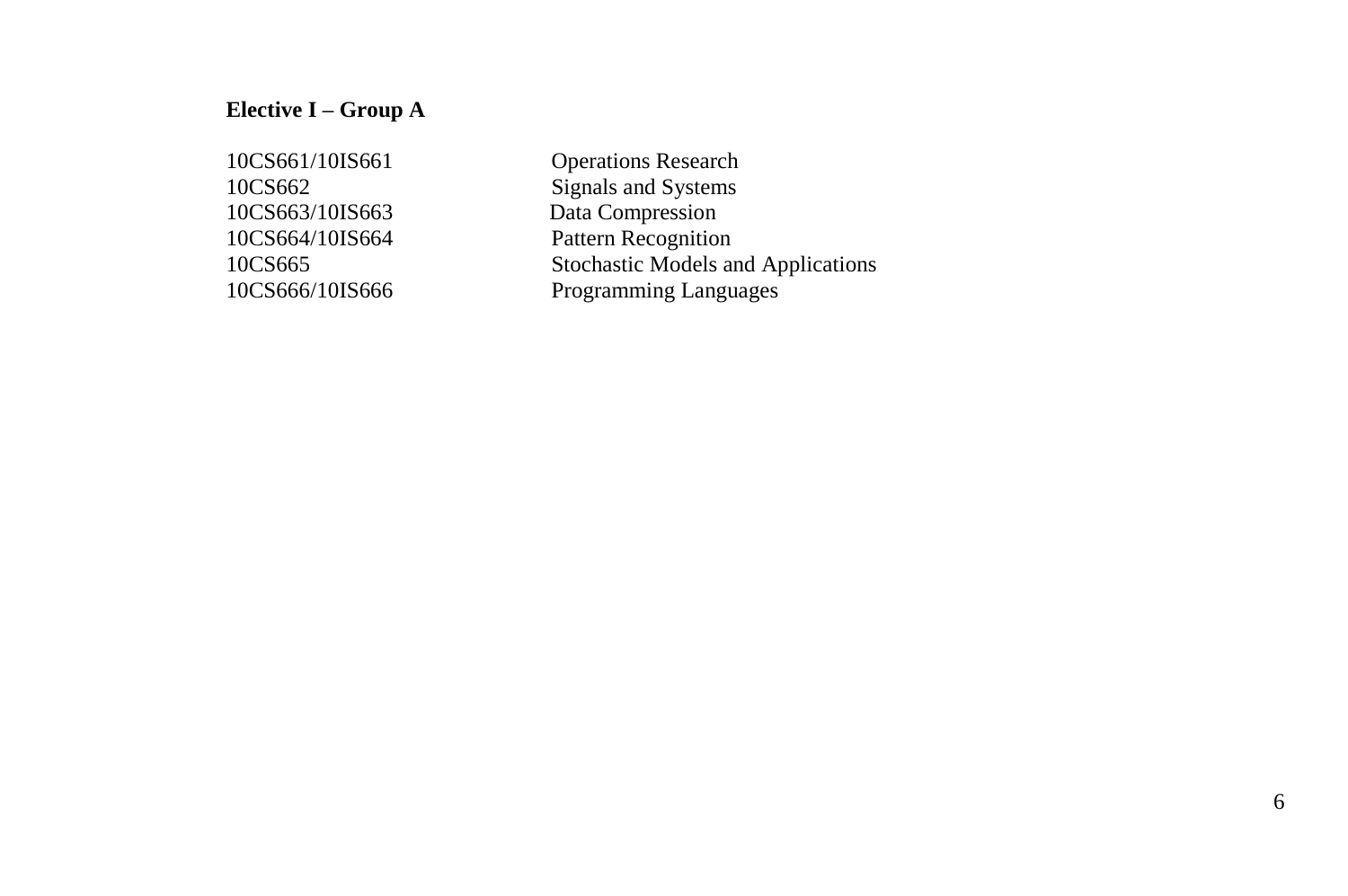### SCHEME OF TEACHING AND EXAMINATION **B.E. COMPUTER SCIENCE AND ENGINEERING**

### **VII SEMESTER**

| S. No. | Subject Code | Subject                                | Teaching       | Teaching Hrs /           |     |          | Examination |              |       |  |
|--------|--------------|----------------------------------------|----------------|--------------------------|-----|----------|-------------|--------------|-------|--|
|        |              |                                        | Dept.          | Week                     |     |          |             |              |       |  |
|        |              |                                        |                | Practi<br>Theory         |     | Duration |             | <b>Marks</b> |       |  |
|        |              |                                        |                |                          | cal | (Hrs)    |             |              |       |  |
|        |              |                                        |                |                          |     |          | <b>IA</b>   | Exam         | Total |  |
|        | 10CS71       | Object-Oriented Modeling and           | <b>CSE/ISE</b> | 04                       |     | 03       | 25          | 100          | 125   |  |
|        |              | Design                                 |                |                          |     |          |             |              |       |  |
| 2      | 10CS72/      | <b>Embedded Computing Systems</b>      | <b>CSE/ISE</b> | 04                       |     | 03       | 25          | 100          | 125   |  |
|        | 10IS752      |                                        |                |                          |     |          |             |              |       |  |
| 3      | 10CS73       | Programming the Web                    | <b>CSE/ISE</b> | 04                       |     | 03       | 25          | 100          | 125   |  |
| 4      | 10CS74       | <b>Advanced Computer Architectures</b> | <b>CSE/ISE</b> | 04                       |     | 03       | 25          | 100          | 125   |  |
| 5.     | 10CS75x      | Elective II (Group-B)                  | <b>CSE/ISE</b> | 04                       |     | 03       | 25          | 100          | 125   |  |
| 6      | 10CS76x      | Elective III(Group-C)                  | <b>CSE/ISE</b> | 04                       |     | 03       | 25          | 100          | 125   |  |
| 7      | 10CSL77      | <b>Networks Laboratory</b>             | <b>CSE/ISE</b> | $\overline{\phantom{a}}$ | 03  | 03       | 25          | 50           | 75    |  |
| 8      | 10CSL78      | Web Programming Laboratory             | <b>CSE/ISE</b> | $\overline{\phantom{a}}$ | 03  | 03       | 25          | 50           | 75    |  |
|        |              | Total                                  |                | 24                       | 06  |          | 200         | 700          | 900   |  |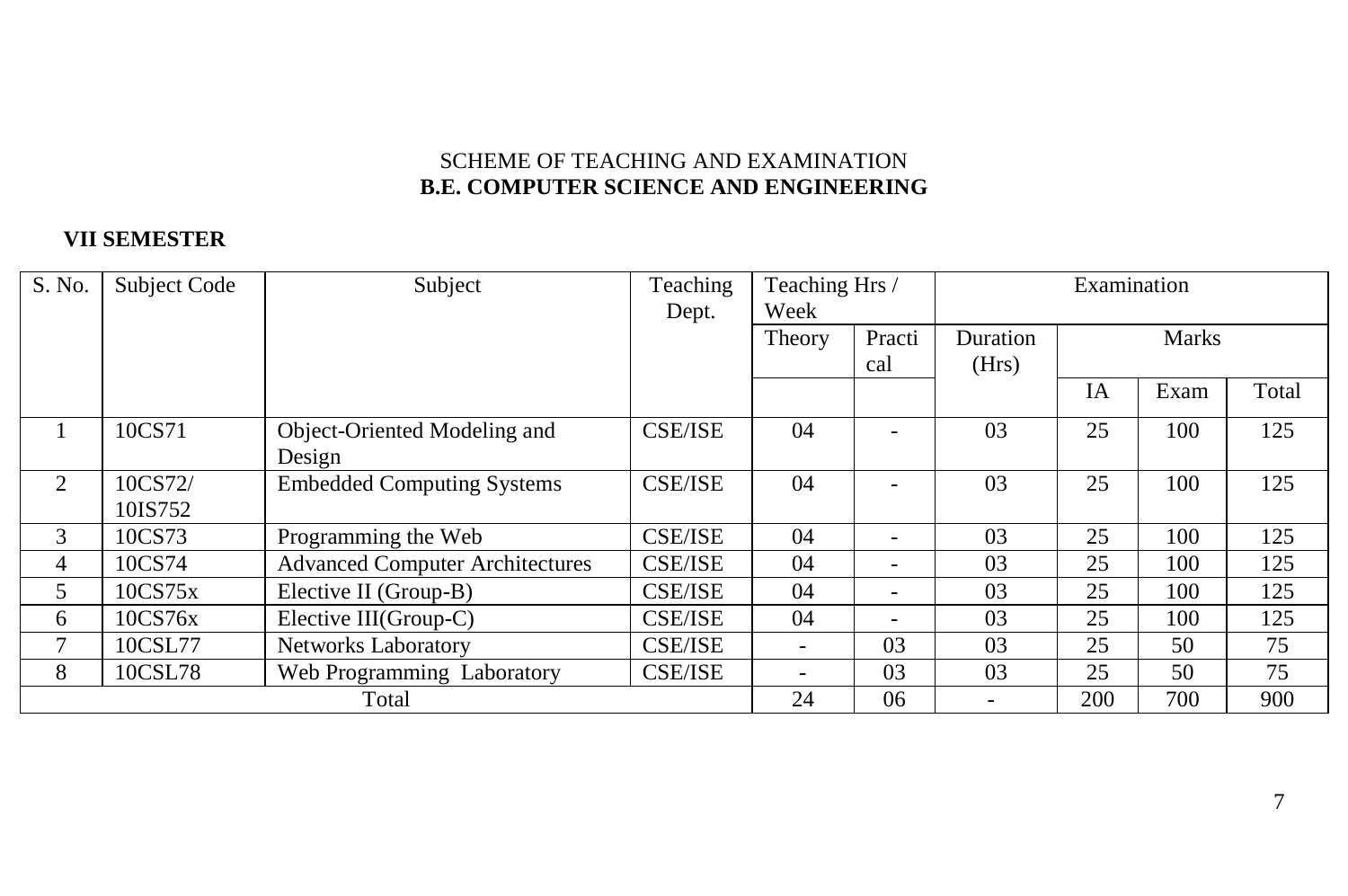# **Elective II – Group B Elective III – Group C**

| 10CS751/10IS751 | <b>Advanced DBMS</b>                            | 10CS761/10IS761 | C# Programming and .Net         |
|-----------------|-------------------------------------------------|-----------------|---------------------------------|
| 10CS752         | Digital Signal Processing                       | 10CS762/10IS762 | <b>Digital Image Processing</b> |
| 10CS753/10IS753 | Java and J2EE                                   | 10CS763/10IS763 | <b>Game Theory</b>              |
| 10CS754/10IS754 | Multimedia Computing                            | 10CS764/10IS764 | Artificial Intelligence         |
| 10CS755/10IS74  | Data Warehousing and Data Mining10CS765/10IS765 |                 | Storage Area Networks           |
| 10CS756/10IS756 | <b>Neural Networks</b>                          | 10CS766/10IS766 | Fuzzy Logic                     |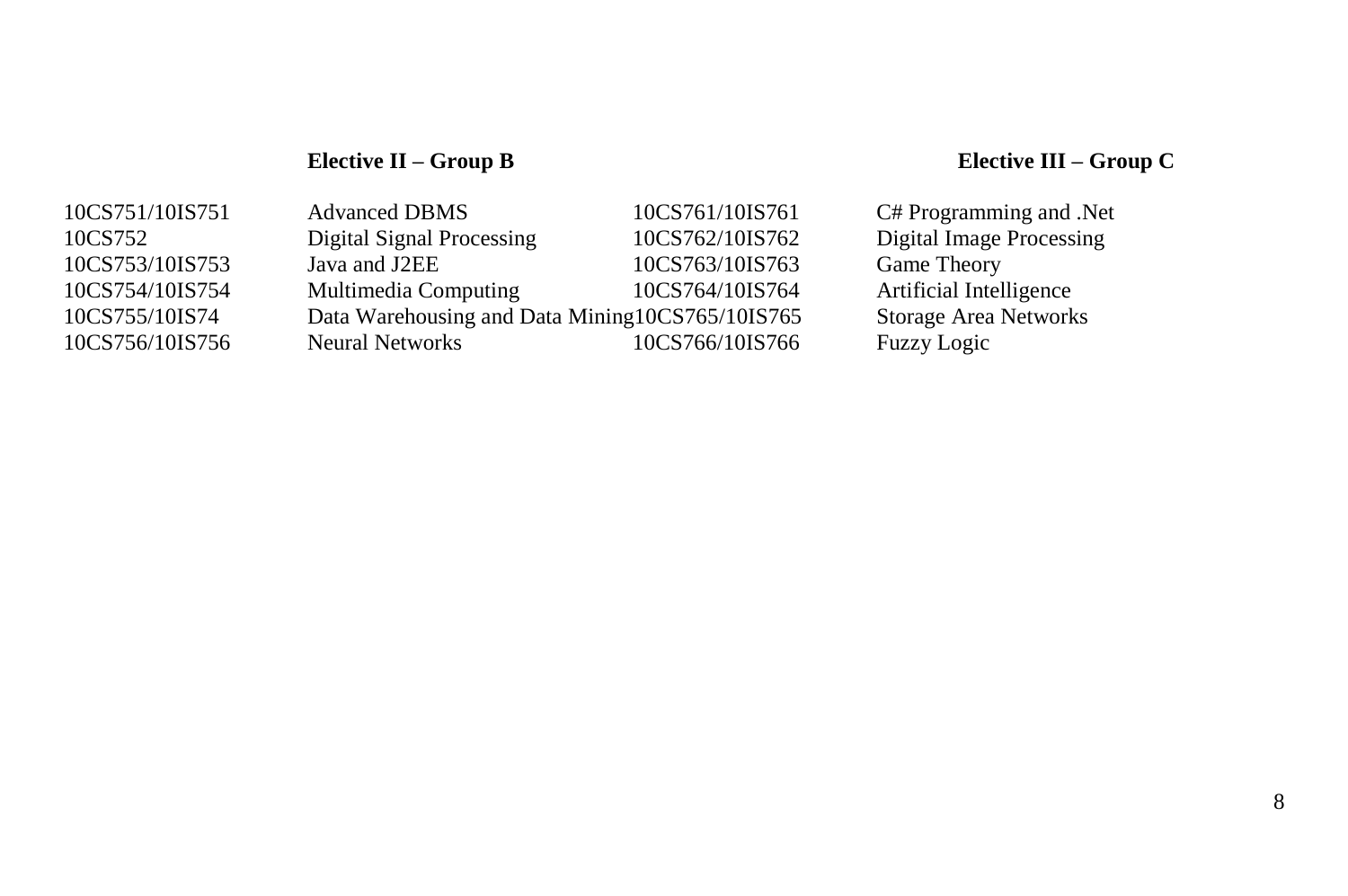### SCHEME OF TEACHING AND EXAMINATION **B.E. COMPUTER SCIENCE AND ENGINEERING**

### **VIII SEMESTER**

| S. No. | Subject Code | Subject                        | Teaching       | Teaching Hrs /           |                          |        | Examination |                          |       |  |
|--------|--------------|--------------------------------|----------------|--------------------------|--------------------------|--------|-------------|--------------------------|-------|--|
|        |              |                                | Dept.          | Week                     |                          |        |             |                          |       |  |
|        |              |                                |                | Theory                   | Practi                   |        |             | <b>Marks</b>             |       |  |
|        |              |                                |                |                          | cal                      |        |             |                          |       |  |
|        |              |                                |                |                          |                          |        | IA          | Exam                     | Total |  |
|        | 10IS81       | Software Architectures         | <b>CSE/ISE</b> | 04                       | ۰                        | 03     | 25          | 100                      | 125   |  |
| 2      | 10CS82       | System Modeling and Simulation | <b>CSE/ISE</b> | 04                       | $\overline{\phantom{0}}$ | 03     | 25          | 100                      | 125   |  |
| 3      | 10CS83x      | Elective IV(Group-D)           | <b>CSE/ISE</b> | 04                       | $\overline{\phantom{a}}$ | 03     | 25          | 100                      | 125   |  |
| 4      | 10CS84x      | Elective V(Group-E)            | <b>CSE/ISE</b> | 04                       | $\overline{\phantom{a}}$ | 03     | 25          | 100                      | 125   |  |
| 5      | 10CS85       | Project Work                   | <b>CSE</b>     |                          | 06                       | 03     | 100         | 100                      | 200   |  |
| 6      | 10CS86       | Seminar                        | <b>CSE</b>     | $\overline{\phantom{a}}$ | $\overline{\phantom{a}}$ | $\sim$ | 50          | $\overline{\phantom{a}}$ | 50    |  |
|        |              | Total                          |                | 16                       | 06                       |        | 250         | 500                      | 750   |  |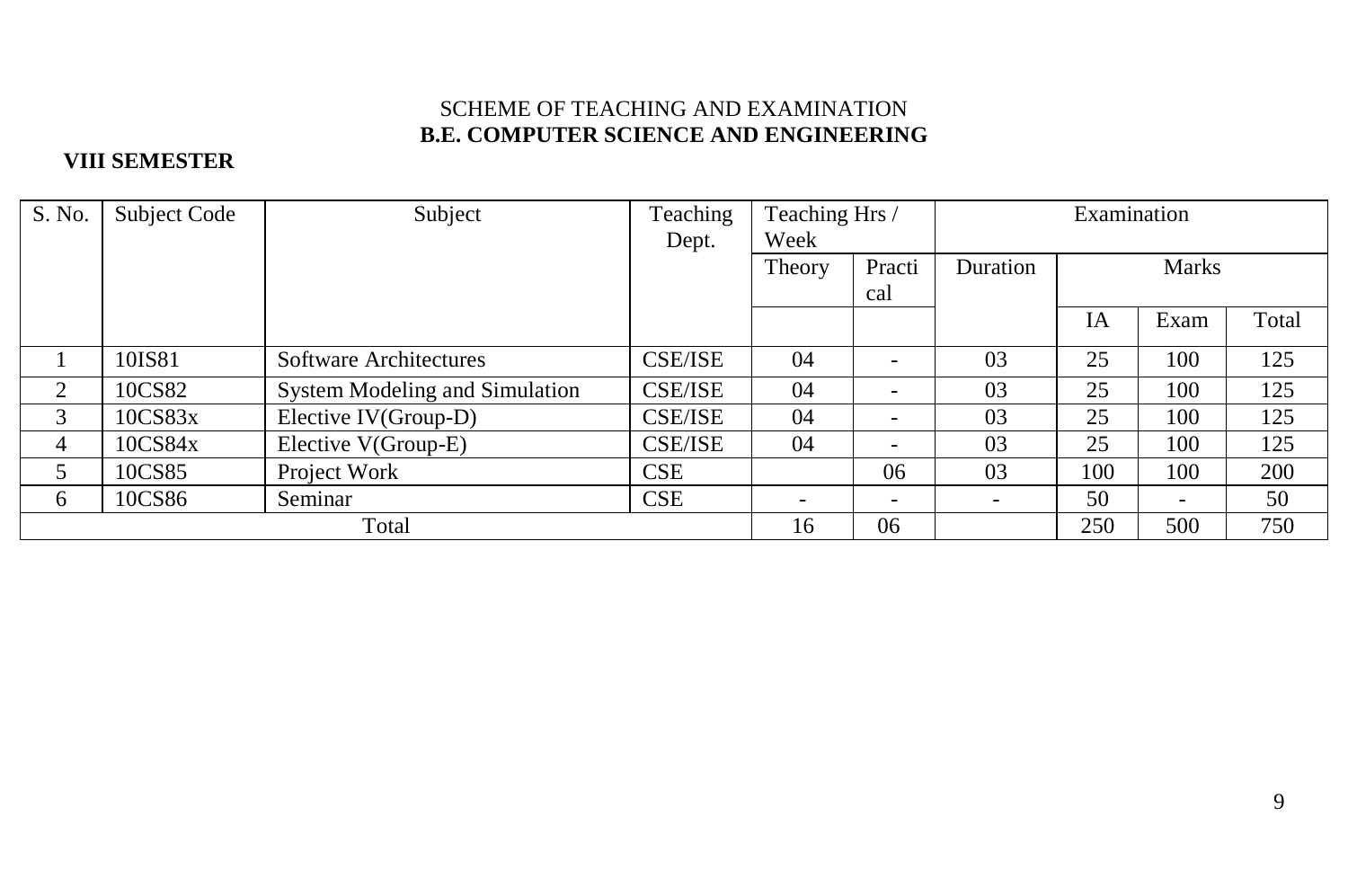# **Elective IV – Group D Elective V– Group E**

| 10CS831/10IS831 | Wireless Networks and Mobile Computing  | 10CS841/10IS841 | <b>Ad-hoc Networks</b>                |
|-----------------|-----------------------------------------|-----------------|---------------------------------------|
| 10CS832/10IS832 | Web 2.0 and Rich Internet Applications  | 10CS842         | <b>Software Testing</b>               |
| 10CS833         | <b>VLSI</b> Design and Algorithms       | 10CS843         | <b>ARM Based System Design</b>        |
| 10CS834/10IS834 | <b>Network Management Systems</b>       | 10CS844/10IS844 | <b>Services Oriented Architecture</b> |
| 10CS835/10IS835 | <b>Information and Network Security</b> | 10CS845/10IS845 | Clouds, Grids and Clusters            |
| 10CS836/10IS836 | Microcontroller-Based Systems           | 10CS846         | Multi-core Architecture and           |
|                 |                                         |                 | Programming                           |

# **NOTE: Students have to register for one Elective from each of the five Elective Group.**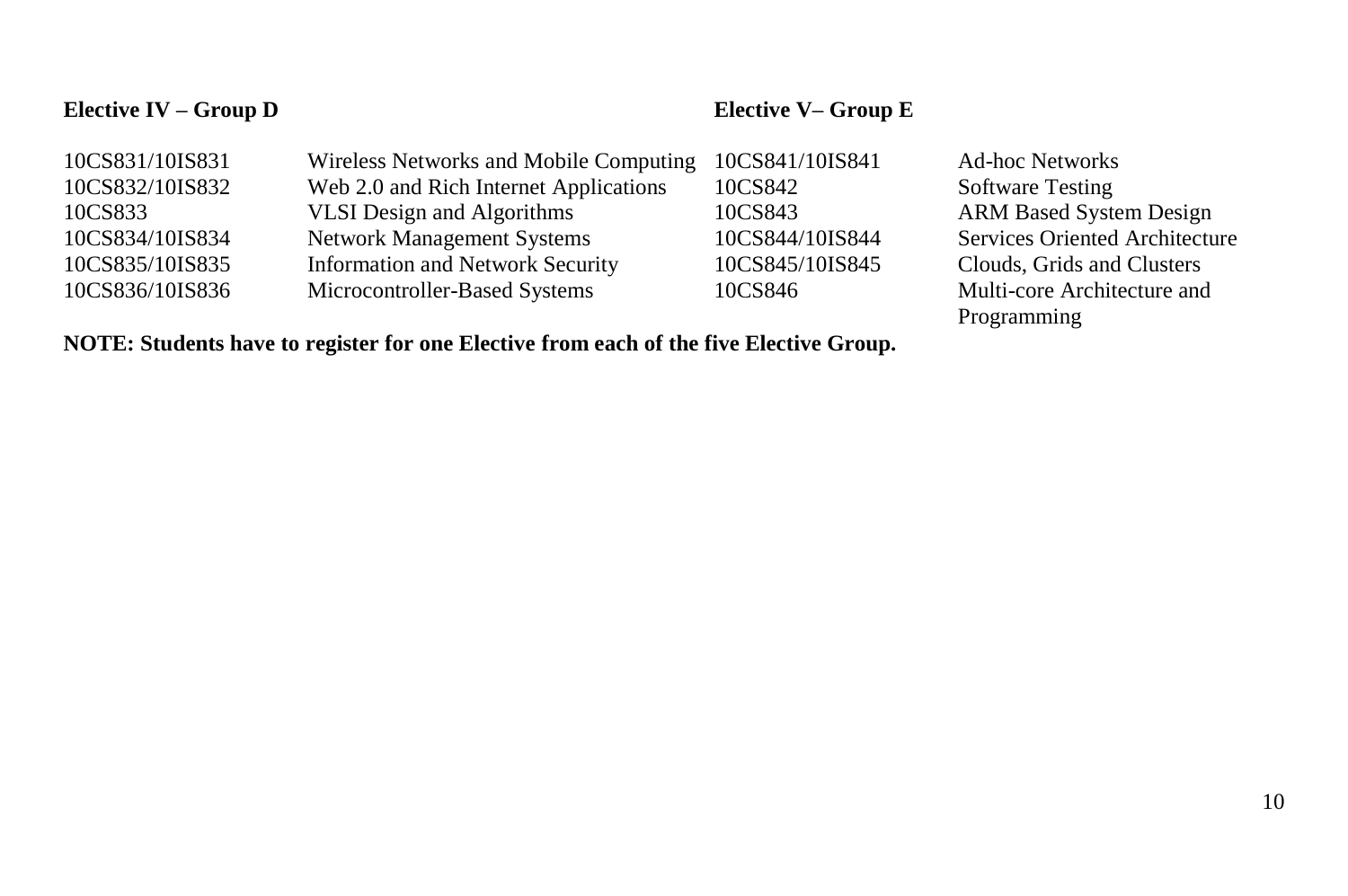### **III SEMESTER**

### **ENGINEERING MATHEMATICS III (Common to CSE & ISE)**

| <b>Subject Code: 10MAT31</b> |  | I.A. Marks $\therefore$ 25 |  |
|------------------------------|--|----------------------------|--|
| Hours/Week: 04               |  | Exam Hours: 03             |  |
| Total Hours: 52              |  | <b>Exam Marks: 100</b>     |  |

### **PART – A**

# **UNIT – 1 7 Hours**

**Fourier Series:** Periodic functions, Fourier expansions, Half range expansions, Complex form of Fourier series, Practical harmonic analysis.

### **UNIT - 2 6 Hours**

**Fourier Transforms:** Finite and Infinite Fourier transforms, Fourier sine and consine transforms, properties. Inverse transforms.

### **UNIT – 3 6 Hours**

**Partial Differential Equations (P.D.E):** Formation of P.D.E Solution of non homogeneous P.D.E by direct integration, Solution of homogeneous P.D.E involving derivative with respect to one independent variable only (Both types with given set of conditions) Method of separation of variables. (First and second order equations) Solution of Lagrange's linear P.D.E. of the type  $P p + Q q = R$ .

**UNIT - 4 7 Hours Applications of P.D.E:** Derivation of one dimensional wave and heat equations. Various possible solutions of these by the method of separation of variables. D"Alembert"s solution of wave equation. Two dimensional Laplace's equation – various possible solutions. Solution of all these equations with specified boundary conditions (Boundary value problems)

### **PART – B**

**UNIT – 5 6 Hours Numerical Methods:** Introduction, Numerical solutions of algebraic and transcendental equations:- Newton-Raphson and Regula-Falsi methods. Solution of linear simultaneous equations : - Gauss elimination and Gauss Jordon methods. Gauss - Seidel iterative method. Definition of eigen values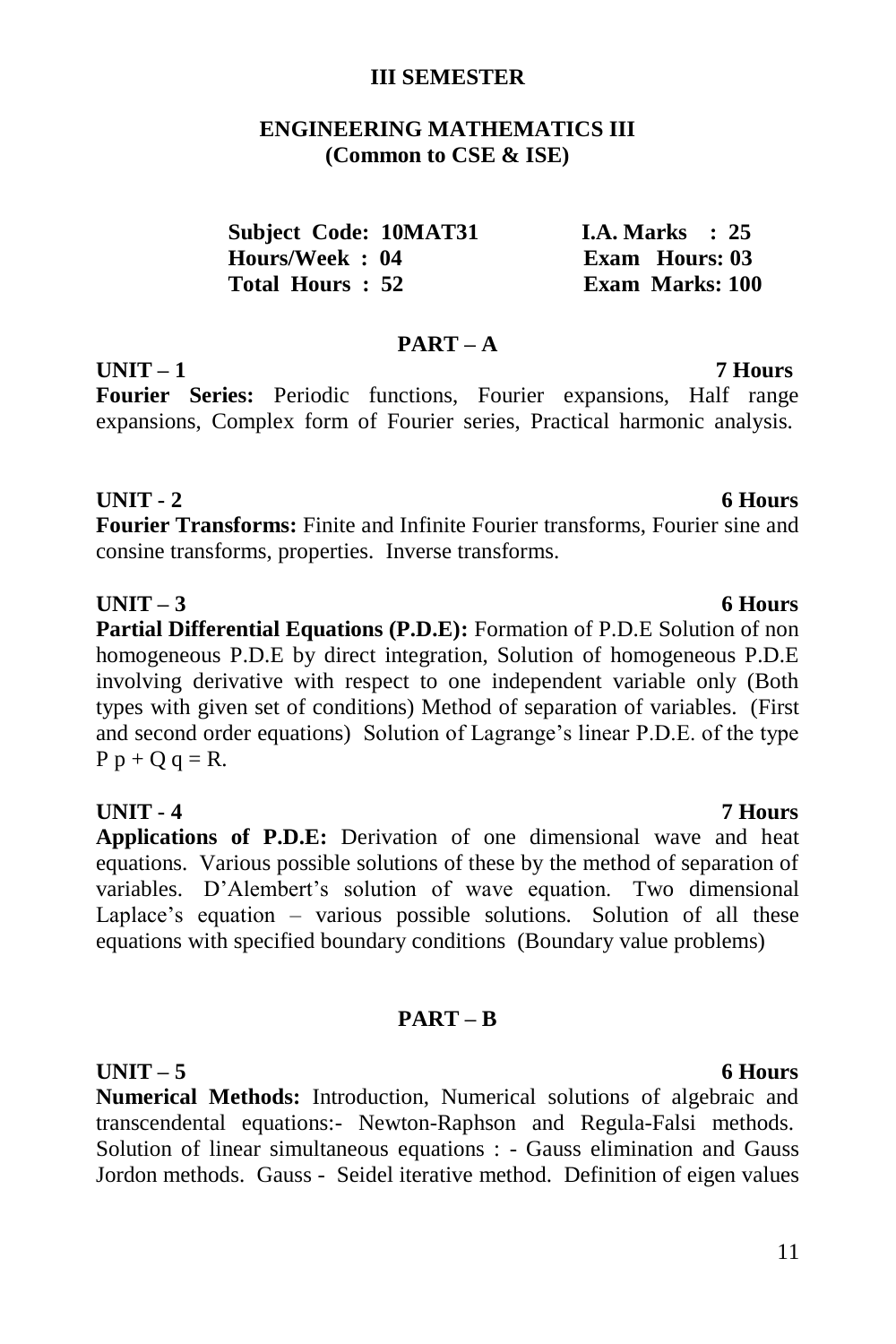12

### and eigen vectors of a square matrix. Computation of largest eigen value and the corresponding eigen vector by Rayleigh"s power method.

# **UNIT - 6 7 Hours**

**Numerical Methods** *contd.***:** Finite differences (Forward and Backward differences) Interpolation, Newton's forward and backward interpolation formulae. Divided differences – Newton"s divided difference formula. Lagrange's interpolation and inverse interpolation formulae. Numerical differentiation using Newton"s forward and backward interpolation formulae. Numerical Integration – Simpson's one third and three eighth's value, Weddle"s rule (All formulae / rules without proof)

# **UNIT - 7 6 Hours**

**Calculus of Variations:** Variation of a function and a functional Extremal of a functional, Variational problems, Euler"s equation, Standard variational problems including geodesics, minimal surface of revolution, hanging chain and Brachistochrone problems.

# **UNIT - 8 7 Hours**

**Difference Equations and Z-transforms:** Difference equations – Basic definitions. Z-transforms – Definition, Standard Z-transforms, Linearity property, Damping rule, Shifting rule, Initial value theorem, Final value theorem, Inverse Z-transforms. Application of Z-transforms to solve difference equations

# **Text Book**:

1. B.S. Grewal: Higher Engineering Mathematics,  $40<sup>th</sup>$  Edition. Khanna Publishers, 2007. (Chapters: 10, 22.1 to 22.5, 17.1 to 17.5, 18.1 to 18.2, 18.4 to 18.5, 18.7, 28.1 to 28.2, 28.4 to 28.9, 29.1, 29.5, 29.8 to 29.12, 34.1 to 34.5, 30.1 to 30.2, 23.1 to 23.5, 23.7, 23.9 to 23.11, 23.16)

# **Reference Books:**

- 1. B.V. Ramana: Higher Engineering Mathematics, Tata Mcgraw Hill, 2006.
- 2. Glyn James: Advanced Modern Engineering Mathematics, 3<sup>rd</sup> Edition, Pearson Education, 2003.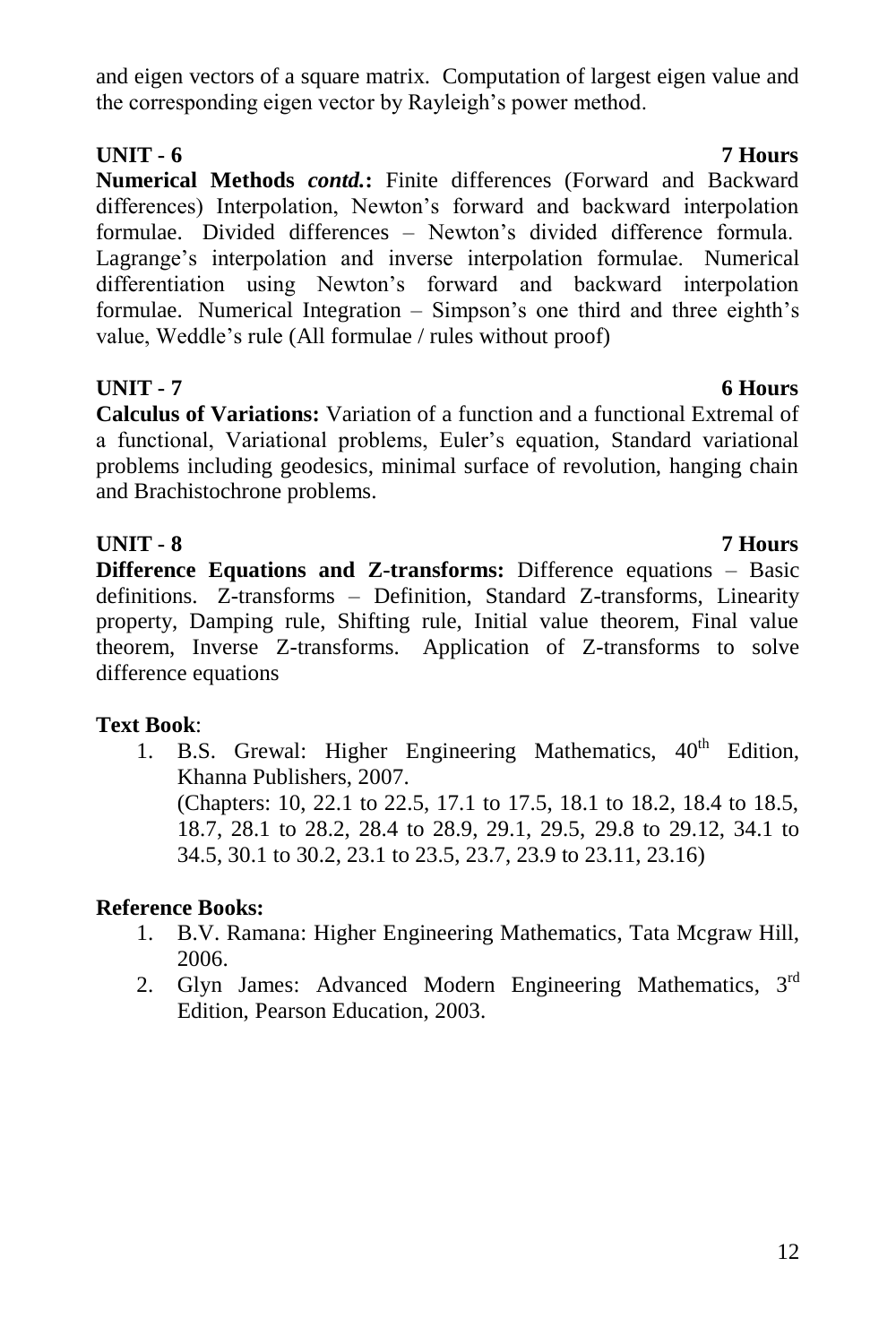# 13

### **ELECTRONIC CIRCUITS (Common to CSE & ISE)**

| <b>Subject Code: 10CS32</b> |  | I.A. Marks $\therefore$ 25 |  |
|-----------------------------|--|----------------------------|--|
| Hours/Week : 04             |  | Exam Hours: 03             |  |
| Total Hours : 52            |  | <b>Exam Marks: 100</b>     |  |

### **PART - A**

# **UNIT - 1 7 Hours**

**Transistors, UJTs, and Thyristors:** Operating Point, Common-Emitter Configuration, Thermal Runaway, Transistor Switch, Unijunction Transistors, SCR.

### **UNIT - 2 6 Hours**

**Field Effect Transistors:** Bipolar Junction Transistors versus Field Effect Transistors, Junction Field Effect Transistors, Metal Oxide Field Effect Transistors, Differences between JFETs and MOSFETs, Handling MOSFETs, Biasing MOSFETs, FET Applications, CMOS Devices, Insulated Gate Bipolar Transistors (IGBTs)

### **UNIT - 3 6 Hours**

**Optoelectronic Devices:** Introduction, Photosensors, Photoconductors, Photodiodes, Phototransistors, Light-Emitting Diodes, Liquid Crystal Displays, Cathode Ray Tube Displays, Emerging Display Technologies, **Optocouplers** 

### **UNIT - 4 7 Hours**

**Small Signal Analysis of Amplifiers:** Amplifier Bandwidth: General Frequency Considerations, Hybrid h-Parameter Model for an Amplifier, Transistor Hybrid Model, Analysis of a Transistor Amplifier using complete h-Parameter Model, Analysis of a Transistor Amplifier Configurations using Simplified h-Parameter Model (CE configuration only), Small-Signal Analysis of FET Amplifiers, Cascading Amplifiers, Darlington Amplifier, Low-Frequency Response of Amplifiers (BJT amplifiers only).

### **PART - B**

**UNIT - 5 6 Hours Large Signal Amplifiers, Feedback Amplifier:** Classification and characteristics of Large Signal Amplifiers, Feedback Amplifiers: Classification of Amplifiers, Amplifier with Negative Feedback, Advantages of Negative Feedback, Feedback Topologies, Voltage-Series (Series-Shunt)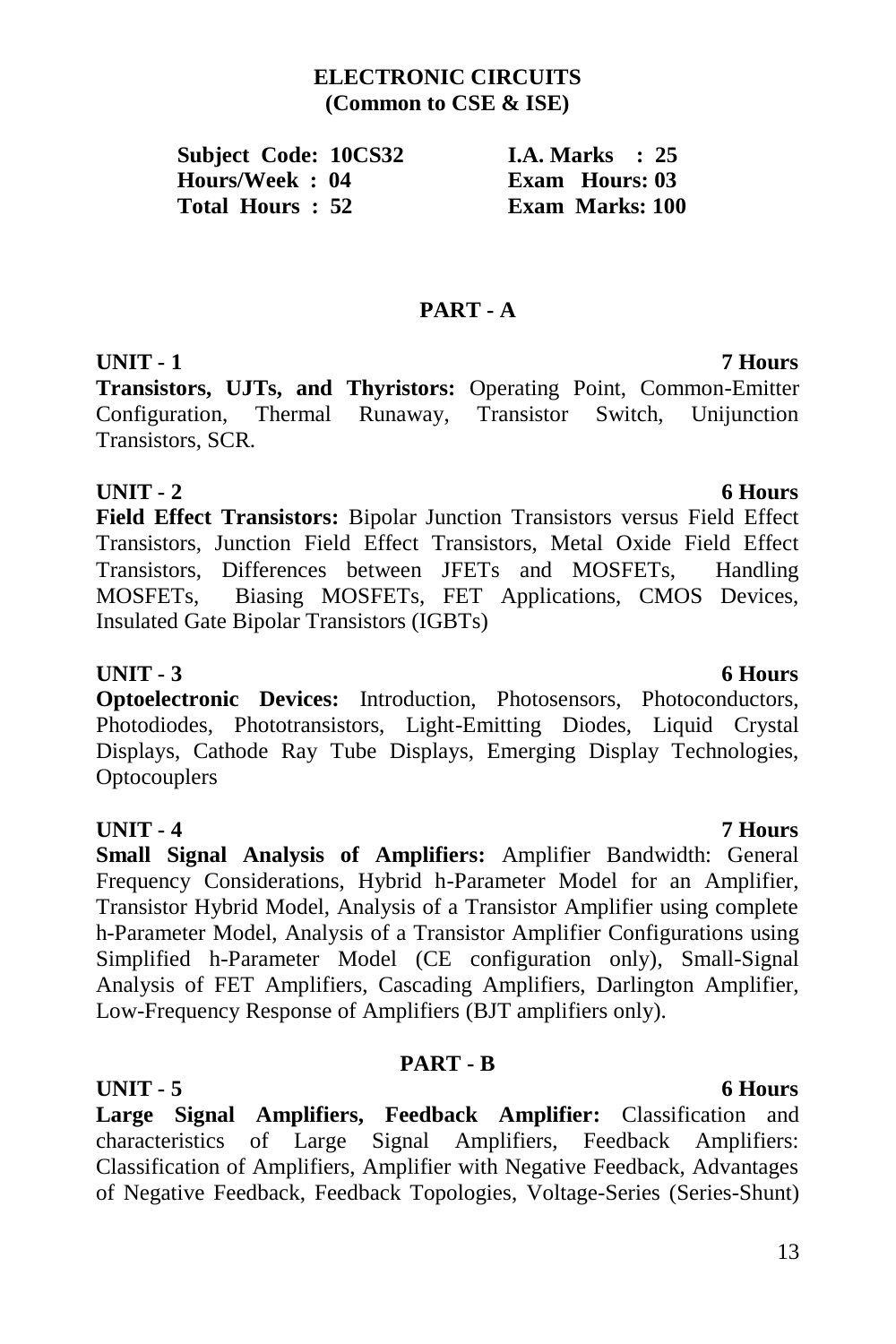Feedback, Voltage-Shunt (Shunt-Shunt) Feedback, Current-Series (Series-Series) Feedback, Current-Shunt (Shunt-Series) Feedback.

# **UNIT - 6 7 Hours**

**Sinusoidal Oscillators, Wave-Shaping Circuits:** Classification of Oscillators, Conditions for Oscillations: Barkhausen Criterion, Types of Oscillators, Crystal Oscillator, Voltage-Controlled Oscillators, Frequency Stability.

Wave-Shaping Circuits: Basic RC Low-Pass Circuit, RC Low-Pass Circuit as Integrator, Basic RC High-Pass Circuit, RC High-Pass Circuit as Differentiator, Multivibrators, Integrated Circuit (IC) Multivibrators.

# **UNIT - 7 7 Hours**

**Linear Power Supplies, Switched mode Power Supplies:** Linear Power Supplies: Constituents of a Linear Power Supply, Designing Mains Transformer; Linear IC Voltage Regulators, Regulated Power Supply Parameters.

Switched Mode Power Supplies: Switched Mode Power Supplies, Switching Regulators, Connecting Power Converters in Series, Connecting Power Converters in Parallel

# **UNIT - 8 6 Hours**

**Operational Amplifiers:** Ideal Opamp versus Practical Opamp, Performance Parameters, Some Applications: Peak Detector Circuit, Absolute Value Circuit, Comparator, Active Filters, Phase Shifters, Instrumentation Amplifier, Non-Linear Amplifier, Relaxation Oscillator, Current-To-Voltage Converter, Voltage-To-Current Converter, Sine Wave Oscillators.

# **Text Book:**

1. Anil K Maini, Varsha Agarwal: Electronic Devices and Circuits, Wiley, 2009. (4.1, 4.2, 4.7, 4.8, 5.1 to 5.3, 5.5, 5.6, 5.8, 5.9, 5.13, 5.14, 6.1, 6.3, 7.1 to 7.5, 7.10 to 7.14, Listed topics only from 8, 10.1, 11, 12.1, 12.2, 12.3, 12.5, 13.1 to 13.6, 13.9, 13.10, 14.1, 14.2, 14.6, 14.7, 15.1, 15.5 to 15.7. 16.3, 16.4, 17.12 to 17.22)

# **Reference Books:**

- 1. Jacob Millman, Christos Halkias, Chetan D Parikh: Millman"s Integrated Electronics – Analog and Digital Circuits and Systems, 2<sup>nd</sup> Edition, Tata McGraw Hill, 2010.
- 2. R. D. Sudhaker Samuel: Electronic Circuits, Sanguine-Pearson, 2010.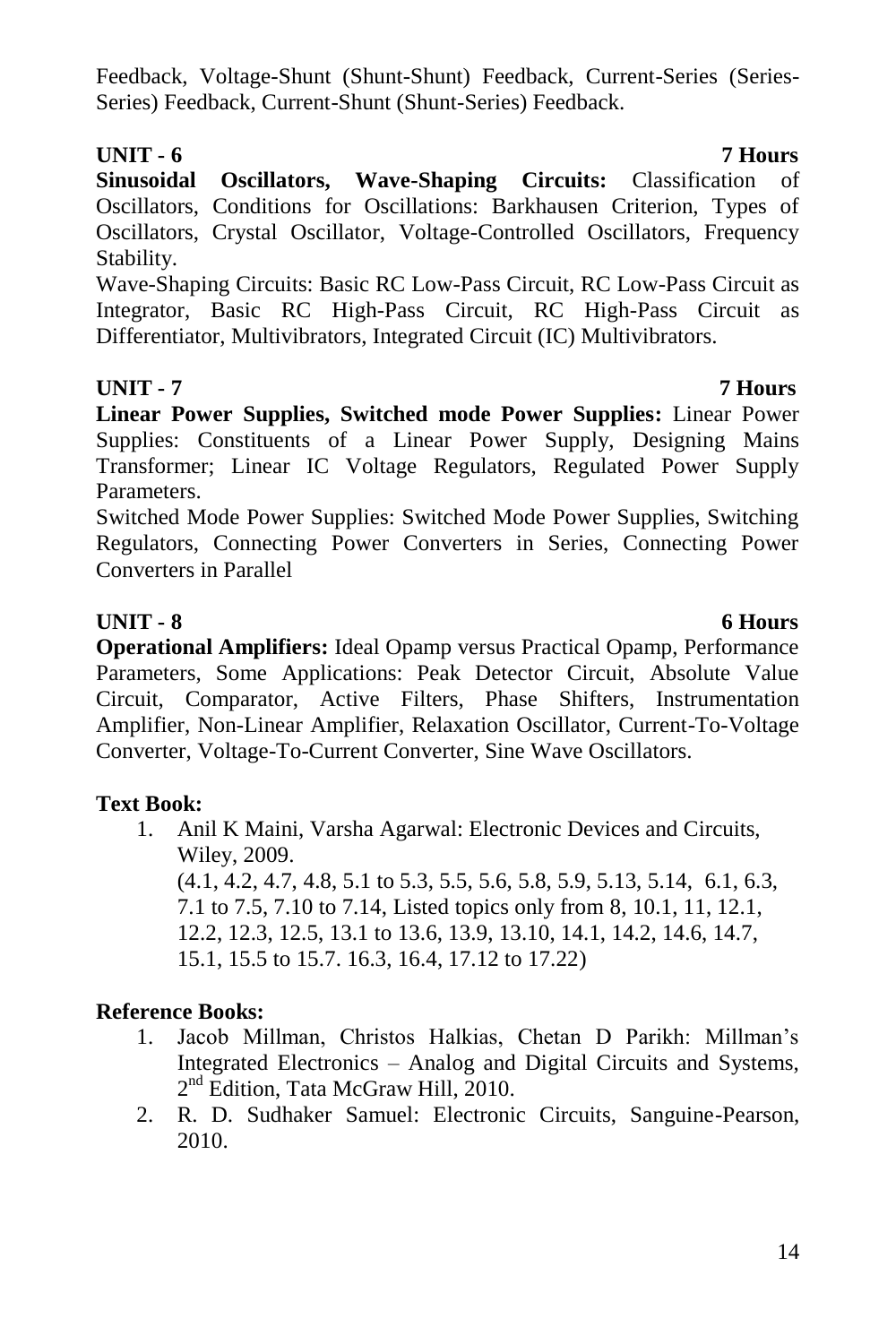### **LOGIC DESIGN (Common to CSE & ISE)**

**Subject Code: 10CS33 I.A. Marks** : 25 **Hours/Week : 04 Exam Hours: 03 Total Hours : 52 Exam Marks: 100 PART-A**

**UNIT – 1 7 Hours Digital Principles, Digital Logic:** Definitions for Digital Signals, Digital Waveforms, Digital Logic, 7400 TTL Series, TTL Parameters The Basic Gates: NOT, OR, AND, Universal Logic Gates: NOR, NAND, Positive and Negative Logic, Introduction to HDL.

### **UNIT – 2 6 Hours**

### **Combinational Logic Circuits**

Sum-of-Products Method, Truth Table to Karnaugh Map, Pairs Quads, and Octets, Karnaugh Simplifications, Don"t-care Conditions, Product-of-sums Method, Product-of-sums simplifications, Simplification by Quine-McClusky Method, Hazards and Hazard Covers, HDL Implementation Models.

### **UNIT – 3 6 Hours**

**Data-Processing Circuits:** Multiplexers, Demultiplexers, 1-of-16 Decoder, Encoders, Exclusive-or Gates, Parity Generators and Checkers, Magnitude Comparator, Programmable Array Logic, Programmable Logic Arrays, HDL Implementation of Data Processing Circuits

**UNIT – 4 7 Hours**

**Clocks, Flip-Flops:** Clock Waveforms, TTL Clock, Schmitt Trigger, Clocked D FLIP-FLOP, Edge-triggered D FLIP-FLOP, Edge-triggered JK FLIP-FLOP, FLIP-FLOP Timing, JK Master-slave FLIP-FLOP, Switch Contact Bounce Circuits, Various Representation of FLIP-FLOPs, Analysis of Sequential Circuits, HDL Implementation of FLIP-FLOP

### **PART-B**

# **UNIT – 5 6 Hours**

**Registers:** Types of Registers, Serial In - Serial Out, Serial In - Parallel out, Parallel In - Serial Out, Parallel In - Parallel Out, Universal Shift Register, Applications of Shift Registers, Register Implementation in HDL

**UNIT – 6 7 Hours**

**Counters:** Asynchronous Counters, Decoding Gates, Synchronous Counters, Changing the Counter Modulus, Decade Counters, Presettable Counters,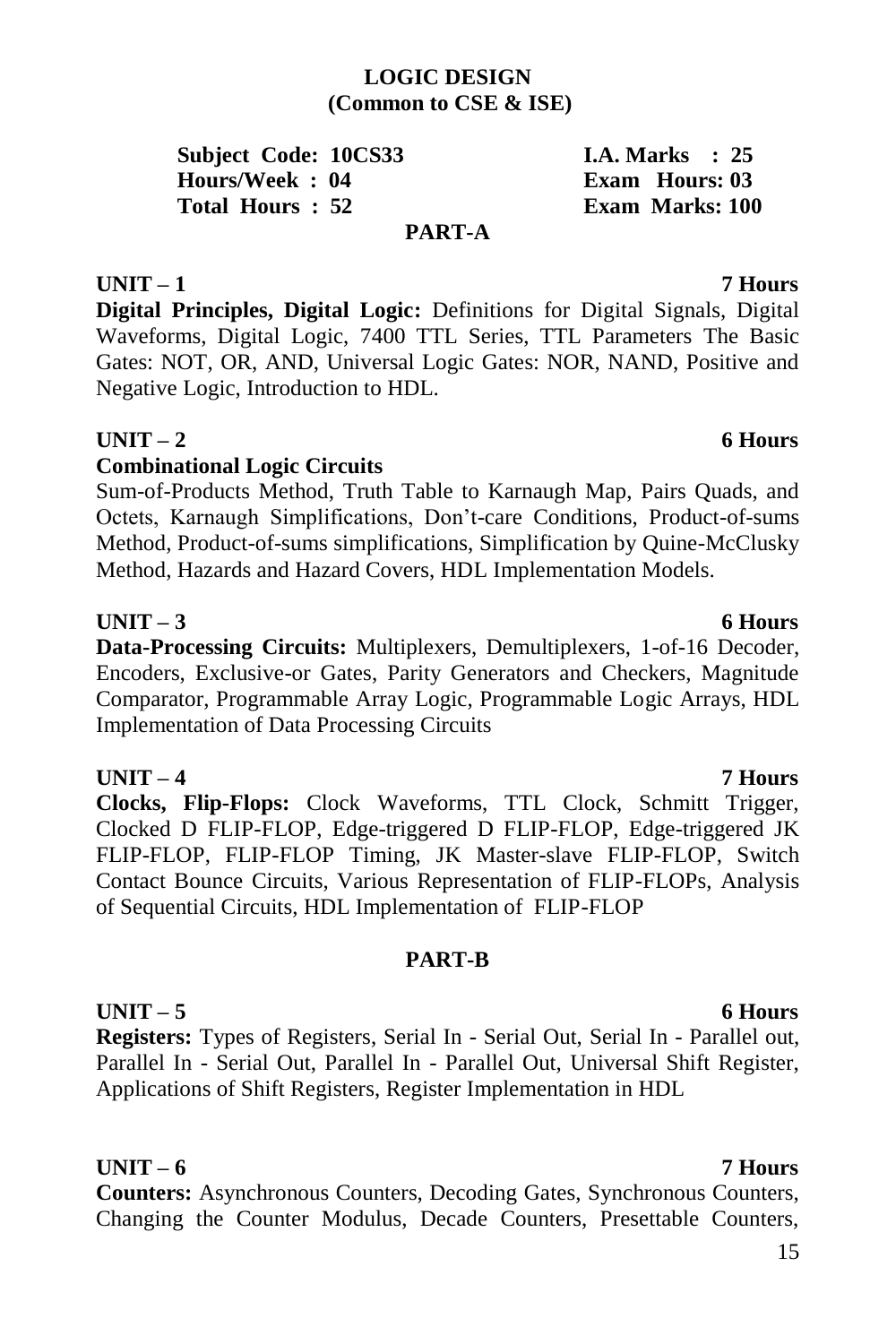Counter Design as a Synthesis problem, A Digital Clock, Counter Design using HDL

# **UNIT – 7 7 Hours**

**Design of Synchronous and Asynchronous Sequential Circuits:** Design of Synchronous Sequential Circuit: Model Selection, State Transition Diagram, State Synthesis Table, Design Equations and Circuit Diagram, Implementation using Read Only Memory, Algorithmic State Machine, State Reduction Technique.

Asynchronous Sequential Circuit: Analysis of Asynchronous Sequential Circuit, Problems with Asynchronous Sequential Circuits, Design of Asynchronous Sequential Circuit, FSM Implementation in HDL

# **UNIT – 8 6 Hours**

**D/A Conversion and A/D Conversion:** Variable, Resistor Networks, Binary Ladders, D/A Converters, D/A Accuracy and Resolution, A/D Converter-Simultaneous Conversion, A/D Converter-Counter Method, Continuous A/D Conversion, A/D Techniques, Dual-slope A/D Conversion, A/D Accuracy and Resolution

# **Text Book:**

1. Donald P Leach, Albert Paul Malvino & Goutam Saha: Digital Principles and Applications,  $7<sup>th</sup>$  Edition, Tata McGraw Hill, 2010.

# **Reference Books:**

- 1. Stephen Brown, Zvonko Vranesic: Fundamentals of Digital Logic Design with VHDL, 2<sup>nd</sup> Edition, Tata McGraw Hill, 2005.
- 2. R D Sudhaker Samuel: Illustrative Approach to Logic Design, Sanguine-Pearson, 2010.
- 3. Charles H. Roth: Fundamentals of Logic Design, Jr.,  $5<sup>th</sup>$  Edition, Cengage Learning, 2004.
- 4. Ronald J. Tocci, Neal S. Widmer, Gregory L. Moss: Digital Systems Principles and Applications, 10<sup>th</sup> Edition, Pearson Education, 2007.
- 5. M Morris Mano: Digital Logic and Computer Design,  $10<sup>th</sup>$  Edition, Pearson Education, 2008.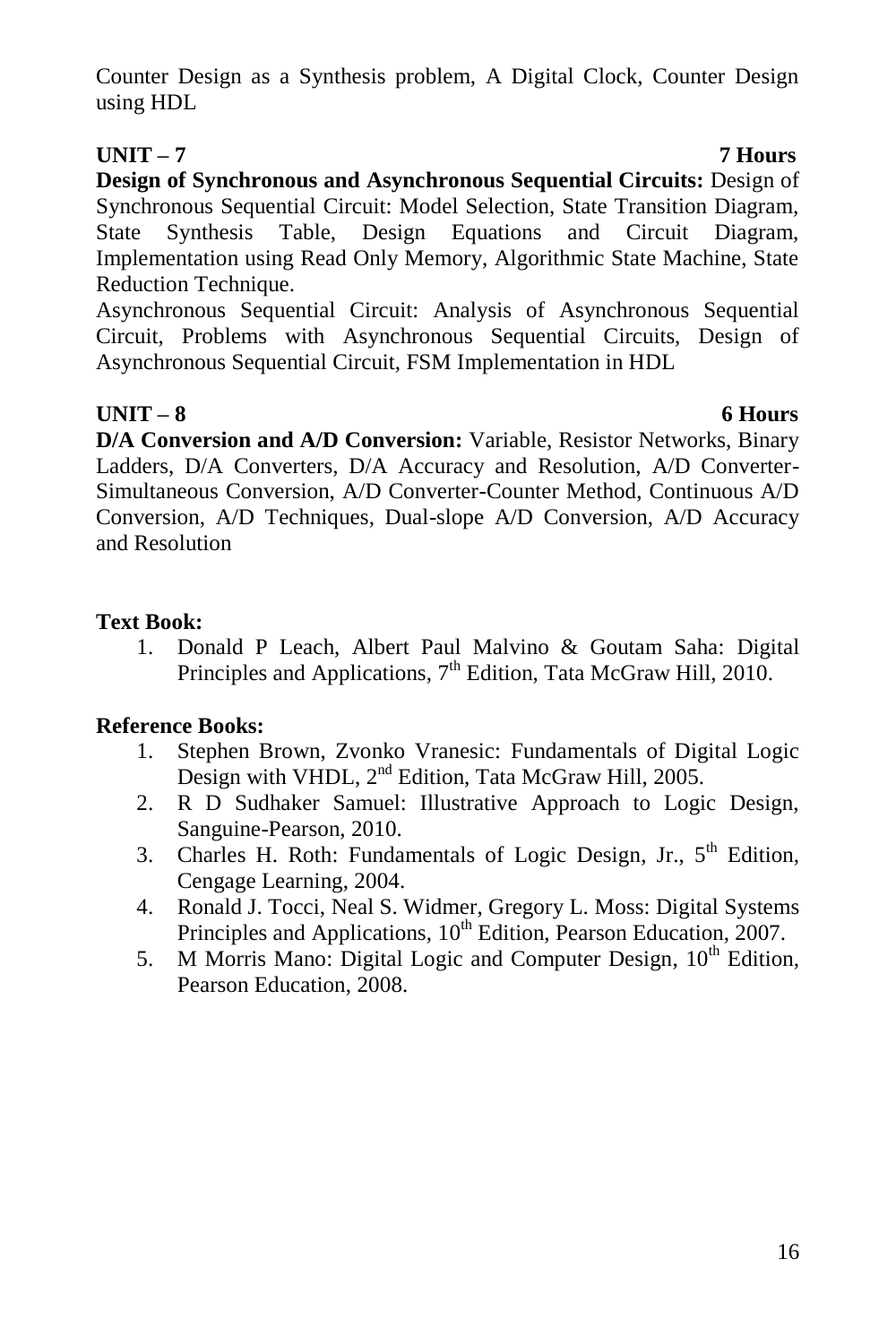### **DISCRETE MATHEMATICAL STRUCTURES (Common to CSE & ISE)**

**Subject Code: 10CS34 1.4. Marks : 25**<br> **Hours/Week : 04** Exam Hours: 03 **Hours/Week: 04 Total Hours : 52 Exam Marks: 100**

# **PART – A**

# **UNIT – 1 6 Hours**

**Set Theory:** Sets and Subsets, Set Operations and the Laws of Set Theory, Counting and Venn Diagrams, A First Word on Probability, Countable and Uncountable Sets

**UNIT – 2 7 Hours Fundamentals of Logic:** Basic Connectives and Truth Tables, Logic Equivalence – The Laws of Logic, Logical Implication – Rules of Inference

# **UNIT – 3 6 Hours**

**Fundamentals of Logic** *contd***.:** The Use of Quantifiers, Quantifiers, Definitions and the Proofs of Theorems

### **UNIT – 4 7 Hours**

**Properties of the Integers:** Mathematical Induction, The Well Ordering Principle – Mathematical Induction, Recursive Definitions

# **PART – B**

### **UNIT – 5 7 Hours Relations and Functions:** Cartesian Products and Relations, Functions – Plain and One-to-One, Onto Functions – Stirling Numbers of the Second Kind, Special Functions, The Pigeon-hole Principle, Function Composition and Inverse Functions

# **UNIT – 6 7 Hours**

**Relations** *contd.***:** Properties of Relations, Computer Recognition – Zero-One Matrices and Directed Graphs, Partial Orders – Hasse Diagrams, Equivalence Relations and Partitions

# **UNIT – 7 6 Hours**

**Groups:** Definitions, Examples, and Elementary Properties, Homomorphisms, Isomorphisms, and Cyclic Groups, Cosets, and Lagrange"s Theorem.

**Coding Theory and Rings:** Elements of Coding Theory, The Hamming Metric, The Parity Check, and Generator Matrices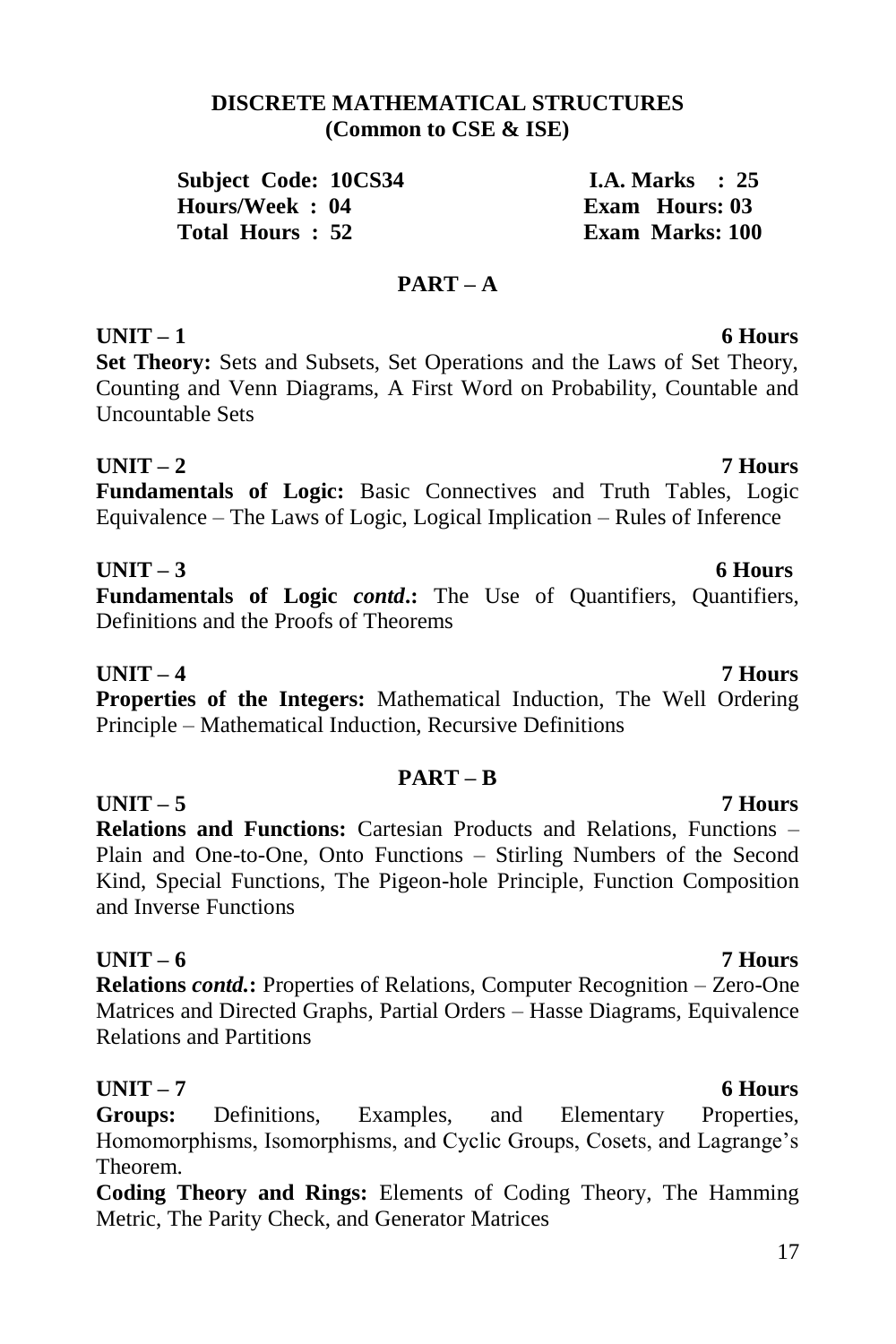### **UNIT – 8 6 Hours**

**Group Codes:** Decoding with Coset Leaders, Hamming Matrices

**Rings and Modular Arithmetic:** The Ring Structure – Definition and Examples, Ring Properties and Substructures, The Integers Modulo n

### **Text Book:**

1. Ralph P. Grimaldi: Discrete and Combinatorial Mathematics,  $5<sup>th</sup>$ Edition, Pearson Education, 2004. (Chapter 3.1, 3.2, 3.3, 3.4, Appendix 3, Chapter 2, Chapter 4.1, 4.2, Chapter 5.1 to 5.6, Chapter 7.1 to 7.4, Chapter 16.1, 16.2, 16.3, 16.5 to 16.9, and Chapter 14.1, 14.2, 14.3).

### **Reference Books:**

- 1. Kenneth H. Rosen: Discrete Mathematics and its Applications,  $7<sup>th</sup>$ Edition, McGraw Hill, 2010.
- 2. Jayant Ganguly: A Treatise on Discrete Mathematical Structures, Sanguine-Pearson, 2010.
- 3. D.S. Malik and M.K. Sen: Discrete Mathematical Structures: Theory and Applications, Cengage Learning, 2004.
- 4. Thomas Koshy: Discrete Mathematics with Applications, Elsevier, 2005, Reprint 2008.

### **DATA STRUCTURES WITH C (Common to CSE & ISE)**

| <b>Subject Code: 10CS35</b> | <b>I.A. Marks</b> : 25 |
|-----------------------------|------------------------|
| Hours/Week: 04              | Exam Hours: 03         |
| Total Hours: 52             | Exam Marks: 100        |

### **PART – A**

### **UNIT - 1 8 Hours**

**BASIC CONCEPTS:** Pointers and Dynamic Memory Allocation, Algorithm Specification, Data Abstraction, Performance Analysis, Performance Measurement

### **UNIT - 2 6 Hours**

**ARRAYS and STRUCTURES:** Arrays, Dynamically Allocated Arrays, Structures and Unions, Polynomials, Sparse Matrices, Representation of Multidimensional Arrays

### 18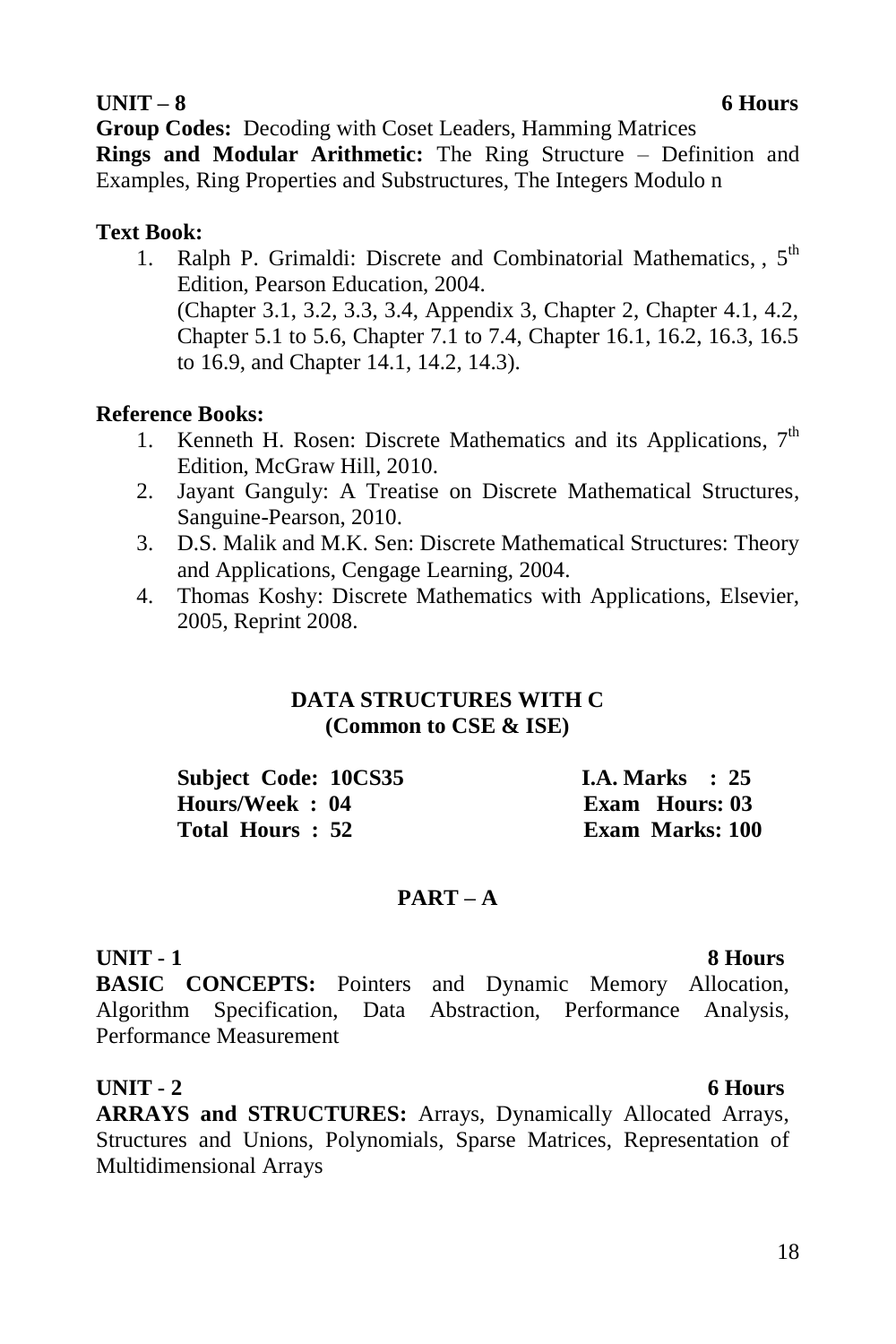### 19

### **UNIT - 3 6 Hours**

**STACKS AND QUEUES:** Stacks, Stacks Using Dynamic Arrays, Queues, Circular Queues Using Dynamic Arrays, Evaluation of Expressions, Multiple Stacks and Queues.

**UNIT - 4 6 Hours LINKED LISTS:** Singly Linked lists and Chains, Representing Chains in C, Linked Stacks and Queues, Polynomials, Additional List operations, Sparse Matrices, Doubly Linked Lists

### **PART - B**

**UNIT - 5 6 Hours TREES – 1:** Introduction, Binary Trees, Binary Tree Traversals, Threaded Binary Trees, Heaps.

## **UNIT - 6**

**TREES – 2, GRAPHS:** Binary Search Trees, Selection Trees, Forests, Representation of Disjoint Sets, Counting Binary Trees, The Graph Abstract Data Type.

# **UNIT - 7 6 Hours**

**PRIORITY QUEUES** Single- and Double-Ended Priority Queues, Leftist Trees, Binomial Heaps, Fibonacci Heaps, Pairing Heaps.

### **UNIT - 8 8 Hours**

**EFFICIENT BINARY SEARCH TREES:** Optimal Binary Search Trees, AVL Trees, Red-Black Trees, Splay Trees.

### **Text Book:**

1. Horowitz, Sahni, Anderson-Freed: Fundamentals of Data Structures in C, 2nd Edition, Universities Press, 2007. (Chapters 1, 2.1 to 2.6, 3, 4, 5.1 to 5.3, 5.5 to 5.11, 6.1, 9.1 to 9.5, 10)

# **Reference Books:**

- 1. Yedidyah, Augenstein, Tannenbaum: Data Structures Using C and C++, 2<sup>nd</sup> Edition, Pearson Education, 2003.
- 2. Debasis Samanta: Classic Data Structures,  $2<sup>nd</sup>$  Edition, PHI, 2009.
- 3. Richard F. Gilberg and Behrouz A. Forouzan: Data Structures A Pseudocode Approach with C, Cengage Learning, 2005.

# **6 Hours**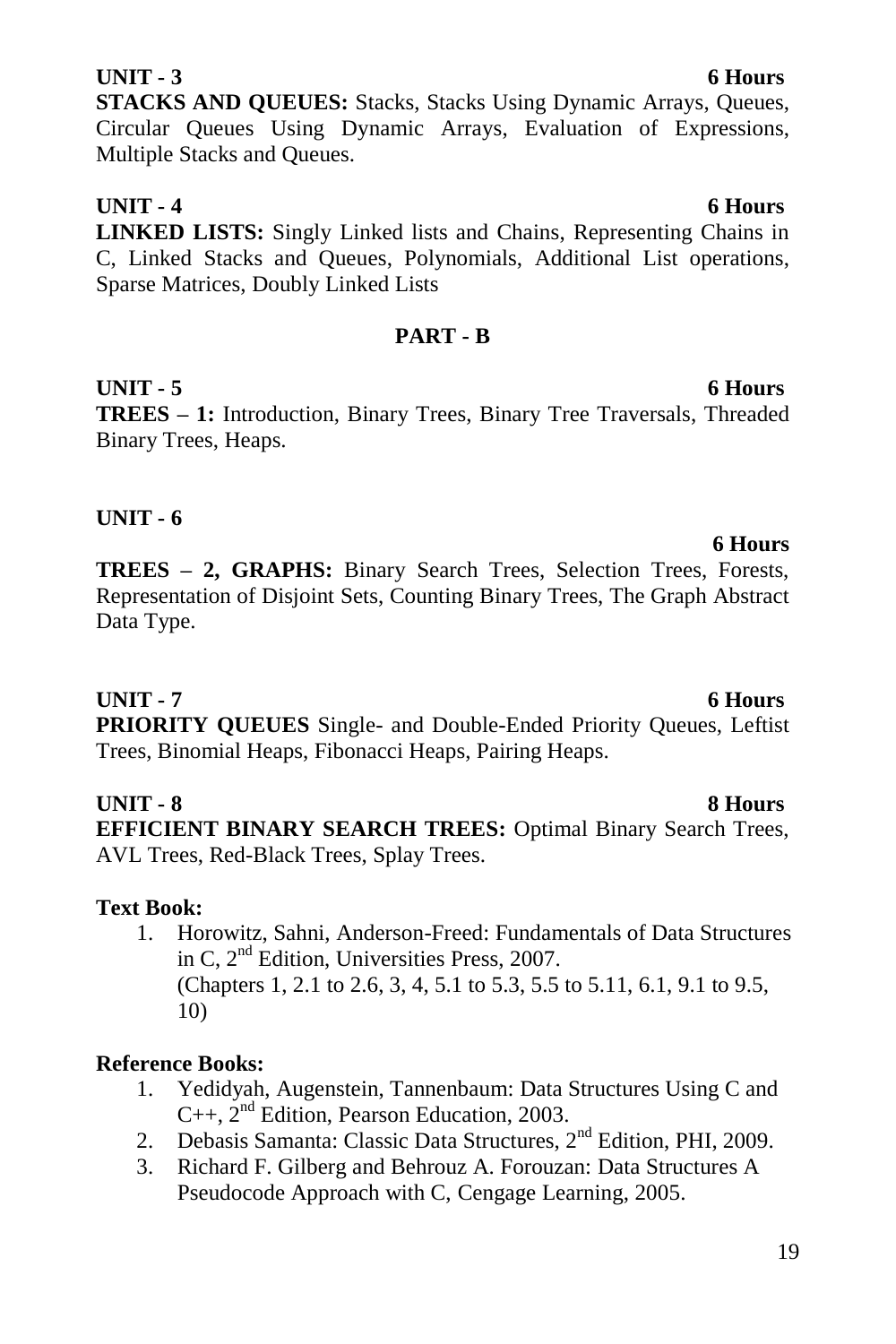4. Robert Kruse & Bruce Leung: Data Structures & Program Design in C, Pearson Education, 2007.

### **OBJECT ORIENTED PROGRAMMING WITH C++ (Common to CSE & ISE)**

| Subject Code: 10CS36 | I.A. Marks $\therefore$ 25 |
|----------------------|----------------------------|
| Hours/Week: 04       | <b>Exam</b> Hours: 03      |
| Total Hours: 52      | <b>Exam Marks: 100</b>     |

### **PART – A**

### **UNIT 1 6 Hours**

**Introduction:** Overview of C++, Sample C++ program, Different data types, operators, expressions, and statements, arrays and strings, pointers & userdefined types

Function Components, argument passing, inline functions, function overloading, recursive functions

## **UNIT 2 7 Hours**

**Classes & Objects – I:** Class Specification, Class Objects, Scope resolution operator, Access members, Defining member functions, Data hiding, Constructors, Destructors, Parameterized constructors, Static data members, Functions

### **UNIT 3 7 Hours**

**Classes & Objects –II:** Friend functions, Passing objects as arguments, Returning objects, Arrays of objects, Dynamic objects, Pointers to objects, Copy constructors, Generic functions and classes, Applications

Operator overloading using friend functions such as +, - , pre-increment, post-increment,  $[ \ ]$  etc., overloading  $\ll, \gg$ .

### **UNIT 4** 6 Hours

**Inheritance – I:** Base Class, Inheritance and protected members, Protected base class inheritance, Inheriting multiple base classes

### **PART – B**

**UNIT 5** 6 Hours **Inheritance – II:** Constructors, Destructors and Inheritance, Passing parameters to base class constructors, Granting access, Virtual base classes

### 20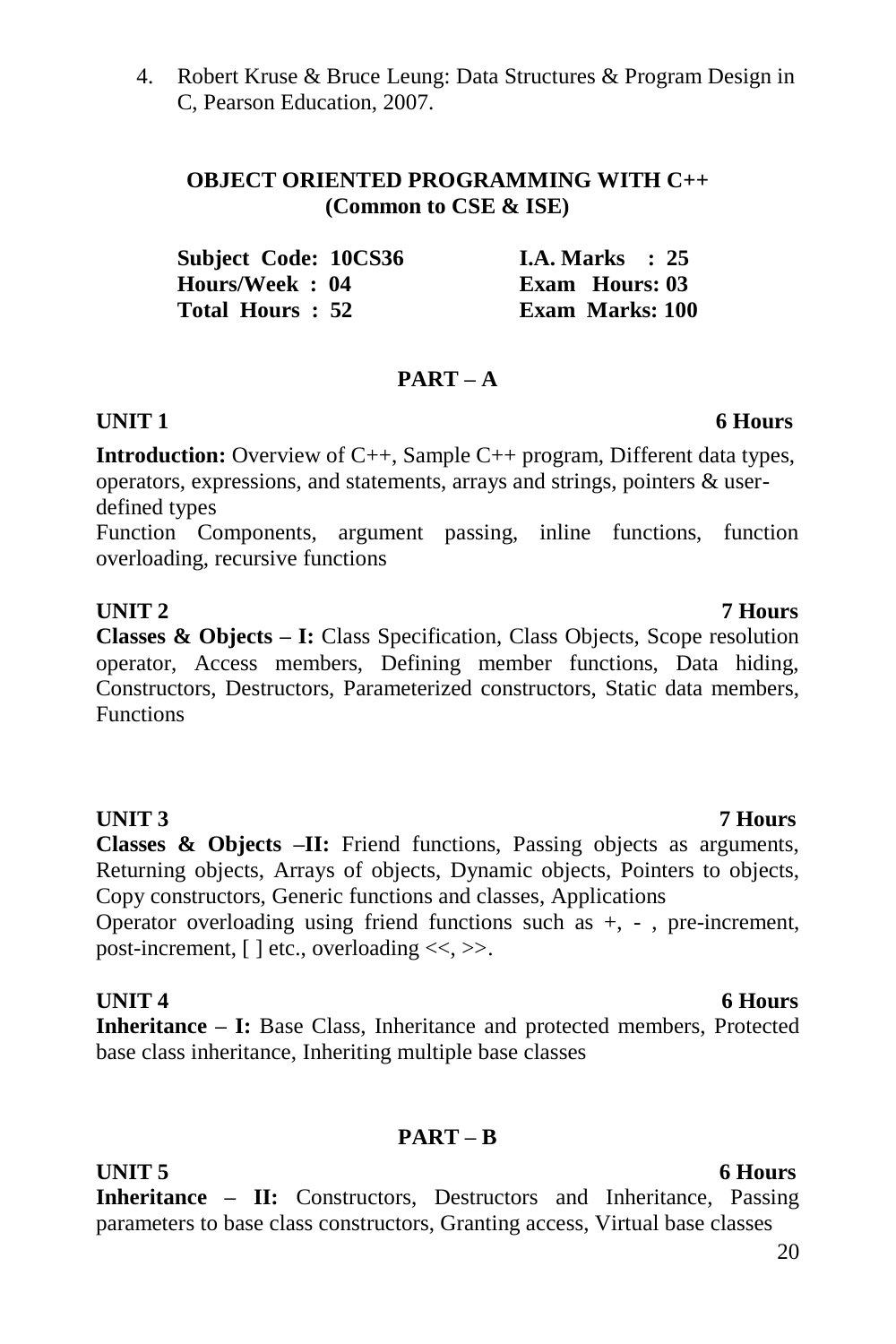# **UNIT 6 7 Hours**

**Virtual functions, Polymorphism:** Virtual function, Calling a Virtual function through a base class reference, Virtual attribute is inherited, Virtual functions are hierarchical, Pure virtual functions, Abstract classes, Using virtual functions, Early and late binding.

### **UNIT 7** 6 Hours

**I/O System Basics, File I/0:** C++ stream classes, Formatted I/O, I/O manipulators, fstream and the File classes, File operations

# **UNIT 8 7 Hours**

**Exception Handling, STL:** Exception handling fundamentals, Exception handling options

STL: An overview, containers, vectors, lists, maps.

# **Text Books:**

1. Herbert Schildt: The Complete Reference C++, 4<sup>th</sup> Edition, Tata McGraw Hill, 2003.

# **Reference Books:**

- 1. Stanley B.Lippmann, Josee Lajore:  $C_{++}$  Primer,  $4^{th}$  Edition, Pearson Education, 2005.
- 2. Paul J Deitel, Harvey M Deitel: C++ for Programmers, Pearson Education, 2009.
- 3. K R Venugopal, Rajkumar Buyya, T Ravi Shankar: Mastering C++, Tata McGraw Hill, 1999.

### **DATA STRUCTURES WITH C/C++ LABORATORY (Common to CSE & ISE)**

| Subject Code: 10CSL37 | <b>I.A. Marks</b> : 25 |
|-----------------------|------------------------|
| Hours/Week: 03        | <b>Exam Hours: 03</b>  |
| Total Hours : 42      | <b>Exam Marks: 50</b>  |

- 1. Using circular representation for a polynomial, design, develop, and execute a program in C to accept two polynomials, add them, and then print the resulting polynomial.
- 2. Design, develop, and execute a program in C to convert a given valid parenthesized infix arithmetic expression to postfix expression and then to print both the expressions. The expression consists of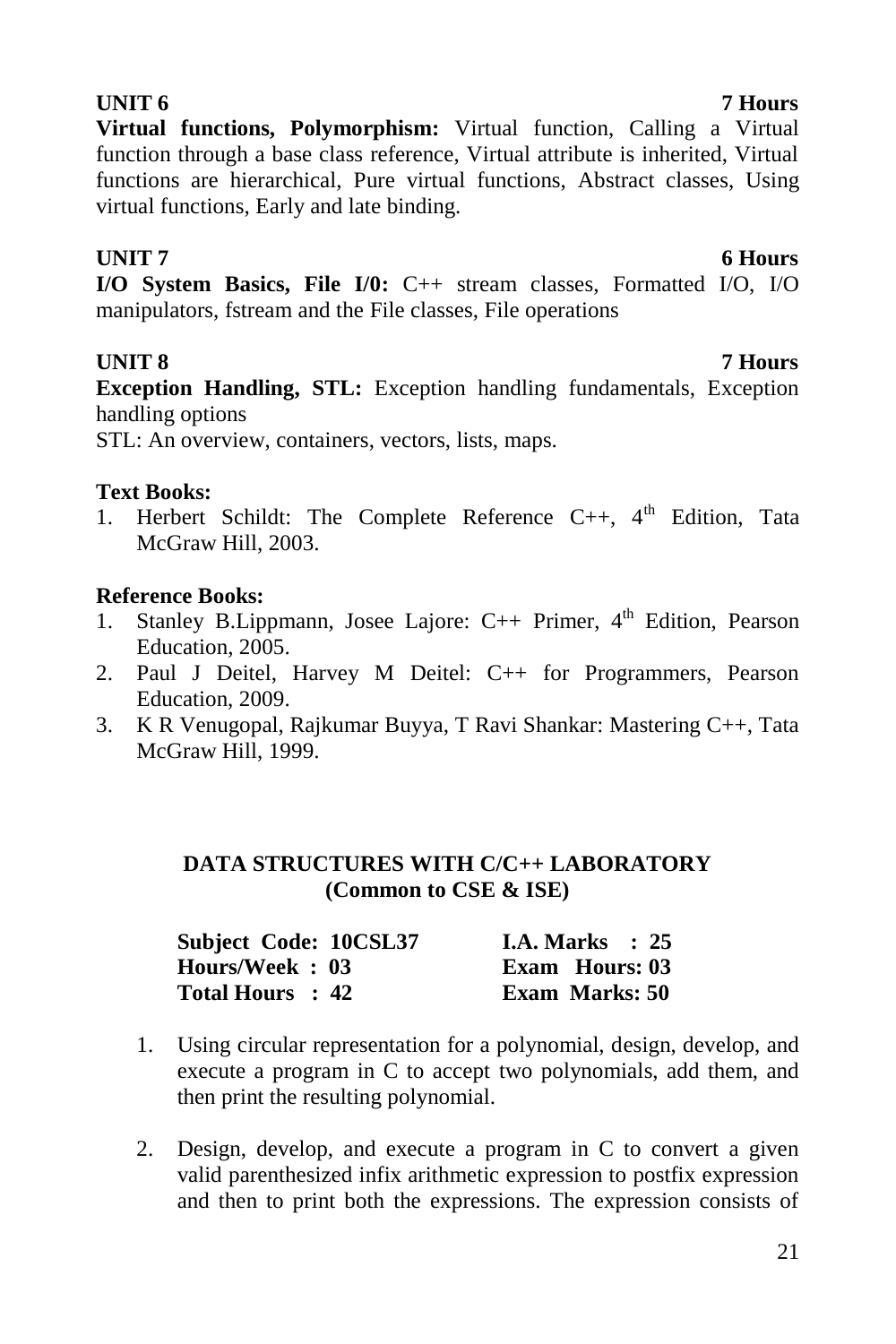single character operands and the binary operators  $+$  (plus), -(minus),  $*$  (multiply) and / (divide).

- 3. Design, develop, and execute a program in C to evaluate a valid postfix expression using stack. Assume that the postfix expression is read as a single line consisting of non-negative single digit operands and binary arithmetic operators. The arithmetic operators are + (add),  $-$  (subtract),  $*$  (multiply) and / (divide).
- 4. Design, develop, and execute a program in C to simulate the working of a queue of integers using an array. Provide the following operations: b. Delete c. Display
- 5. Design, develop, and execute a program in C++ based on the following requirements: An EMPLOYEE class is to contain the following data members and member functions: Data members: Employee Number (an integer), Employee Name (a string of characters), Basic\_Salary (an integer) , All\_Allowances (an integer), IT (an integer), Net\_Salary (an integer). Member functions: to read the data of an employee, to calculate Net Salary and to print the values of all the data members. (All Allowances = 123% of Basic; Income Tax (IT) = 30% of the gross salary  $(=$  basic Salary  $=$  All Allowance); Net Salary  $=$ Basic Salary + All Allowances – IT)
- 6. Design, develop, and execute a program in C++ to create a class called STRING and implement the following operations. Display the results after every operation by overloading the operator <<.
	- i. STRING  $s1 = "VTU"$
	- ii. STRING  $s2 =$  "BELGAUM"
	- iii. STIRNG  $s3 = s1 + s2$ ; (Use copy constructor)
- 7. Design, develop, and execute a program in C++ to create a class called STACK using an array of integers and to implement the following operations by overloading the operators + and - :
	- i.  $s1=s1 + element$ : where s1 is an object of the class STACK and element is an integer to be pushed on to top of the stack.
	- ii.  $s1 = s1 -$ ; where s1 is an object of the class STACK and  $$ operator pops off the top element.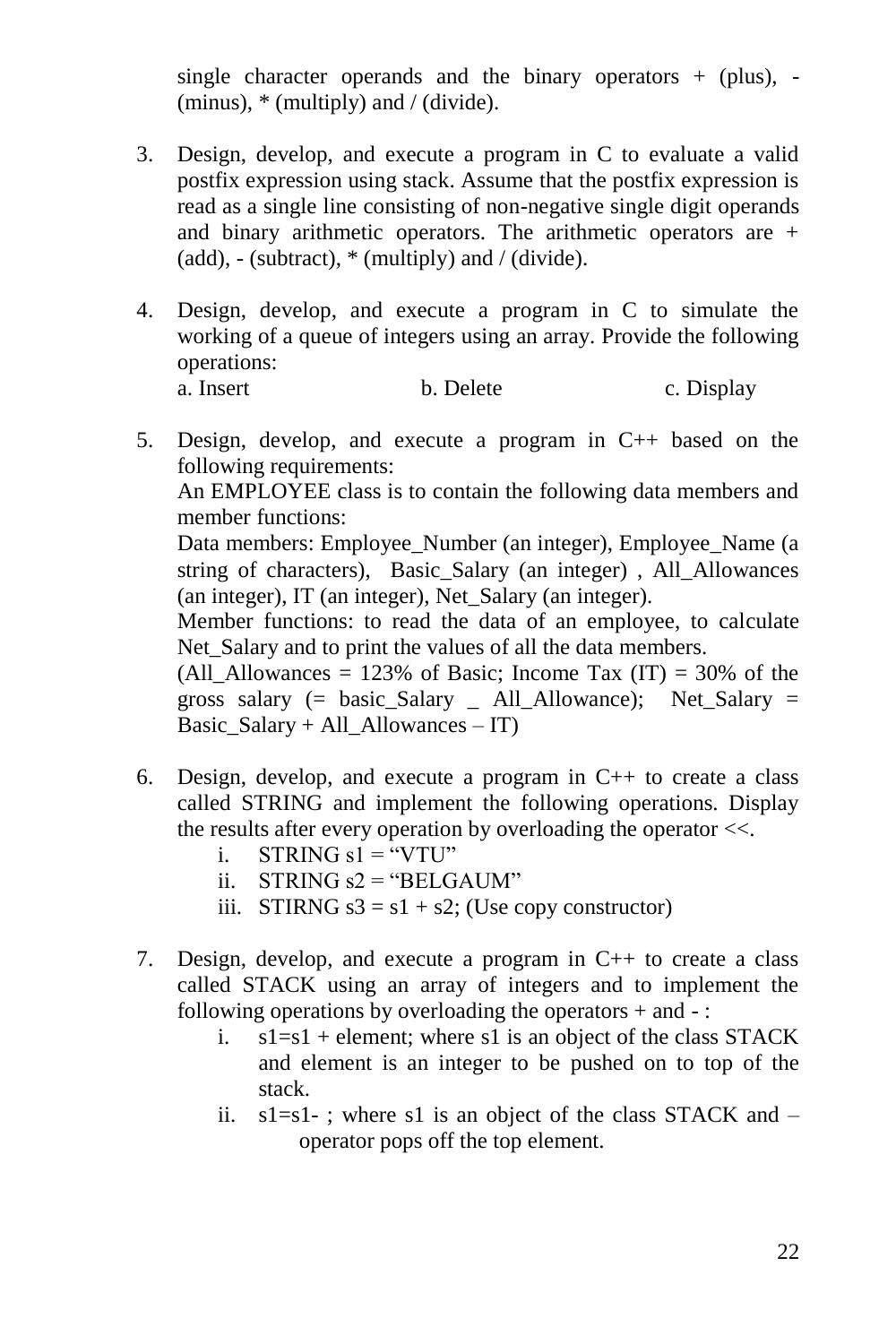Handle the STACK Empty and STACK Full conditions. Also display the contents of the stack after each operation, by overloading the operator  $<<$ .

- 8. Design, develop, and execute a program in C++ to create a class called LIST (linked list) with member functions to insert an element at the front of the list as well as to delete an element from the front of the list. Demonstrate all the functions after creating a list object.
- 9. Design, develop, and execute a program in C to read a sparse matrix of integer values and to search the sparse matrix for an element specified by the user. Print the result of the search appropriately. Use the triple  $\langle$ row, column, value $>$  to represent an element in the sparse matrix.
- 10. Design, develop, and execute a program in C to create a max heap of integers by accepting one element at a time and by inserting it immediately in to the heap. Use the array representation for the heap. Display the array at the end of insertion phase.
- 11. Design, develop, and execute a program in C to implement a doubly linked list where each node consists of integers. The program should support the following operations:
	- i. Create a doubly linked list by adding each node at the front.
	- ii. Insert a new node to the left of the node whose key value is read as an input.
	- iii. Delete the node of a given data if it is found, otherwise display appropriate message.
	- iv. Display the contents of the list.

(Note: Only either (a,b and d) or (a, c and d) may be asked in the examination)

- 12. Design, develop, and execute a program in C++ to create a class called DATE with methods to accept two valid dates in the form dd/mm/yy and to implement the following operations by overloading the operators  $+$  and  $-$ . After every operation the results are to be displayed by overloading the operator <<.
	- i. no of days =  $d1 d2$ ; where d1 and d2 are DATE objects,  $d1$  >=d2 and no of days is an integer.
	- ii.  $d2 = d1 + no_of_days$ ; where d1 is a DATE object and no\_of\_days is an integer.
- 13. Design, develop, and execute a program in C++ to create a class called OCTAL, which has the characteristics of an octal number.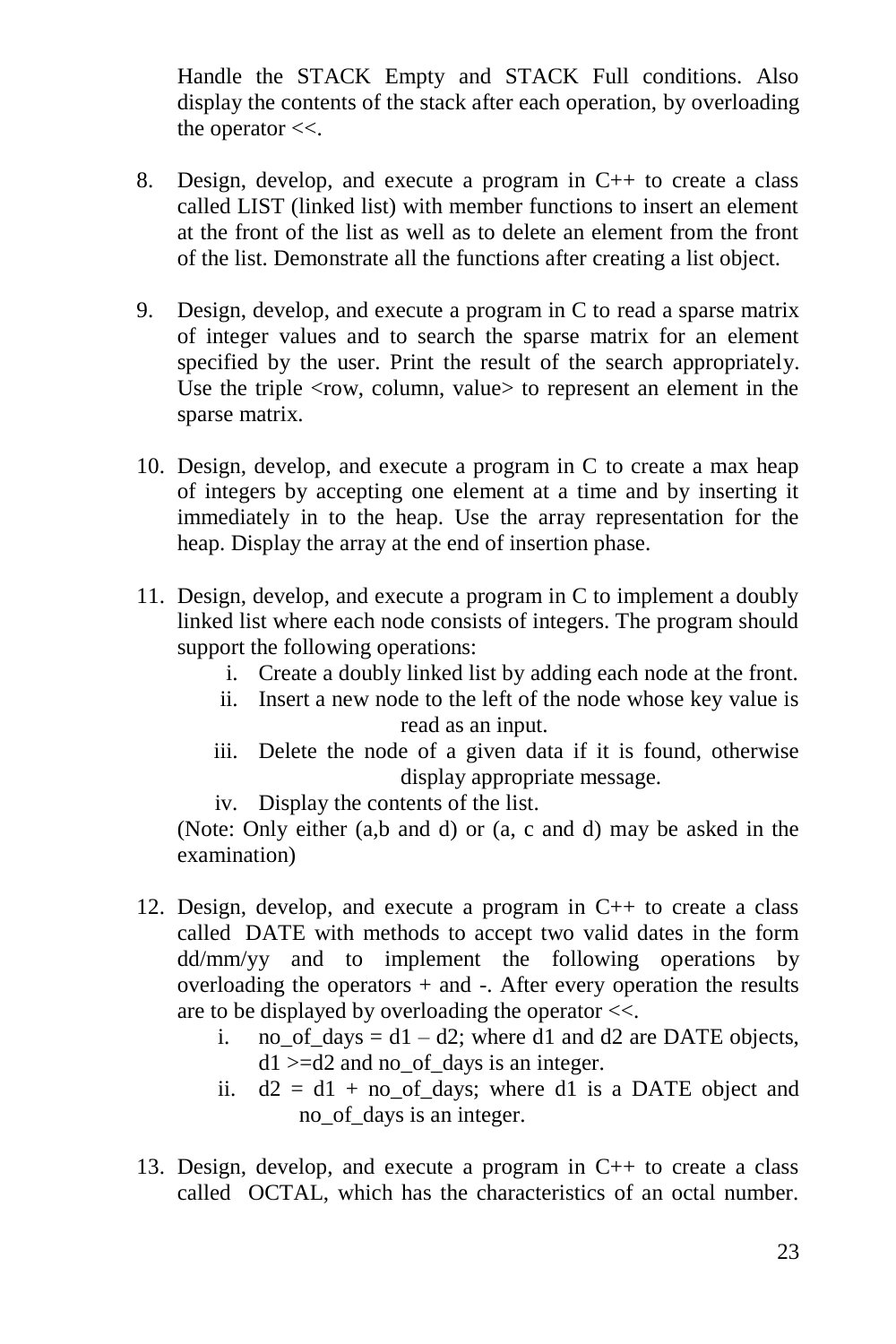Implement the following operations by writing an appropriate constructor and an overloaded operator +.

- i. OCTAL  $h = x$ ; where x is an integer
- ii. int  $y = h + k$ ; where h is an OCTAL object and k is an integer.

Display the OCTAL result by overloading the operator  $\ll$ . Also display the values of h and y.

14. Design, develop, and execute a program in C++ to create a class called BIN\_TREE that represents a Binary Tree, with member functions to perform inorder, preorder and postorder traversals. Create a BIN\_TREE object and demonstrate the traversals.

**Note: In the examination each student picks one question from a lot of** *all* **the 14 questions.**

### **ELECTRONIC CIRCUITS & LOGIC DESIGN LABORATORY (Common to CSE & ISE)**

| <b>Subject Code: 10CSL38</b> | <b>I.A. Marks</b> : $25$ |
|------------------------------|--------------------------|
| Hours/Week: 03               | <b>Exam Hours: 03</b>    |
| Total Hours: 42              | Exam Marks: 50           |
| <b>PART-A</b>                |                          |

- 1. a) Design and construct a suitable circuit and demonstrate the working of positive clipper, double-ended clipper and positive clamper using diodes.
	- b) Demonstrate the working of the above circuits using a simulation package.
- 2. a) Design and construct a suitable circuit and determine the frequency response, input impedance, output impedance, and bandwidth of a CE amplifier.
	- b) Design and build the CE amplifier circuit using a simulation package and determine the voltage gain for two different values of supply voltage and for two different values of emitter resistance.
- 3. a) Design and construct a suitable circuit and determine the drain characteristics and transconductance characteristics of an enhancement-mode MOSFET.
	- b) Design and build CMOS inverter using a simulation package and verify its truth table.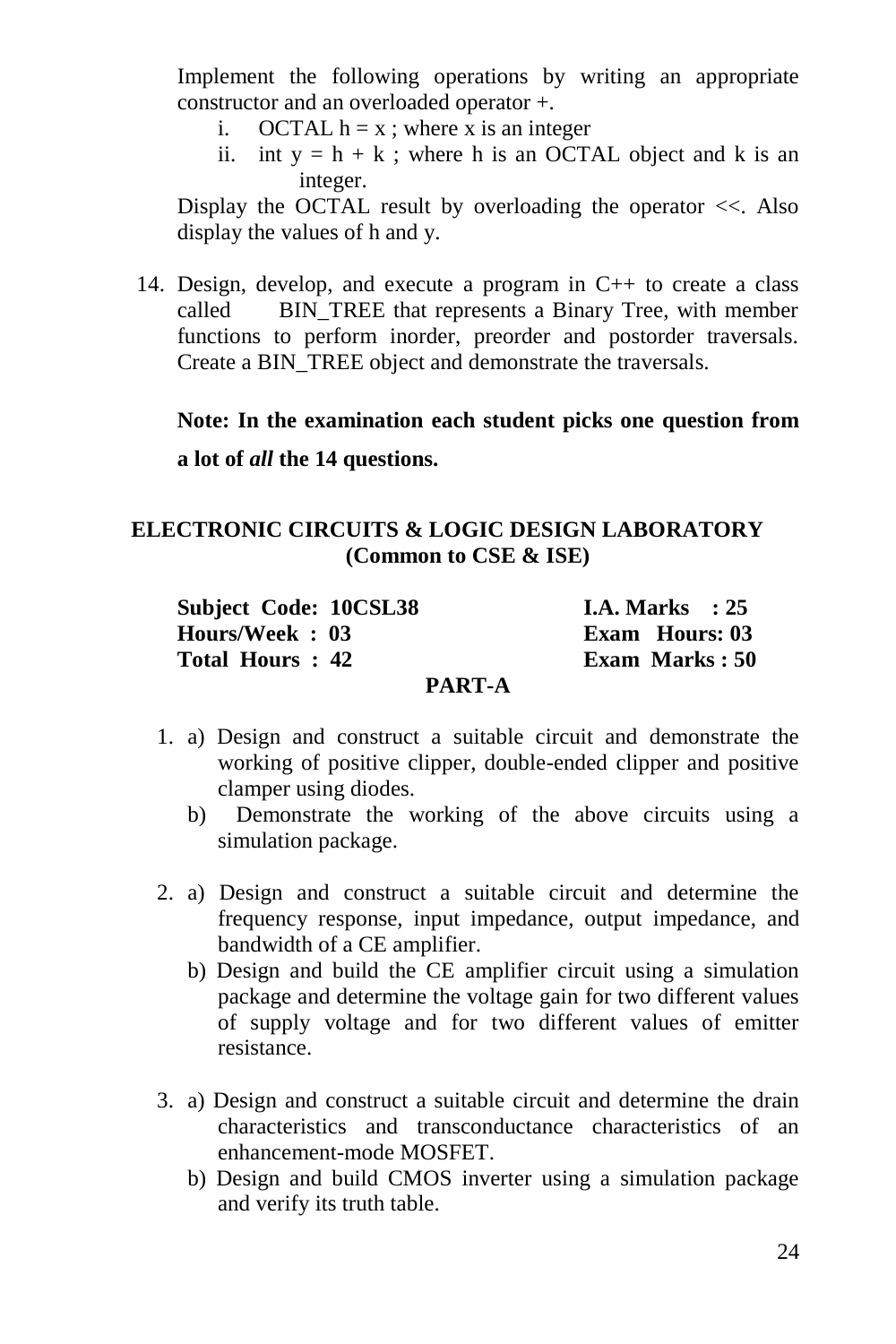- 4. a) Design and construct a Schmitt trigger using Op-Amp for given UTP and LTP values and demonstrate its working.
	- b) Design and implement a Schmitt trigger using Op-Amp using a simulation package for two sets of UTP and LTP values and demonstrate its working.
- 5. a) Design and construct a rectangular waveform generator (Op-Amp relaxation oscillator) for given frequency and demonstrate its working.
	- b) Design and implement a rectangular waveform generator (Op-Amp relaxation oscillator) using a simulation package and demonstrate the change in frequency when all resistor values are doubled.
- 6. Design and implement an astable multivibrator circuit using 555 timer for a given frequency and duty cycle.

### **PART – B**

- 7. a) Given a 4-variable logic expression, simplify it using Entered Variable Map and realize the simplified logic expression using 8:1 multiplexer IC.
	- b) Design and develop the Verilog /VHDL code for an 8:1 multiplexer. Simulate and verify its working.
- 8. a) Realize a J-K Master / Slave Flip-Flop using NAND gates and verify its truth table.
	- b) Design and develop the Verilog / VHDL code for D Flip-Flop with positive-edge triggering. Simulate and verify its working.
- 9. a) Design and implement a mod-n  $(n<8)$  synchronous up counter using J-K Flip-Flop ICs and demonstrate its working.
	- b) Design and develop the Verilog / VHDL code for mod-8 up counter. Simulate and verify its working.
- 10. a) Design and implement a ring counter using 4-bit shift register and demonstrate its working.
	- b) Design and develop the Verilog / VHDL code for switched tail counter. Simulate and verify its working.
- 11. Design and implement an asynchronous counter using decade counter IC to count up from 0 to n  $(n \leq -9)$  and demonstrate its working.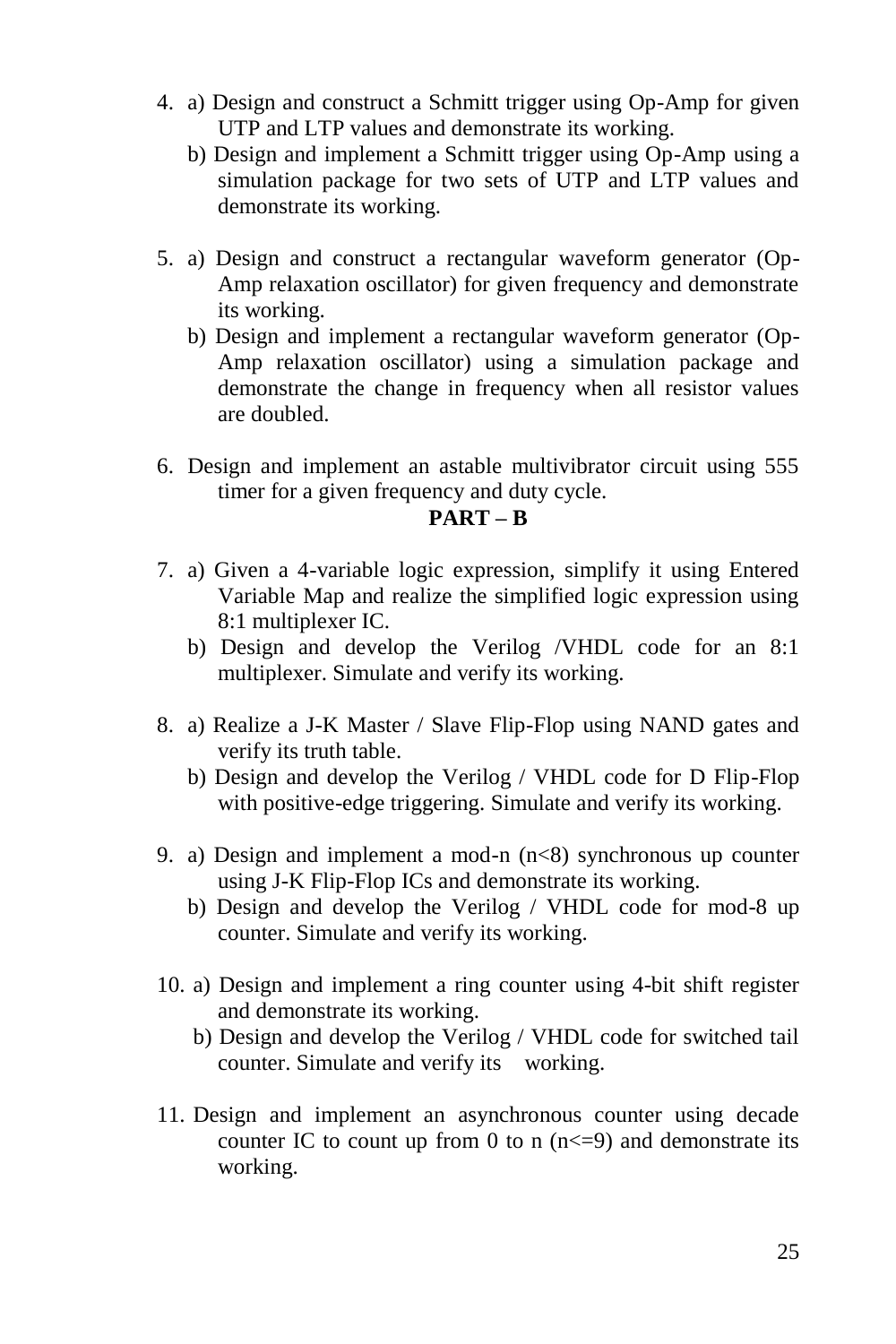12. Design and construct a 4-bit R-2R ladder D/A converter using Op-Amp. Determine its accuracy and resolution.

**Notes:**

- **1. In the examination, each student picks one question from the lot of questions, either from Part-A or from Part-B. About half the students in the batch are to get a question from Part-A while the rest are to get the question from Part-B.**
- **2. Any simulation package like MultiSim / Pspice etc may be used.**

### **IV SEMESTER**

### **ENGINEERING MATHEMATICS IV (Common to CSE & ISE)**

| <b>Subject Code: 10MAT41</b> | <b>I.A. Marks</b> : $25$ |
|------------------------------|--------------------------|
| Hours/Week: 04               | Exam Hours: 03           |
| Total Hours: 52              | <b>Exam Marks: 100</b>   |

### **PART – A**

**UNIT – 1 6 Hours Numerical Methods:** Numerical solutions of first order and first degree ordinary differential equations – Taylor's series method, Modified Euler's method, Runge – Kutta method of fourth order, Milne's and Adams-Bashforth predictor and corrector methods (All formulae without Proof).

### **UNIT – 2 7 Hours**

**Complex Variables:** Function of a complex variable, Limit, Continuity Differentiability – Definitions. Analytic functions, Cauchy – Riemann equations in cartesian and polar forms, Properties of analytic functions. Conformal Transformation – Definition

Discussion of transformations:  $W = z^2$ ,  $W = e^z$ ,  $W = z + (I/z)$ ,  $z \neq 0$ Bilinear transformations.

### **UNIT – 3 6 Hours**

**Complex Integration:** Complex line integrals, Cauchy's theorem, Cauchy's integral formula. Taylor's and Laurent's series (Statements only) Singularities, Poles, Residues, Cauchy"s residue theorem (statement only)

**UNIT – 4 7 Hours**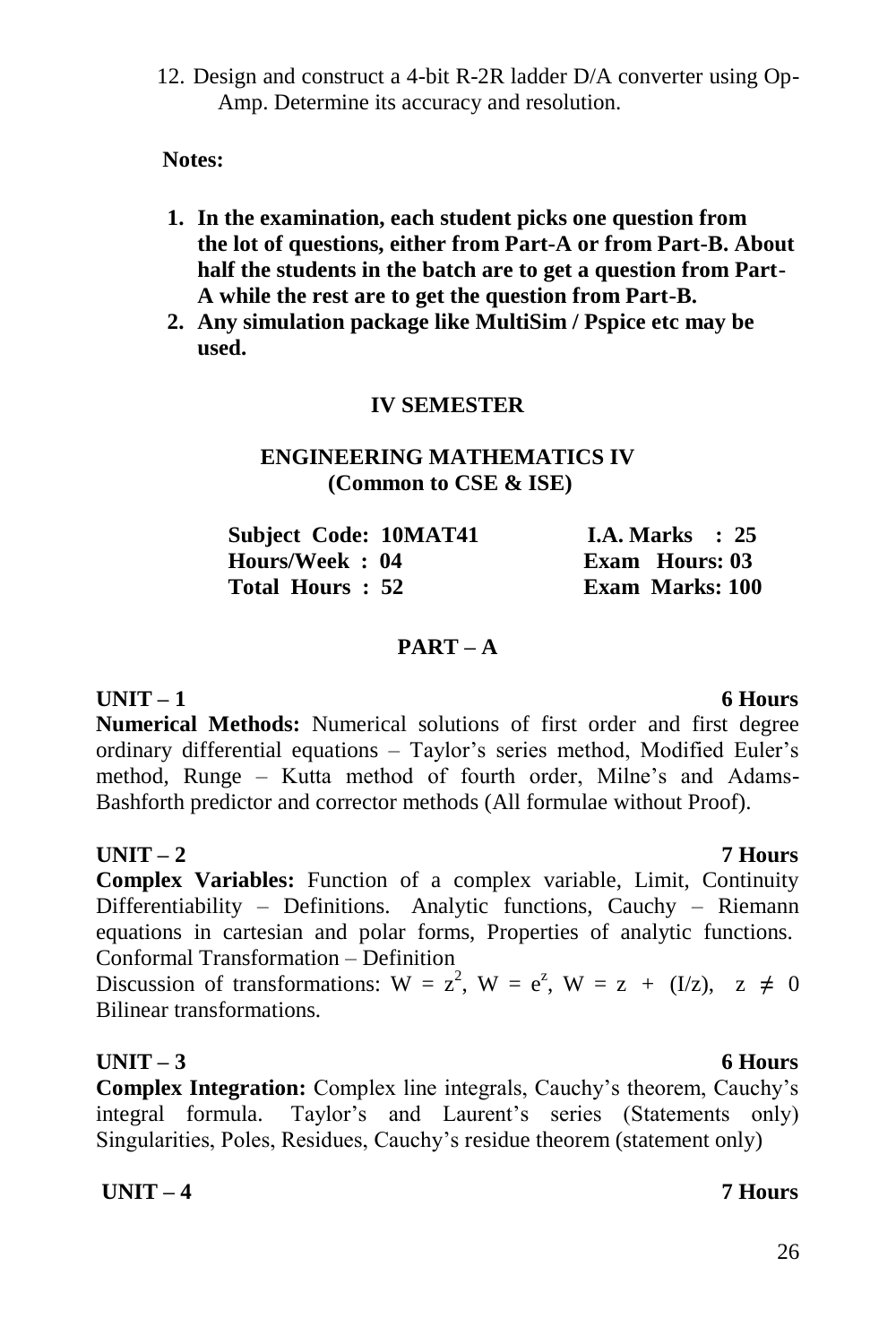27

**Series solution of Ordinary Differential Equations and Special**  Functions: Series solution – Frobenius method, Series solution of Bessel's D.E. leading to Bessel function of fist kind. Equations reducible to Bessel"s D.E., Series solution of Legendre's D.E. leading to Legendre Polynomials. Rodirgue"s formula

### **PART – B**

# **UNIT - 5 6 Hours Statistical Methods**

Curve fitting by the method of least squares:  $y = a + bx$ ,  $y = a + bx + cx^2$ ,  $y = ax^b$   $y = ab^x$ ,  $y = ae^{bx}$ , Correlation and Regression.

Probability: Addition rule, Conditional probability, Multiplication rule, Baye"s theorem.

### **UNIT – 6 7 Hours**

Random Variables (Discrete and Continuous) p.d.f., c.d.f. Binomial, Poisson, Normal and Exponential distributions.

### **UNIT - 7 7 Hours**

Sampling, Sampling distribution, Standard error. Testing of hypothesis for means. Confidence limits for means, Student's t distribution, Chi-square distribution as a test of goodness of fit.

### **UNIT - 8 6 Hours**

Concept of joint probability – Joint probability distribution, Discrete and Independent random variables, Expectation, Covariance, Correlation coefficient

Probability vectors, Stochastic matrices, Fixed points, Regular stochastic matrices. Markov chains, Higher transition probabilities. Stationary distribution of regular Markov chains and absorbing states

### **Text Book:**

- 1. B.S. Grewal: Higher Engineering Mathematics,  $40<sup>th</sup>$  Edition, Khanna Publishers, 2007 (Chapters: 31.1, 31.3 to 31.5, 31.7 to 31.8, 20.1 to 20.20.10, 20.12 to 20.14, 20.16 to 20.19, 16.1 to 16.6, 16.10, 16.13 to 16.14, 24.4 to 24.6, 25.12 to 25.14, 26.1 to 26.6, 26.7 to 26.10, 26.14 to 26.16, 27.1 to 27.6, 27.14, 27.17 to 27.18)
- 2. Seymour Lipschutz: Probability, Schaum"s series. (Chapters: 5 & 7)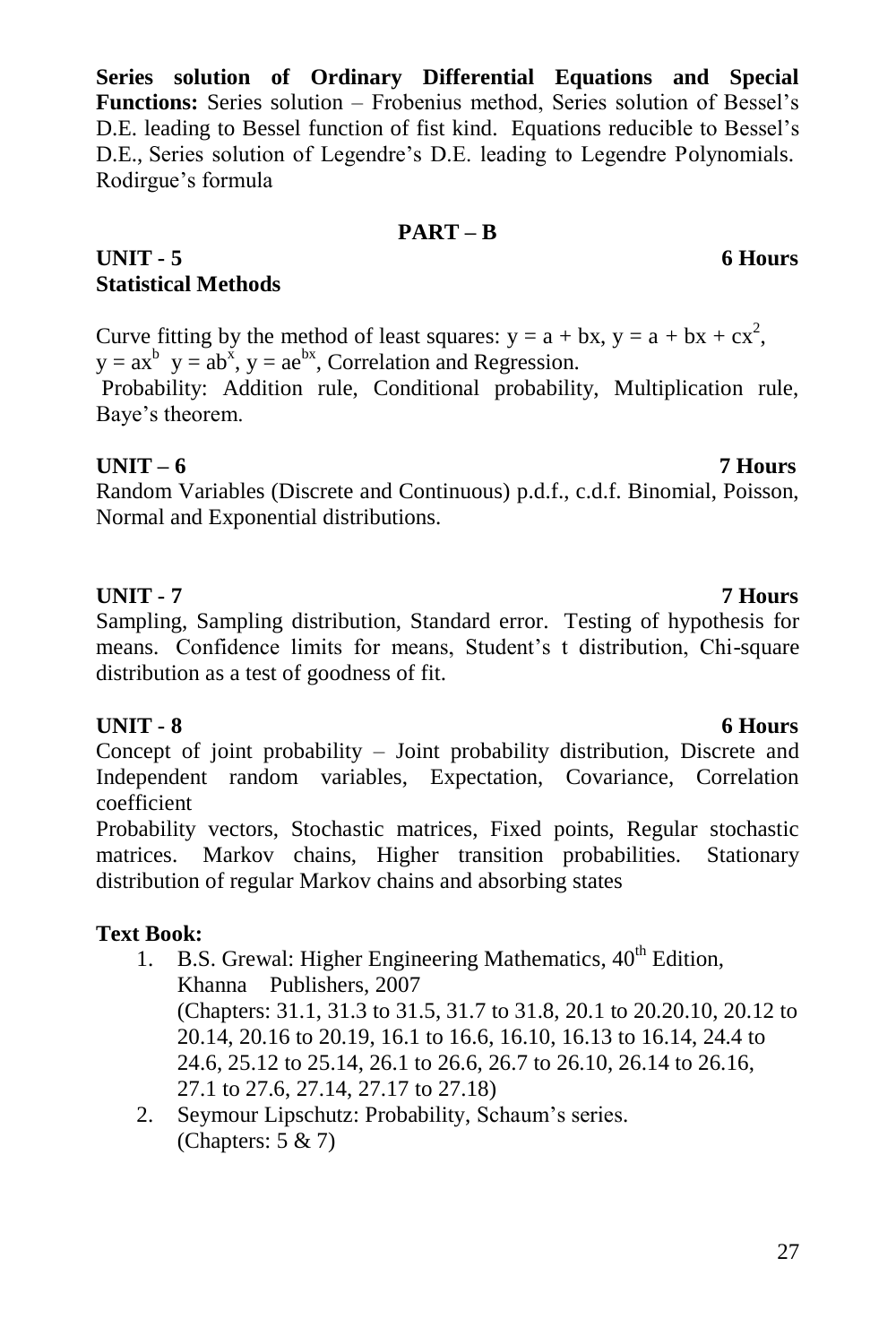### **Reference Books:**

- 1. B.V. Ramana: Higher Engineering Mathematics, Tata McGraw Hill, 2006.
- 2. Glyn James: Advanced Modern Engineering Mathematics, 3<sup>rd</sup> Edition, Pearson Education, 2003.

### **GRAPH THEORY AND COMBINATORICS (Common to CSE & ISE)**

| <b>Subject Code: 10CS42</b> | I.A. Marks $\therefore$ 25 |
|-----------------------------|----------------------------|
| Hours/Week: 04              | Exam Hours: 03             |
| Total Hours : 52            | <b>Exam Marks: 100</b>     |

### **PART – A**

**UNIT - 1 7 Hours Introduction to Graph Theory:** Definitions and Examples, Subgraphs, Complements, and Graph Isomorphism, Vertex Degree, Euler Trails and **Circuits** 

### **UNIT – 2 6 Hours**

**Introduction to Graph Theory** *contd***.:** Planar Graphs, Hamilton Paths and Cycles, Graph Colouring, and Chromatic Polynomials

### **UNIT - 3 6 Hours**

**Trees:** Definitions, Properties, and Examples, Routed Trees, Trees and Sorting, Weighted Trees and Prefix Codes

### **UNIT - 4 7 Hours**

**Optimization and Matching:** Dijkstra's Shortest Path Algorithm, Minimal Spanning Trees – The algorithms of Kruskal and Prim, Transport Networks – Max-flow, Min-cut Theorem, Matching Theory

### **PART – B**

### **UNIT - 5 6 Hours Fundamental Principles of Counting:** The Rules of Sum and Product, Permutations, Combinations – The Binomial Theorem, Combinations with Repetition, The Catalon Numbers

### **UNIT - 6 6 Hours**

**The Principle of Inclusion and Exclusion:** The Principle of Inclusion and Exclusion, Generalizations of the Principle, Derangements – Nothing is in its Right Place, Rook Polynomials

### 28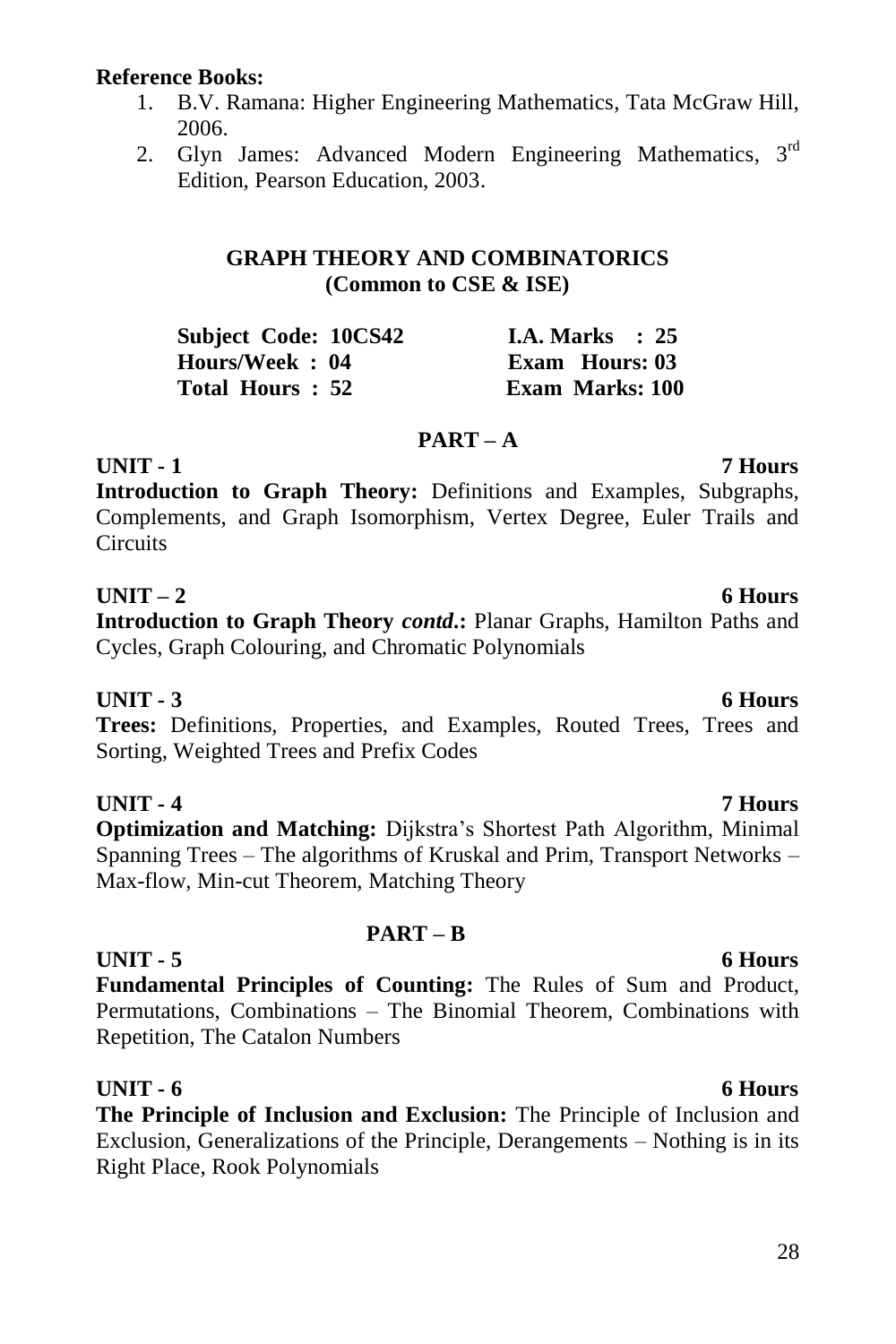### **UNIT - 7 7 Hours**

**Generating Functions:** Introductory Examples, Definition and Examples – Calculational Techniques, Partitions of Integers, the Exponential Generating Function, the Summation Operator

# **UNIT - 8 7 Hours**

**Recurrence Relations:** First Order Linear Recurrence Relation, The Second Order Linear Homogeneous Recurrence Relation with Constant Coefficients, The Non-homogeneous Recurrence Relation, The Method of Generating **Functions** 

### **Text Book:**

1. Ralph P. Grimaldi: Discrete and Combinatorial Mathematics, 5<sup>th</sup> Edition, Pearson Education, 2004. (Chapter 11, Chapter 12.1 to 12.4, Chapter 13, Chapter 1, Chapter 8.1 to 8.4, Chapter 9 Chapter 10.1 to 10.4).

### **Reference Books:**

- 1. D.S. Chandrasekharaiah: Graph Theory and Combinatorics, Prism, 2005.
- 2. Chartrand Zhang: Introduction to Graph Theory, TMH, 2006.
- 3. Richard A. Brualdi: Introductory Combinatorics, 4<sup>th</sup> Edition, Pearson Education, 2004.
- 4. Geir Agnarsson & Raymond Geenlaw: Graph Theory, Pearson Education, 2007.

### **DESIGN AND ANALYSIS OF ALGORITHMS (Common to CSE & ISE)**

| Subject Code: 10CS43 | <b>I.A.</b> Marks $\therefore$ 25 |
|----------------------|-----------------------------------|
| Hours/Week: 04       | <b>Exam</b> Hours: 03             |
| Total Hours: 52      | <b>Exam Marks: 100</b>            |

### **PART – A**

### **UNIT – 1 7 Hours INTRODUCTION:** Notion of Algorithm, Review of Asymptotic Notations, Mathematical Analysis of Non-Recursive and Recursive Algorithms Brute Force Approaches: Introduction, Selection Sort and Bubble Sort, Sequential Search and Brute Force String Matching.

### **UNIT - 2 6 Hours**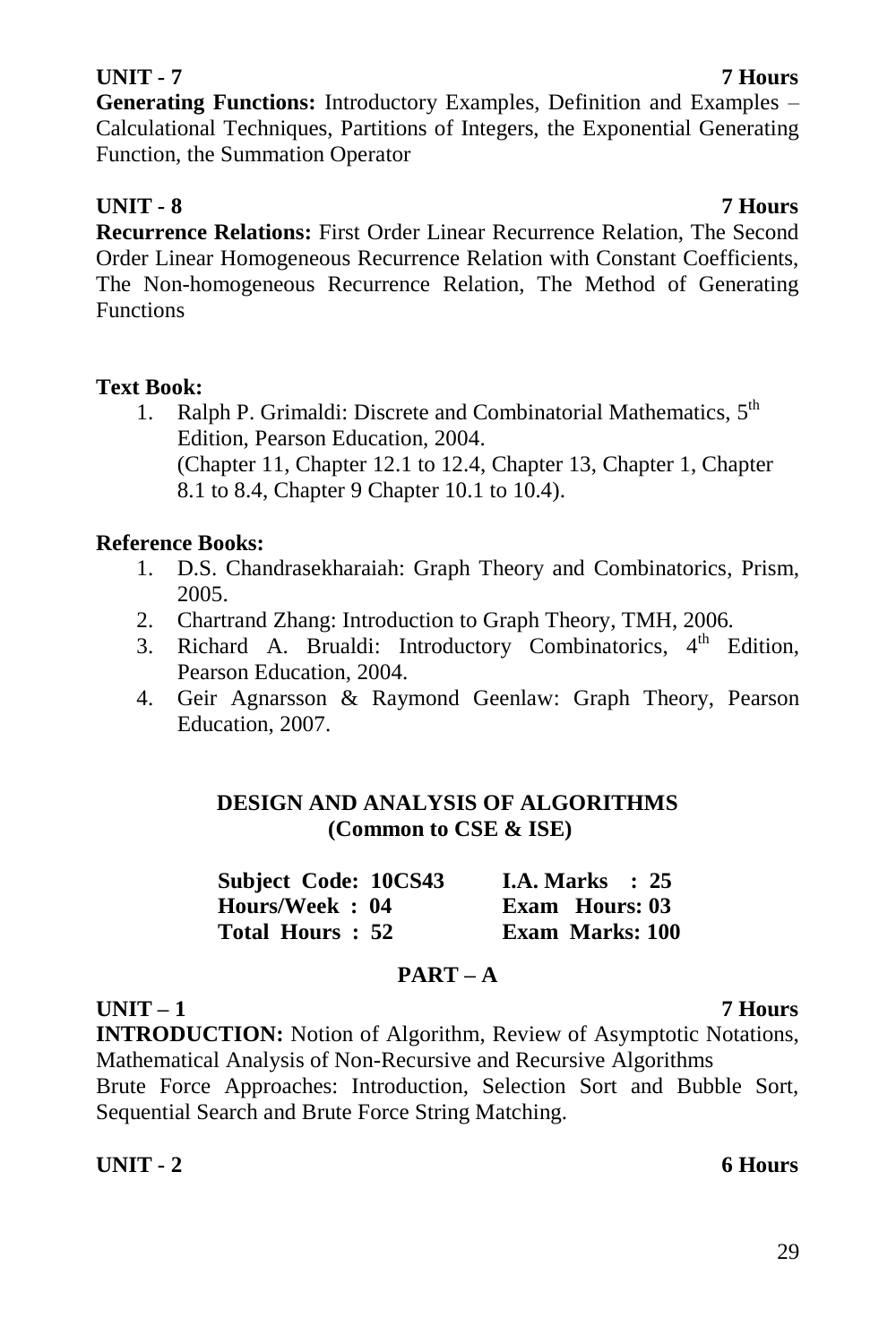30

**DIVIDE AND CONQUER:** Divide and Conquer: General Method, Defective Chess Board, Binary Search, Merge Sort, Quick Sort and its performance.

# **UNIT - 3 7 Hours**

**THE GREEDY METHOD:** The General Method, Knapsack Problem, Job Sequencing with Deadlines, Minimum-Cost Spanning Trees: Prim's Algorithm, Kruskal"s Algorithm; Single Source Shortest Paths.

**UNIT - 4 6 Hours DYNAMIC PROGRAMMING:** The General Method, Warshall's Algorithm, Floyd"s Algorithm for the All-Pairs Shortest Paths Problem, Single-Source Shortest Paths: General Weights, 0/1 Knapsack, The Traveling Salesperson problem.

### **PART – B**

**UNIT - 5 7 Hours DECREASE-AND-CONQUER APPROACHES, SPACE-TIME TRADEOFFS:** Decrease-and-Conquer Approaches: Introduction, Insertion Sort, Depth First Search and Breadth First Search, Topological Sorting Space-Time Tradeoffs: Introduction, Sorting by Counting, Input Enhancement in String Matching.

### **UNIT – 6 7 Hours**

**LIMITATIONS OF ALGORITHMIC POWER AND COPING WITH THEM:** Lower-Bound Arguments, Decision Trees, P, NP, and NP-Complete Problems, Challenges of Numerical Algorithms.

## **UNIT - 7 6 Hours**

**COPING WITH LIMITATIONS OF ALGORITHMIC POWER:**  Backtracking: n - Queens problem, Hamiltonian Circuit Problem, Subset – Sum Problem.

Branch-and-Bound: Assignment Problem, Knapsack Problem, Traveling Salesperson Problem.

Approximation Algorithms for NP-Hard Problems – Traveling Salesperson Problem, Knapsack Problem

### **UNIT – 8 6 Hours**

**PRAM ALGORITHMS:** Introduction, Computational Model, Parallel Algorithms for Prefix Computation, List Ranking, and Graph Problems,

# **Text Books:**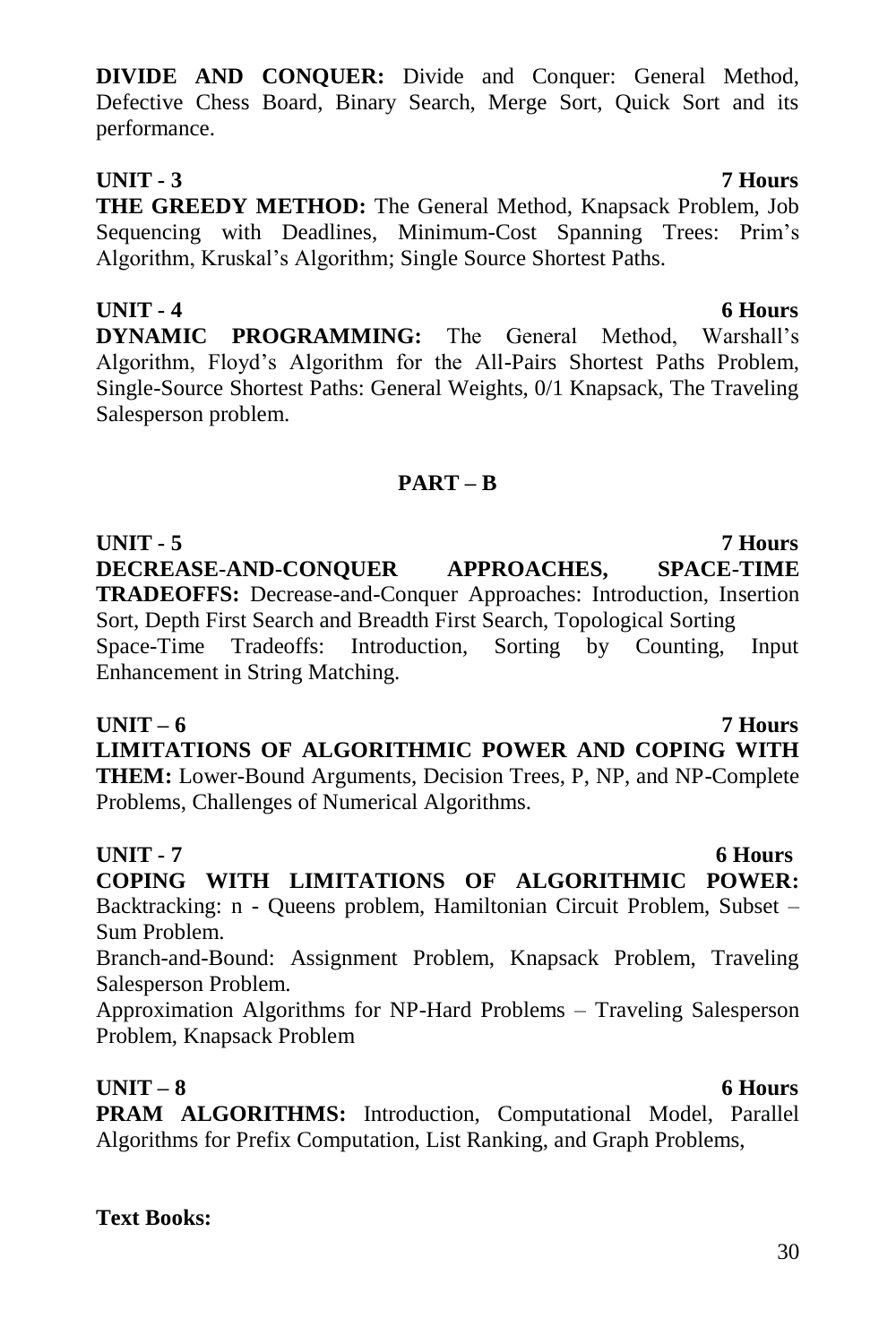- 1. Anany Levitin: Introduction to The Design & Analysis of Algorithms, 2<sup>nd</sup> Edition, Pearson Education, 2007. (Listed topics only from the Chapters 1, 2, 3, 5, 7, 8, 10, 11).
- 2. Ellis Horowitz, Sartaj Sahni, Sanguthevar Rajasekaran: Fundamentals of Computer Algorithms, 2<sup>nd</sup> Edition, Universities Press, 2007. (Listed topics only from the Chapters 3, 4, 5, 13)

### **Reference Books:**

- 1. Thomas H. Cormen, Charles E. Leiserson, Ronal L. Rivest, Clifford Stein: Introduction to Algorithms, 3<sup>rd</sup> Edition, PHI, 2010.
- 2. R.C.T. Lee, S.S. Tseng, R.C. Chang & Y.T.Tsai: Introduction to the Design and Analysis of Algorithms A Strategic Approach, Tata McGraw Hill, 2005.

### **UNIX AND SHELL PROGRAMMING (Common to CSE & ISE)**

| Subject Code: 10CS44 |  | <b>I.A. Marks</b> : 25 |  |
|----------------------|--|------------------------|--|
| Hours/Week: 04       |  | <b>Exam</b> Hours: 03  |  |
| Total Hours: 52      |  | <b>Exam Marks: 100</b> |  |

### **PART – A**

| <b>6 Hours</b>                                                      |
|---------------------------------------------------------------------|
| The Unix Operating System, The UNIX architecture and Command Usage, |
| <b>6 Hours</b>                                                      |
|                                                                     |
| 7 Hours                                                             |
|                                                                     |
| 7 Hours                                                             |
|                                                                     |
|                                                                     |
| <b>6 Hours</b>                                                      |
|                                                                     |
| <b>6 Hours</b>                                                      |
|                                                                     |
|                                                                     |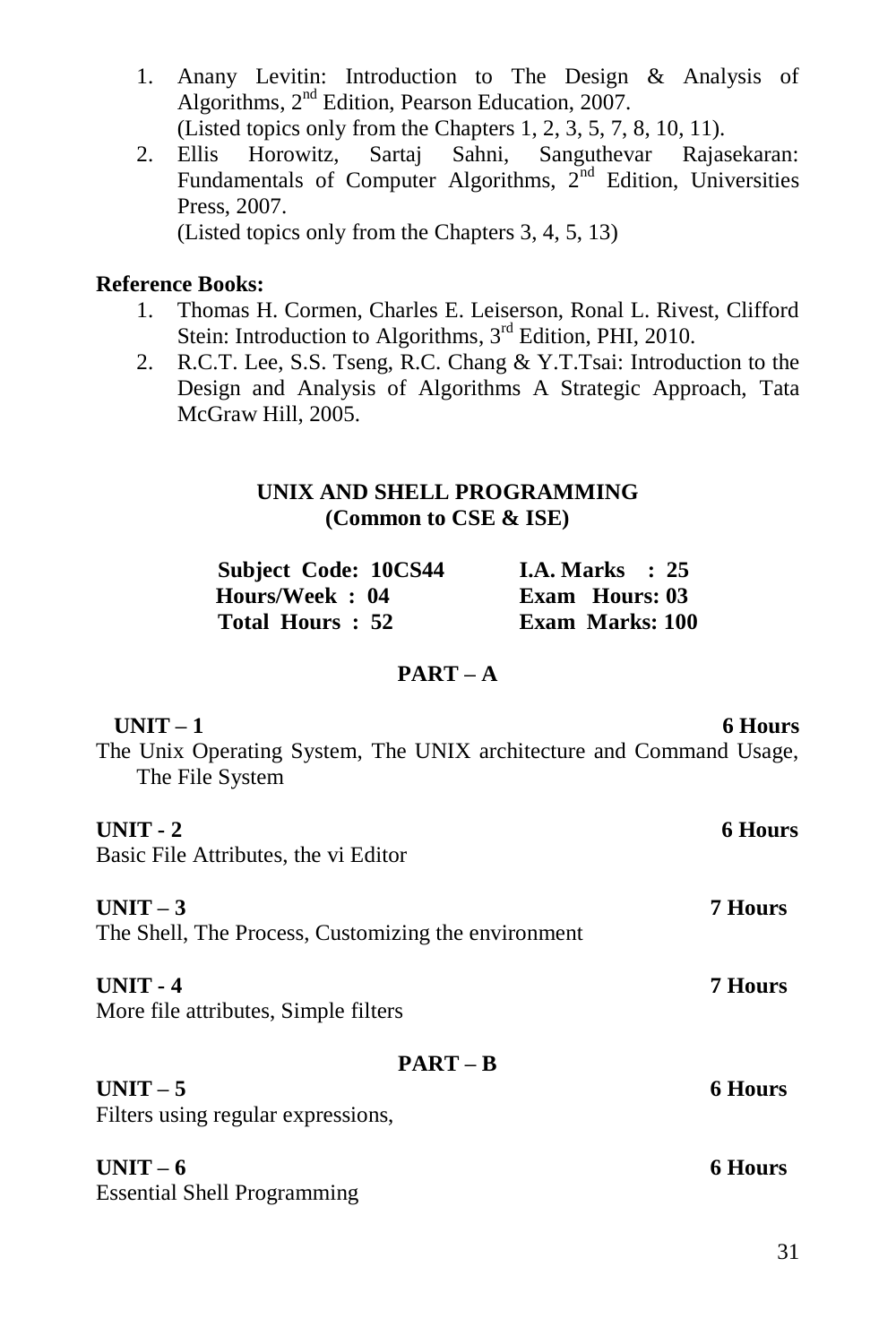### **UNIT - 7 7 Hours**

awk – An Advanced Filter

# **UNIT - 8 7 Hours**

# **Text Book:**

1. Sumitabha Das: UNIX – Concepts and Applications, 4<sup>th</sup> Edition, Tata McGraw Hill, 2006. (Chapters 1.2, 2, 4, 6, 7, 8, 9, 10, 11, 12, 13, 14, 18, 19)

## **Reference Books:**

- 1. Behrouz A. Forouzan and Richard F. Gilberg: UNIX and Shell Programming**,** Cengage Learning, 2005.
- 2. M.G. Venkateshmurthy: UNIX & Shell Programming**,** Pearson Education, 2005.

### **MICROPROCESSORS** (**Common to CSE & ISE)**

| <b>Subject Code: 10CS45</b> | I.A. Marks $\therefore$ 25 |
|-----------------------------|----------------------------|
| Hours/Week : 04             | <b>Exam Hours: 03</b>      |
| Total Hours : 52            | <b>Exam Marks: 100</b>     |

### **PART A**

### **UNIT – I 7 Hours**

**Introduction, Microprocessor Architecture – 1:** A Historical Background, The Microprocessor-Based Personal Computer Systems.

The Microprocessor and its Architecture: Internal Microprocessor Architecture, Real Mode Memory Addressing.

### **UNIT – 2 7 Hours**

**Microprocessor Architecture – 2, Addressing Modes:** Introduction to Protected Mode Memory Addressing, Memory Paging, Flat Mode Memory Addressing Modes: Data Addressing Modes, Program Memory Addressing Modes, Stack Memory Addressing Modes

### **UNIT – 3 6 Hours**

**Programming – 1:** Data Movement Instructions: MOV Revisited, PUSH/POP, Load-Effective Address, String Data Transfers, Miscellaneous Data Transfer Instructions, Segment Override Prefix, Assembler Details. Arithmetic and Logic Instructions: Addition, Subtraction and Comparison, Multiplication and Division.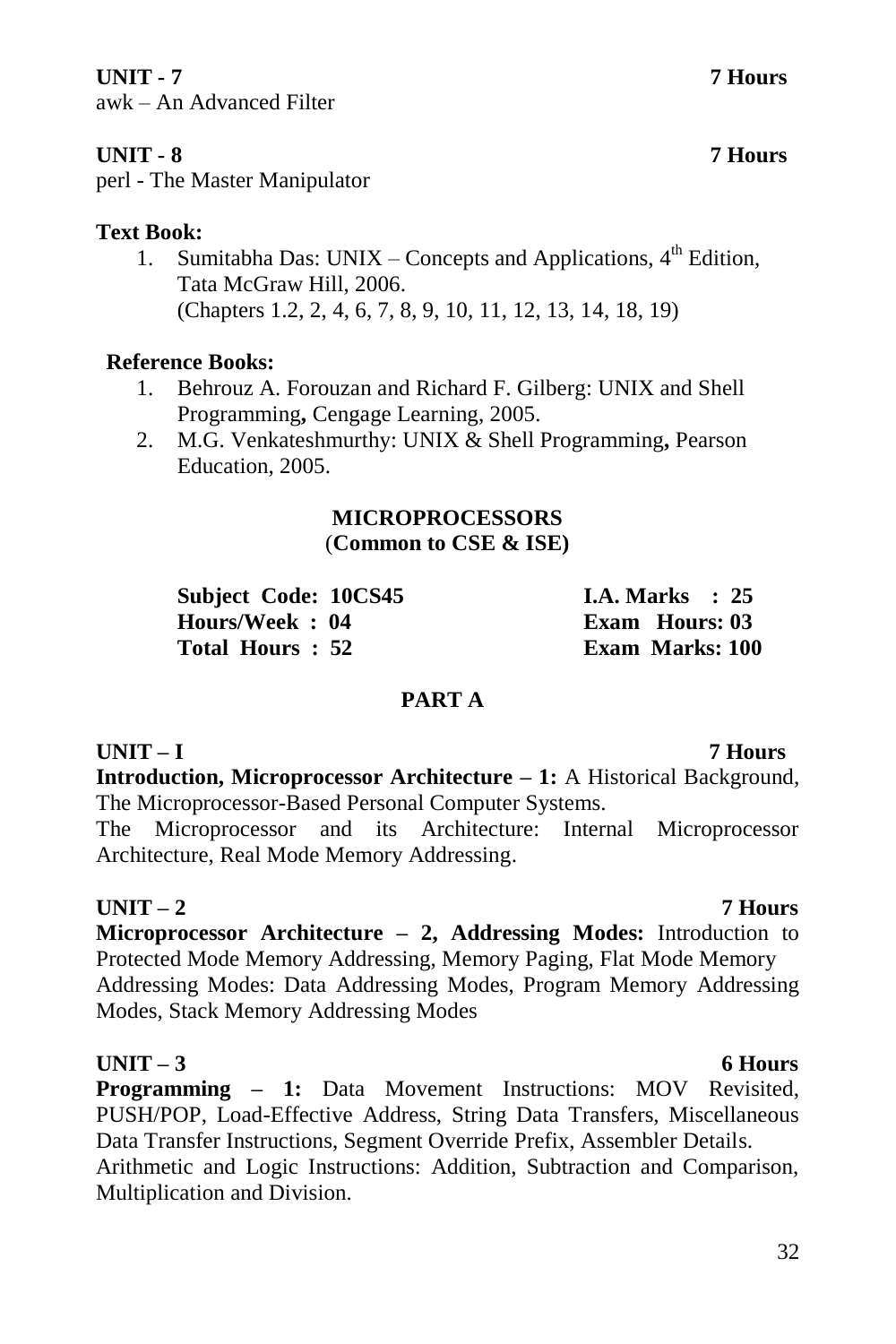**UNIT - 4 6 Hours Programming – 2:** Arithmetic and Logic Instructions (continued): BCD and ASCII Arithmetic, Basic Logic Instructions, Shift and Rotate, String Comparisons.

Program Control Instructions: The Jump Group, Controlling the Flow of the Program, Procedures, Introduction to Interrupts, Machine Control and Miscellaneous Instructions.

### **PART B**

**UNIT - 5 6 Hours**

**Programming – 3:** Combining Assembly Language with C/C++: Using Assembly Language with C/C++ for 16-Bit DOS Applications and 32-Bit Applications

Modular Programming, Using the Keyboard and Video Display, Data Conversions, Example Programs

**UNIT - 6 7 Hours Hardware Specifications, Memory Interface – 1:** Pin-Outs and the Pin Functions, Clock Generator, Bus Buffering and Latching, Bus Timings, Ready and Wait State, Minimum versus Maximum Mode. Memory Interfacing: Memory Devices

# **UNIT – 7 6 Hours**

**Memory Interface – 2, I/O Interface – 1:** Memory Interfacing (continued): Address Decoding, 8088 Memory Interface, 8086 Memory Interface.

Basic I/O Interface: Introduction to I/O Interface, I/O Port Address Decoding.

# **UNIT 8 7 Hours**

**I/O Interface – 2, Interrupts, and DMA:** I/O Interface (continued): The Programmable Peripheral Interface 82C55, Programmable Interval Timer 8254.

Interrupts: Basic Interrupt Processing, Hardware Interrupts: INTR and INTA/; Direct Memory Access: Basic DMA Operation and Definition.

# **Text Book:**

1. Barry B Brey: The Intel Microprocessors, 8<sup>th</sup> Edition, Pearson Education, 2009. (Listed topics only from the Chapters 1 to 13)

### **Reference Books:**

1. Douglas V. Hall: Microprocessors and Interfacing, Revised 2<sup>nd</sup> Edition, TMH, 2006.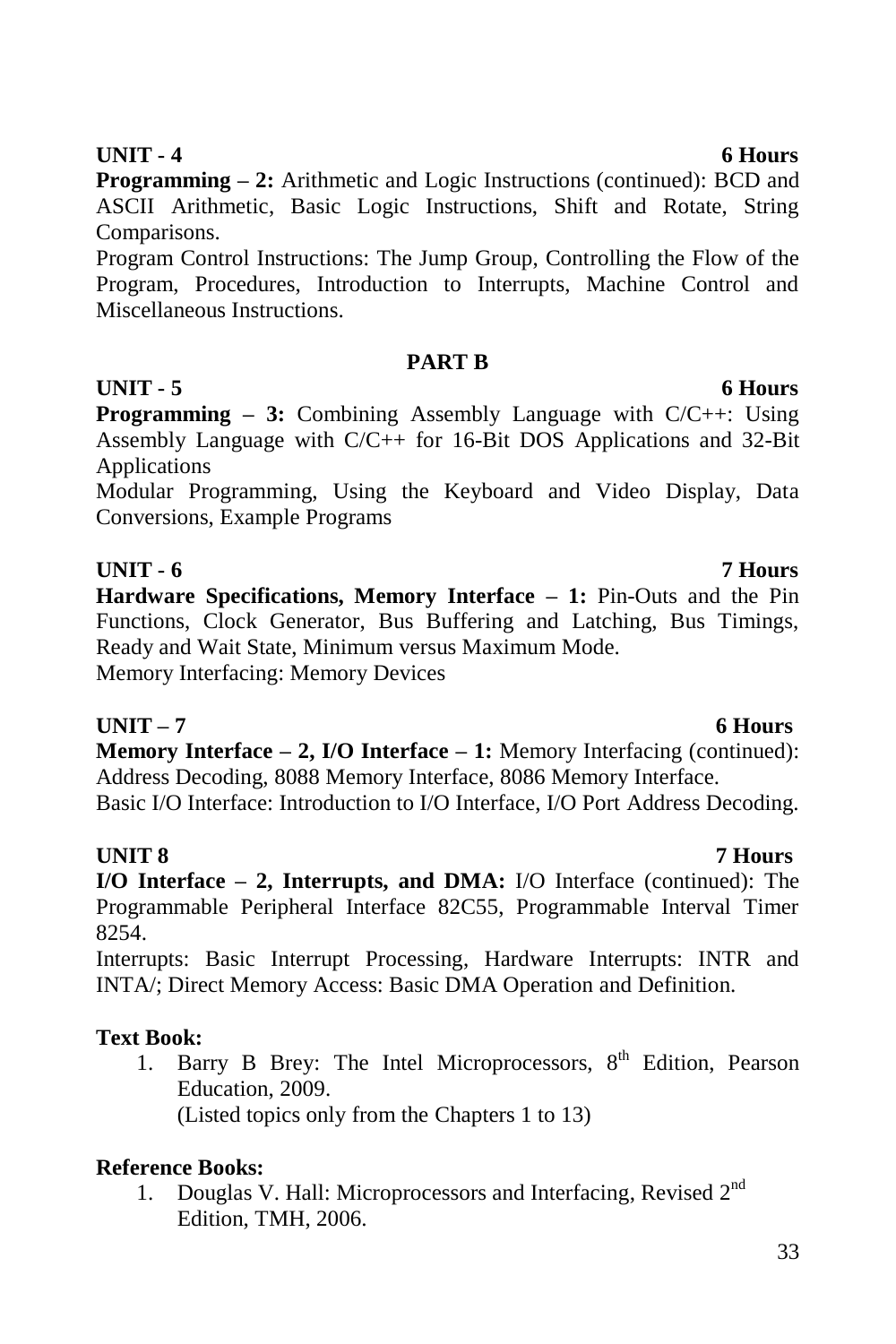- 2. K. Udaya Kumar & B.S. Umashankar : Advanced Microprocessors & IBM-PC Assembly Language Programming, TMH 2003.
- 3. James L. Antonakos: The Intel Microprocessor Family: Hardware and Software Principles and Applications, Cengage Learning, 2007.

### **COMPUTER ORGANIZATION (Common to CSE & ISE)**

| Subject Code: 10CS46 | <b>I.A. Marks</b> : 25 |
|----------------------|------------------------|
| Hours/Week: 04       | Exam Hours: 03         |
| Total Hours: 52      | <b>Exam Marks: 100</b> |

### **PART – A**

### **UNIT - 1 6 Hours**

**Basic Structure of Computers:** Computer Types, Functional Units, Basic Operational Concepts, Bus Structures, Performance – Processor Clock, Basic Performance Equation, Clock Rate, Performance Measurement, Historical Perspective

**Machine Instructions and Programs:** Numbers, Arithmetic Operations and Characters, Memory Location and Addresses, Memory Operations, Instructions and Instruction Sequencing,

### **UNIT - 2 7 Hours**

**Machine Instructions and Programs** *contd***.:** Addressing Modes, Assembly Language, Basic Input and Output Operations, Stacks and Queues, Subroutines, Additional Instructions, Encoding of Machine Instructions

### **UNIT - 3 6 Hours**

I**nput/Output Organization:** Accessing I/O Devices, Interrupts – Interrupt Hardware, Enabling and Disabling Interrupts, Handling Multiple Devices, Controlling Device Requests, Exceptions, Direct Memory Access, Buses

### **UNIT - 4 7 Hours**

**Input/Output Organization** *contd***.:** Interface Circuits, Standard I/O Interfaces – PCI Bus, SCSI Bus, USB

### **PART – B**

### **UNIT - 5 7 Hours**

**Memory System:** Basic Concepts, Semiconductor RAM Memories, Read Only Memories, Speed, Size, and Cost, Cache Memories – Mapping Functions, Replacement Algorithms, Performance Considerations, Virtual Memories, Secondary Storage

### 34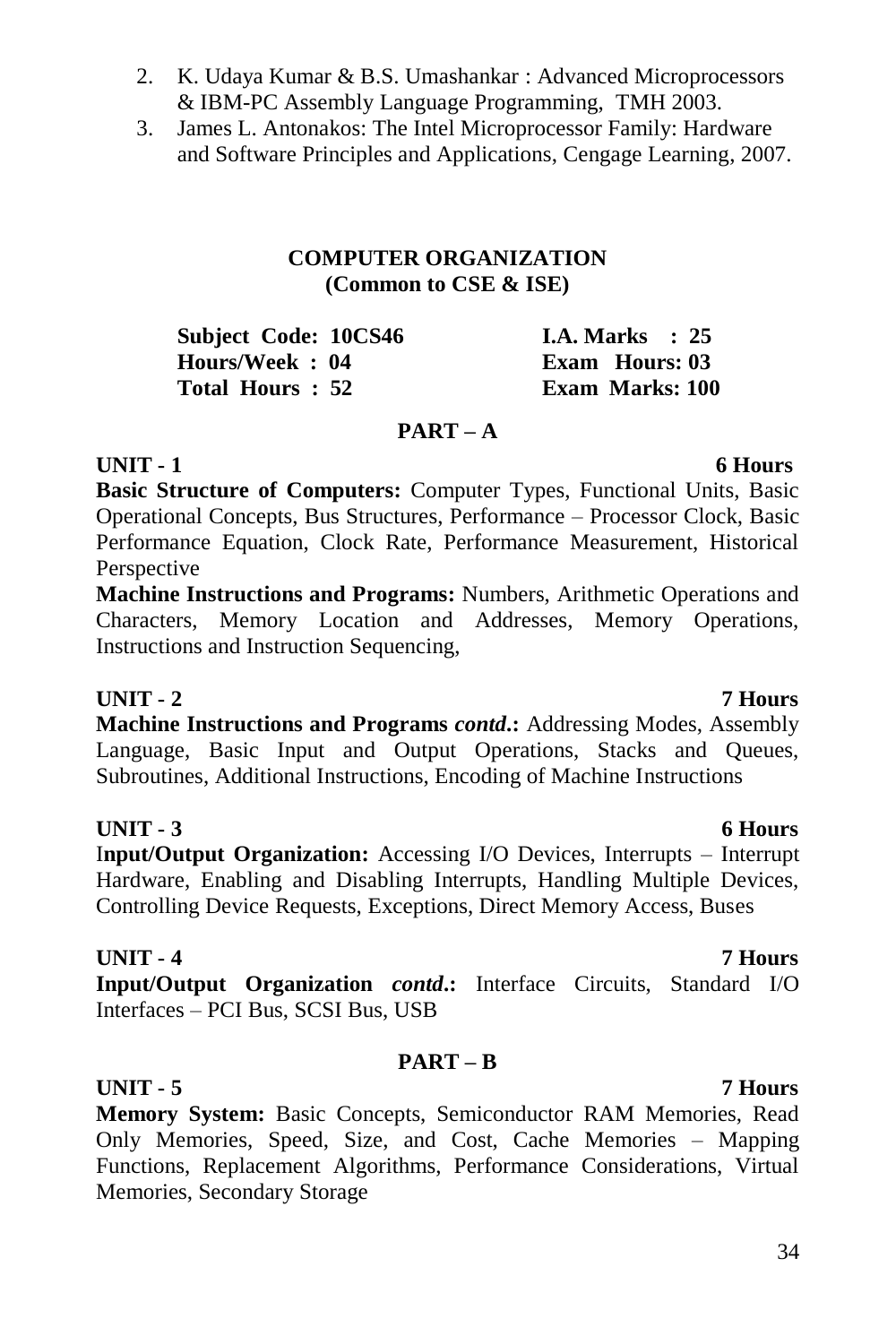### **UNIT - 6 7 Hours**

**Arithmetic:** Addition and Subtraction of Signed Numbers, Design of Fast Adders, Multiplication of Positive Numbers, Signed Operand Multiplication, Fast Multiplication, Integer Division, Floating-point Numbers and Operations

## **UNIT - 7 6 Hours**

**Basic Processing Unit:** Some Fundamental Concepts, Execution of a Complete Instruction, Multiple Bus Organization, Hard-wired Control, Microprogrammed Control

**UNIT - 8 6 Hours Multicores, Multiprocessors, and Clusters:** Performance, The Power Wall, The Switch from Uniprocessors to Multiprocessors, Amdahl"s Law, Shared Memory Multiprocessors, Clusters and other Message Passing Multiprocessors, Hardware Multithreading, SISD, IMD, SIMD, SPMD, and Vector.

### **Text Books:**

- 1. Carl Hamacher, Zvonko Vranesic, Safwat Zaky: Computer Organization, 5<sup>th</sup> Edition, Tata McGraw Hill, 2002. (Listed topics only from Chapters 1, 2, 4, 5, 6, 7)
- 2. David A. Patterson, John L. Hennessy: Computer Organization and Design – The Hardware / Software Interface ARM Edition.  $4<sup>th</sup>$ Edition, Elsevier, 2009. (Listed topics only)

### **Reference Books:**

- 1. William Stallings: Computer Organization & Architecture,  $7<sup>th</sup>$ Edition, PHI, 2006.
- 2. Vincent P. Heuring & Harry F. Jordan: Computer Systems Design and Architecture, 2<sup>nd</sup> Edition, Pearson Education, 2004.

### **DESIGN AND ANALYSIS OF ALGORITHMS LABORATORY (Common to CSE & ISE)**

| <b>Subject Code: 10CSL47</b> | I.A. Marks $\therefore$ 25 |  |
|------------------------------|----------------------------|--|
| Hours/Week: 03               | Exam Hours: 03             |  |
| Total Hours : 42             | <b>Exam Marks: 50</b>      |  |

**Design, develop and implement the specified algorithms for the following problems using C/C++ Language in LINUX / Windows environment.**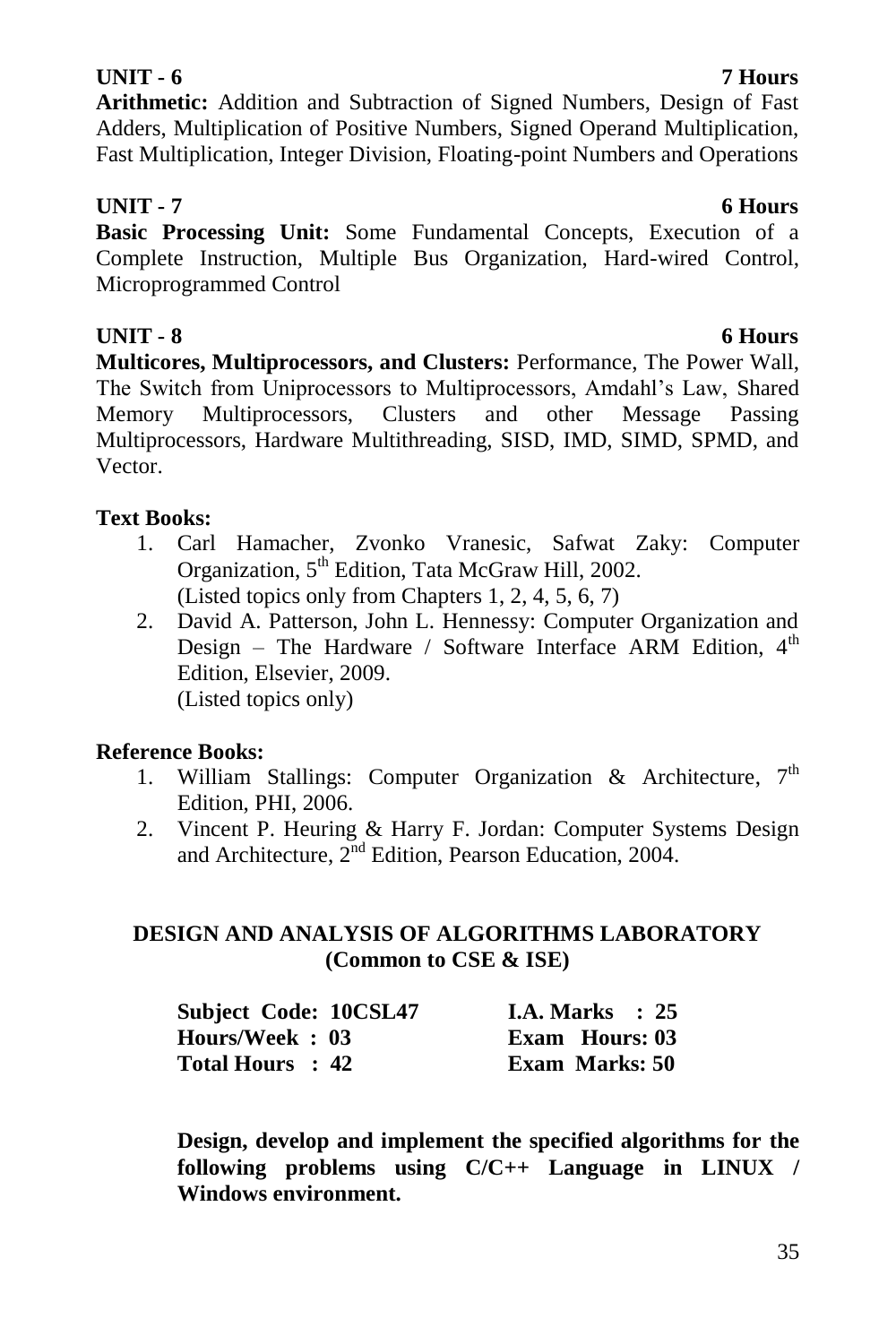- 1. Sort a given set of elements using the Quicksort method and determine the time required to sort the elements. Repeat the experiment for different values of n, the number of elements in the list to be sorted and plot a graph of the time taken versus n. The elements can be read from a file or can be generated using the random number generator.
- 2. Using OpenMP, implement a parallelized Merge Sort algorithm to sort a given set of elements and determine the time required to sort the elements. Repeat the experiment for different values of n, the number of elements in the list to be sorted and plot a graph of the time taken versus n. The elements can be read from a file or can be generated using the random number generator.
- 3. a. Obtain the Topological ordering of vertices in a given digraph.
	- b. Compute the transitive closure of a given directed graph using Warshall's algorithm.
- 4. Implement 0/1 Knapsack problem using Dynamic Programming.
- 5. From a given vertex in a weighted connected graph, find shortest paths to other vertices using Dijkstra's algorithm.
- 6. Find Minimum Cost Spanning Tree of a given undirected graph using Kruskal's algorithm.
- 7. a. Print all the nodes reachable from a given starting node in a digraph using BFS method. b. Check whether a given graph is connected or not using DFS method.
- 8. Find a subset of a given set  $S = \{s_1, s_2, \dots, s_n\}$  of n positive integers whose sum is equal to a given positive integer d. For example, if  $S=$  $\{1, 2, 5, 6, 8\}$  and  $d = 9$  there are two solutions $\{1,2,6\}$  and  $\{1,8\}$ .A suitable message is to be displayed if the given problem instance doesn't have a solution.
- 9. Implement any scheme to find the optimal solution for the Traveling Salesperson problem and then solve the same problem instance using any approximation algorithm and determine the error in the approximation.
- 10. Find Minimum Cost Spanning Tree of a given undirected graph using Prim"s algorithm.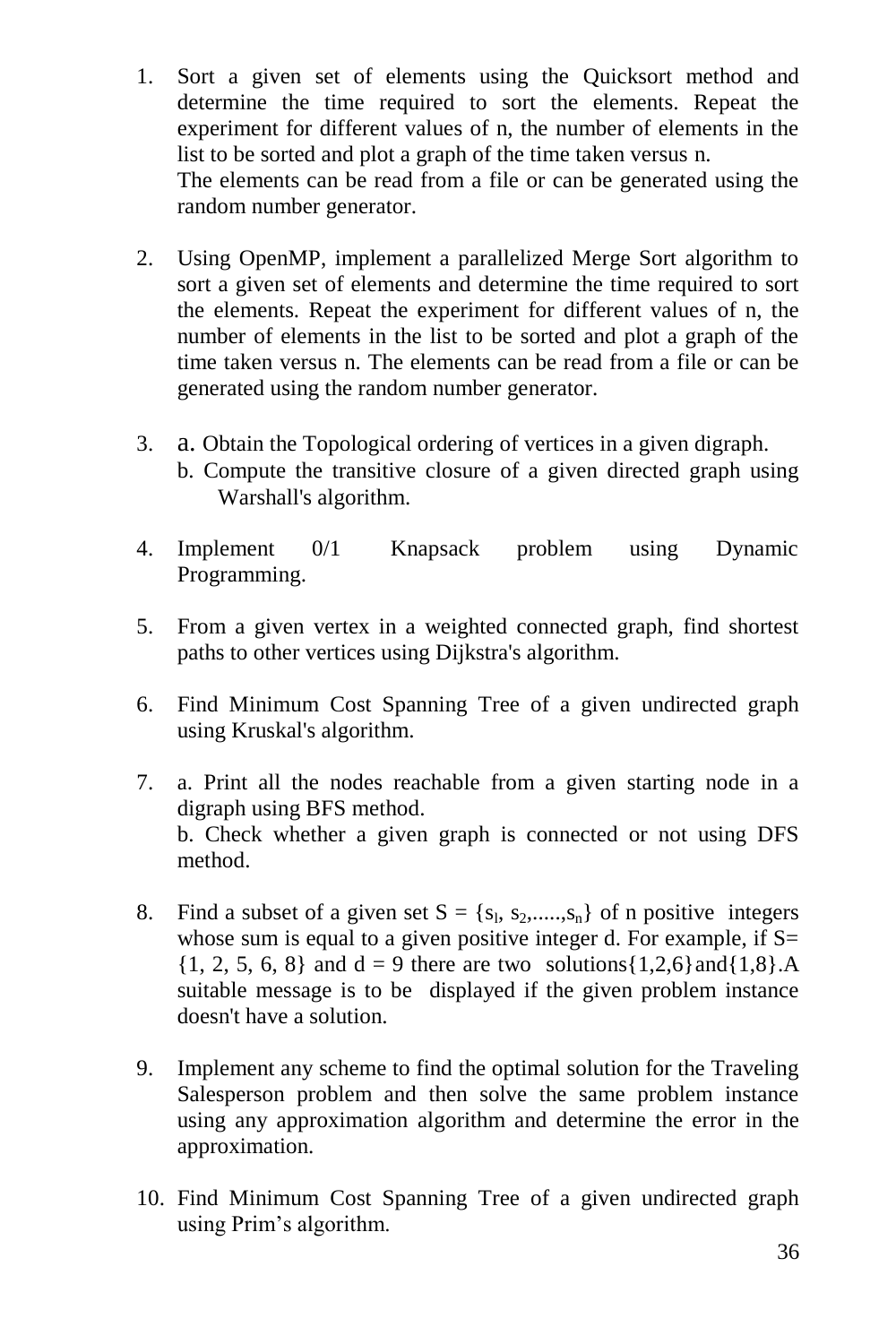- 11. Implement All-Pairs Shortest Paths Problem using Floyd's algorithm. Parallelize this algorithm, implement it using OpenMP and determine the speed-up achieved.
- 12. Implement N Queen's problem using Back Tracking.

**Note: In the examination** *each* **student picks one question from the lot of** *all* **12 questions.**

### **MICROPROCESSORS LABORATORY (Common to CSE & ISE)**

| <b>Subject Code: 10CSL48</b> | <b>I.A. Marks</b> : $25$ |
|------------------------------|--------------------------|
| Hours/Week: 03               | <b>Exam</b> Hours: 03    |
| Total Hours: 42              | <b>Exam Marks: 50</b>    |

#### **Notes:**

- **Develop and execute the following programs using 8086 Assembly Language. Any suitable assembler like MASM, TASM etc may be used.**
- **Program should have suitable comments.**
- **The board layout and the circuit diagram of the interface are to be provided to the student during the examination.**
- 1. a) Search a key element in a list of "n" 16-bit numbers using the Binary search algorithm.
	- b) Read the status of eight input bits from the Logic Controller Interface and display 'FF' if it is the parity of the input read is even; otherwise display 00.
- 2. a) Write two ALP modules stored in two different files; one module is to read a character from the keyboard and the other one is to display a character. Use the above two modules to read a string of characters from the keyboard terminated by the carriage return and print the string on the display in the next line.
	- b) Implement a BCD Up-Down Counter on the Logic Controller Interface.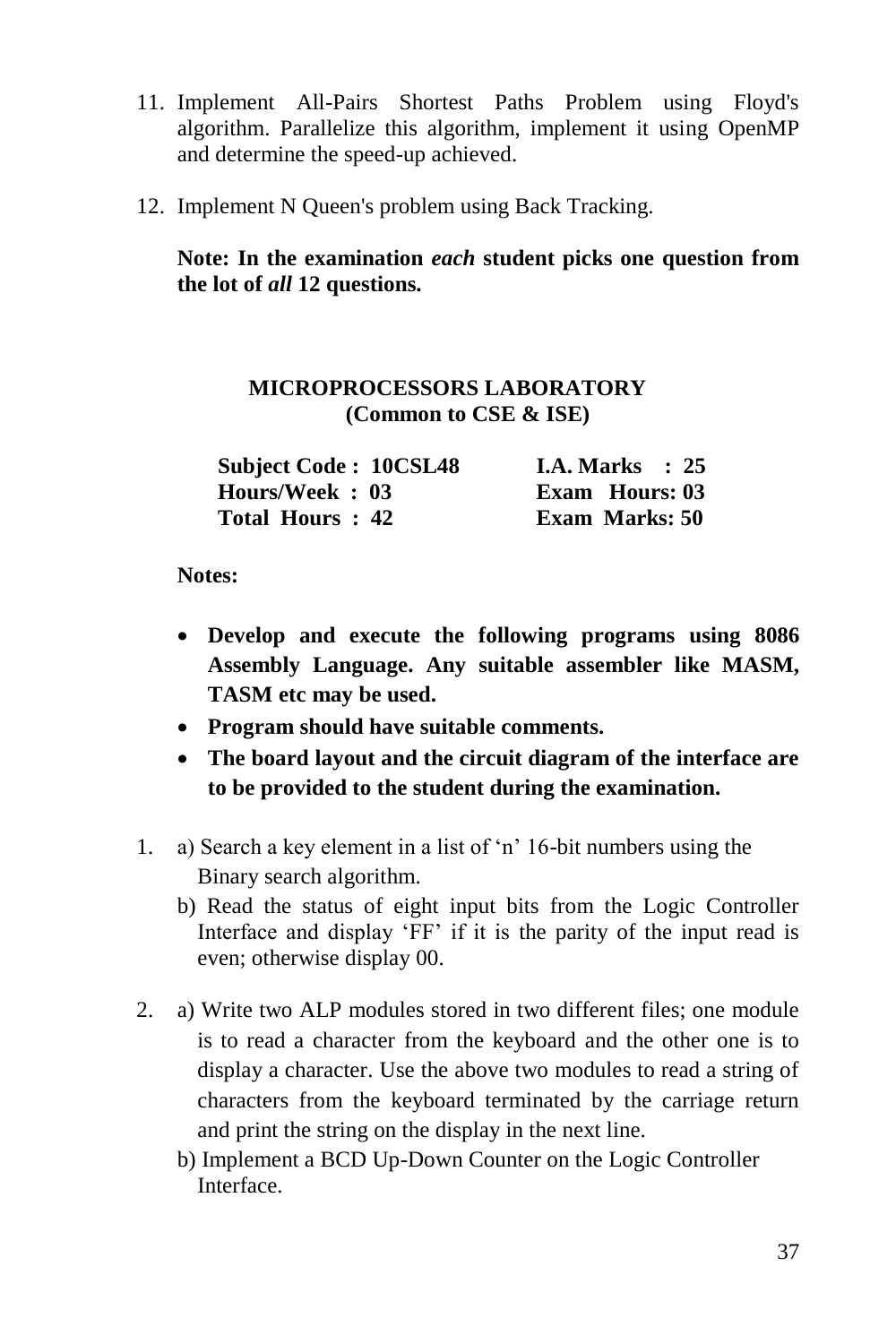3. a) Sort a given set of "n" numbers in ascending order using the Bubble Sort algorithm.

b) Read the status of two 8-bit inputs  $(X & Y)$  from the Logic Controller Interface and display X\*Y.

- 4. a) Read an alphanumeric character and display its equivalent ASCII code at the center of the screen.
	- b) Display messages FIRE and HELP alternately with flickering effects on a 7-segment display interface for a suitable period of time. Ensure a flashing rate that makes it easy to read both the messages (Examiner does not specify these delay values nor is it necessary for the student to compute these values).
- 5. a) Reverse a given string and check whether it is a palindrome or not.
	- b) Assume any suitable message of 12 characters length and display it in the rolling fashion on a 7-segment display interface for a suitable period of time. Ensure a flashing rate that makes it easy to read both the messages. (Examiner does not specify these delay values nor is it necessary for the student to compute these values).
- 6. a) Read two strings, store them in locations STR1 and STR2. Check whether they are equal or not and display appropriate messages. Also display the length of the stored strings.
	- b) Convert a 16-bit binary value (assumed to be an unsigned integer) to BCD and display it from left to right and right to left for specified number of times on a 7-segment display interface.
- 7. a) Read your name from the keyboard and display it at a specified location on the screen after the message "**What is your name?"** You must clear the entire screen before display.
	- b) Scan a 8 x 3 keypad for key closure and to store the code of the key pressed in a memory location or display on screen. Also display row and column numbers of the key pressed.
- 8. a) Compute **nCr** using recursive procedure. Assume that 'n' and 'r' are non-negative integers.
	- b) Drive a Stepper Motor interface to rotate the motor in specified direction (clockwise or counter-clockwise) by N steps (Direction and N are specified by the examiner). Introduce suitable delay between successive steps. (Any arbitrary value for the delay may be assumed by the student).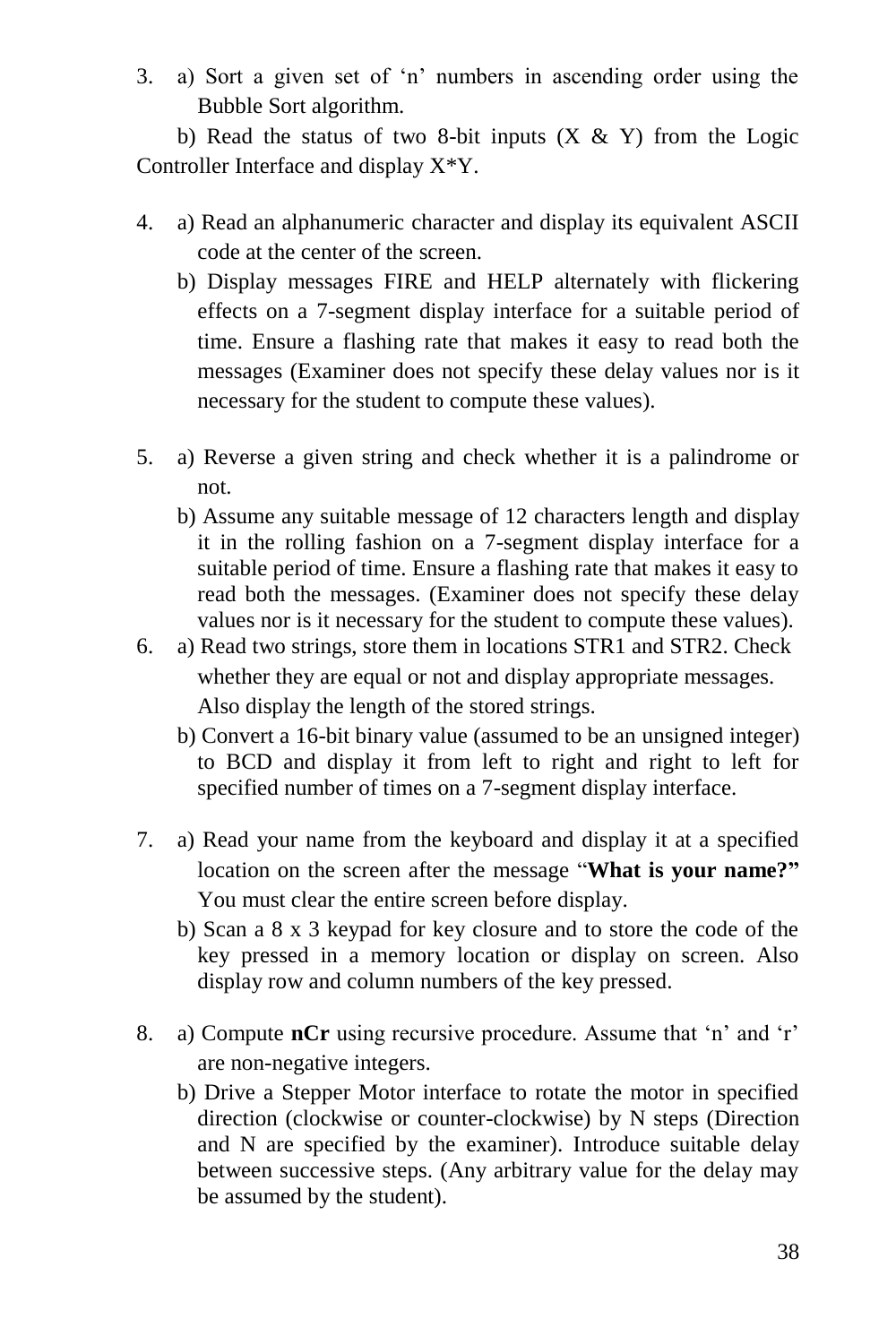- 9. a) Read the current time from the system and display it in the standard format on the screen.
	- b) Generate the Sine Wave using DAC interface (The output of the DAC is to be displayed on the CRO).
- 10. a) Write a program to simulate a Decimal Up-counter to display 00- 99.
	- b) Generate a Half Rectified Sine wave form using the DAC interface. (The output of the DAC is to be displayed on the CRO).
- 11. a) Read a pair of input co-ordinates in BCD and move the cursor to the specified location on the screen.
	- b) Generate a Fully Rectified Sine waveform using the DAC interface. (The output of the DAC is to be displayed on the CRO).
- 12. a) Write a program to create a file (input file) and to delete an existing file.
	- b) Drive an elevator interface in the following way:
		- i. Initially the elevator should be in the ground floor, with all requests in OFF state.
		- ii. When a request is made from a floor, the elevator should move to that floor, wait there for a couple of seconds (approximately), and then come down to ground floor and stop. If some requests occur during going up or coming down they should be ignored.

#### **Note: In the examination** *each* **student picks one question from the lot of** *all* **12 questions.**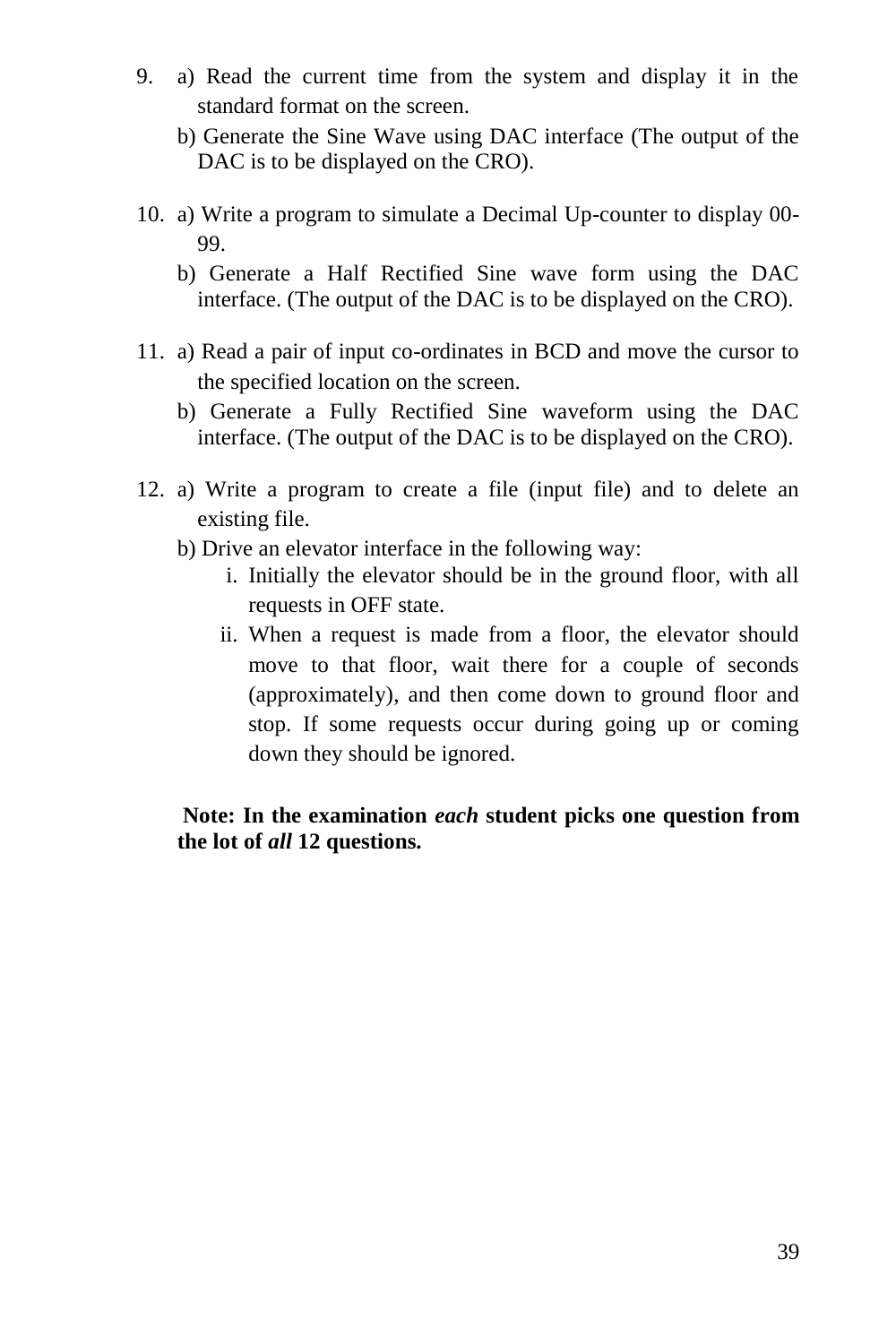40

#### **V SEMESTER**

#### **SOFTWARE ENGINEERING**

**Subject Code: 10IS51 I.A. Marks : 25 Hours/Week : 04 Exam Hours: 03**

#### **PART – A**

#### **UNIT – 1 6 Hours**

**Overview:** Introduction: FAQ's about software engineering, Professional and ethical responsibility.

Socio-Technical systems: Emergent system properties; Systems engineering; Organizations, people and computer systems; Legacy systems.

**Critical Systems, Software Processes:** Critical Systems: A simple safetycritical system; System dependability; Availability and reliability.

Software Processes: Models, Process iteration, Process activities; The Rational Unified Process; Computer Aided Software Engineering.

#### **UNIT – 3 7 Hours**

**Requirements:** Software Requirements: Functional and Non-functional requirements; User requirements; System requirements; Interface specification; The software requirements document.

Requirements Engineering Processes: Feasibility studies; Requirements elicitation and analysis; Requirements validation; Requirements management.

#### **UNIT – 4 7 Hours**

**System models, Project Management:** System Models: Context models; Behavioral models; Data models; Object models; Structured methods.

Project Management: Management activities; Project planning; Project scheduling; Risk management

#### **PART - B**

#### **UNIT – 5 7 Hours**

**Software Design:** Architectural Design: Architectural design decisions; System organization; Modular decomposition styles; Control styles.

# **UNIT – 2 6 Hours**

**Exam Marks: 100**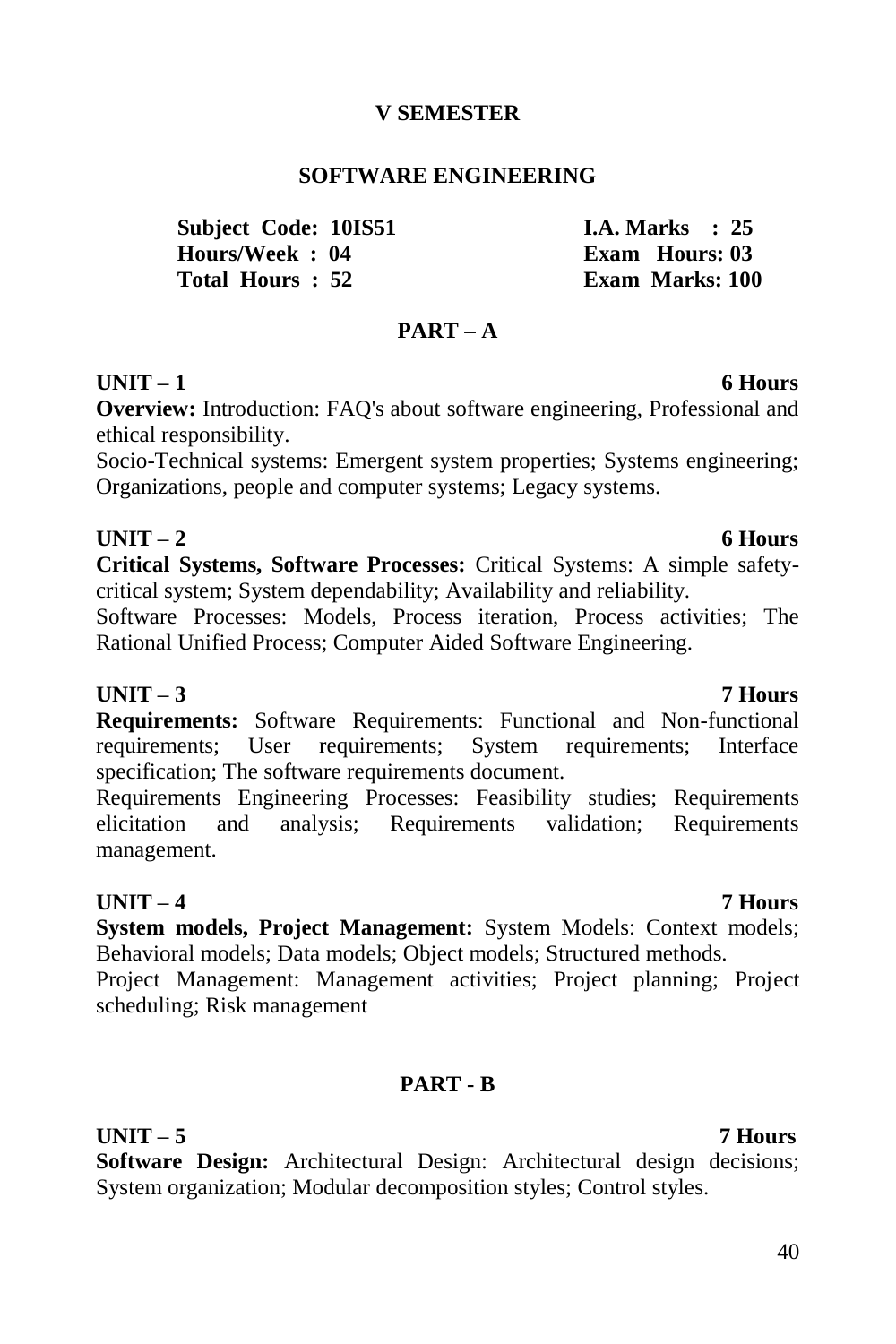Object-Oriented design: Objects and Object Classes; An Object-Oriented design process; Design evolution.

### **UNIT – 6 6 Hours**

**Development:** Rapid Software Development: Agile methods; Extreme programming; Rapid application development.

Software Evolution: Program evolution dynamics; Software maintenance; Evolution processes; Legacy system evolution.

### **UNIT – 7 7 Hours**

**Verification and Validation:** Verification and Validation: Planning; Software inspections; Automated static analysis; Verification and formal methods.

Software testing: System testing; Component testing; Test case design; Test automation.

### **UNIT – 8 6 Hours**

**Management:** Managing People: Selecting staff; Motivating people; Managing people; The People Capability Maturity Model.

Software Cost Estimation: Productivity; Estimation techniques; Algorithmic cost modeling, Project duration and staffing.

### **Text Books:**

1. Ian Sommerville: Software Engineering,  $8<sup>th</sup>$  Edition, Pearson Education, 2007. (Chapters-: 1, 2, 3, 4, 5, 6, 7, 8, 11, 14, 17, 21, 22, 23, 25, 26)

### **Reference Books:**

- 1. Roger.S.Pressman: Software Engineering-A Practitioners approach, 7<sup>th</sup> Edition, Tata McGraw Hill, 2007.
- 2. Pankaj Jalote: An Integrated Approach to Software Engineering, Wiley India, 2009.

### **SYSTEM SOFTWARE**

| <b>Subject Code: 10CS52</b> | <b>I.A. Marks</b> : 25 |
|-----------------------------|------------------------|
| Hours/Week: 04              | Exam Hours: 03         |
| Total Hours: 52             | <b>Exam Marks: 100</b> |

### **PART – A**

### **UNIT – 1 6 Hours**

**Machine Architecture:** Introduction, System Software and Machine Architecture, Simplified Instructional Computer (SIC) - SIC Machine Architecture, SIC/XE Machine Architecture, SIC Programming Examples.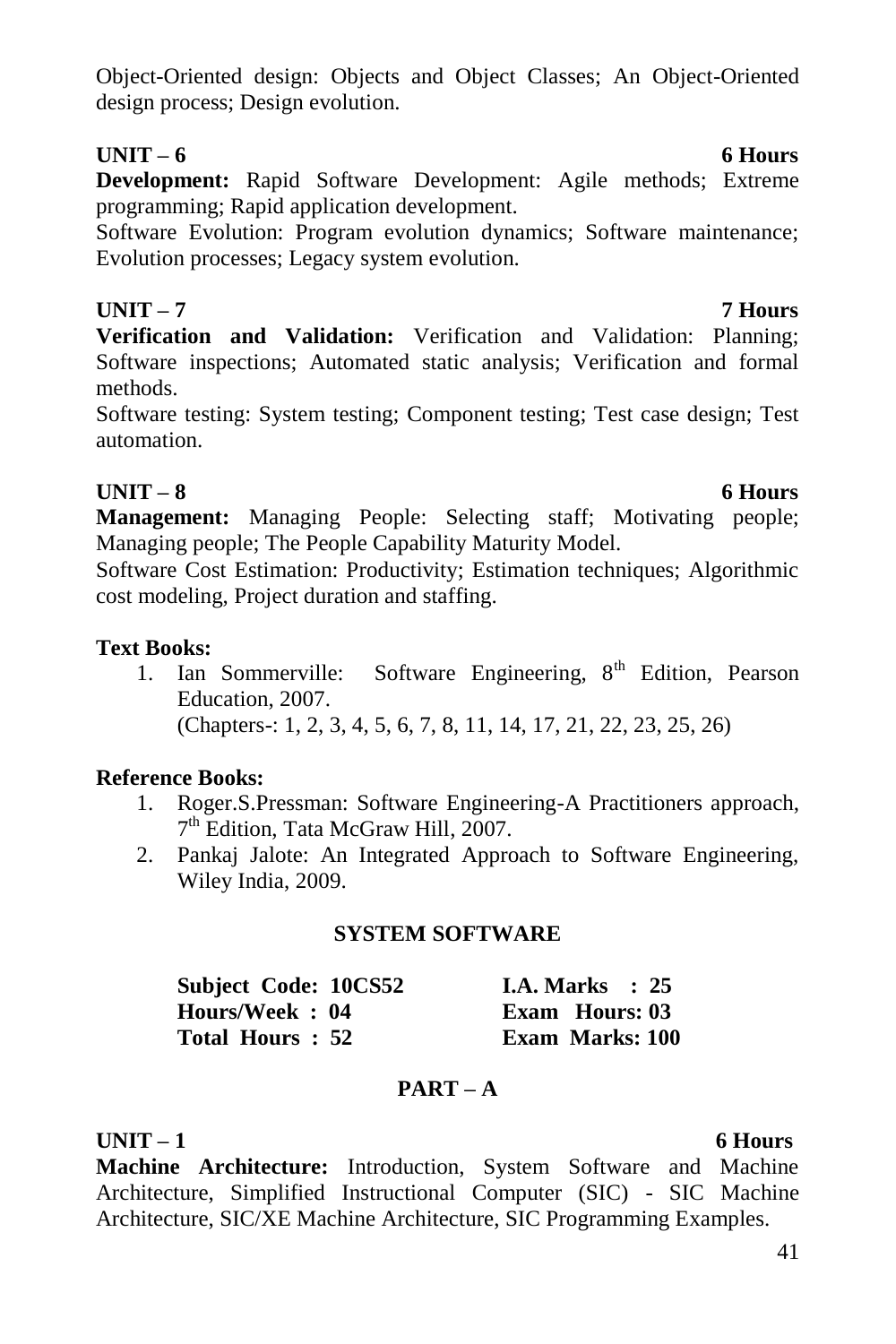### **UNIT – 2 6 Hours**

**Assemblers -1:** Basic Assembler Function - A Simple SIC Assembler, Assembler Algorithm and Data Structures, Machine Dependent Assembler Features - Instruction Formats & Addressing Modes, Program Relocation.

### **UNIT – 3 6 Hours**

**Assemblers -2:** Machine Independent Assembler Features – Literals, Symbol-Definition Statements, Expression, Program Blocks, Control Sections and Programming Linking, Assembler Design Operations - One-Pass Assembler, Multi-Pass Assembler, Implementation Examples - MASM Assembler.

### **UNIT – 4 8 Hours**

**Loaders and Linkers:** Basic Loader Functions - Design of an Absolute Loader, A Simple Bootstrap Loader, Machine-Dependent Loader Features – Relocation, Program Linking, Algorithm and Data Structures for a Linking Loader; Machine-Independent Loader Features - Automatic Library Search, Loader Options, Loader Design Options - Linkage Editor, Dynamic Linkage, Bootstrap Loaders, Implementation Examples - MS-DOS Linker.

### **PART – B**

#### **UNIT – 5 6 Hours Editors and Debugging Systems:** Text Editors - Overview of Editing Process, User Interface, Editor Structure, Interactive Debugging Systems - Debugging Functions and Capabilities, Relationship With Other Parts Of The System, User-Interface Criteria

### **UNIT – 6 8 Hours**

**Macro Processor:** Basic Macro Processor Functions - Macro Definitions and Expansion, Macro Processor Algorithm and Data Structures, Machine-Independent Macro Processor Features - Concatenation of Macro Parameters, Generation of Unique Labels, Conditional Macro Expansion, Keyword Macro Parameters, Macro Processor Design Options - Recursive Macro Expansion, General-Purpose Macro Processors, Macro Processing Within Language Translators, Implementation Examples - MASM Macro Processor, ANSI C Macro Processor.

**Lex and Yacc – 1:** Lex and Yacc - The Simplest Lex Program, Recognizing Words With LEX, Symbol Tables, Grammars, Parser-Lexer Communication, The Parts of Speech Lexer, A YACC Parser, The Rules Section, Running

#### **UNIT – 7 6 Hours**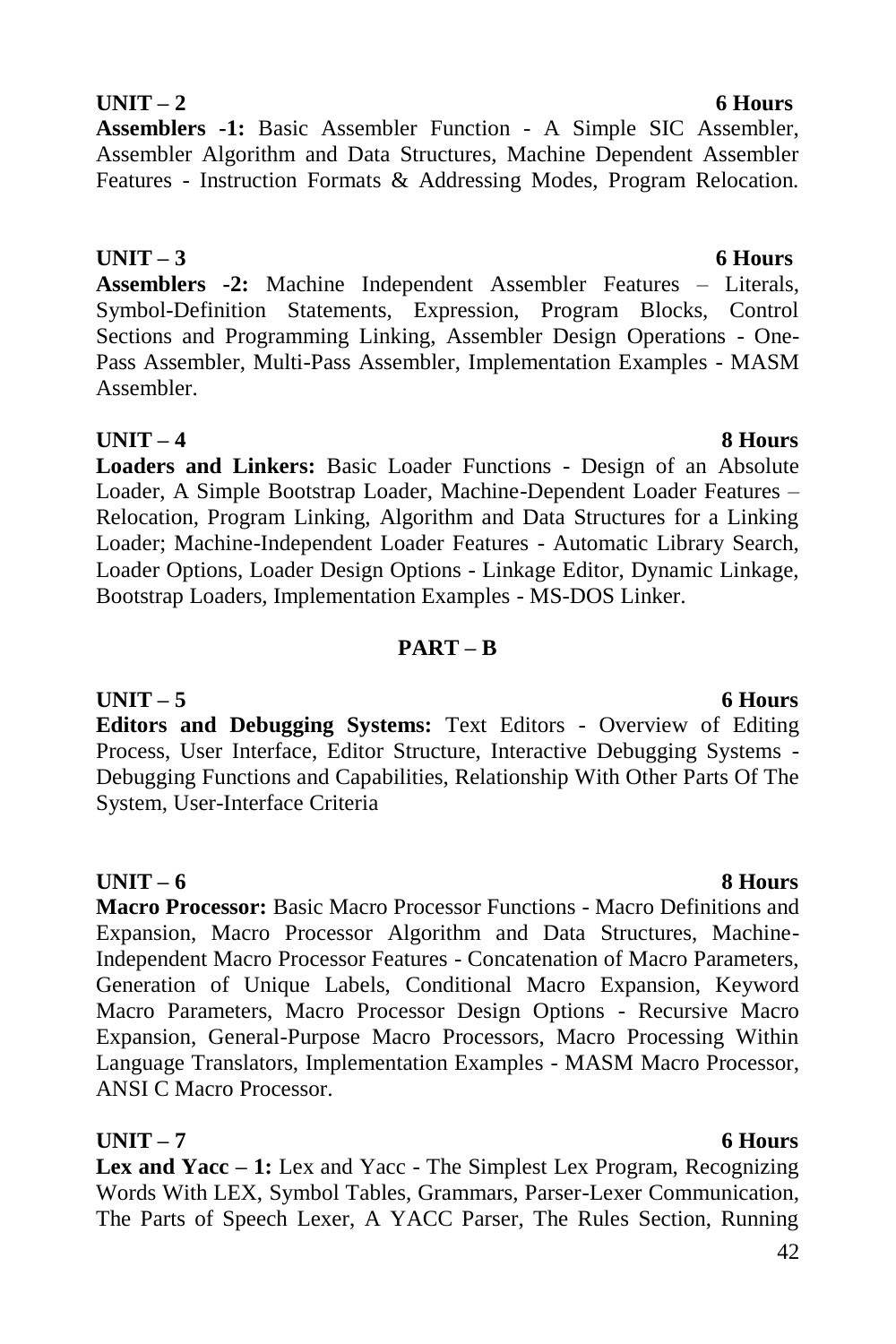LEX and YACC, LEX and Hand- Written Lexers, Using LEX - Regular Expression, Examples of Regular Expressions, A Word Counting Program, Parsing a Command Line.

### **UNIT – 8 6 Hours**

**Lex and Yacc - 2:** Using YACC – Grammars, Recursive Rules, Shift/Reduce Parsing, What YACC Cannot Parse, A YACC Parser - The Definition Section, The Rules Section, Symbol Values and Actions, The LEXER, Compiling and Running a Simple Parser, Arithmetic Expressions and Ambiguity, Variables and Typed Tokens.

### **Text Books:**

- 1. Leland.L.Beck: System Software,  $3<sup>rd</sup>$  Edition, Pearson Education, 1997. (Chapters 1.1 to 1.3, 2 (except 2.5.2 and 2.5.3), 3 (except 3.5.2 and 3.5.3), 4 (except 4.4.3))
- 2. John.R.Levine, Tony Mason and Doug Brown: Lex and Yacc, O'Reilly, SPD, 1998. (Chapters 1, 2 (Page 2-42), 3 (Page 51-65))

### **Reference Books:**

1. D.M.Dhamdhere: System Programming and Operating Systems, 2<sup>nd</sup> Edition, Tata McGraw - Hill, 1999.

### **OPERATING SYSTEMS**

| Subject Code: 10CS53 | <b>I.A. Marks</b> : 25 |
|----------------------|------------------------|
| Hours/Week: 04       | Exam Hours: 03         |
| Total Hours: 52      | <b>Exam Marks: 100</b> |

### **PART – A**

### **UNIT – 1 6 Hours**

**Introduction to Operating Systems, System structures:** What operating systems do; Computer System organization; Computer System architecture; Operating System structure; Operating System operations; Process management; Memory management; Storage management; Protection and security: Distributed system: Special-purpose systems: Computing environments.Operating System Services; User - Operating System interface; System calls; Types of system calls; System programs; Operating System design and implementation; Operating System structure; Virtual machines; Operating System generation; System boot.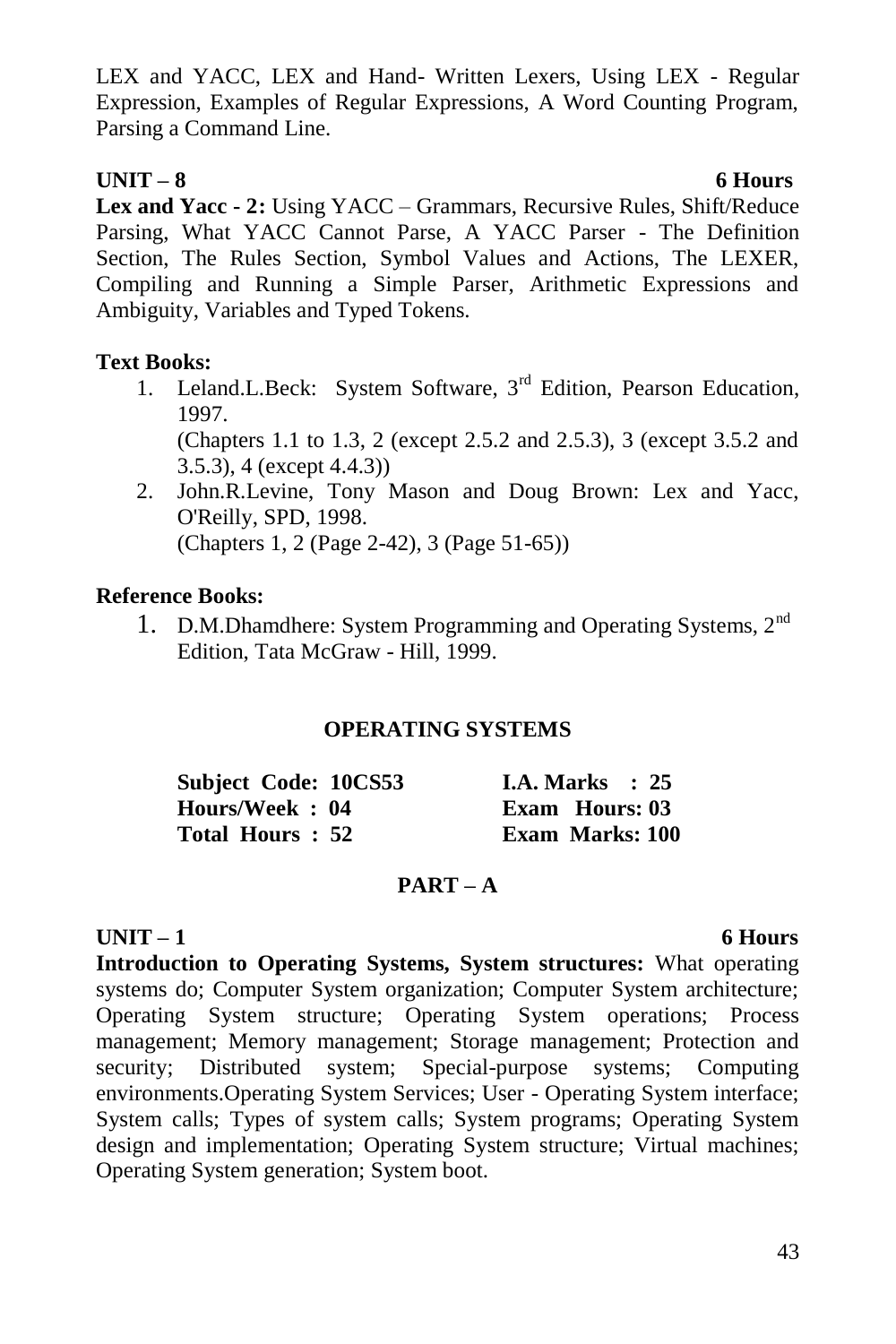### 44

### **UNIT – 2 7 Hours**

**Process Management:** Process concept; Process scheduling; Operations on processes; Inter-process communication. Multi-Threaded Programming: Overview; Multithreading models; Thread Libraries; Threading issues. Process Scheduling: Basic concepts; Scheduling criteria; Scheduling algorithms; Multiple-Processor scheduling; Thread scheduling.

### **UNIT – 3 7 Hours**

**Process Synchronization :** Synchronization: The Critical section problem; Peterson's solution; Synchronization hardware; Semaphores; Classical problems of synchronization; Monitors.

### **UNIT – 4 6 Hours**

**Deadlocks:** Deadlocks: System model; Deadlock characterization; Methods for handling deadlocks; Deadlock prevention; Deadlock avoidance; Deadlock detection and recovery from deadlock.

### **PART – B**

**UNIT – 5 7 Hours Memory Management:** Memory Management Strategies: Background; Swapping; Contiguous memory allocation; Paging; Structure of page table; Segmentation. Virtual Memory Management: Background; Demand paging; Copy-on-write; Page replacement; Allocation of frames; Thrashing.

**UNIT – 6 7 Hours File System, Implementation of File System:** File System: File concept; Access methods; Directory structure; File system mounting; File sharing; Protection. Implementing File System: File system structure; File system implementation; Directory implementation; Allocation methods; Free space management

### **UNIT – 7 6 Hours**

**Secondary Storage Structures, Protection :** Mass storage structures; Disk structure; Disk attachment; Disk scheduling; Disk management; Swap space management. Protection: Goals of protection, Principles of protection, Domain of protection, Access matrix, Implementation of access matrix, Access control, Revocation of access rights, Capability-Based systems.

### **UNIT – 8 6 Hours**

**Case Study: The Linux Operating System:** Linux history; Design principles; Kernel modules; Process management; Scheduling; Memory management; File systems, Input and output; Inter-process communication.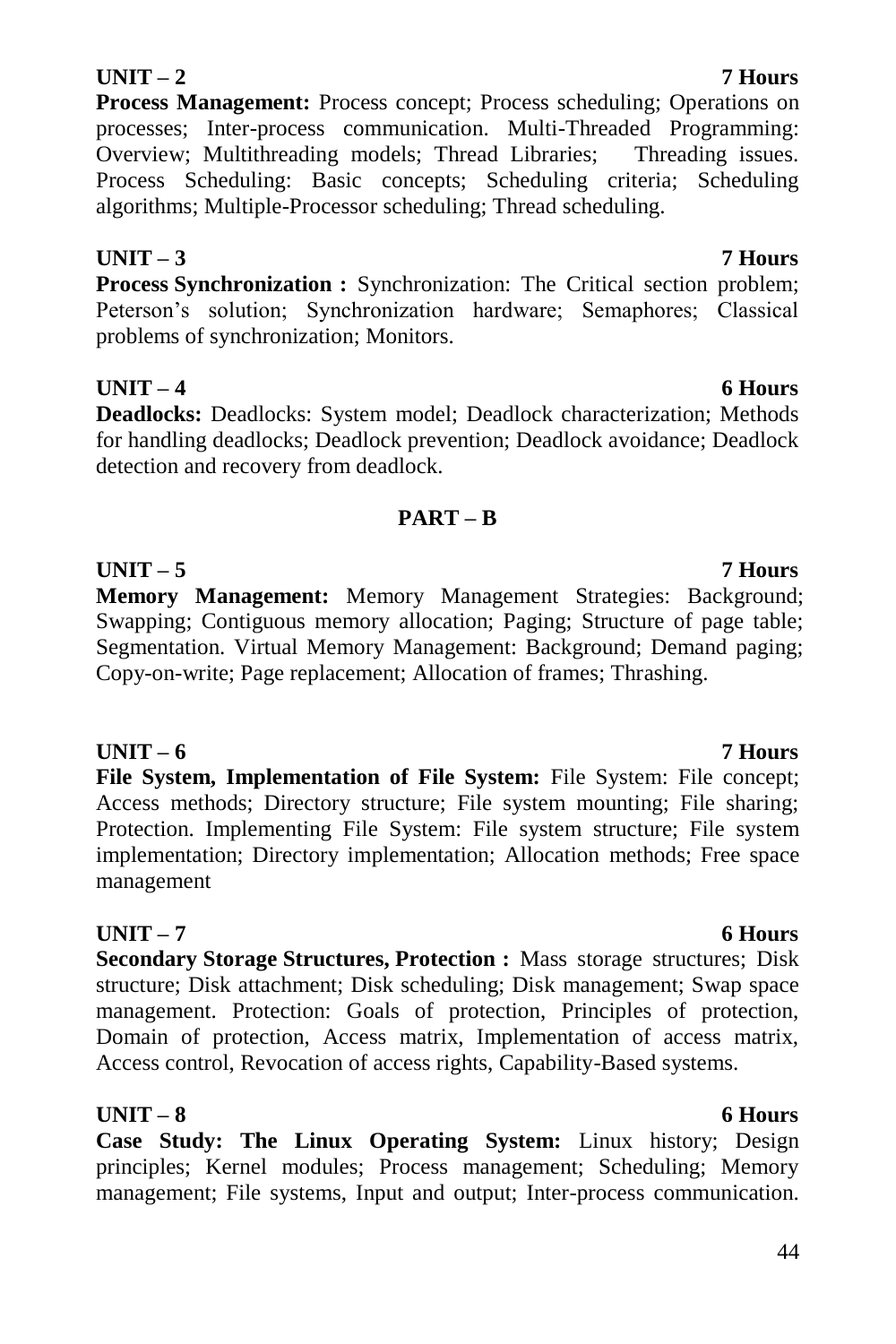#### **Text Books**:

1. Abraham Silberschatz, Peter Baer Galvin, Greg Gagne: Operating System Principles, 8<sup>th</sup> edition, Wiley India, 2009. (Listed topics only from Chapters 1 to 12, 17, 21)

### **Reference Books:**

- 1. D.M Dhamdhere: Operating systems A concept based Approach, 2<sup>nd</sup> Edition, Tata McGraw- Hill, 2002.
- 2. P.C.P. Bhatt: Introduction to Operating Systems: Concepts and Practice,  $2<sup>nd</sup>$  Edition, PHI, 2008.
- 3. Harvey M Deital: Operating systems,  $3<sup>rd</sup>$  Edition, Pearson Education, 1990.

### **DATABASE MANAGEMENT SYSTEMS**

| Subject Code: 10CS54 |  | <b>I.A. Marks</b> : $25$ |  |
|----------------------|--|--------------------------|--|
| Hours/Week: 04       |  | Exam Hours: 03           |  |
| Total Hours: 52      |  | <b>Exam Marks: 100</b>   |  |

### **PART - A**

### **UNIT – 1 6 Hours**

**Introduction:** Introduction; An example; Characteristics of Database approach; Actors on the screen; Workers behind the scene; Advantages of using DBMS approach; A brief history of database applications; when not to use a DBMS.

Data models, schemas and instances; Three-schema architecture and data independence; Database languages and interfaces; The database system environment; Centralized and client-server architectures; Classification of Database Management systems.

### **UNIT – 2 6 Hours**

**Entity-Relationship Model:** Using High-Level Conceptual Data Models for Database Design; An Example Database Application; Entity Types, Entity Sets, Attributes and Keys; Relationship types, Relationship Sets, Roles and Structural Constraints; Weak Entity Types; Refining the ER Design; ER Diagrams, Naming Conventions and Design Issues; Relationship types of degree higher than two.

### **UNIT – 3 8 Hours**

**Relational Model and Relational Algebra :** Relational Model Concepts; Relational Model Constraints and Relational Database Schemas; Update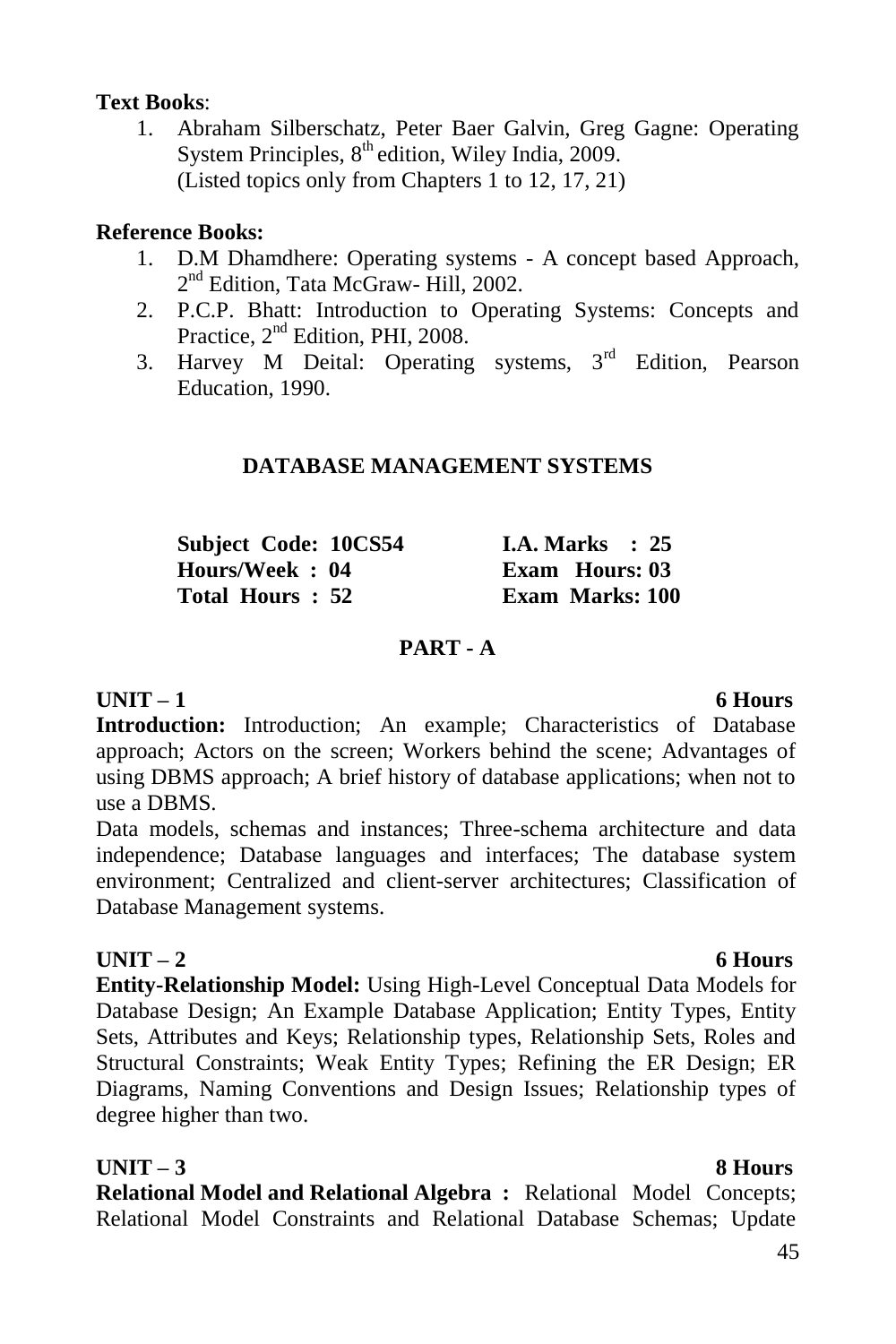Operations, Transactions and dealing with constraint violations; Unary Relational Operations: SELECT and PROJECT; Relational Algebra Operations from Set Theory; Binary Relational Operations : JOIN and DIVISION; Additional Relational Operations; Examples of Queries in Relational Algebra; Relational Database Design Using ER- to-Relational Mapping.

### **UNIT – 4 6 Hours**

**SQL – 1:** SQL Data Definition and Data Types; Specifying basic constraints in SQL; Schema change statements in SQL; Basic queries in SQL; More complex SQL Queries.

### **PART - B**

**UNIT – 5 6 Hours SQL – 2:** Insert, Delete and Update statements in SQL; Specifying constraints as Assertion and Trigger; Views (Virtual Tables) in SQL; Additional features of SQL; Database programming issues and techniques; Embedded SQL, Dynamic SQL; Database stored procedures and SQL / PSM.

#### **UNIT – 6 6 Hours**

**Database Design – 1:** Informal Design Guidelines for Relation Schemas; Functional Dependencies; Normal Forms Based on Primary Keys; General Definitions of Second and Third Normal Forms; Boyce-Codd Normal Form

### **UNIT – 7 6 Hours**

**Database Design -2:** Properties of Relational Decompositions: Algorithms for Relational Database Schema Design; Multivalued Dependencies and Fourth Normal Form; Join Dependencies and Fifth Normal Form; Inclusion Dependencies; Other Dependencies and Normal Forms

### **UNIT – 8 8 Hours**

**Transaction Management:** The ACID Properties; Transactions and Schedules; Concurrent Execution of Transactions; Lock- Based Concurrency Control; Performance of locking; Transaction support in SQL; Introduction to crash recovery; 2PL, Serializability and Recoverability; Lock Management; Introduction to ARIES; The log; Other recovery-related structures; The write-ahead log protocol; Checkpointing; Recovering from a System Crash; Media Recovery; Other approaches and interaction with concurrency control.

### **Text Books:**

1. Elmasri and Navathe: Fundamentals of Database Systems, 5<sup>th</sup> Edition, Pearson Education, 2007.

#### 46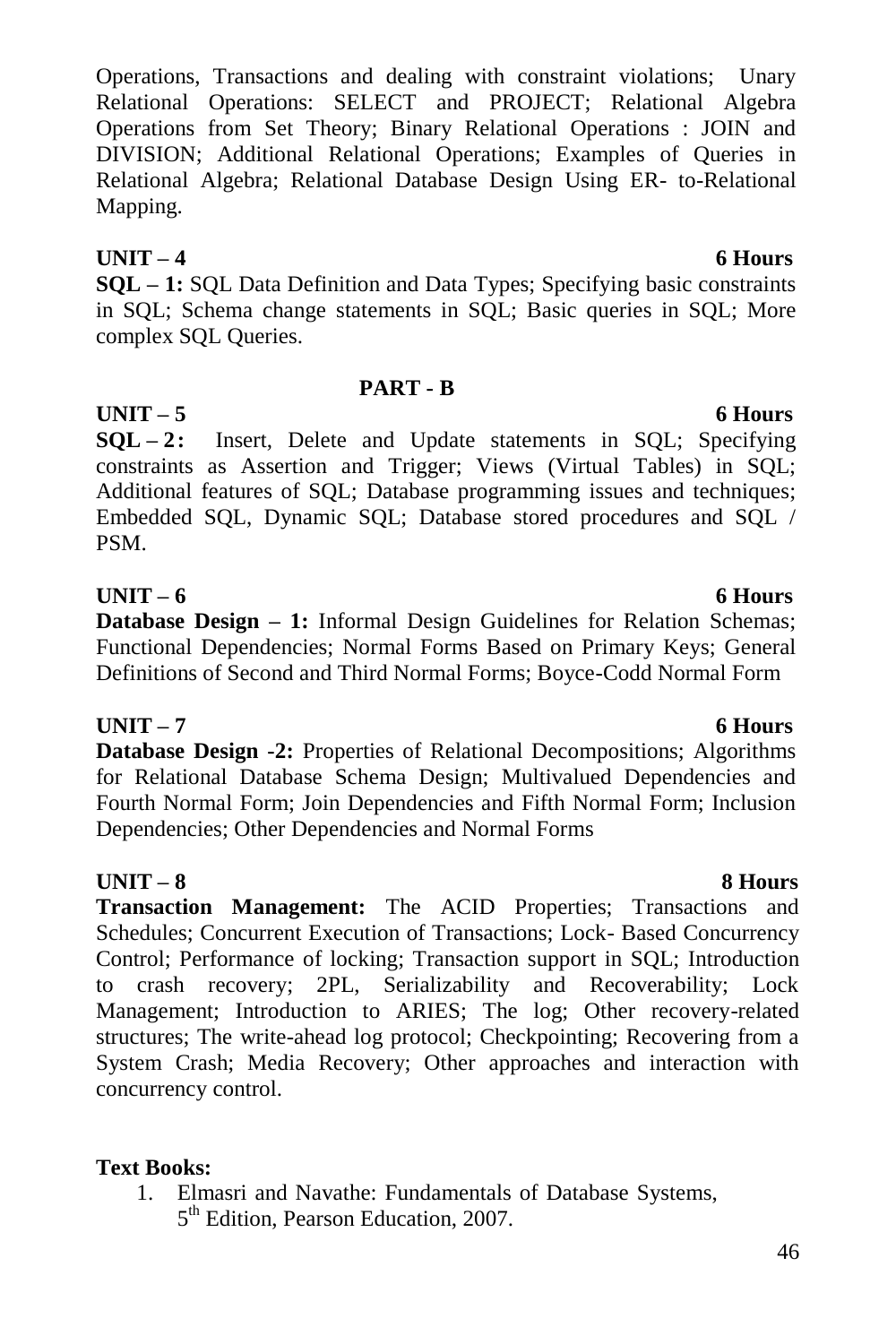(Chapters 1, 2, 3 except 3.8, 5, 6.1 to 6.5, 7.1, 8, 9.1, 9.2 except SQLJ, 9.4, 10)

2. Raghu Ramakrishnan and Johannes Gehrke: Database Management Systems, 3<sup>rd</sup> Edition, McGraw-Hill, 2003. (Chapters 16, 17.1, 17.2, 18)

### **Reference Books:**

- 1. Silberschatz, Korth and Sudharshan: Data base System Concepts, 6<sup>th</sup> Edition, Mc-GrawHill, 2010.
- 2. C.J. Date, A. Kannan, S. Swamynatham: An Introduction to Database Systems, 8<sup>th</sup> Edition, Pearson Education, 2006.

### **COMPUTER NETWORKS - I**

| <b>Subject Code: 10CS55</b> | <b>I.A.</b> Marks $: 25$ |
|-----------------------------|--------------------------|
| Hours/Week: 04              | Exam Hours: 03           |
| Total Hours: 52             | Exam Marks: 100          |

### **PART – A**

### **UNIT - 1 7 Hours**

**Introduction:** Data Communications, Networks, The Internet, Protocols & Standards, Layered Tasks,

The OSI model, Layers in OSI model, TCP/IP Protocol suite, Addressing

### **UNIT- 2 7 Hours**

**Physical Layer-1:** Analog & Digital Signals, Transmission Impairment, Data Rate limits, Performance, Digital-digital conversion (Only Line coding: Polar, Bipolar and Manchester coding), Analog-to-digital conversion (only PCM), Transmission Modes, Digital-to-analog conversion

### **UNIT- 3 6 Hours**

**Physical Layer-2 and Switching:** Multiplexing, Spread Spectrum, Introduction to switching, Circuit Switched Networks, Datagram Networks, Virtual Circuit Networks

### **UNIT- 4 6 Hours**

**Data Link Layer-1:** Error Detection & Correction: Introduction, Block coding, Linear block codes, Cyclic codes, Checksum.

### **PART - B**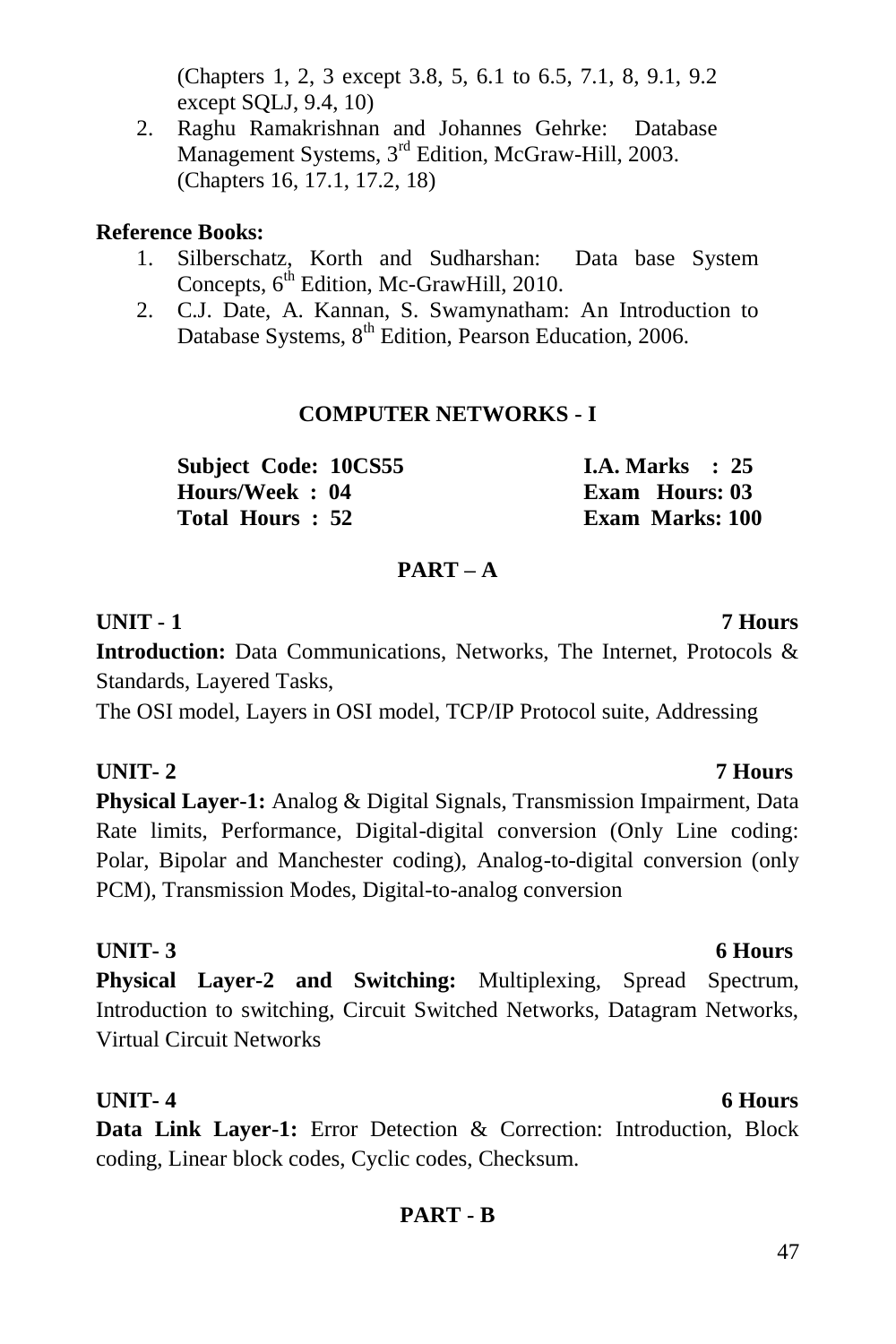# **UNIT- 5 6 Hours**

**Data Link Layer-2:** Framing, Flow and Error Control, Protocols, Noiseless Channels, Noisy channels, HDLC, PPP (Framing, Transition phases only)

### **UNIT- 6 7 Hours**

**Multiple Access & Ethernet:** Random access, Controlled Access, Channelization, Ethernet: IEEE standards, Standard Ethernet, Changes in the standard, Fast Ethernet, Gigabit Ethernet

### **UNIT - 7 6 Hours**

**Wireless LANs and Cellular Networks:** Introduction, IEEE 802.11, Bluetooth, Connecting devices, Cellular Telephony

### **UNIT - 8: 7 Hours**

**Network Layer:** Introduction, Logical addressing, IPv4 addresses, IPv6 addresses, Internetworking basics,

IPv4, IPv6, Comparison of IPv4 and IPv6 Headers.

### **Text Books:**

1. Behrouz A. Forouzan,: Data Communication and Networking, 4<sup>th</sup> Edition Tata McGraw-Hill, 2006. (Chapters 1.1 to 1.4, 2.1 to 2.5, 3.1 To 3.6, 4.1 to 4.3, 5.1, 6.1, 6.2, 8.1 to 8.3, 10.1 to 10.5, 11.1 to 11.7, 12.1 to 12.3, 13.1 to 13.5, 14.1, 14.2, 15.1, 16.1, 19.1, 19.2, 20.1 to 20.3)

### **Reference Books:**

- 1. Alberto Leon-Garcia and Indra Widjaja: Communication Networks Fundamental Concepts and Key architectures,  $2<sup>nd</sup>$  Edition Tata McGraw-Hill, 2004.
- 2. William Stallings: Data and Computer Communication,  $8<sup>th</sup>$  Edition, Pearson Education, 2007.
- 3. Larry L. Peterson and Bruce S. Davie: Computer Networks A Systems Approach, 4<sup>th</sup> Edition, Elsevier, 2007.
- 4. Nader F. Mir: Computer and Communication Networks, Pearson Education, 2007.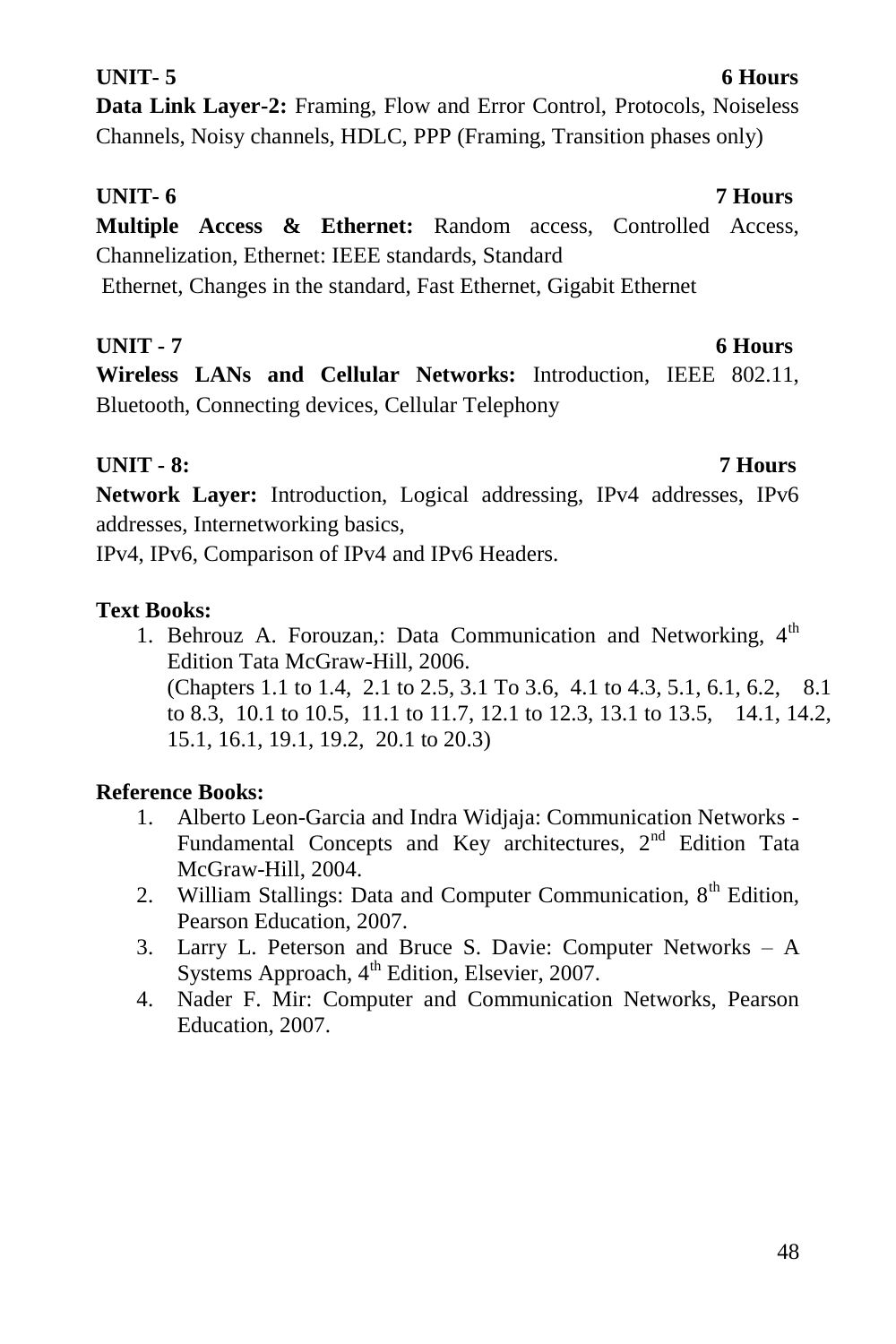# 49

### **FORMAL LANGUAGES AND AUTOMATA THEORY**

**Subject Code: 10CS56 I.A. Marks : 25 Hours/Week : 04 Exam Hours: 03 Exam Marks: 100 PART - A**

#### **UNIT – 1 7 Hours**

**Introduction to Finite Automata:** Introduction to Finite Automata; The central concepts of Automata theory; Deterministic finite automata; Nondeterministic finite automata

### **UNIT – 2 7 Hours**

**Finite Automata, Regular Expressions:** An application of finite automata; Finite automata with Epsilon-transitions; Regular expressions; Finite Automata and Regular Expressions; Applications of Regular Expressions

**UNIT – 3 6 Hours Regular Languages, Properties of Regular Languages:** Regular languages; Proving languages not to be regular languages; Closure properties of regular languages; Decision properties of regular languages; Equivalence and minimization of automata

**UNIT – 4 6 Hours Context-Free Grammars And Languages :** Context –free grammars; Parse trees; Applications; Ambiguity in grammars and Languages .

#### **PART – B**

### **UNIT – 5 7 Hours**

**Pushdown Automata:** Definition of the Pushdown automata; the languages of a PDA; Equivalence of PDA"s and CFG"s; Deterministic Pushdown Automata

**UNIT – 6 6 Hours Properties of Context-Free Languages:** Normal forms for CFGs; The pumping lemma for CFGs; Closure properties of CFLs

**UNIT – 7 7 Hours Introduction To Turing Machine:** Problems that Computers cannot solve; The turning machine; Programming techniques for Turning Machines;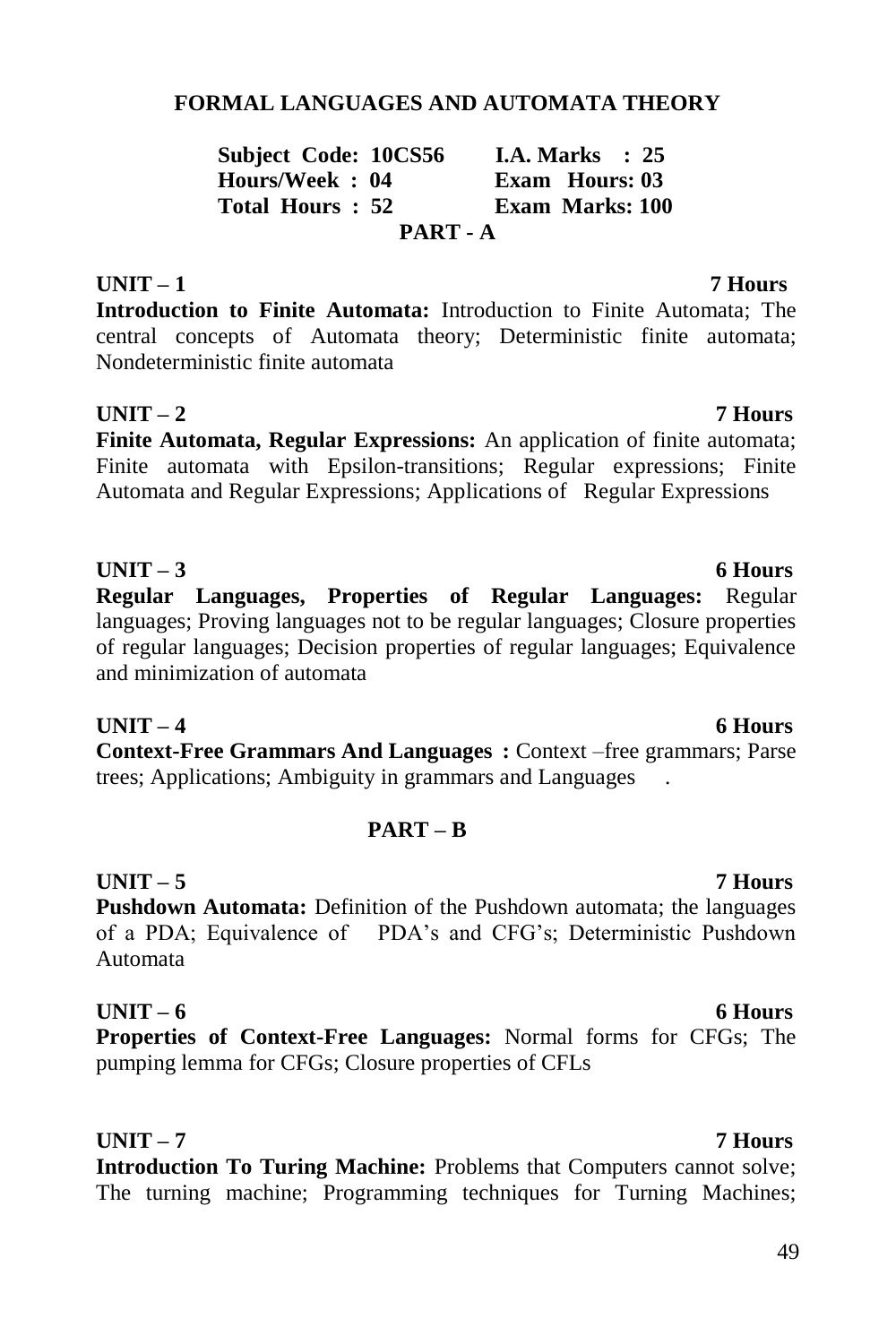Extensions to the basic Turning Machines; Turing Machine and Computers.

### **UNIT – 8 6 Hours**

**Undecidability:** A Language that is not recursively enumerable; An Undecidable problem that is RE; Post's Correspondence problem; Other undecidable problems.

### **Text Books:**

1. John E. Hopcroft, Rajeev Motwani, Jeffrey D.Ullman: Introduction to Automata Theory, Languages and Computation, 3<sup>rd</sup> Edition, Pearson Education, 2007. (Chapters: 1.1, 1.5, 2.2 to 2.5, 3.1 to 3.3, 4, 5, 6, 7, 8.1 to 8.4, 8.6, 9.1, 9.2, 9.4.1, 9.5)

### **Reference Books:**

- 1. K.L.P. Mishra: Theory of Computer Science, Automata, Languages, and Computation, 3rd Edition, PHI Learning, 2009.
- 2. Raymond Greenlaw, H.James Hoover: Fundamentals of the Theory of Computation, Principles and Practice, Elsevier, 1998.
- 3. John C Martin: Introduction to Languages and Automata Theory,  $3<sup>rd</sup>$ Edition, Tata McGraw-Hill, 2007.
- 4. Thomas A. Sudkamp: An Introduction to the Theory of Computer Science, Languages and Machines, 3<sup>rd</sup> Edition, Pearson Education, 2006.

### **DATABASE APPLICATIONS LABORATORY**

| Subject Code: 10CSL57 | <b>I.A. Marks</b> : $25$ |
|-----------------------|--------------------------|
| Hours/Week: 03        | Exam Hours: 03           |
| Total Hours : 42      | <b>Exam Marks: 50</b>    |

1. Consider the following relations:

Student (*snum:* integer, *sname:* string, *major:* string, *level:* string, *age:* integer)

Class (*name:* string, *meets at:* string, *room:* string, *d:* integer)

Enrolled (*snum:* integer, *cname:* string)

Faculty (fi*d*: integer, *fname:* string, *deptid:* integer)

The meaning of these relations is straightforward; for example, Enrolled has one record per student-class pair such that the student is enrolled in the class. Level is a two character code with 4 different values (example: Junior: JR etc)

Write the following queries in SQL. No duplicates should be printed in any of the answers.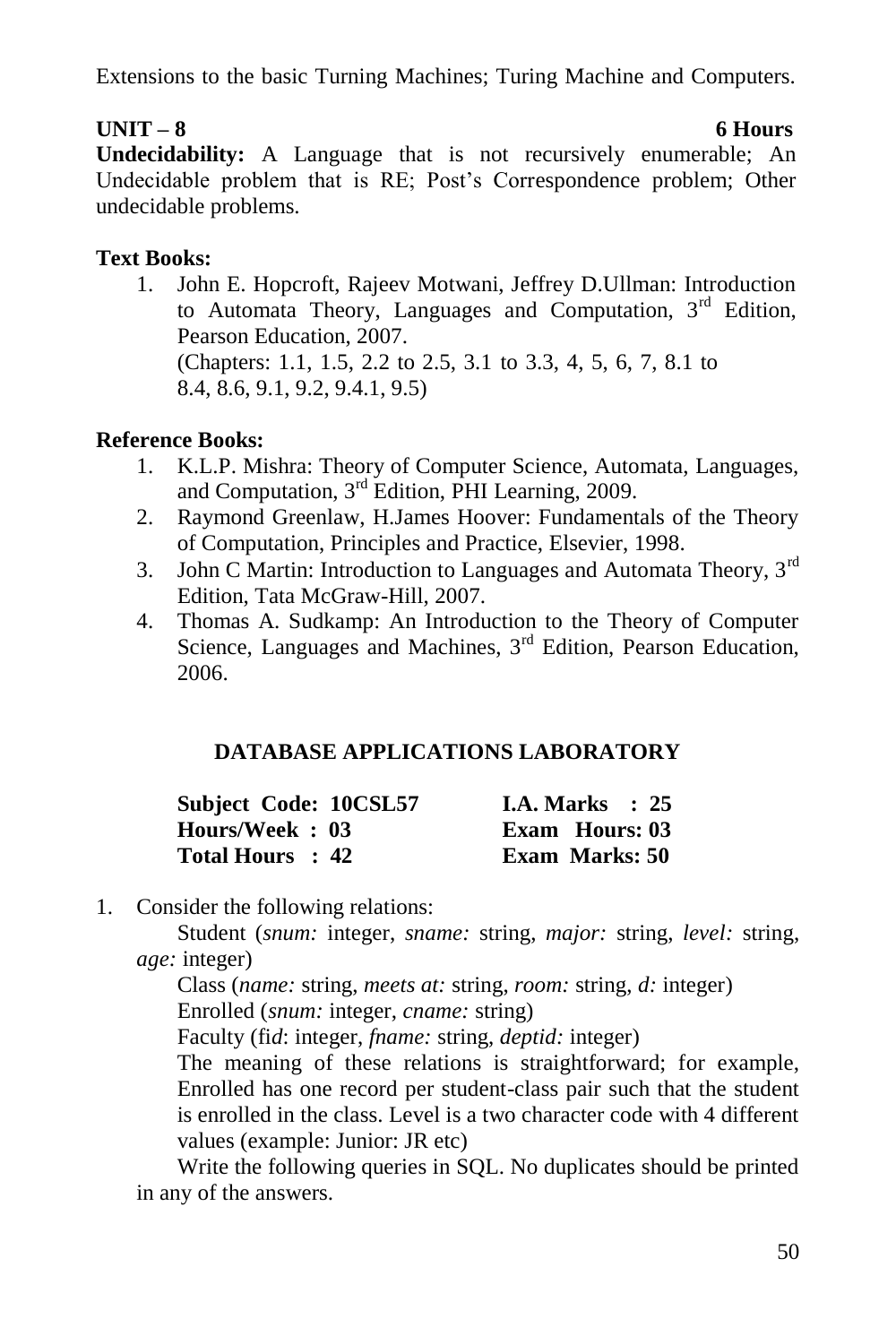- i. Find the names of all Juniors (level  $=$  JR) who are enrolled in a class taught by Prof. Harshith
- ii. Find the names of all classes that either meet in room R128 or have five or more Students enrolled.
- iii. Find the names of all students who are enrolled in two classes that meet at the same time.
- iv. Find the names of faculty members who teach in every room in which some class is taught.
- v. Find the names of faculty members for whom the combined enrollment of the courses that they teach is less than five.
- 2. The following relations keep track of airline flight information:

Flights (*no:* integer, *from:* string, *to:* string, *distance:* integer, *Departs:* time, *arrives:* time, *price:* real)

Aircraft (*aid:* integer, *aname:* string, *cruisingrange:* integer) Certified (*eid:* integer, *aid:* integer)

Employees (*eid:* integer, *ename:* string, *salary:* integer)

Note that the Employees relation describes pilots and other kinds of employees as well; Every pilot is certified for some aircraft, and only pilots are certified to fly.

Write each of the following queries in SQL.

- i. Find the names of aircraft such that all pilots certified to operate them have salaries more than Rs.80, 000.
- ii. For each pilot who is certified for more than three aircrafts, find the *eid* and the maximum *cruisingrange* of the aircraft for which she or he is certified.
- iii. Find the names of pilots whose *salary* is less than the price of the cheapest route from Bengaluru to Frankfurt.
- iv. For all aircraft with *cruisingrange* over 1000 Kms, .find the name of the aircraft and the average salary of all pilots certified for this aircraft.
- v. Find the names of pilots certified for some Boeing aircraft.
- vi. Find the *aid*s of all aircraft that can be used on routes from Bengaluru to New Delhi.
- 3. Consider the following database of student enrollment in courses & books adopted for each course.

STUDENT (regno: string, name: string, major: string, bdate:date) COURSE (course #:int, cname:string, dept:string) ENROLL ( regno:string, course#:int, sem:int, marks:int) BOOK \_ ADOPTION (course# :int, sem:int, book-ISBN:int) TEXT (book-ISBN:int, book-title:string, publisher:string, author:string)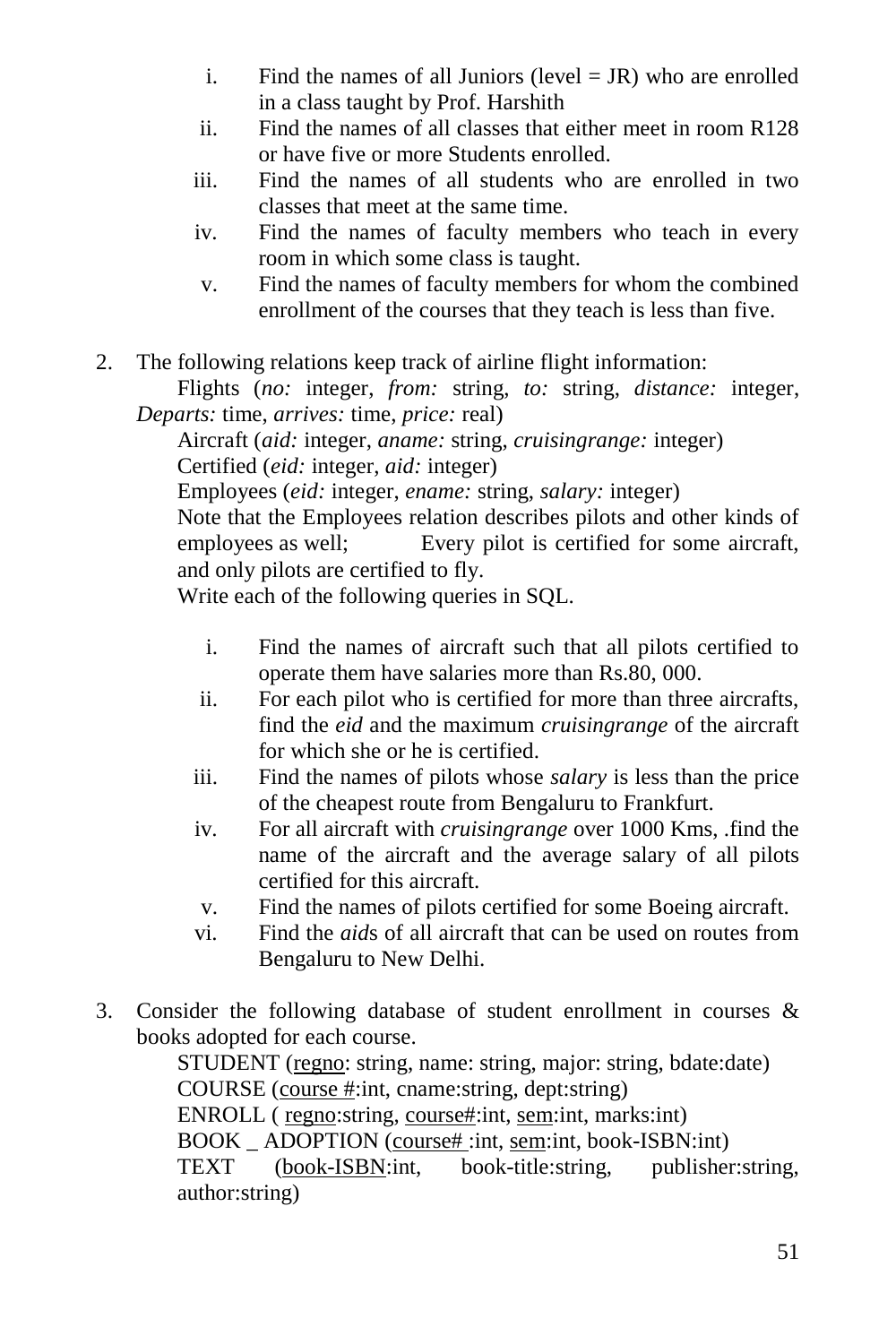- i. Create the above tables by properly specifying the primary keys and the foreign keys.
- ii. Enter at least five tuples for each relation.
- iii. Demonstrate how you add a new text book to the database and make this book be adopted by some department.
- iv. Produce a list of text books (include Course #, Book-ISBN, Book-title) in the alphabetical order for courses offered by the 'CS' department that use more than two books.
- v. List any department that has *all* its adopted books published by a specific publisher.
- vi. Generate suitable reports.
- vii. Create suitable front end for querying and displaying the results.
- 4. The following tables are maintained by a book dealer.

AUTHOR (author-id:int, name:string, city:string, country:string) PUBLISHER (publisher-id:int, name:string, city:string, country:string)

CATALOG (book-id:int, title:string, author-id:int, publisher-id:int, category-id:int, year:int, price:int)

CATEGORY (category-id:int, description:string)

ORDER-DETAILS (order-no:int, book-id:int, quantity:int)

- i. Create the above tables by properly specifying the primary keys and the foreign keys.
- ii. Enter at least five tuples for each relation.
- iii. Give the details of the authors who have 2 or more books in the catalog and the price of the books is greater than the average price of the books in the catalog and the year of publication is after 2000.
- iv. Find the author of the book which has maximum sales.
- v. Demonstrate how you increase the price of books published by a specific publisher by 10%.
- vi. Generate suitable reports.
- vii. Create suitable front end for querying and displaying the results.
- 5. Consider the following database for a banking enterprise

BRANCH(branch-name:string, branch-city:string, assets:real)

ACCOUNT(accno:int, branch-name:string, balance:real)

DEPOSITOR(customer-name:string, accno:int)

CUSTOMER(customer-name:string, customer-street:string, customer-city:string)

LOAN(loan-number:int, branch-name:string, amount:real) BORROWER(customer-name:string, loan-number:int)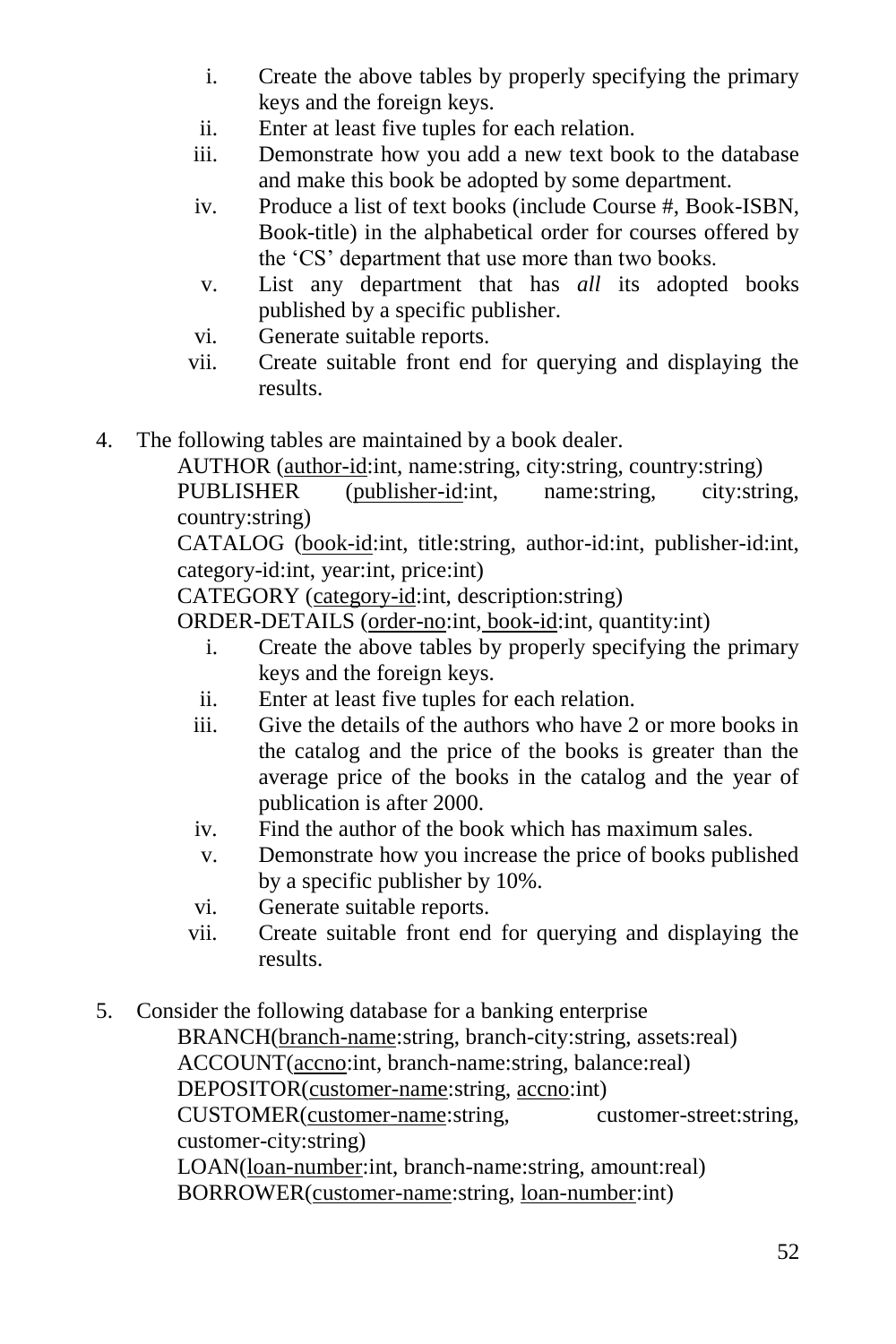- i. Create the above tables by properly specifying the primary keys and the foreign keys
- ii. Enter at least five tuples for each relation
- iii. Find all the customers who have at least two accounts at the *Main* branch.
- iv. Find all the customers who have an account at *all* the branches located in a specific city.
- v. Demonstrate how you delete all account tuples at every branch located in a specific city.
- vi. Generate suitable reports.
- vii. Create suitable front end for querying and displaying the results.

#### **Instructions:**

- 1. The exercises are to be solved in an RDBMS environment like Oracle or DB2.
- 2. Suitable tuples have to be entered so that queries are executed correctly.
- 3. Front end may be created using either VB or VAJ or any other similar tool.
- 4. The student need not create the front end in the examination. The results of the queries may be displayed directly.
- 5. Relevant queries other than the ones listed along with the exercises may also be asked in the examination.
- 6. Questions must be asked based on lots.

#### **SYSTEM SOFTWARE & OPERATING SYSTEMS LABORATORY**

| Subject Code: 10CSL58 | I.A. Marks $\therefore$ 25 |
|-----------------------|----------------------------|
| Hours/Week: 03        | Exam Hours: 03             |
| Total Hours: 42       | <b>Exam Marks: 50</b>      |

#### **PART - A**

#### **LEX and YACC Programs:**

Design, develop, and execute the following programs using LEX:

1. a) Program to count the number of characters, words, spaces and lines in a given input file.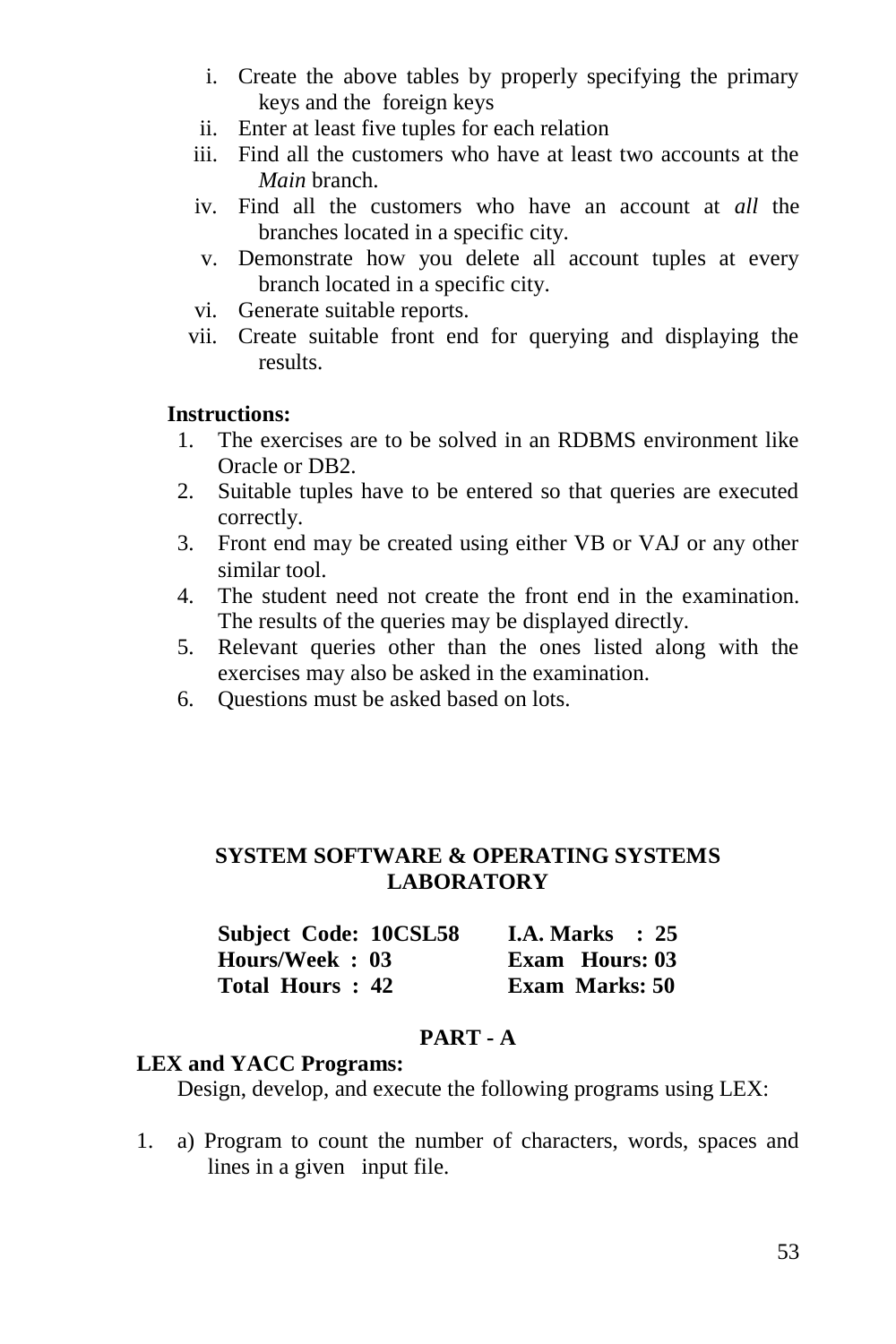- b) Program to count the numbers of comment lines in a given C program. Also eliminate them and copy the resulting program into separate file.
- 2. a) Program to recognize a valid arithmetic expression and to recognize the identifiers and operators present. Print them separately.
	- b) Program to recognize whether a given sentence is simple or compound.
- 3. Program to recognize and count the number of identifiers in a given input file.

Design, develop, and execute the following programs using YACC:

- 4. a) Program to recognize a valid arithmetic expression that uses operators  $+$ ,  $-$ ,  $*$  and  $/$ .
	- b) Program to recognize a valid variable, which starts with a letter, followed by any number of letters or digits.
- 5. a) Program to evaluate an arithmetic expression involving operators  $+$ ,  $-$ ,  $*$  and  $/$ .
	- b) Program to recognize strings 'aaab', 'abbb', 'ab' and 'a' using the grammar  $(a^n b^n, n>=0)$ .
- 6. Program to recognize the grammar  $(a^n b, n \ge 10)$ .

#### **PART B**

#### **UNIX Programming:**

Design, develop, and execute the following programs:

- 7. a) Non-recursive shell script that accepts any number of arguments and prints them in the Reverse order, ( For example, if the script is named rargs, then executing rargs A B C should produce C B A on the standard output).
	- b) C program that creates a child process to read commands from the standard input and execute them (a minimal implementation of a shell – like program). You can assume that no arguments will be passed to the commands to be executed.
- 8. a) Shell script that accepts two file names as arguments, checks if the permissions for these files are identical and if the permissions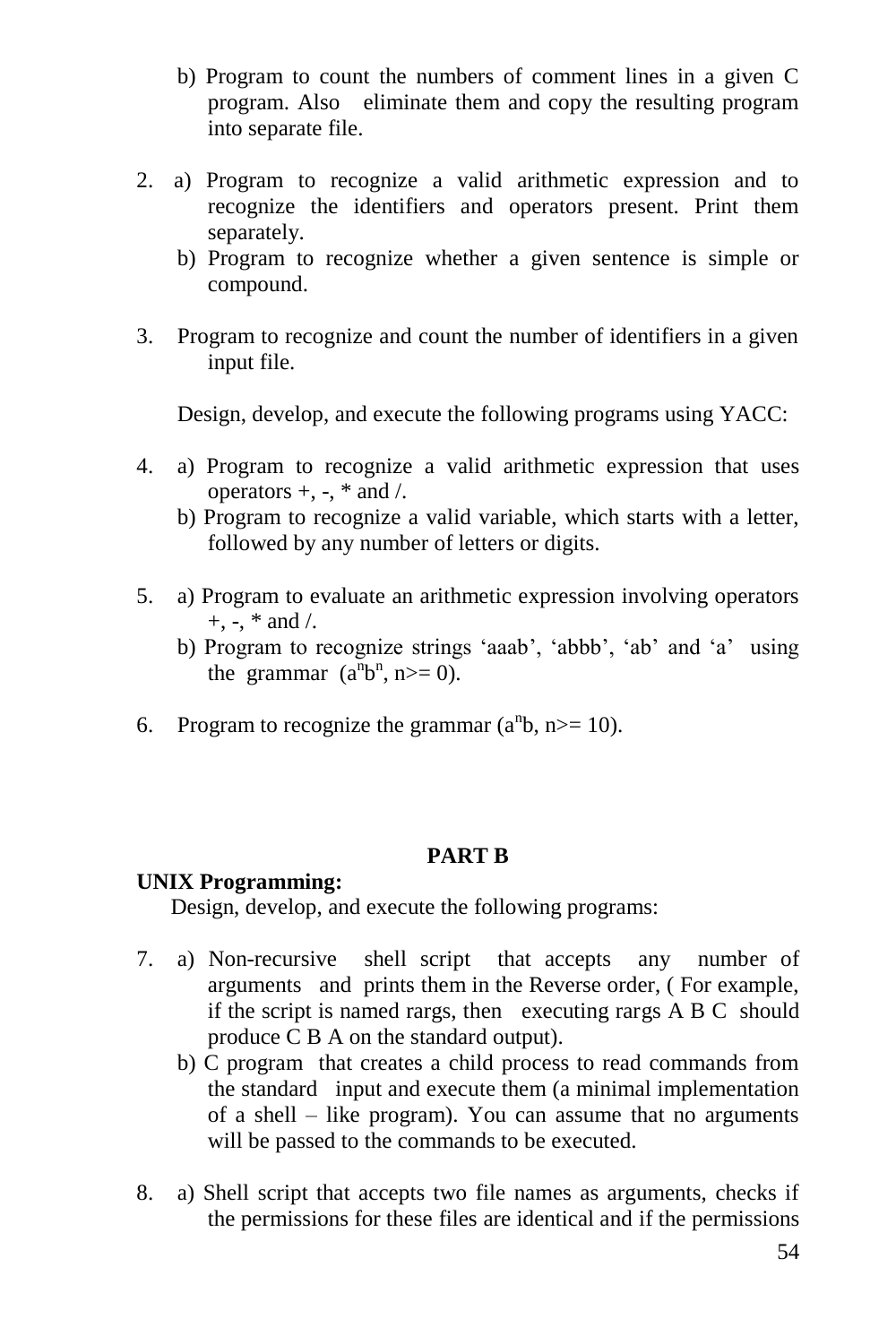are identical, outputs the common permissions, otherwise outputs each file name followed by its permissions.

- b) C program to create a file with 16 bytes of arbitrary data from the beginning and another 16 bytes of arbitrary data from an offset of 48. Display the file contents to demonstrate how the hole in file is handled.
- 9. a) Shell script that accepts file names specified as arguments and creates a shell script that contains this file as well as the code to recreate these files. Thus if the script generated by your script is executed, it would recreate the original files(This is same as the "bundle" script described by Brain W. Kernighan and Rob Pike in " The Unix Programming Environment", Prentice – Hall India).
	- b) C program to do the following: Using fork( ) create a child process. The child process prints its own process-id and id of its parent and then exits. The parent process waits for its child to finish (by executing the wait()) and prints its own process-id and the id of its child process and then exits.

#### **Operating Systems:**

- 10. Design, develop and execute a program in  $C / C_{++}$  to simulate the working of Shortest Remaining Time and Round-Robin Scheduling Algorithms. Experiment with different quantum sizes for the Round-Robin algorithm. In all cases, determine the average turn-around time. The input can be read from key board or from a file.
- 11. Using OpenMP, Design, develop and run a multi-threaded program to generate and print Fibonacci Series. One thread has to generate the numbers up to the specified limit and another thread has to print them. Ensure proper synchronization.
- 12. Design, develop and run a program to implement the Banker"s Algorithm. Demonstrate its working with different data values.

#### **Instructions:**

In the examination, a combination of one LEX and one YACC problem has to be asked from Part A for a total of 30 marks and one programming exercise from Part B has to be asked for a total of 20 marks.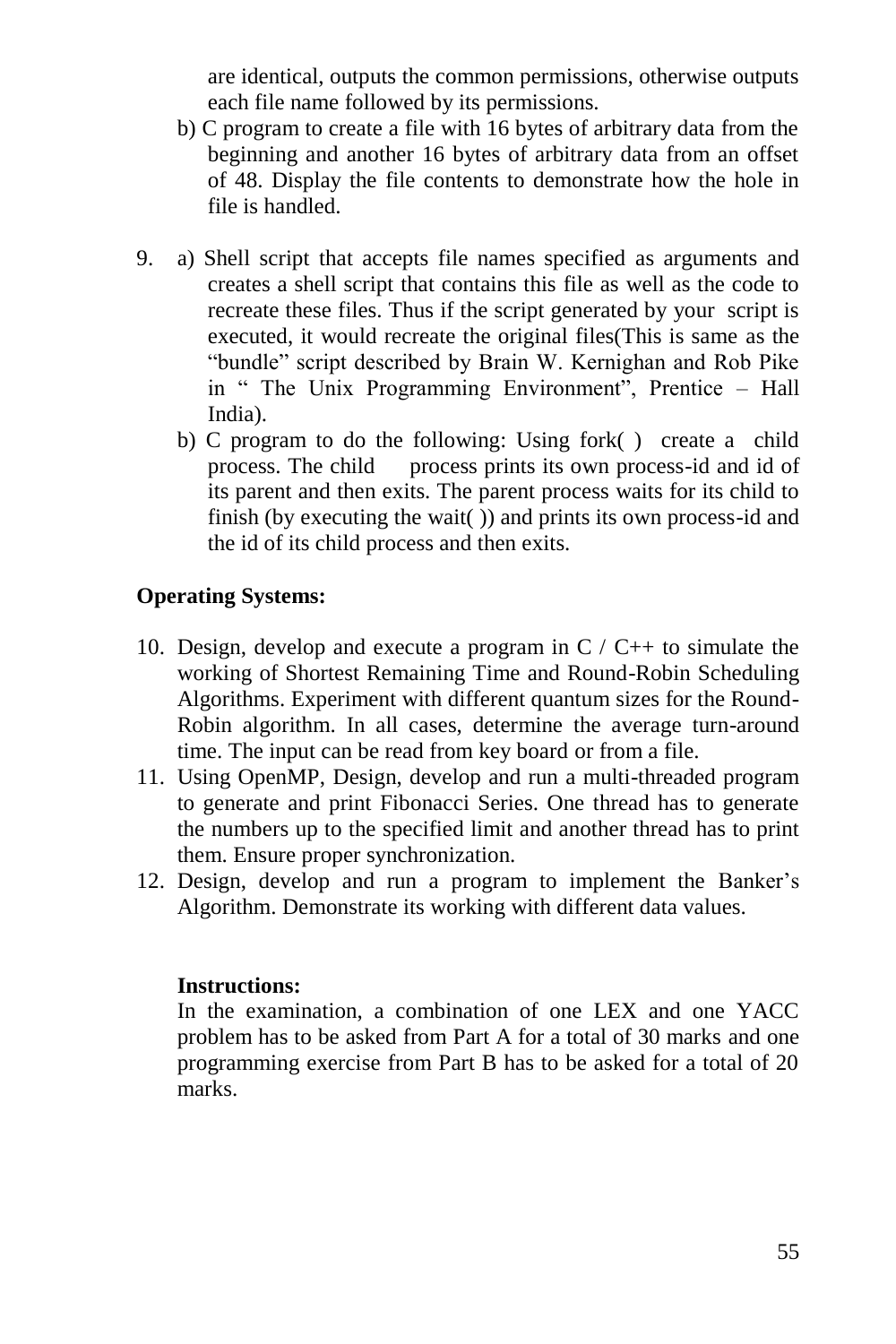#### **VI SEMESTER**

#### **MANAGEMENT AND ENTREPRENEURSHIP (Common to All Branches)**

| <b>Subject Code: 10AL61</b> | <b>I.A. Marks</b> : 25 |
|-----------------------------|------------------------|
| Hours/Week : 04             | Exam Hours: 03         |
| Total Hours : 52            | <b>Exam Marks: 100</b> |

#### **UNIX SYSTEM PROGRAMMING**

| Subject Code: 10CS62 | <b>I.A. Marks</b> : 25 |
|----------------------|------------------------|
| Hours/Week: 04       | <b>Exam Hours: 03</b>  |
| Total Hours: 52      | <b>Exam Marks: 100</b> |

#### **PART - A**

#### **UNIT – 1 6 Hours**

**Introduction:** UNIX and ANSI Standards: The ANSI C Standard, The ANSI/ISO C++ Standards, Difference between ANSI C and C++, The POSIX Standards, The POSIX.1 FIPS Standard, The X/Open Standards.

UNIX and POSIX APIs: The POSIX APIs, The UNIX and POSIX Development Environment, API Common Characteristics.

#### **UNIT – 2 6 Hours**

**UNIX Files:** File Types, The UNIX and POSIX File System, The UNIX and POSIX File Attributes, Inodes in UNIX System V, Application Program Interface to Files, UNIX Kernel Support for Files, Relationship of C Stream Pointers and File Descriptors, Directory Files, Hard and Symbolic Links.

#### **UNIT – 3 7 Hours**

**UNIX File APIs:** General File APIs, File and Record Locking, Directory File APIs, Device File APIs, FIFO File APIs, Symbolic Link File APIs, General File Class, regfile Class for Regular Files, dirfile Class for Directory Files, FIFO File Class, Device File Class, Symbolic Link File Class, File Listing Program.

### **UNIT – 4 7 Hours**

**UNIX Processes:** The Environment of a UNIX Process: Introduction, main function, Process Termination, Command-Line Arguments, Environment List, Memory Layout of a C Program, Shared Libraries, Memory Allocation,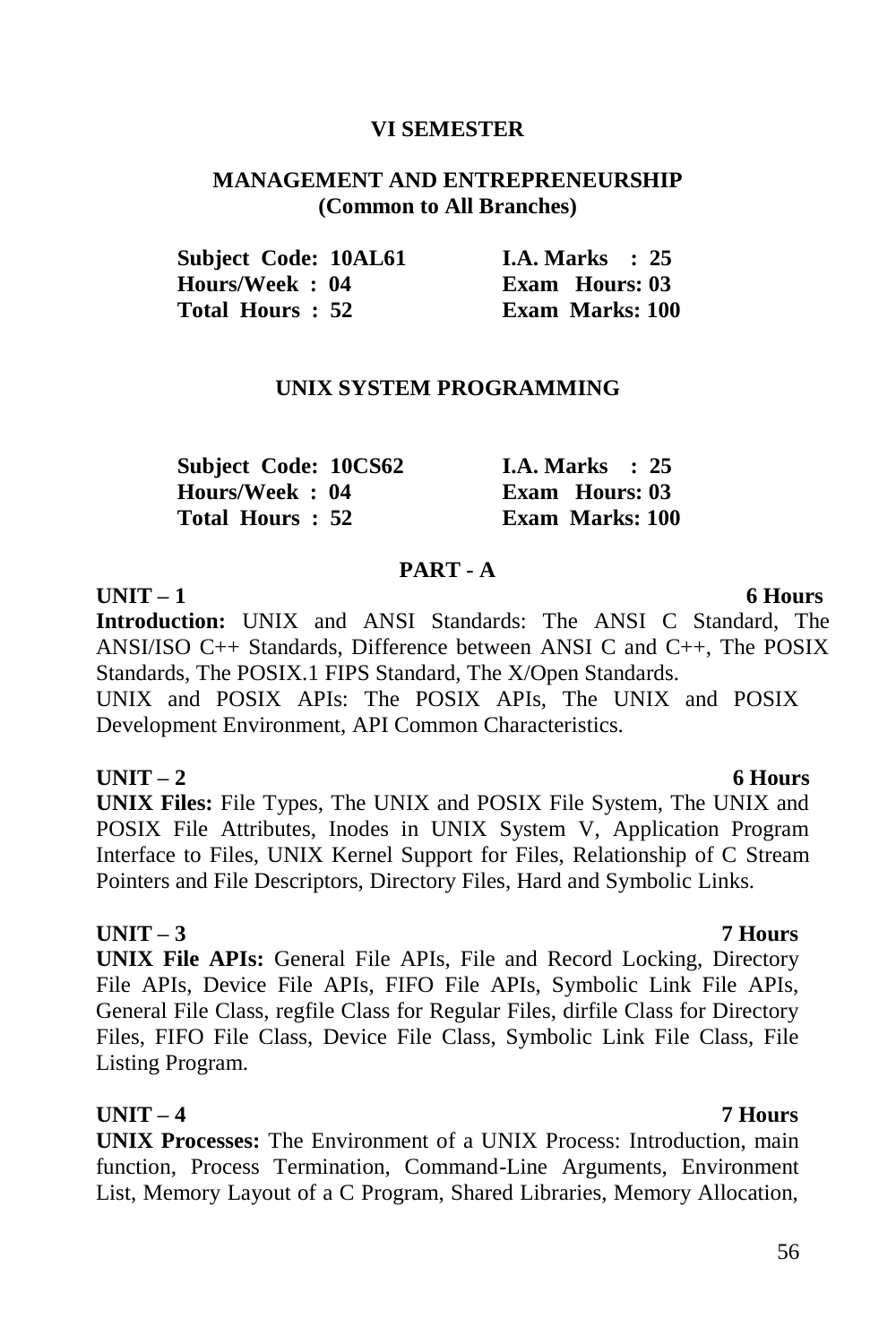Environment Variables, setjmp and longjmp Functions, getrlimit, setrlimit Functions, UNIX Kernel Support for Processes.

### **PART - B**

### **UNIT – 5 7 Hours**

**Process Control :** Introduction, Process Identifiers, fork, vfork, exit, wait, waitpid, wait3, wait4 Functions, Race Conditions, exec Functions, Changing User IDs and Group IDs, Interpreter Files, system Function, Process Accounting, User Identification, Process Times, I/O Redirection.

Process Relationships: Introduction, Terminal Logins, Network Logins, Process Groups, Sessions, Controlling Terminal, tcgetpgrp and tcsetpgrp Functions, Job Control, Shell Execution of Programs, Orphaned Process Groups.

### **UNIT – 6 7 Hours**

**Signals and Daemon Processes:** Signals: The UNIX Kernel Support for Signals, signal, Signal Mask, sigaction, The SIGCHLD Signal and the waitpid Function, The sigsetjmp and siglongjmp Functions, Kill, Alarm, Interval Timers, POSIX.lb Timers.

Daemon Processes: Introduction, Daemon Characteristics, Coding Rules, Error Logging, Client-Server Model.

### **UNIT – 7 6 Hours**

**Interprocess Communication – 1:** Overview of IPC Methods, Pipes, popen, pclose Functions, Coprocesses, FIFOs, System V IPC, Message Queues, Semaphores.

### **UNIT – 8 6 Hours**

**Interprocess Communication – 2:** Shared Memory, Client-Server Properties, Stream Pipes, Passing File Descriptors, An Open Server-Version 1, Client-Server Connection Functions.

### **Text Books:**

1. Terrence Chan: UNIX System Programming Using C++, Prentice Hall India, 1999.

(Chapters 1, 5, 6, 7, 8, 9, 10)

2. W. Richard Stevens: Advanced Programming in the UNIX Environment, 2<sup>nd</sup> Edition, Pearson Education, 2005. (Chapters 7, 8, 9, 13, 14, 15)

### **Reference Books:**

- 1. Marc J. Rochkind: Advanced UNIX Programming, 2<sup>nd</sup> Edition, Pearson Education, 2005.
- 2. Maurice J Bach: The Design of the UNIX Operating System, Pearson Education, 1987.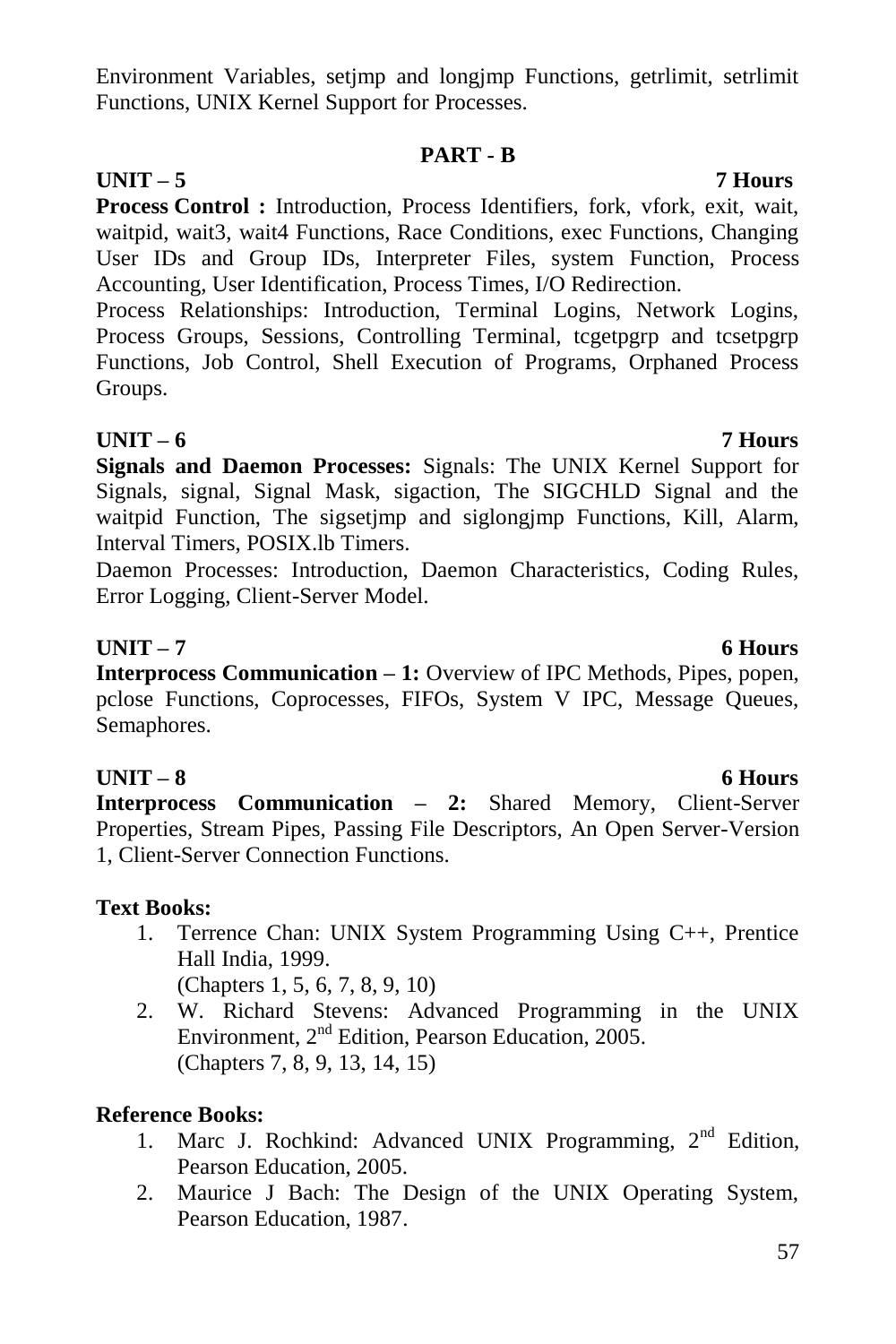3. Uresh Vahalia: UNIX Internals: The New Frontiers, Pearson Education, 2001.

#### **COMPILER DESIGN**

| Subject Code: 10CS63 | I.A. Marks $\therefore$ 25 |
|----------------------|----------------------------|
| Hours/Week: 04       | <b>Exam Hours: 03</b>      |
| Total Hours: 52      | <b>Exam Marks: 100</b>     |

#### **PART – A**

### **UNIT – 1 8 Hours**

**Introduction, Lexical analysis:** Language processors; The structure of a Compiler; The evolution pf programming languages; The science of building a Compiler; Applications of compiler technology; Programming language basics.

Lexical analysis: The Role of Lexical Analyzer; Input Buffering; Specifications of Tokens; Recognition of Tokens.

### **UNIT – 2 6 Hours**

**Syntax Analysis – 1:** Introduction; Context-free Grammars; Writing a Grammar. Top-down Parsing; Bottom-up Parsing.

**UNIT – 3 6 Hours Syntax Analysis – 2:** Top-down Parsing; Bottom-up Parsing.

**UNIT – 4 6 Hours Syntax Analysis – 3**: Introduction to LR Parsing: Simple LR; More powerful LR parsers (excluding Efficient construction and compaction of parsing tables) ; Using ambiguous grammars; Parser Generators.

#### **PART – B**

**UNIT – 5 7 Hours Syntax-Directed Translation:** Syntax-directed definitions; Evaluation orders for SDDs; Applications of syntax-directed translation; Syntax-directed translation schemes.

#### **UNIT – 6 6 Hours**

**Intermediate Code Generation:** Variants of syntax trees; Three-address code; Translation of expressions; Control flow; Back patching; Switchstatements; Procedure calls.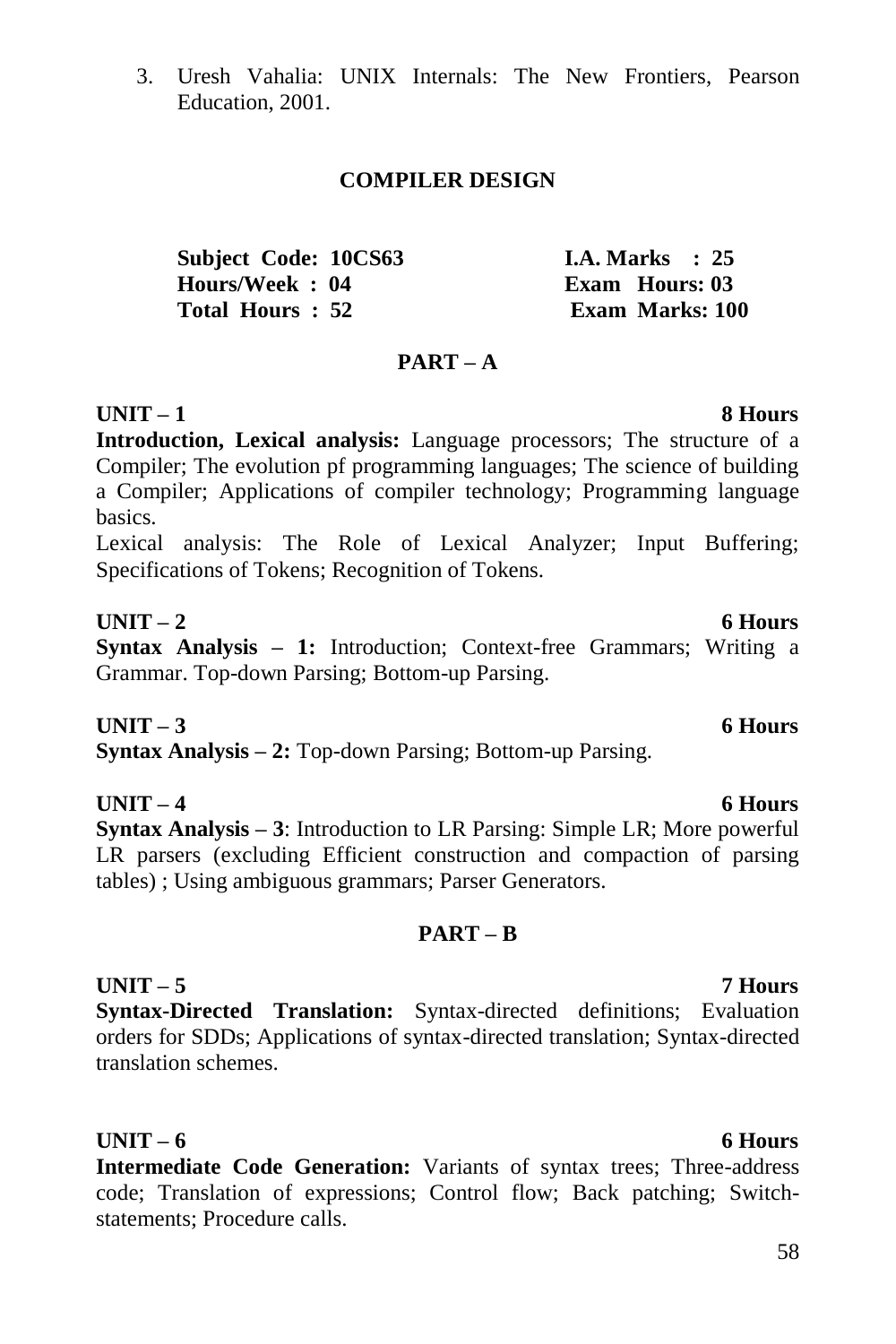### **UNIT – 7 6 Hours**

**Run-Time Environments:** Storage Organization; Stack allocation of space; Access to non-local data on the stack; Heap management; Introduction to garbage collection.

### **UNIT – 8 7 Hours**

**Code Generation:** Issues in the design of Code Generator; The Target Language; Addresses in the target code; Basic blocks and Flow graphs; Optimization of basic blocks; A Simple Code Generator

### **Text Books:**

1. Alfred V Aho, Monica S.Lam, Ravi Sethi, Jeffrey D Ullman: Compilers- Principles, Techniques and Tools, 2<sup>nd</sup> Edition, Pearson Education, 2007. (Chapters 1, 3.1 to 3.4, 4 excluding 4.7.5 and 4.7.6, 5.1 to 5.4, 6.1, 6.2, 6.4, 6.6, 6.7 to 6.9, 7.1 to 7.5, 8.1 to 8.6.)

### **Reference Books:**

- 1. Charles N. Fischer, Richard J. leBlanc, Jr.: Crafting a Compiler with C, Pearson Education, 1991.
- 2. Andrew W Apple: Modern Compiler Implementation in C, Cambridge University Press, 1997.
- 3. Kenneth C Louden: Compiler Construction Principles & Practice, Cengage Learning, 1997.

### **COMPUTER NETWORKS - II**

| Subject Code: 10CS64 | I.A. Marks $\therefore$ 25 |
|----------------------|----------------------------|
| Hours/Week: 04       | <b>Exam Hours: 03</b>      |
| Total Hours: 52      | <b>Exam Marks: 100</b>     |

### **PART - A**

### **UNIT - 1 6 Hours**

**Packet Switching Networks - 1:** Network services and internal network operation, Packet network topology, Routing in Packet networks, Shortest path routing: Bellman-Ford algorithm.

### **UNIT – 2 6 Hours**

**Packet Switching Networks – 2:** Shortest path routing (continued), Traffic management at the Packet level, Traffic management at Flow level, Traffic management at flow aggregate level.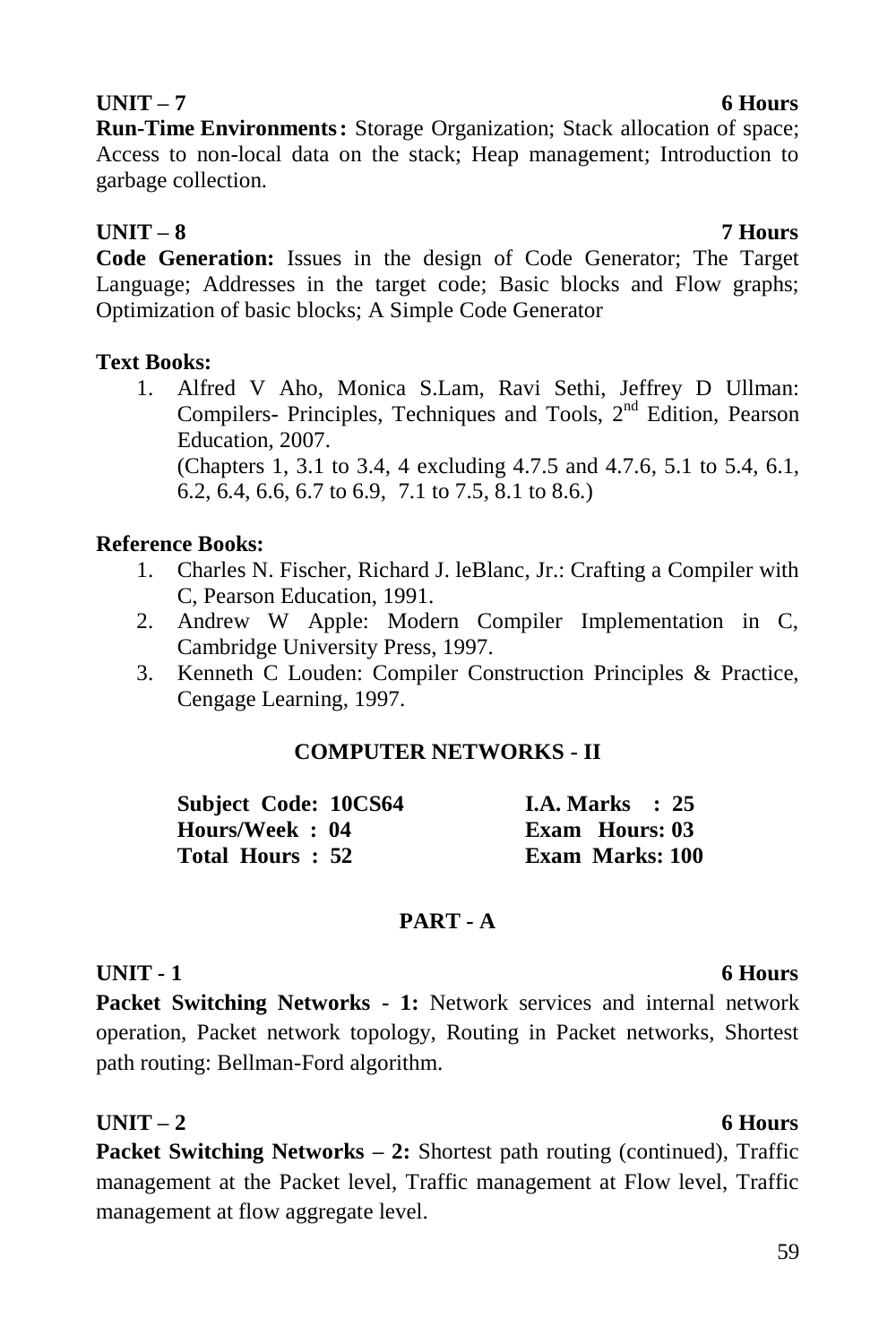### **UNIT – 3 6 Hours TCP/IP-1:** TCP/IP architecture, The Internet Protocol, IPv6, UDP.

### **UNIT – 4 8 Hours TCP/IP-2:** TCP, Internet Routing Protocols, Multicast Routing, DHCP, NAT and Mobile IP.

### **PART – B**

**UNIT - 5 7 Hours Applications, Network Management, Network Security:** Application layer overview, Domain Name System (DNS), Remote Login Protocols, E-mail, File Transfer and FTP, World Wide Web and HTTP, Network management, Overview of network security, Overview of security methods, Secret-key encryption protocols, Public-key encryption protocols, Authentication, Authentication and digital signature, Firewalls.

**UNIT – 6 6 Hours QoS, VPNs, Tunneling, Overlay Networks**: Overview of QoS, Integrated Services QoS, Differentiated services QoS, Virtual Private Networks, MPLS, Overlay networks.

**UNIT - 7 7 Hours Multimedia Networking**: Overview of data compression, Digital voice and compression, JPEG, MPEG, Limits of compression with loss, Compression methods without loss, Overview of IP Telephony, VoIP signaling protocols, Real-Time Media Transport Protocols, Stream control Transmission Protocol (SCTP)

**Mobile AdHoc Networks and Wireless Sensor Neworks**: Overview of Wireless Ad-Hoc networks, Routing in AdHOc Networks, Routing protocols for and Security of AdHoc networks, Sensor Networks and protocol structures, Communication Energy model, Clustering protocols, Routing protocols, ZigBee technology and 802.15.4.

### **UNIT – 8 6 Hours**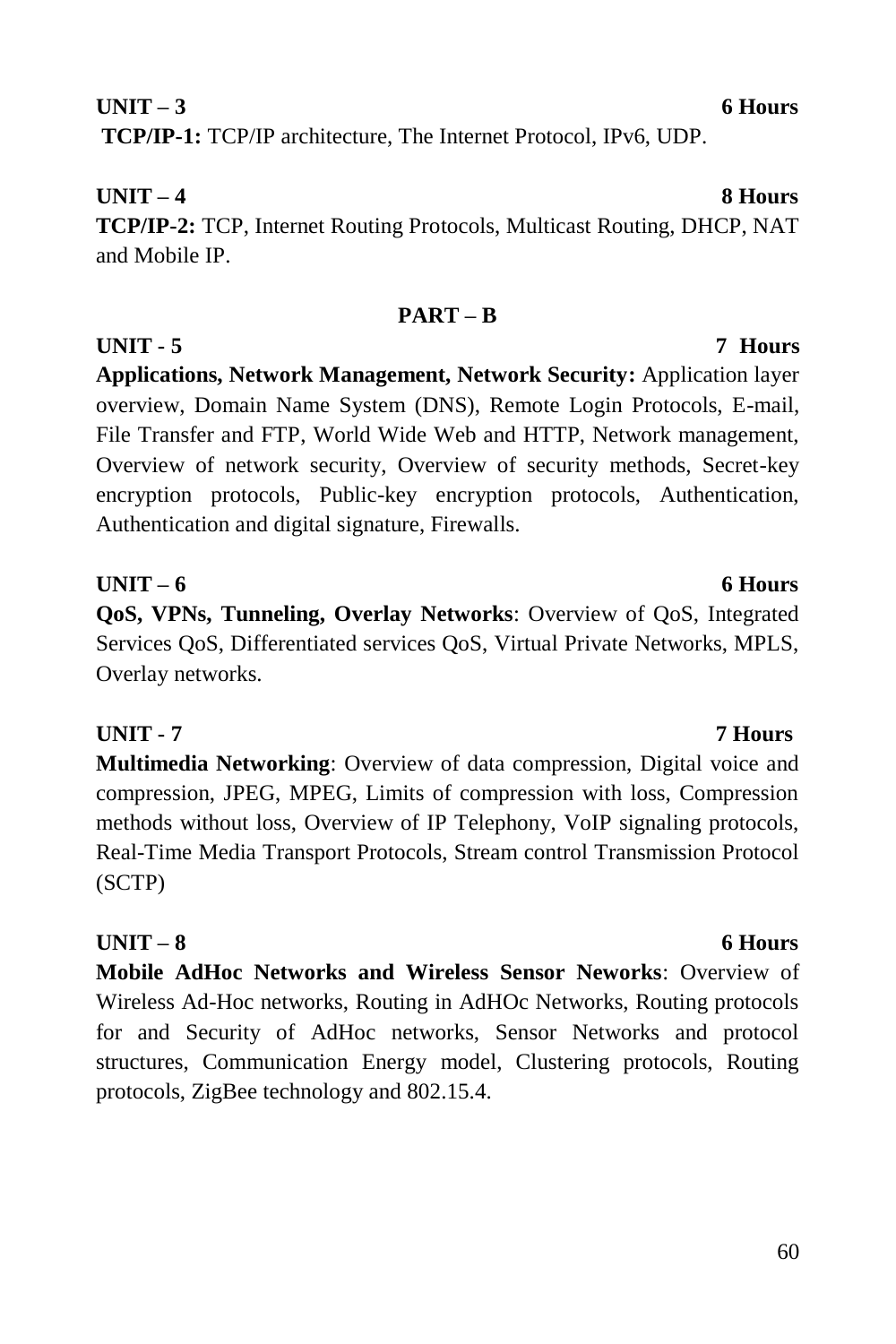#### **Text Books:**

- 1. Communication Networks Fundamental Concepts & key architectures, Alberto Leon Garcia & Indra Widiaia,  $2<sup>nd</sup>$  Edition. Tata McGraw-Hill, India (7 - excluding 7.6, 8)
- 2. Computer & Communication Networks, Nadir F Mir, Pearson Education, India (9, 10 excluding 10.7, 12.1 to 12.3, 16, 17.1 to 17.6, 18.1 to18.3, 18.5, 19, 20)

#### **Reference Books:**

- 1. Behrouz A. Forouzan: Data Communications and Networking,  $4<sup>th</sup>$ Edition, Tata McGraw-Hill, 2006.
- 2. William Stallings: Data and Computer Communication,  $8<sup>th</sup>$  Edition, Pearson Education, 2007.
- 3. Larry L. Peterson and Bruce S. Davie: Computer Networks A Systems Approach, 4<sup>th</sup> Edition, Elsevier, 2007.
- 4. Wayne Tomasi: Introduction to Data Communications and Networking, Pearson Education, 2005.

#### **COMPUTER GRAPHICS AND VISUALIZATION**

| Subject Code: 10CS65 |  | I.A. Marks $\therefore$ 25 |  |
|----------------------|--|----------------------------|--|
| Hours/Week: 04       |  | Exam Hours: 03             |  |
| Total Hours: 52      |  | <b>Exam Marks: 100</b>     |  |

#### **PART - A**

#### **UNIT – 1 7 Hours**

**Introduction:** Applications of computer graphics; A graphics system; Images: Physical and synthetic; Imaging Systems; The synthetic camera model; The programmer's interface; Graphics architectures; Programmable Pipelines; Performance Characteristics

Graphics Programming: The Sierpinski gasket; Programming Two Dimensional Applications.

### **UNIT – 2 6 Hours**

**The OpenGL:** The OpenGL API; Primitives and attributes; Color; Viewing; Control functions; The Gasket program; Polygons and recursion; The threedimensional gasket; Plotting Implicit Functions

#### 61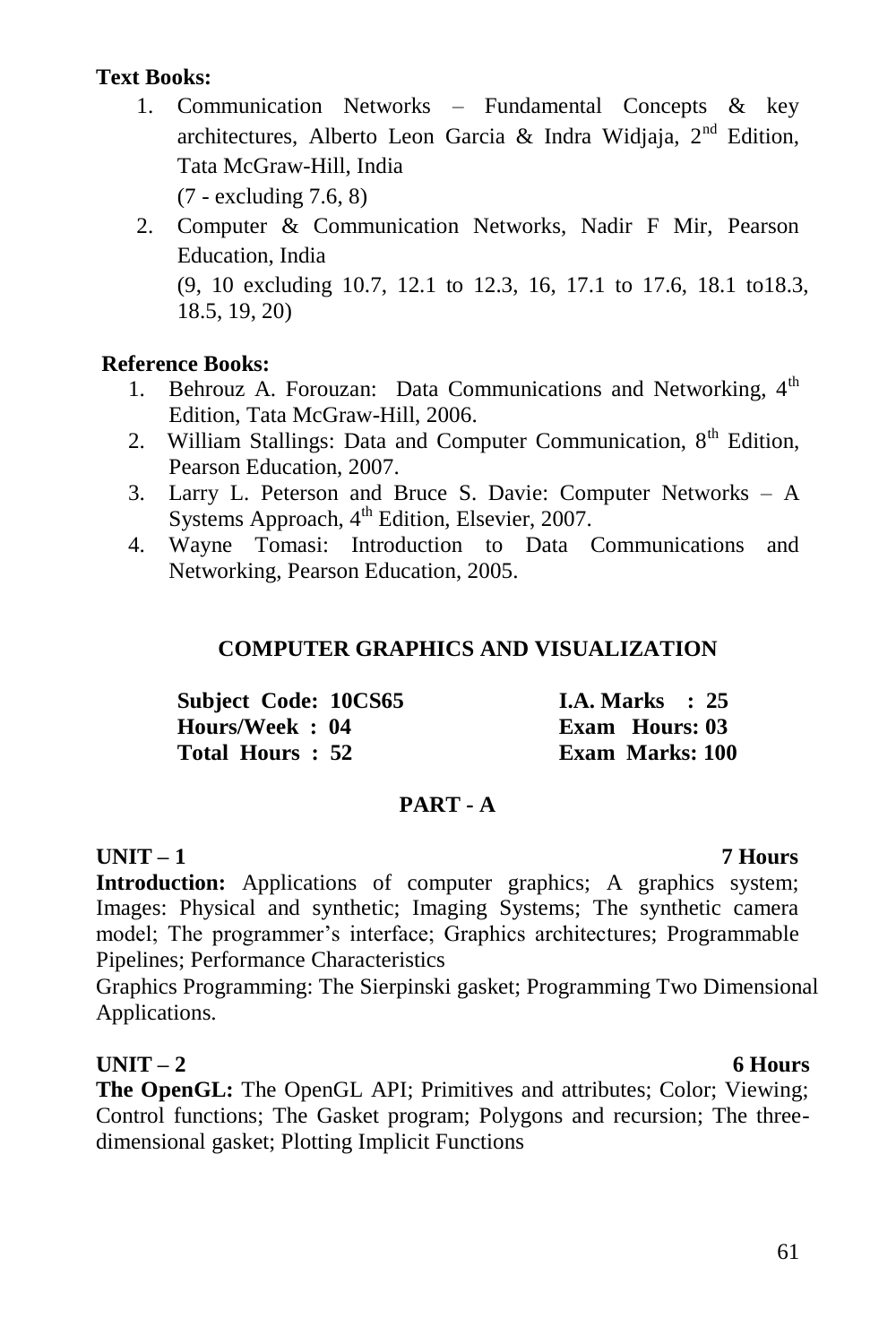# **Input and Interaction:** Interaction; Input devices; Clients and Servers; Display

Lists; Display Lists and Modeling; Programming Event Driven Input; Menus; Picking; A simple CAD program; Building Interactive Models; Animating Interactive Programs; Design of Interactive Programs; Logic Operations

### **UNIT – 4 6 Hours**

**Geometric Objects and Transformations-I:** Scalars, Points, and Vectors; Three-dimensional Primitives; Coordinate Systems and Frames; Modeling a Colored Cube; Affine Transformations; Rotation, Translation and Scaling;

### **PART - B**

**UNIT – 5 5 Hours Geometric Objects and Transformations-II:** Geometric Objects and Transformations; Transformation in Homogeneous Coordinates; Concatenation of Transformations; OpenGL Transformation Matrices; Interfaces to threedimensional applications; Quaternion"s.

**Viewing:** Classical and computer viewing; Viewing with a Computer; Positioning of the camera; Simple projections; Projections in OpenGL; Hiddensurface removal; Interactive Mesh Displays; Parallel-projection matrices; Perspective-projection matrices; Projections and Shadows.

**Lighting and Shading:** Light and Matter; Light Sources; The Phong Lighting model; Computation of vectors; Polygonal Shading; Approximation of a sphere by recursive subdivisions; Light sources in OpenGL; Specification of materials in OpenGL; Shading of the sphere model; Global Illumination.

### **UNIT – 8 8 Hours**

**Implementation:** Basic Implementation Strategies; Four major tasks; Clipping; Line-segment clipping; Polygon clipping; Clipping of other primitives; Clipping in three dimensions; Rasterization; Bresenham"s algorithm; Polygon Rasterization; Hidden-surface removal; Antialiasing; Display considerations.

### **Text Books:**

1. Edward Angel: Interactive Computer Graphics A Top-Down Approach with OpenGL,  $5<sup>th</sup>$  Edition, Pearson Education, 2008. (Chapters 1 to 7)

### **Reference Books:**

1. Donald Hearn and Pauline Baker: Computer Graphics- OpenGL Version, 3rd Edition, Pearson Education, 2004.

### **UNIT – 3 7 Hours**

# **UNIT – 6 7 Hours**

**UNIT – 7 6 Hours**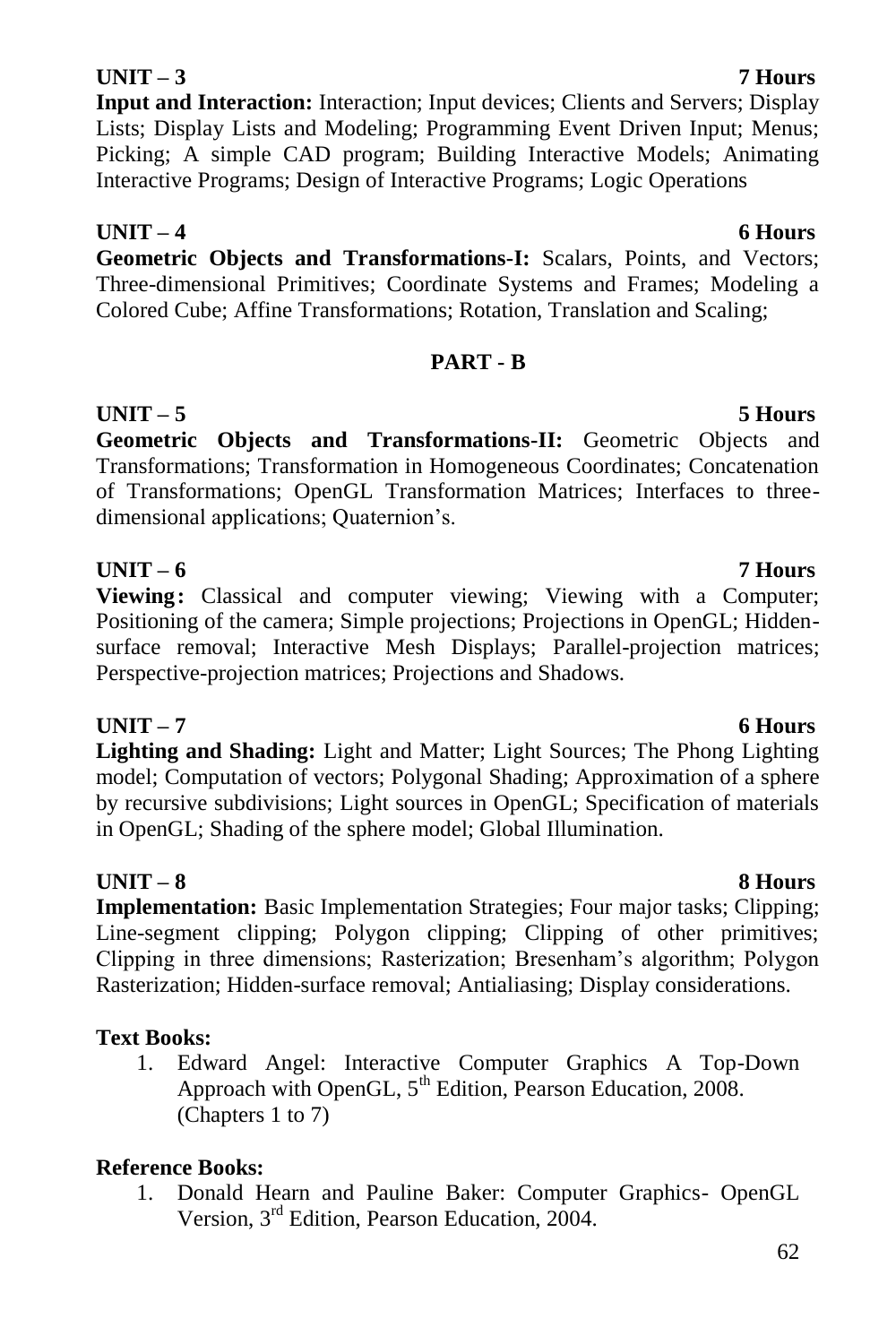- 2. F.S. Hill Jr.: Computer Graphics Using OpenGL, 3<sup>rd</sup> Edition, PHI, 2009.
- 3. James D Foley, Andries Van Dam, Steven K Feiner, John F Hughes, Computer Graphics, Pearson Education 1997.

#### **OPERATIONS RESEARCH**

| Subject Code: 10CS661 |  | <b>I.A. Marks</b> : 25 |  |
|-----------------------|--|------------------------|--|
| Hours/Week: 04        |  | <b>Exam Hours: 03</b>  |  |
| Total Hours : 52      |  | Exam Marks: 100        |  |

#### **PART - A**

**UNIT – 1 6 Hours Introduction, Linear Programming – 1:** Introduction: The origin, nature and impact of OR; Defining the problem and gathering data; Formulating a mathematical model; Deriving solutions from the model; Testing the model; Preparing to apply the model: Implementation .

Introduction to Linear Programming: Prototype example; The linear programming (LP) model.

#### **UNIT – 2 7 Hours**

**LP – 2, Simplex Method – 1:** Assumptions of LP; Additional examples. The essence of the simplex method; Setting up the simplex method; Algebra

of the simplex method; the simplex method in tabular form; Tie breaking in the simplex method

#### **UNIT – 3 6 Hours**

**Simplex Method – 2:** Adapting to other model forms; Post optimality analysis; Computer implementation

Foundation of the simplex method.

#### **UNIT – 4 7 Hours**

**Simplex Method – 2, Duality Theory:** The revised simplex method, a fundamental insight.

The essence of duality theory; Economic interpretation of duality, Primal dual relationship; Adapting to other primal forms

#### **PART - B**

**UNIT – 5 7 Hours Duality Theory and Sensitivity Analysis, Other Algorithms for LP :** The role of duality in sensitive analysis; The essence of sensitivity analysis;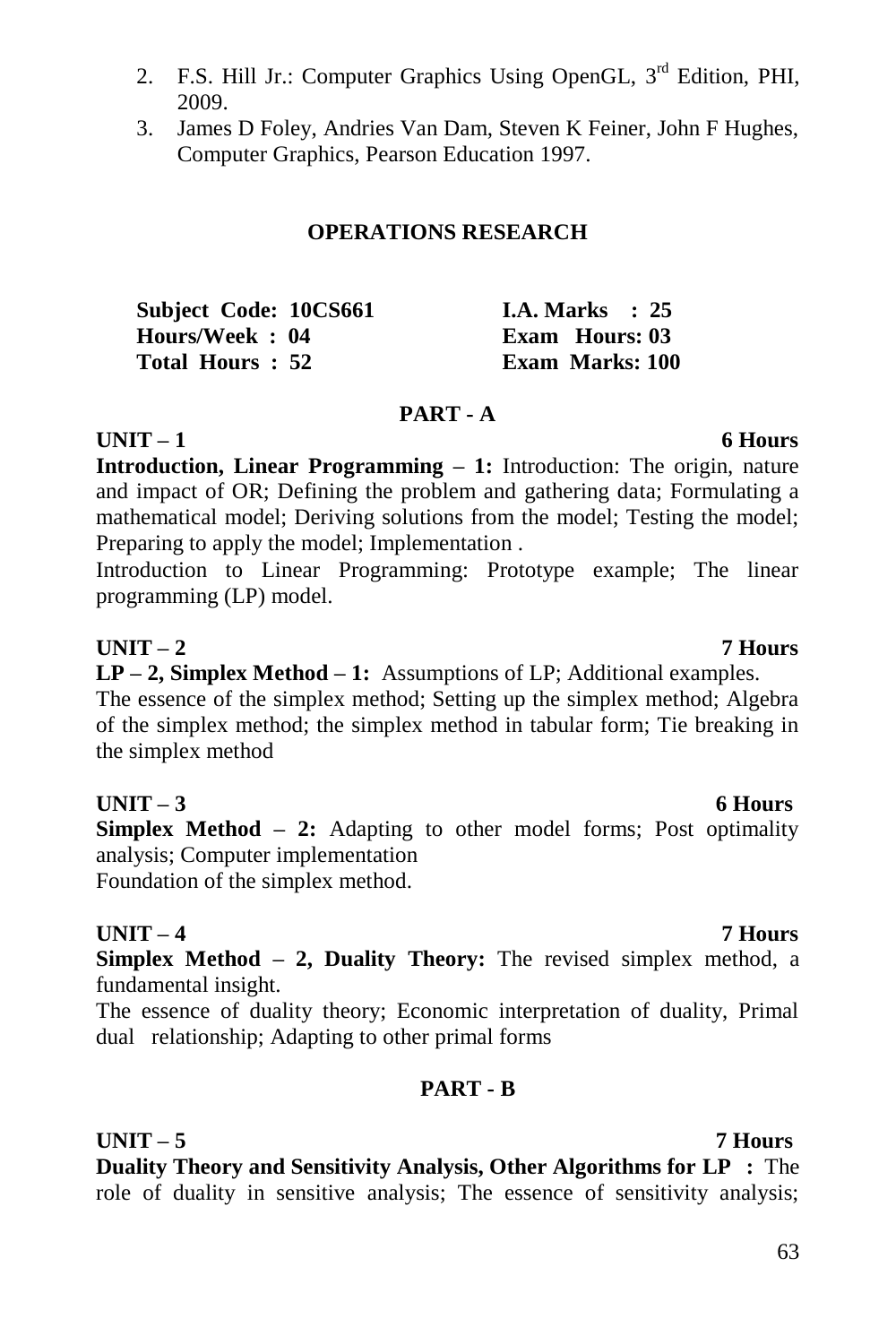### Applying sensitivity analysis. The dual simplex method; Parametric linear programming; The upper bound technique.

### **UNIT – 6 7 Hours**

**Transportation and Assignment Problems:** The transportation problem; A streamlined simplex method for the transportation problem; The assignment problem; A special algorithm for the assignment problem.

### **UNIT – 7 6 Hours**

**Game Theory, Decision Analysis:** Game Theory: The formulation of two persons, zero sum games; Solving simple games- a prototype example; Games with mixed strategies; Graphical solution procedure; Solving by linear programming, Extensions.

Decision Analysis: A prototype example; Decision making without experimentation; Decision making with experimentation; Decision trees.

### **UNIT – 8 6 Hours**

**Metaheuristics:** The nature of Metaheuristics, Tabu Search, Simulated Annealing, Genetic Algorithms.

### **Text Books:**

1. Frederick S. Hillier and Gerald J. Lieberman: Introduction to Operations Research: Concepts and Cases,  $8<sup>th</sup>$  Edition, Tata McGraw Hill, 2005. (Chapters: 1, 2, 3.1 to 3.4, 4.1 to 4.8, 5, 6.1 to 6.7, 7.1 to 7.3, 8, 13, 14, 15.1 to 15.4)

### **Reference Books:**

- 1. Wayne L. Winston: Operations Research Applications and Algorithms,  $4<sup>th</sup>$  Edition, Cengage Learning, 2003.
- 2. Hamdy A Taha: Operations Research: An Introduction,  $8<sup>th</sup>$  Edition, Pearson Education, 2007.

### **SIGNALS AND SYSTEMS**

| Subject Code: 10CS662 | <b>I.A. Marks</b> : 25 |  |
|-----------------------|------------------------|--|
| Hours/Week: 04        | Exam Hours: 03         |  |
| Total Hours: 52       | Exam Marks: 100        |  |

### **PART - A**

### **UNIT – 1 7 Hours**

**Introduction:** Definitions of a signal and a system; Classification of signals; Basic operations on signals; Elementary signals.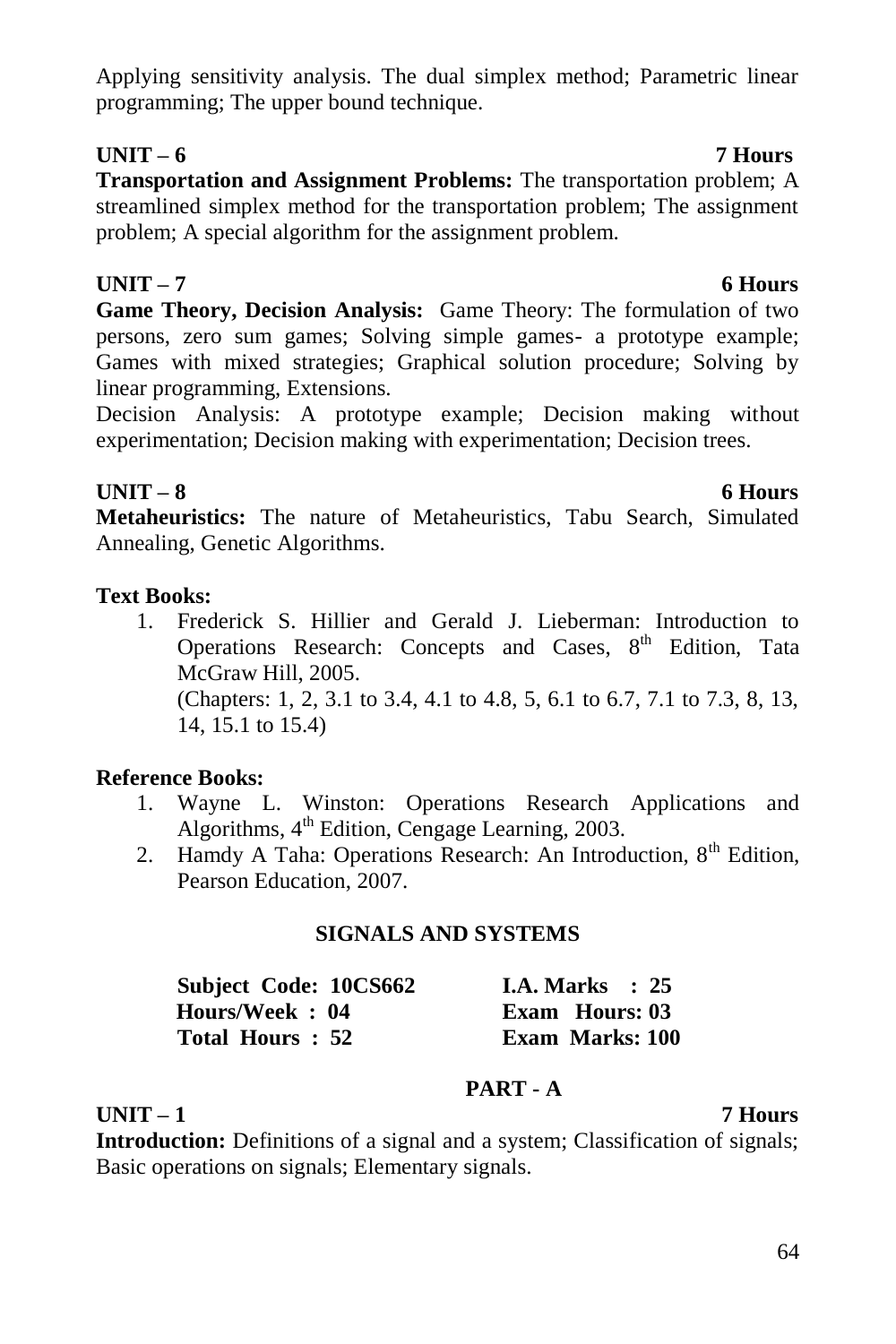#### 65

**UNIT –Z – 8 6 Hours Transforms – 2:** Transforms analysis of LTI systems; Transfer function; Stability and causality; Unilateral Z-transforms and its application to solve difference equations

### **Text Books:**

1. Simon Haykin and Barry Van Veen: Signals and Systems, 2<sup>nd</sup> Edition, Wiley India, 2007. (Chapters: 1.1 to 1.8, 2.2 to 2.5, 3.1 to 3.6, 4.2 to 4.3, 4.7, 7.1 to 7.6, 7.8)

### **Reference Books:**

### **UNIT – 3 6 Hours**

**Time domain representation – 2:** Differential and difference equation representations; Block diagram representations.

**Systems, Time-domain representations – 1:** Systems viewed as interconnections of operations; Properties of systems; Convolution; Impulse response representation; Properties of impulse response representation.

**UNIT – 4 6 Hours Fourier Representation – 1:** Fourier representation: Introduction; Fourier representations for four signal classes; Orthogonality of complex sinusoidal signals.

### **PART – B**

**UNIT – 5 6 Hours Fourier Representation -2:** DTFS representations; Continuous-tine Fourierseries representations; DTFT and FT representations; Properties of Fourier representations.

#### **UNIT – 6 7 Hours**

**Application of Fourier representations – 1:** Frequency response of LTI systems; Solution of differential and difference equations using system function.

# **UNIT – 7 7 Hours**

**Applications of Fourier Representations – 2, Z-Transforms – 1:** Fourier transform representations for periodic signals; Sampling of continuous time signals and signal reconstruction.

Introduction to Z-transform; Properties of ROC; Properties of Z-transforms; Inversion of Z-transforms

#### **UNIT – 2 7 Hours**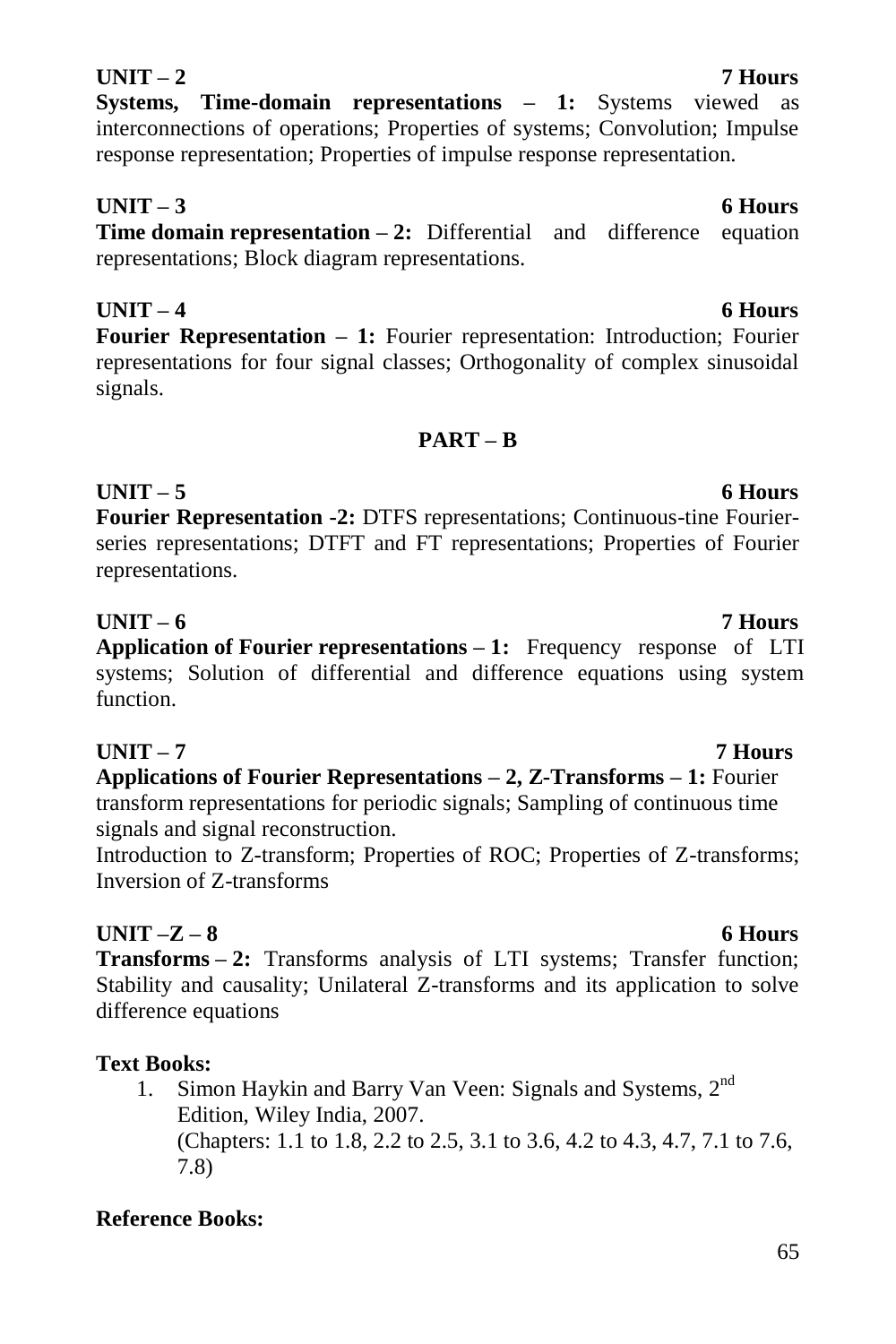2. Ganesh Rao D and Satish Tunga: Signals and Systems - A Simplified Approach, Sanguine Technical Publishers, 2003-04.

#### **DATA COMPRESSION**

and Systems, 2<sup>nd</sup> Edition, PHI, 1997, Indian reprint 2009.

1. Alan V. Oppenheim, Alan S. Willsky and S. Hamid Nawab: Signals

| Subject Code: 10CS663 |      |  | I.A. Marks $\therefore$ 25 |  |
|-----------------------|------|--|----------------------------|--|
| Hours/Week: 04        |      |  | Exam Hours: 03             |  |
| Total Hours: 52       |      |  | <b>Exam Marks: 100</b>     |  |
|                       | ---- |  |                            |  |

#### **PART – A**

#### **UNIT –1 7 Hours**

**Introduction, Lossless Compression -1:** Compression techniques; Modeling and coding.

Mathematical preliminaries for lossless compression: Overview; Basic concepts of Information Theory; Models; Coding; Algorithmic information theory; Minimum description length principle.

Huffman coding: Overview; The Huffman coding algorithm, Minimumvariance Huffman codes; Application of Huffman coding for text compression.

#### UNIT – 2 6 Hours

**Lossless Compression – 2:** Dictionary Techniques: Overview; Introduction; Static dictionary; Adaptive dictionary; Applications: UNIX compress, GIF, PNG, V.42.

Lossless image compression: Overview; Introduction; Basics; CALIC; JPEG-LS; Multiresoution approaches; Facsimile encoding: Run-length coding, T.4 and T.6.

#### **UNIT – 3 6 Hours**

**Basics of Lossy Coding:** Some mathematical concepts: Overview; Introduction; Distortion criteria; Models.

Scalar quantization: Overview; Introduction; The quantization problem; Uniform quantizer; Adaptive quantization.

**Vector Quantization, Differential Encoding:** Vector quantization: Overview; Introduction; Advantages of vector quantization over scalar quantization; The LBG algorithm.

Differential Encoding: Overview; Introduction; The basic algorithm; Prediction in DPCM; Adaptive DPCM; Delta modulation; Speech coding; Image coding.

### **UNIT – 4 7 Hours**

#### 66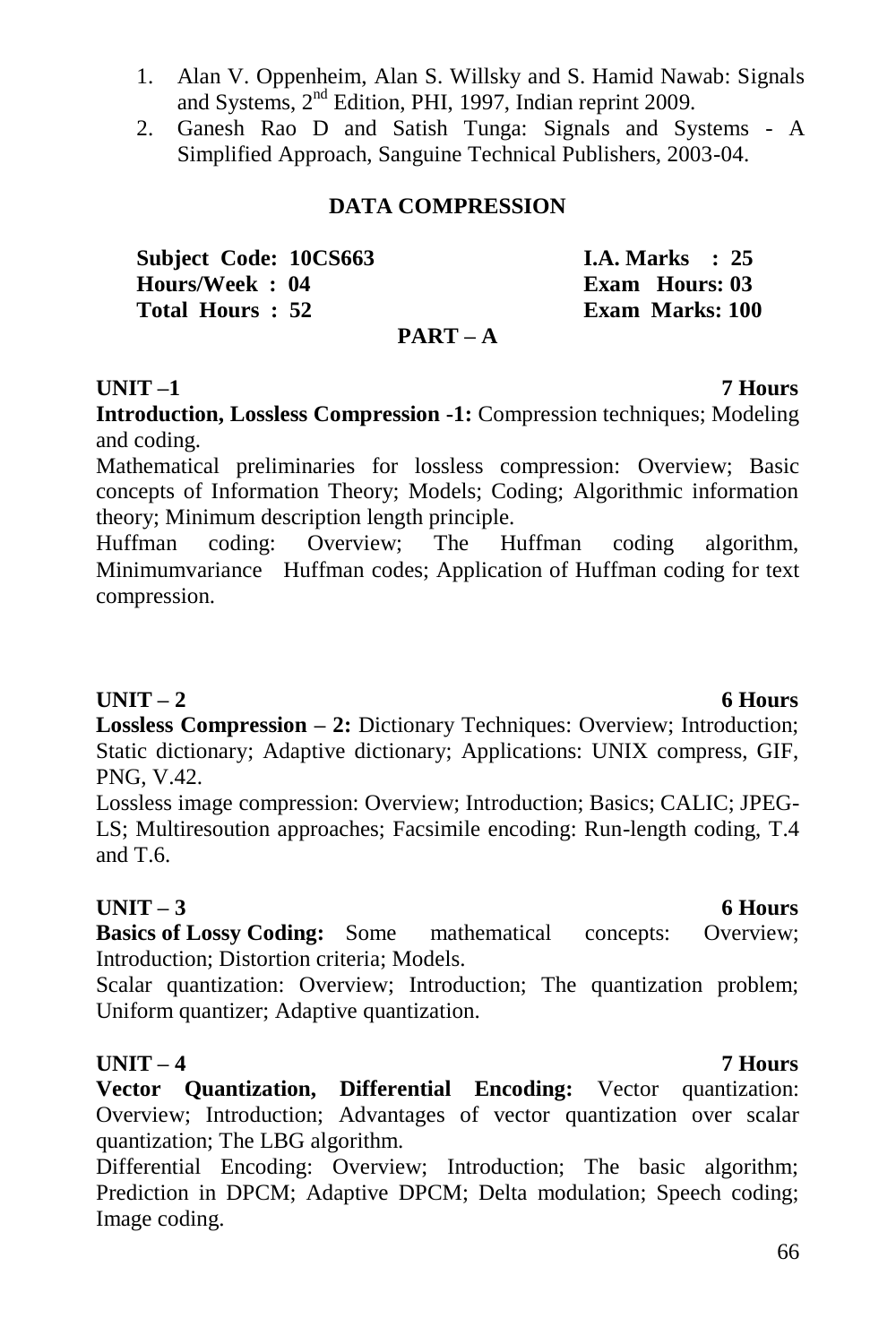### **PART - B**

### **UNIT – 5 7 Hours**

**Some Mathematical Concepts, Transform coding:** Some mathematical concepts: Linear systems; Sampling; Discrete Fourier transform; Ztransform.

Transform coding: Overview; introduction; The transform; Transforms of interest; Quantization and coding for transform coefficients; Application to image compression – JPEG; Application to audio compression – MDCT.

### **UNIT – 6 6 Hours**

**Subband Coding, Audio Coding:** Subband Coding: Overview: introduction; Filters; The basic subband coding algorithm; Bit allocation; Application to speech coding  $-$  G.722; Application to audio coding  $-$  MPEG audio; Application to image compression.

Audio Coding: Overview; Introduction; MPEG audio coding; MPEG advanced audio coding; Dolby AC3; Other standards.

### **UNIT – 7 6 Hours**

**Wavelet-Based Compression:** Overview; Introduction; Wavelets; Multiresolution and the scaling function; Implementation using Filters; Image compression; Embedded zerotree coder; Set partitioning in hierarchical trees; JPEG 2000.

### **UNIT – 8 7 Hours**

**Video Compression:** Overview; Introduction; Motion compensation; Video signal representation; H.261; Model-based coding; Asymmetric applications; MPEG-1 and MPEG-2; H.263; H.264, MPEG-4 and advanced video coding; Packet video.

### **Text Books:**

1. Khalid Sayood: Introduction to Data Compression, 3<sup>rd</sup> Edition, Elsevier, 2006. (Chapters 1, 2 excluding 2.2.1 and 2.4.3, 3.1, 3.2, 3.2.1, 3.8.2, 5, 7.1 to 7.5, 7.6, 7.6.1, 7.6.2, 8.1 to 8.3, 8.6, 9.1 to 9.5, 10.1 to 10.4, 11, 12.6 to 12.9, 13, 14.1 to 14.4, 14.9 to 14.12, 15, 16, 18.1 to 18.13)

### **Reference Books:**

1. D. Salomon: Data Compression: The Complete Reference, Springer, 1998.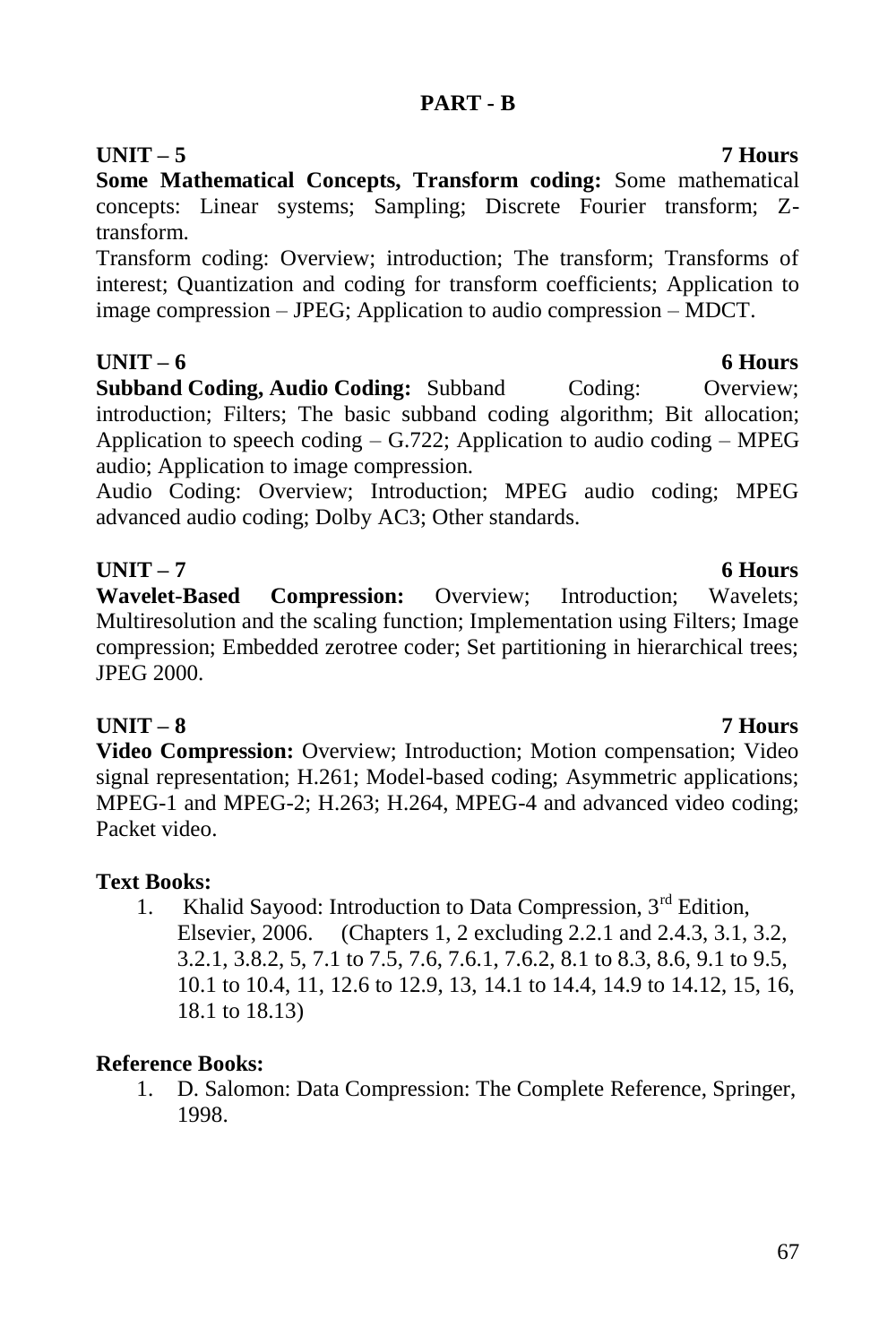#### **PATTERN RECOGNITION**

| <b>Subject Code: 10CS664</b> | I.A. Marks $\therefore$ 25 |
|------------------------------|----------------------------|
| Hours/Week: 04               | Exam Hours: 03             |
| Total Hours: 52              | Exam Marks: 100            |
| $PART - A$                   |                            |

#### **UNIT – 1 6 Hours**

**Introduction:** Machine perception, an example; Pattern Recognition System; The Design Cycle; Learning and Adaptation.

**UNIT – 2 7 Hours Bayesian Decision Theory:** Introduction, Bayesian Decision Theory; Continuous Features, Minimum error rate, classification, classifiers, discriminant functions, and decision surfaces; The normal density; Discriminant functions for the normal density.

# **UNIT – 3 7 Hours**

**Maximum-likelihood and Bayesian Parameter Estimation:** Introduction; Maximum-likelihood estimation; Bayesian Estimation; Bayesian parameter estimation: Gaussian Case, general theory; Hidden Markov Models.

#### **UNIT – 4 6 Hours**

**Non-parametric Techniques:** Introduction; Density Estimation; Parzen windows;  $k_n$  – Nearest- Neighbor Estimation; The Nearest- Neighbor Rule; Metrics and Nearest-Neighbor Classification.

### **PART – B**

**UNIT – 5 7 Hours Linear Discriminant Functions:** Introduction; Linear Discriminant Functions and Decision Surfaces; Generalized Linear Discriminant Functions; The Two-Category Linearly Separable case; Minimizing the Perception Criterion Functions; Relaxation Procedures; Non-separable Behavior; Minimum Squared-Error procedures; The Ho-Kashyap procedures.

### **UNIT – 6 6 Hours**

**Stochastic Methods:** Introduction; Stochastic Search; Boltzmann Learning; Boltzmann Networks and Graphical Models; Evolutionary Methods.

**UNIT – 7 6 Hours Non-Metric Methods:** Introduction; Decision Trees; CART; Other Tree Methods; Recognition with Strings; Grammatical Methods.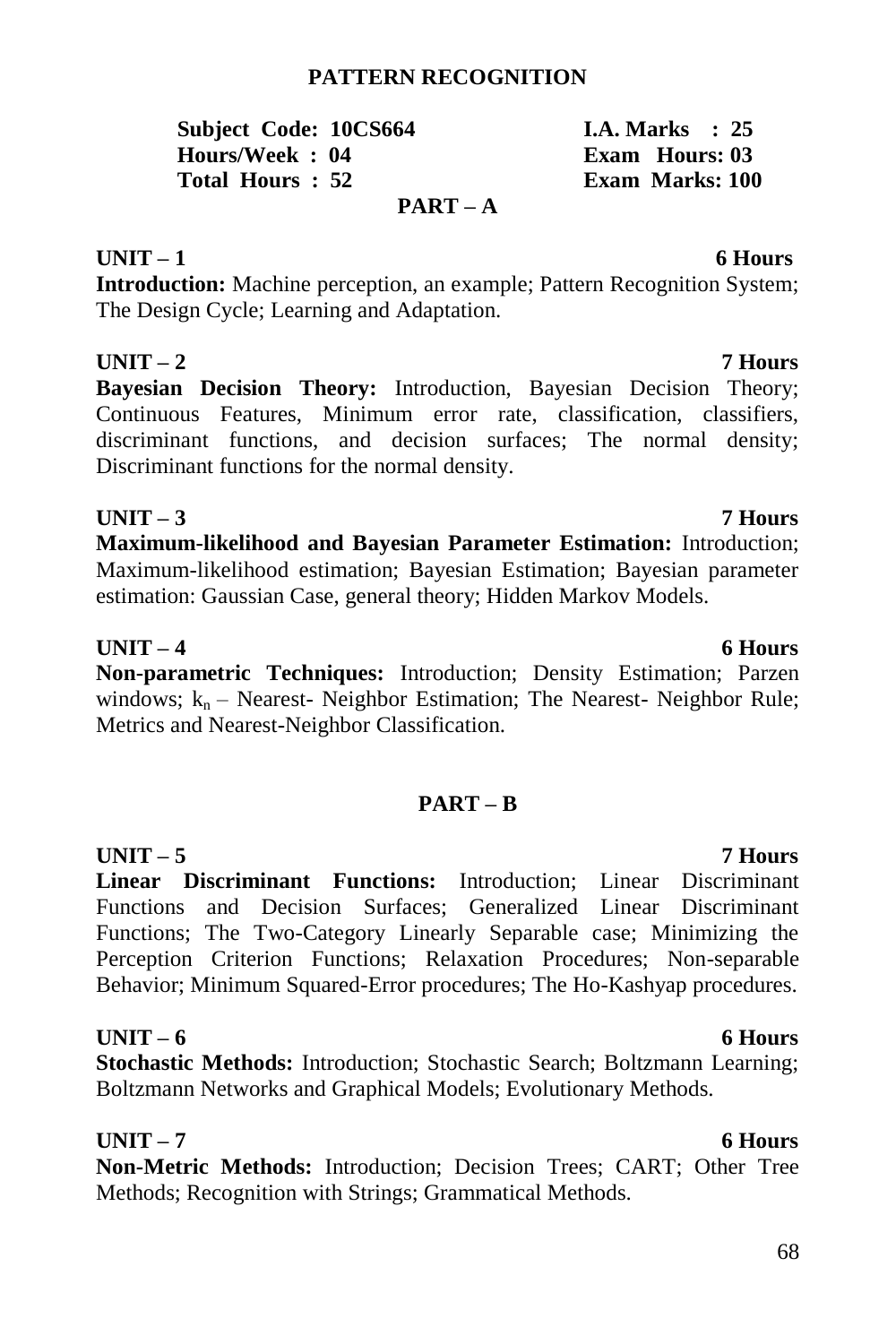#### **UNIT – 8 7 Hours**

**Unsupervised Learning and Clustering:** Introduction; Mixture Densities and Identifiability; Maximum-Likelihood Estimates; Application to Normal Mixtures; Unsupervised Bayesian Learning; Data Description and Clustering; Criterion Functions for Clustering.

#### **Text Books:**

1. Richard O. Duda, Peter E. Hart, and David G.Stork: Pattern Classification, 2nd Edition, Wiley-Interscience, 2001.

#### **Reference Books:**

1. Earl Gose, Richard Johnsonbaugh, Steve Jost: Pattern Recognition and Image Analysis, PHI, Indian Reprint 2008.

#### **STOCHASTIC MODELS AND APPLICATIONS**

| Subject Code: 10CS665 | I.A. Marks $\therefore$ 25 |
|-----------------------|----------------------------|
| Hours/Week: 04        | <b>Exam Hours: 03</b>      |
| Total Hours: 52       | Exam Marks: 100            |

### **PART – A**

#### **UNIT – 1 6 Hours**

**Introduction – 1:** Axioms of probability; Conditional probability and independence; Random variables; Expected value and variance; Moment-Generating Functions and Laplace Transforms; conditional expectation; Exponential random variables.

#### **UNIT – 2 6 Hours**

**Introduction – 2:** Limit theorems; Examples: A random graph; The Quicksort and Find algorithms; A self-organizing list model; Random permutations.

#### **UNIT – 3 7 Hours**

**Probability Bounds, Approximations, and Computations:** Tail probability inequalities; The second moment and conditional expectation inequality; probability bounds via the Importance sampling identity; Poisson random variables and the Poisson paradigm; Compound Poisson random variables.

### **UNIT – 4 7 Hours**

**Markov Chains:** Introduction; Chapman-Kologorov Equations; Classification of states; Limiting and stationary probabilities; some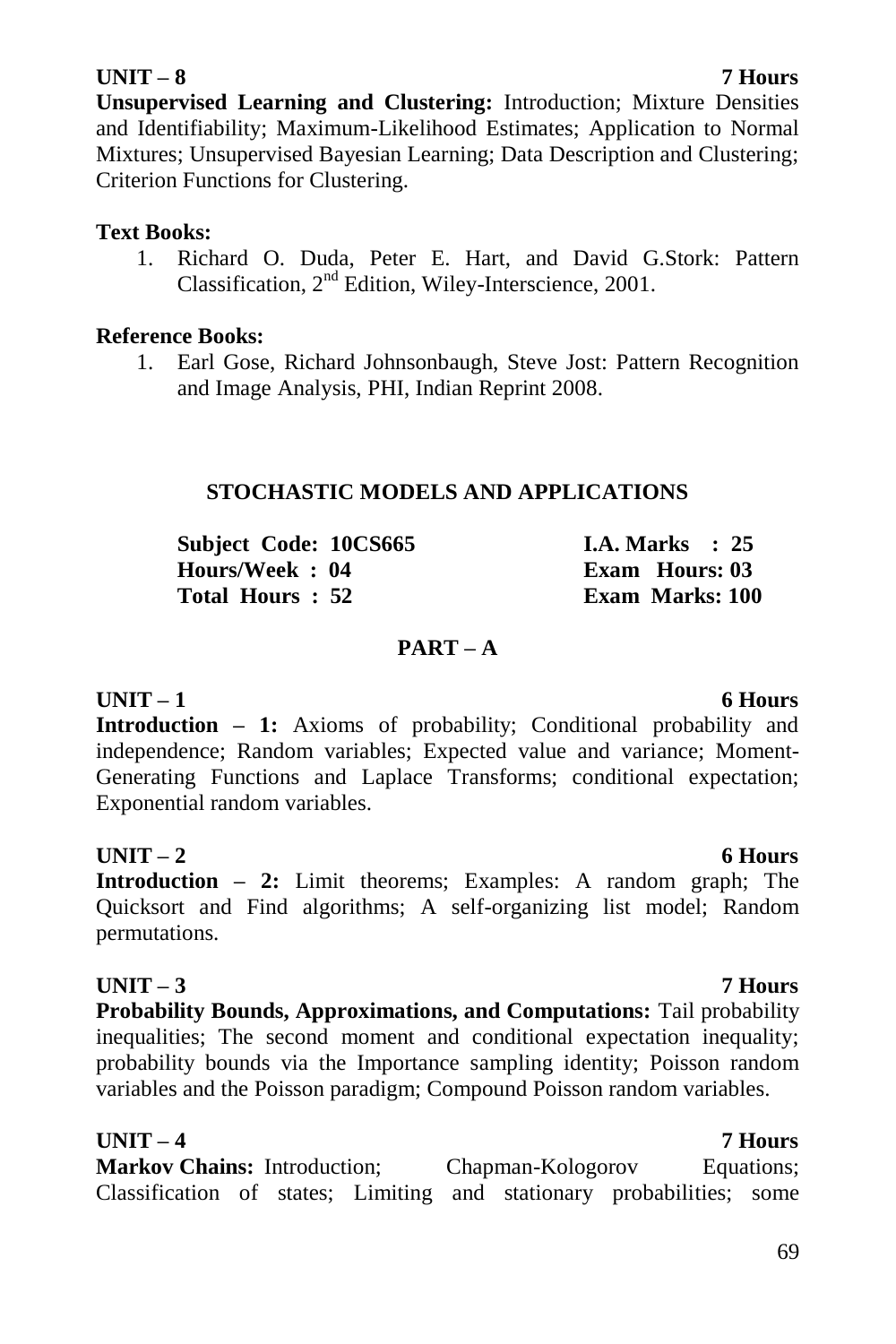applications; Time-Reversible Markov Chains; Markov Chain Monte Carlo methods.

### **PART – B**

### **UNIT – 5 6 Hours**

**The Probabilistic Method:** Introduction; Using probability to prove existence; Obtaining bounds from expectations; The maximum weighted independent set problem: A bound and a ranom algorithm; The set covering problem; Antichains; The Lovasz Local lemma; A random algorithm for finding the minimal cut in a graph.

### **UNIT – 6 6 Hours**

**Martingales:** Martingales: Definitions and examples; The martingale stopping theorem; The Hoeffding-Azuma inequality; Sub-martingales.

### **UNIT – 7 7 Hours**

**Poisson Processes, Queuing Theory – 1:** The non-stationary Poisson process; The stationary Poisson process; Some Poisson process computations; Classifying the events of a non-stationary Poisson process; Conditional distribution of the arrival times

Queuing Theory: Introduction; Preliminaries; Exponential models

### **UNIT – 8 7 Hours**

**Queuing Theory – 2:** Birth-and-Death exponential queuing systems; The backwards approach in exponential queues; A closed queuing network; An open queuing network; The M/G/1 queue; Priority queues.

### **Text Books:**

1. Sheldon M. Ross: Probability Models for Computer Science, Elsevier, 2002.

### **Reference Books:**

- 1. B. R. Bhat: Stochastic Models Analysis and Applications, New Age International, 2000.
- 2. Scott L. Miller, Donald G. Childers: Probability and Random Processes with Applications to Signal Processing and Communications, Elsevier, 2004.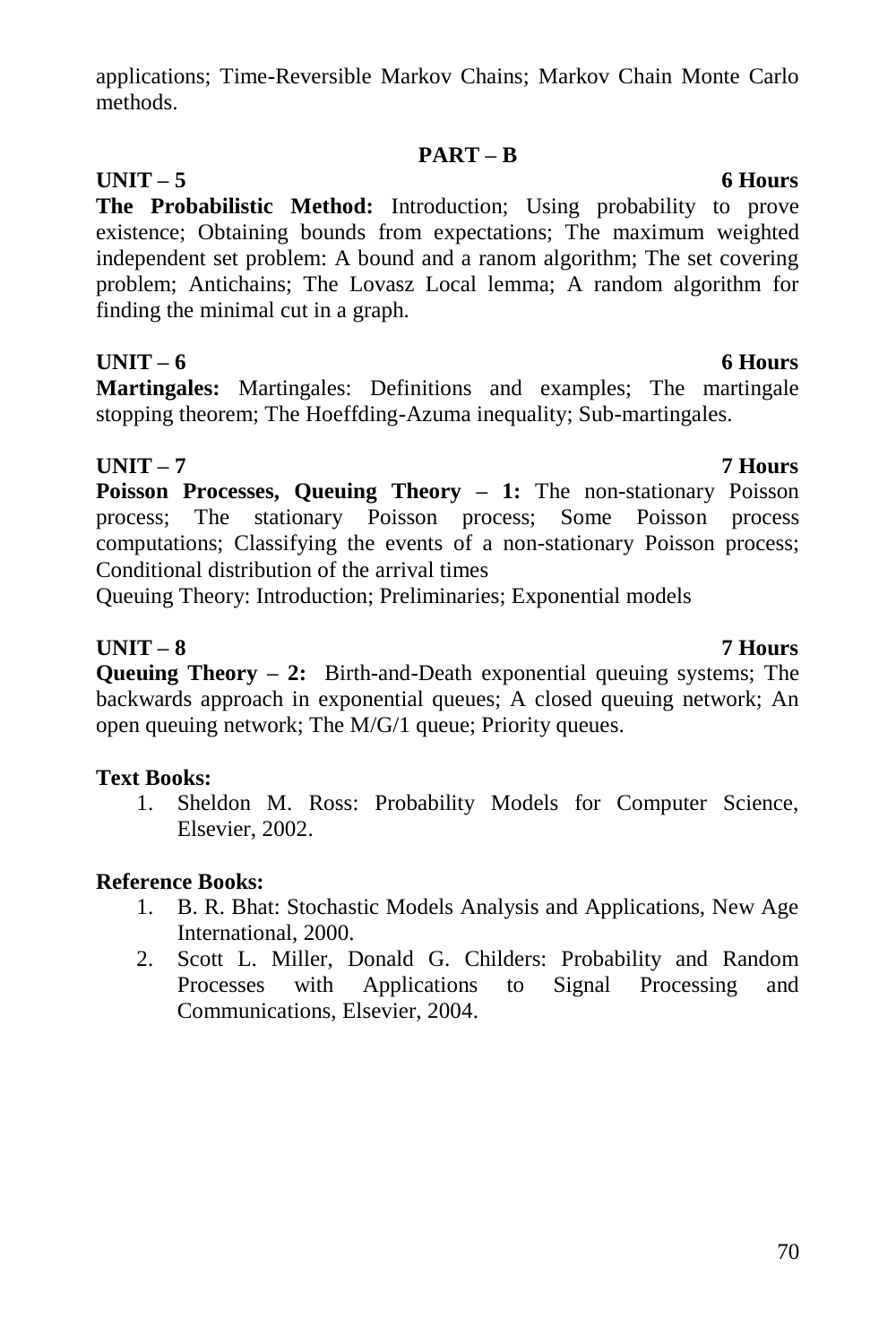#### **PROGRAMMING LANGUAGES**

**Subject Code: 10CS666 1.4. Marks : 25**<br> **Hours/Week** · 04 **I.A. Fram Hours** 03  $H_{\text{ouirs}}/ \text{Week} \cdot 04$ **Total Hours : 52 Exam Marks: 100**

#### **PART - A**

### **UNIT – 1 7 Hours**

**Introduction; Names, Scopes, and Bindings:** The art of language design; Programming language spectrum; Why study programming languages? Compilation and interpretation; Programming environments.

Names, scope, and bindings: The notion of binding time; Object lifetime and storage management; Scope rules; Implementing scope; The meaning of names within a scope; The binding of referencing environments; Macro expansion.

### **UNIT – 2 7 Hours**

**Control Flow:** Expression evaluation; Structured and unstructured flow; Sequencing; Selection; Iteration; Recursion; Non-determinacy

### **UNIT – 3 6 Hours**

**Data Types:** Type systems; Type checking; Records and variants; Arrays; Strings; Sets; Pointers and recursive types; Lists; Files and Input/Output; Equality testing and assignment.

### **UNIT – 4 6 Hours**

**Subroutines and Control Abstraction:** Review of stack layout; Calling sequences; Parameter passing; Generic subroutines and modules; Exception handling; Coroutines; Events.

### **PART – B**

#### **UNIT – 5 6 Hours Data Abstraction and Object Orientation:** Object oriented programming; Encapsulation and Inheritance; Initialization and finalization; Dynamic method binding; Multiple inheritance; Object oriented programming revisited.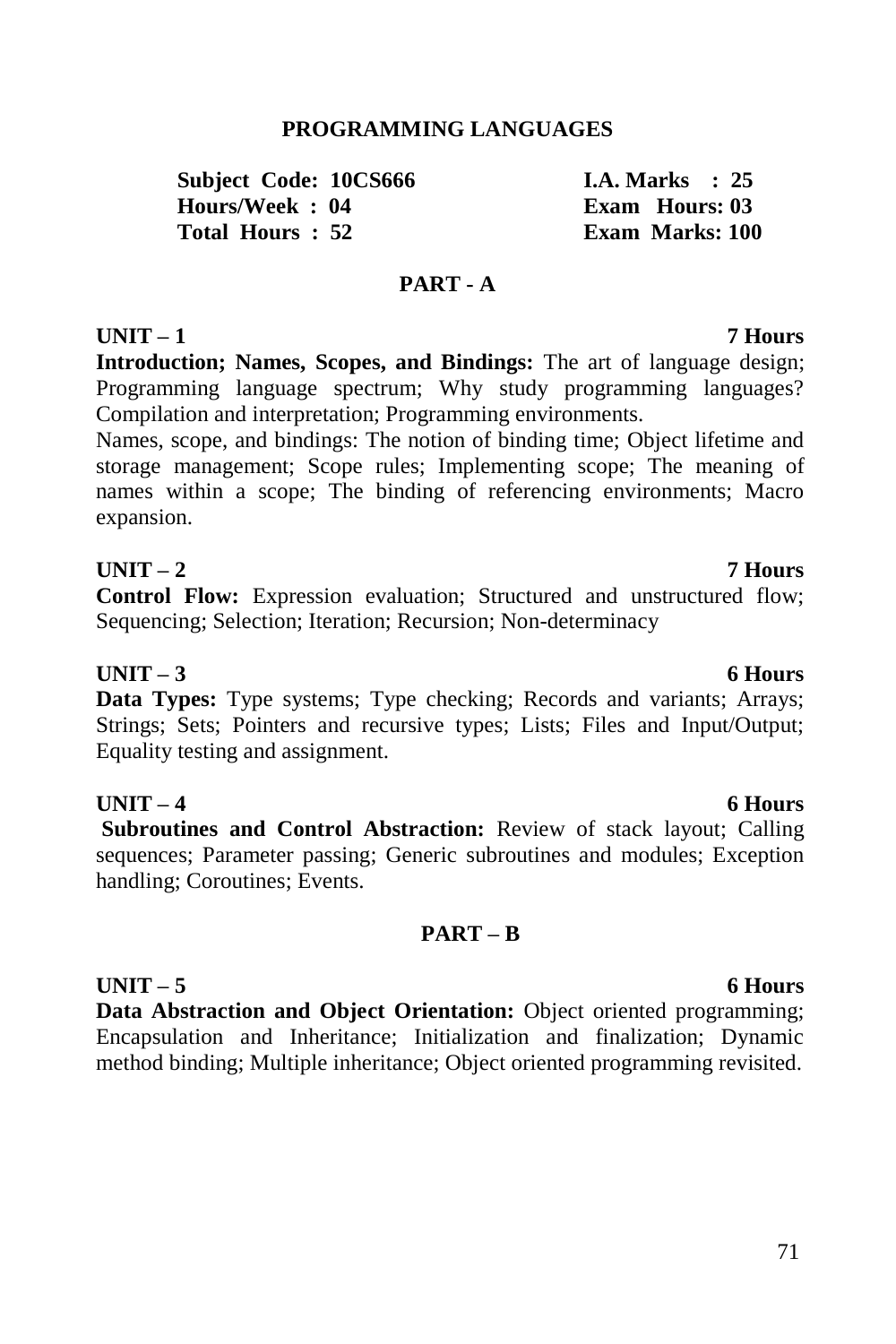### **UNIT – 6 7 Hours**

**Functional Languages, and Logic Languages:** Functional Languages: Origins; Concepts; A review/overview of scheme; Evaluation order revisited; Higher-order functions; Functional programming in perspective. Logic Languages: Concepts; Prolog; Logic programming in perspective.

# **UNIT – 7 6 Hours**

**Concurrency:** Background and motivation; Concurrency programming fundamentals; Implementing synchronization; Language-level mechanisms; Message passing.

# **UNIT – 8 7 Hours**

**Run-Time Program Management:** Virtual machines; Late binding of machine code; Inspection/introspection.

# **Text Books:**

1. Michael L. Scott: Programming Language Pragmatics,  $3<sup>rd</sup>$  Edition, Elsevier, 2009. (Chapters 1.1 to 1.5, 3.1 to 3.7, 6 excluding the sections on CD, 7 excluding the ML type system, 8, 9, 10 excluding the sections on CD, 11 excluding the sections on CD, 12, 15. Note: Text Boxes titled Design & Implementation are excluded)

# **Reference Books:**

- 1. Ravi Sethi: Programming languages Concepts and Constructs, 2nd Edition, Pearson Education, 1996.
- 2. R Sebesta: Concepts of Programming Languages,  $8<sup>th</sup>$  Edition. Pearson Education, 2008.
- 3. Allen Tucker, Robert Nonan: Programming Languages, Principles and Paradigms, 2<sup>nd</sup> Edition, Tata McGraw-Hill, 2007.

# **COMPUTER GRAPHICS AND VISUALIZATION LABORATORY**

| Subject Code: 10CSL67 | I.A. Marks $\therefore$ 25 |
|-----------------------|----------------------------|
| Hours/Week: 03        | Exam Hours: 03             |
| Total Hours : 42      | <b>Exam Marks: 50</b>      |

# **PART - A**

# **Design, develop, and implement the following programs in C / C++**

1. Program to recursively subdivide a tetrahedron to from 3D Sierpinski gasket. The number of recursive steps is to be specified by the user.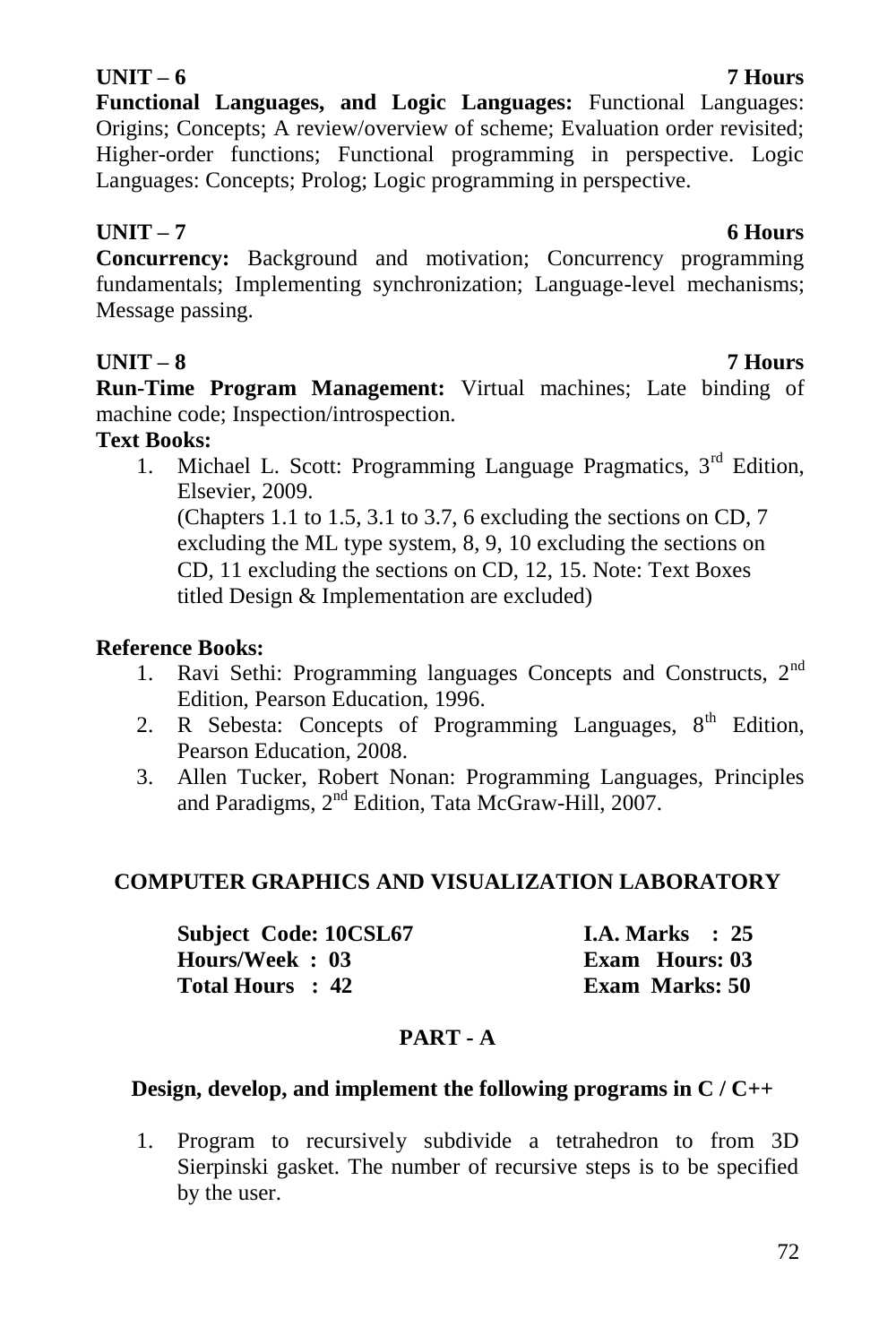- 2. Program to implement Liang-Barsky line clipping algorithm.
- 3. Program to draw a color cube and spin it using OpenGL transformation matrices.
- 4. Program to create a house like figure and rotate it about a given fixed point using OpenGL functions.
- 5. Program to implement the Cohen-Sutherland line-clipping algorithm. Make provision to specify the input line, window for clipping and view port for displaying the clipped image.
- 6. Program to create a cylinder and a parallelepiped by extruding a circle and quadrilateral respectively. Allow the user to specify the circle and the quadrilateral.
- 7. Program, using OpenGL functions, to draw a simple shaded scene consisting of a tea pot on a table. Define suitably the position and properties of the light source along with the properties of the properties of the surfaces of the solid object used in the scene.
- 8. Program to draw a color cube and allow the user to move the camera suitably to experiment with perspective viewing. Use OpenGL functions.
- 9. Program to fill any given polygon using scan-line area filling algorithm. (Use appropriate data structures.)
- 10. Program to display a set of values {fij} as a rectangular mesh.

### **PART - B**

Develop a suitable Graphics package to implement the skills learnt in the theory and the exercises indicated in Part A. Use the OpenGL.

### **Note**:

- 1. Any question from Part A may be asked in the examination.
- 2. A report of about  $10 12$  pages on the package developed in Part B, duly certified by the department must be submitted during examination.

### **Instructions:**

In the examination, one exercise from Part A is to be asked for a total of 30 marks. The package developed under Part B has to be evaluated for a total of 20 marks.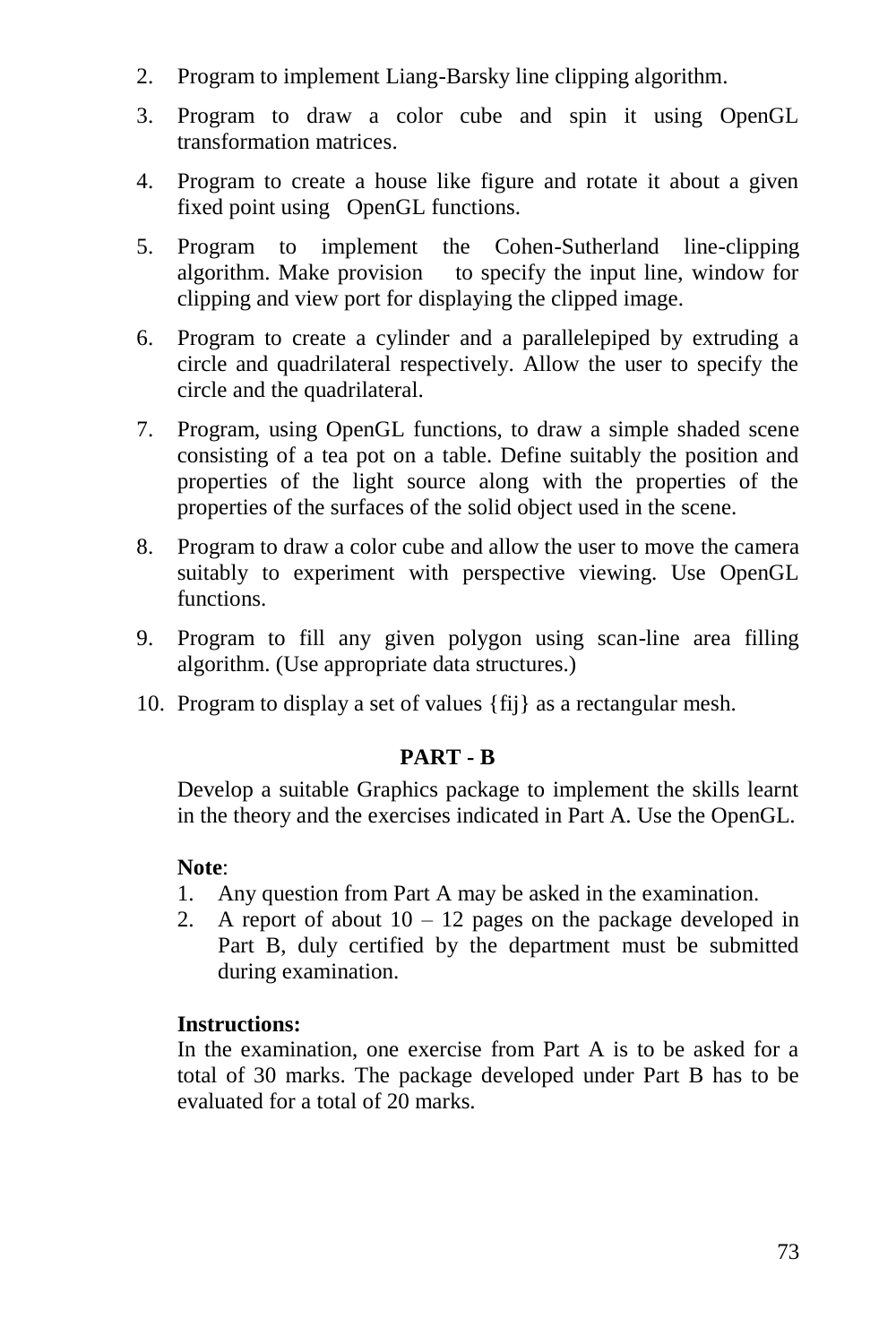### **UNIX SYSTEM PROGRAMMING AND COMPILER DESIGN LABORATORY**

| <b>Subject Code: 10CSL68</b> | <b>I.A. Marks</b> : 25 |
|------------------------------|------------------------|
| Hours/Week: 03               | Exam Hours: 03         |
| Total Hours : 42             | <b>Exam Marks: 50</b>  |

List of Experiments for USP: Design, develop, and execute the following programs

1. Write a C/C++ POSIX compliant program to check the following limits:

> (i) No. of clock ticks (ii) Max. no. of child processes (iii) Max. path length

(iv) Max. no. of characters in a file name (v) Max. no. of open files/ process

- 2. Write a C/C++ POSIX compliant program that prints the POSIX defined configuration options supported on any given system using feature test macros.
- 3. Consider the last 100 bytes as a region. Write a  $C/C++$  program to check whether the region is locked or not. If the region is locked, print pid of the process which has locked. If the region is not locked, lock the region with an exclusive lock, read the last 50 bytes and unlock the region.
- 4. Write a C/C++ program which demonstrates interprocess communication between a reader process and a writer process. Use mkfifo, open, read, write and close APIs in your program.
- 5. a) Write a C/C++ program that outputs the contents of its Environment list b) Write a C / C++ program to emulate the unix **ln** command
- 6. Write a C/C++ program to illustrate the race condition.
- 7. Write a C/C++ program that creates a zombie and then calls system to execute the **ps** command to verify that the process is zombie.
- 8. Write a C/C++ program to avoid zombie process by forking twice.
- 9. Write a C/C++ program to implement the **system** function.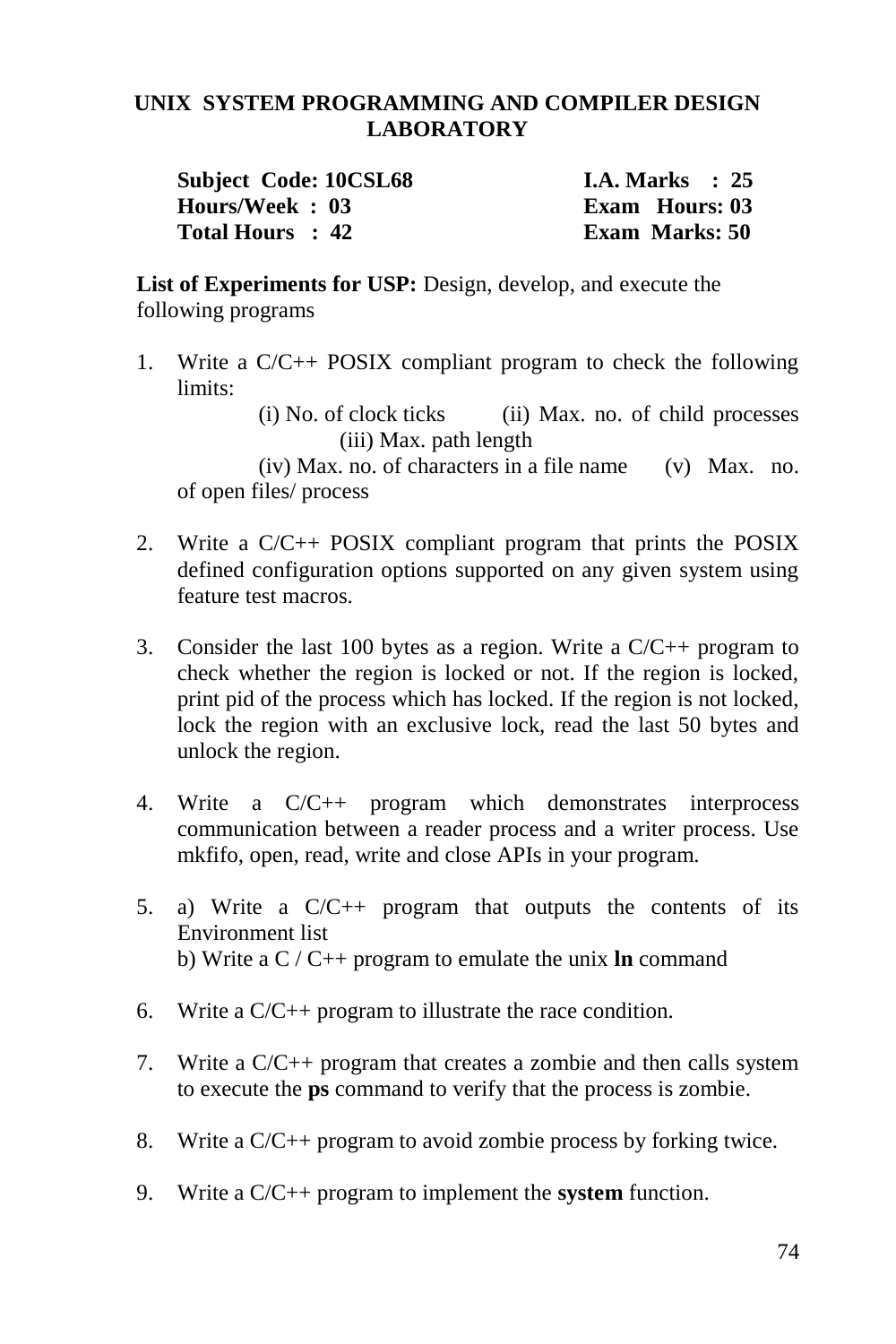10. Write a C/C++ program to set up a real-time clock interval timer using the **alarm** API.

**List of Experiments for Compiler Design:** Design, develop, and execute the following programs.

- 11. Write a C program to implement the syntax-directed definition of "if E then S1" and "if E then S1 else S2". (Refer Fig. 8.23 in the text book prescribed for 06CS62 Compiler Design, Alfred V Aho, Ravi Sethi, and Jeffrey D Ullman: Compilers- Principles, Techniques and Tools, 2<sup>nd</sup> Edition, Pearson Education, 2007).
- 12. Write a yacc program that accepts a regular expression as input and produce its parse tree as output.

### **Note: In the examination** *each* **student picks one question from the lot of** *all* **12 questions.**

# **VII SEMESTER**

### **OBJECT-ORIENTED MODELING AND DESIGN**

| Subject Code: 10CS71 | <b>I.A.</b> Marks $\therefore$ 25 |
|----------------------|-----------------------------------|
| Hours/Week: 04       | Exam Hours: 03                    |
| Total Hours: 52      | <b>Exam Marks: 100</b>            |

## **PART – A**

### **UNIT – 1 7 Hours**

**Introduction, Modeling Concepts, class Modeling:** What is Object Orientation? What is OO development? OO themes; Evidence for usefulness of OO development; OO modeling history

Modeling as Design Technique: Modeling; abstraction; The three models. Class Modeling: Object and class concepts; Link and associations concepts; Generalization and inheritance; A sample class model; Navigation of class models; Practical tips.

### **UNIT – 2 6 Hours**

**Advanced Class Modeling, State Modeling:** Advanced object and class concepts; Association ends; N-ary associations; Aggregation; Abstract classes; Multiple inheritance; Metadata; Reification; Constraints; Derived data; Packages; Practical tips.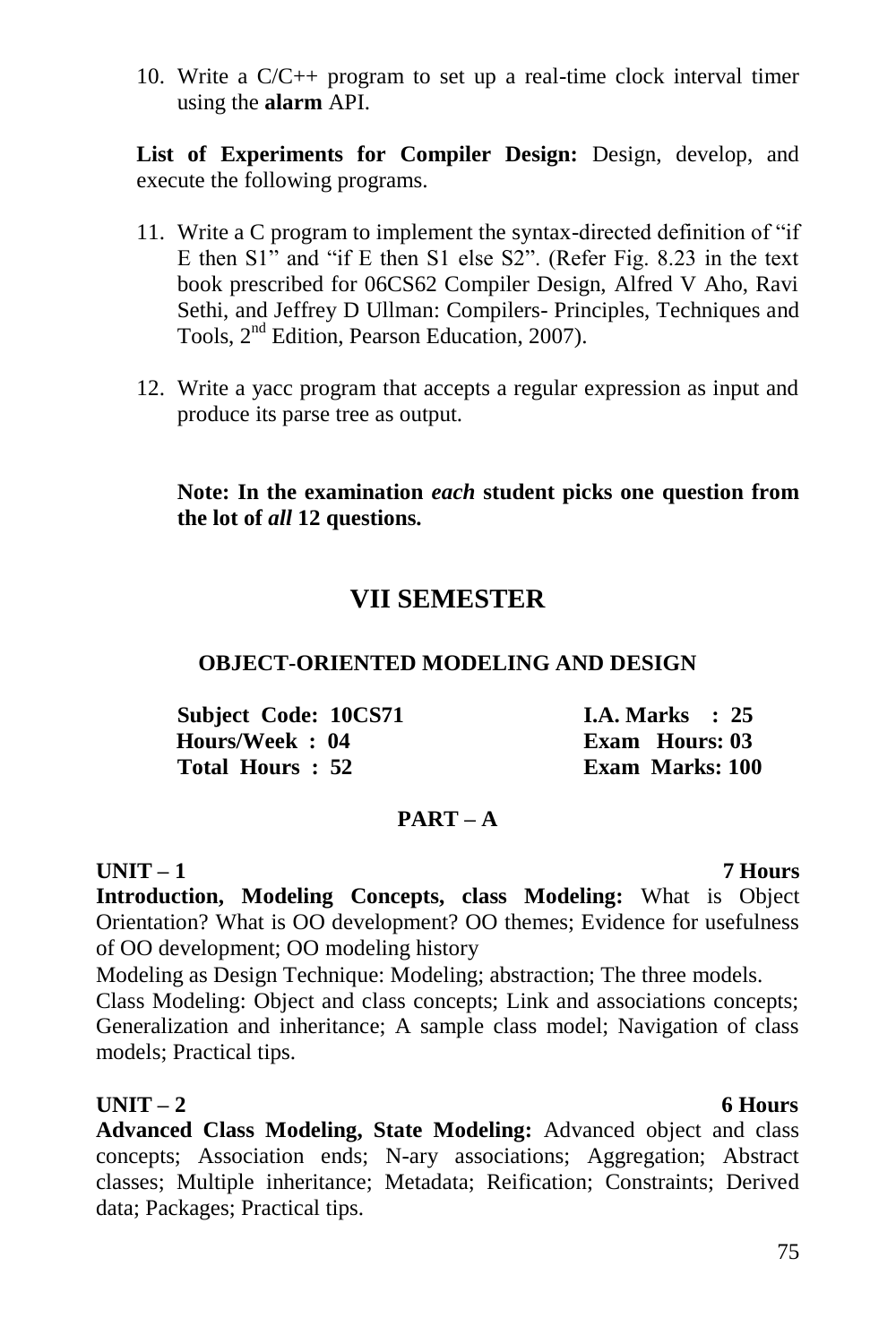State Modeling: Events, States, Transitions and Conditions; State diagrams; State diagram behavior; Practical tips.

### **UNIT – 3 6 Hours**

**Advanced State Modeling, Interaction Modeling:** Advanced State Modeling: Nested state diagrams; Nested states; Signal generalization; Concurrency; A sample state model; Relation of class and state models; Practical tips.

Interaction Modeling: Use case models; Sequence models; Activity models.

Use case relationships; Procedural sequence models; Special constructs for activity models.

## **UNIT – 4 7 Hours**

**Process Overview, System Conception, Domain Analysis:** Process Overview: Development stages; Development life cycle.

System Conception: Devising a system concept; Elaborating a concept; Preparing a problem statement.

Domain Analysis: Overview of analysis; Domain class model; Domain state model; Domain interaction model; Iterating the analysis.

### **PART – B**

### **UNIT – 5 7 Hours**

**Application Analysis, System Design:** Application Analysis: Application interaction model; Application class model; Application state model; Adding operations.

Overview of system design; Estimating performance; Making a reuse plan; Breaking a system in to sub-systems; Identifying concurrency; Allocation of sub-systems; Management of data storage; Handling global resources; Choosing a software control strategy; Handling boundary conditions; Setting the trade-off priorities; Common architectural styles; Architecture of the ATM system as the example.

### **UNIT – 6 7 Hours**

**Class Design, Implementation Modeling, Legacy Systems:** Class Design: Overview of class design; Bridging the gap; Realizing use cases; Designing algorithms; Recursing downwards, Refactoring; Design optimization; Reification of behavior; Adjustment of inheritance; Organizing a class design; ATM example.

Implementation Modeling: Overview of implementation; Fine-tuning classes; Fine-tuning generalizations; Realizing associations; Testing.

Legacy Systems: Reverse engineering; Building the class models; Building the interaction model; Building the state model; Reverse engineering tips; Wrapping; Maintenance.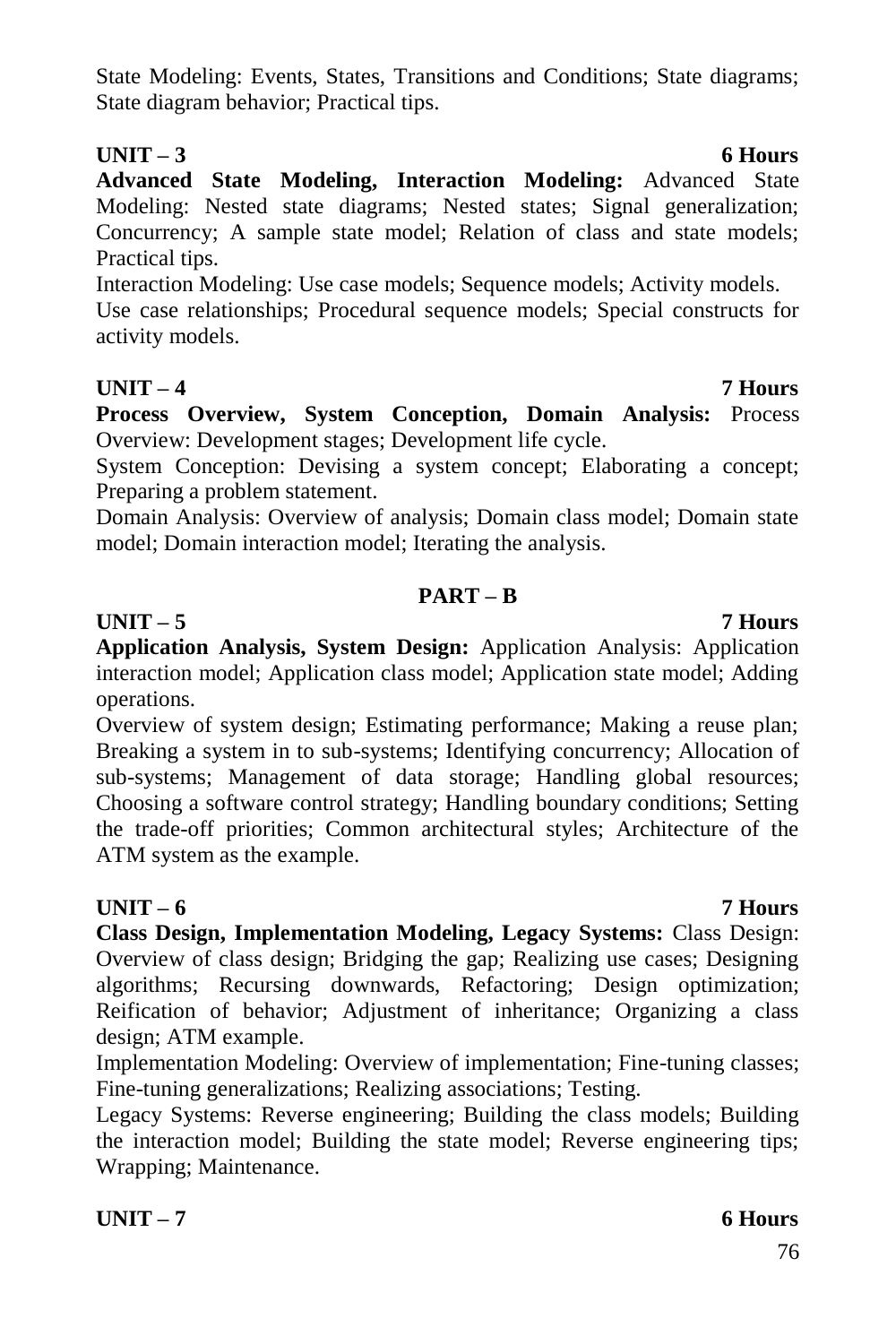**Design Patterns – 1:** What is a pattern and what makes a pattern? Pattern categories; Relationships between patterns; Pattern description

Communication Patterns: Forwarder-Receiver; Client-Dispatcher-Server; Publisher-Subscriber.

# **UNIT – 8 6 Hours**

**Design Patterns – 2, Idioms:** Management Patterns: Command processor; View handler.

Idioms: Introduction; what can idioms provide? Idioms and style; Where to find idioms; Counted Pointer example

### **Text Books:**

- 1. Michael Blaha, James Rumbaugh: Object-Oriented Modeling and Design with UML, 2<sup>nd</sup> Edition, Pearson Education, 2005. (Chapters 1 to 17, 23)
- 2. Frank Buschmann, Regine Meunier, Hans Rohnert, Peter Sommerlad, Michael Stal: Pattern-Oriented Software Architecture, A System of Patterns, Volume 1, John Wiley and Sons, 2007. (Chapters 1, 3.5, 3.6, 4)

### **Reference Books:**

- 1. Grady Booch et al: Object-Oriented Analysis and Design with Applications, 3rd Edition, Pearson Education, 2007.
- 2. Brahma Dathan, Sarnath Ramnath: Object-Oriented Analysis, Design, and Implementation, Universities Press, 2009.
- 3. Hans-Erik Eriksson, Magnus Penker, Brian Lyons, David Fado: UML 2 Toolkit, Wiley- Dreamtech India, 2004.
- 4. Simon Bennett, Steve McRobb and Ray Farmer: Object-Oriented Systems Analysis and Design Using UML, 2<sup>nd</sup> Edition, Tata McGraw-Hill, 2002.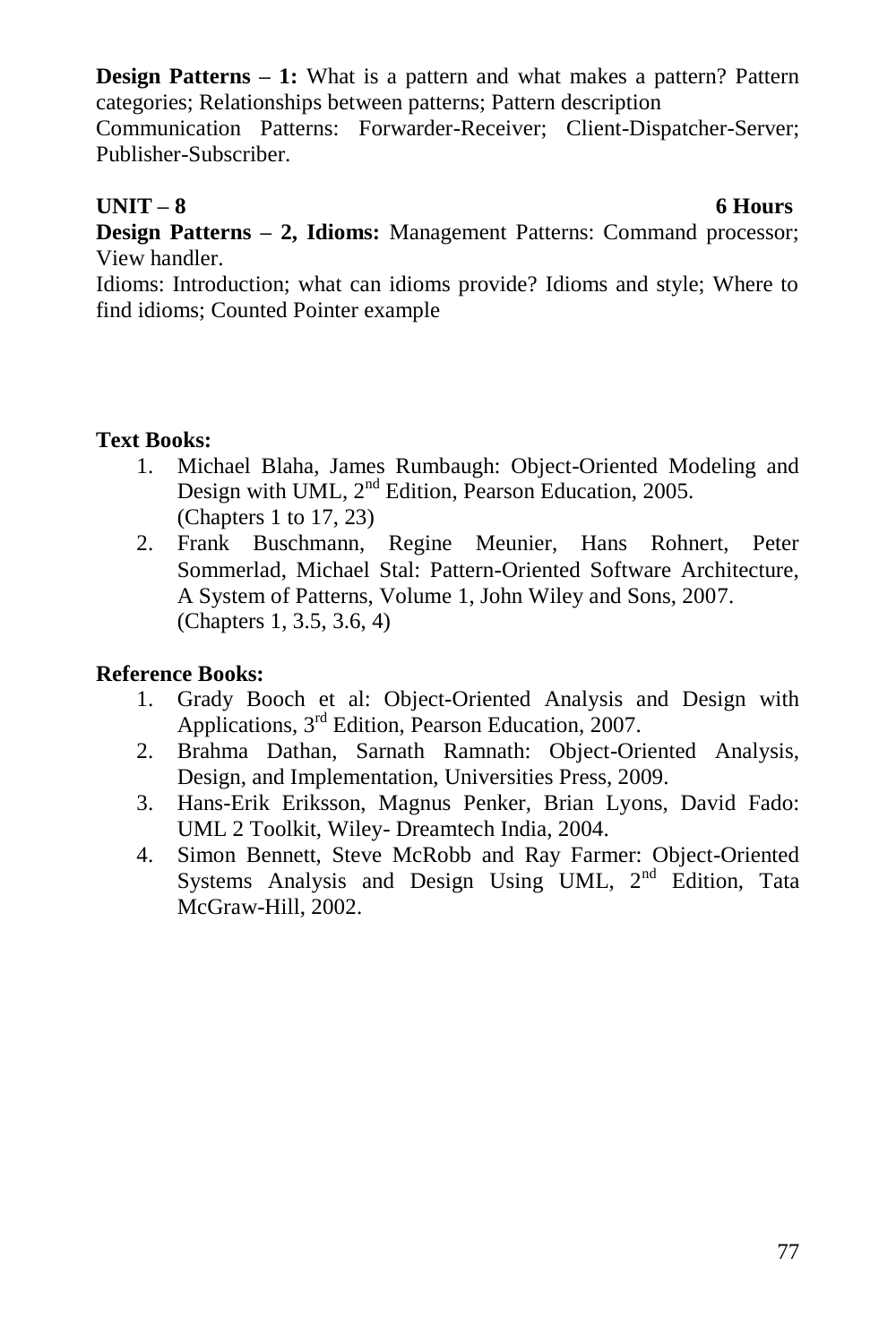### **EMBEDDED COMPUTING SYSTEMS**

**Sub Code: 10CS72 IA Marks :25 Hrs/Week: 04 Exam Hours :03**<br> **Total Hrs: 52** Exam Marks :100

**Exam Marks :100** 

### **PART- A**

## **UNIT – 1 6 Hours Embedded Computing:** Introduction, Complex Systems and Microprocessors, Embedded Systems Design Process, Formalism for System design

Design Example: Model Train Controller.

**UNIT – 2 7 Hours Instruction Sets, CPUs:** Preliminaries, ARM Processor, Programming Input and Output, Supervisor mode, Exceptions, Traps, Coprocessors, Memory Systems Mechanisms, CPU Performance, CPU Power Consumption. Design Example: Data Compressor.

## **UNIT – 3 6 Hours**

**Bus-Based Computer Systems:** CPU Bus, Memory Devices, I/O devices, Component Interfacing, Designing with Microprocessor, Development and Debugging, System-Level Performance Analysis Design Example: Alarm Clock.

## **UNIT – 4 7 Hours**

**Program Design and Analysis:** Components for embedded programs, Models of programs, Assembly, Linking and Loading, Basic Compilation Techniques, Program optimization, Program-Level performance analysis, Software performance optimization, Program-Level energy and power analysis, Analysis and optimization of program size, Program validation and testing. Design Example: Software modem.

### **PART- B**

**UNIT – 5 6 Hours Real Time Operating System (RTOS) Based Design – 1:** Basics of OS, Kernel, types of OSs, tasks, processes, Threads, Multitasking and Multiprocessing, Context switching, Scheduling Policies, Task Communication, Task Synchronization.

### **UNIT – 6 6 Hours**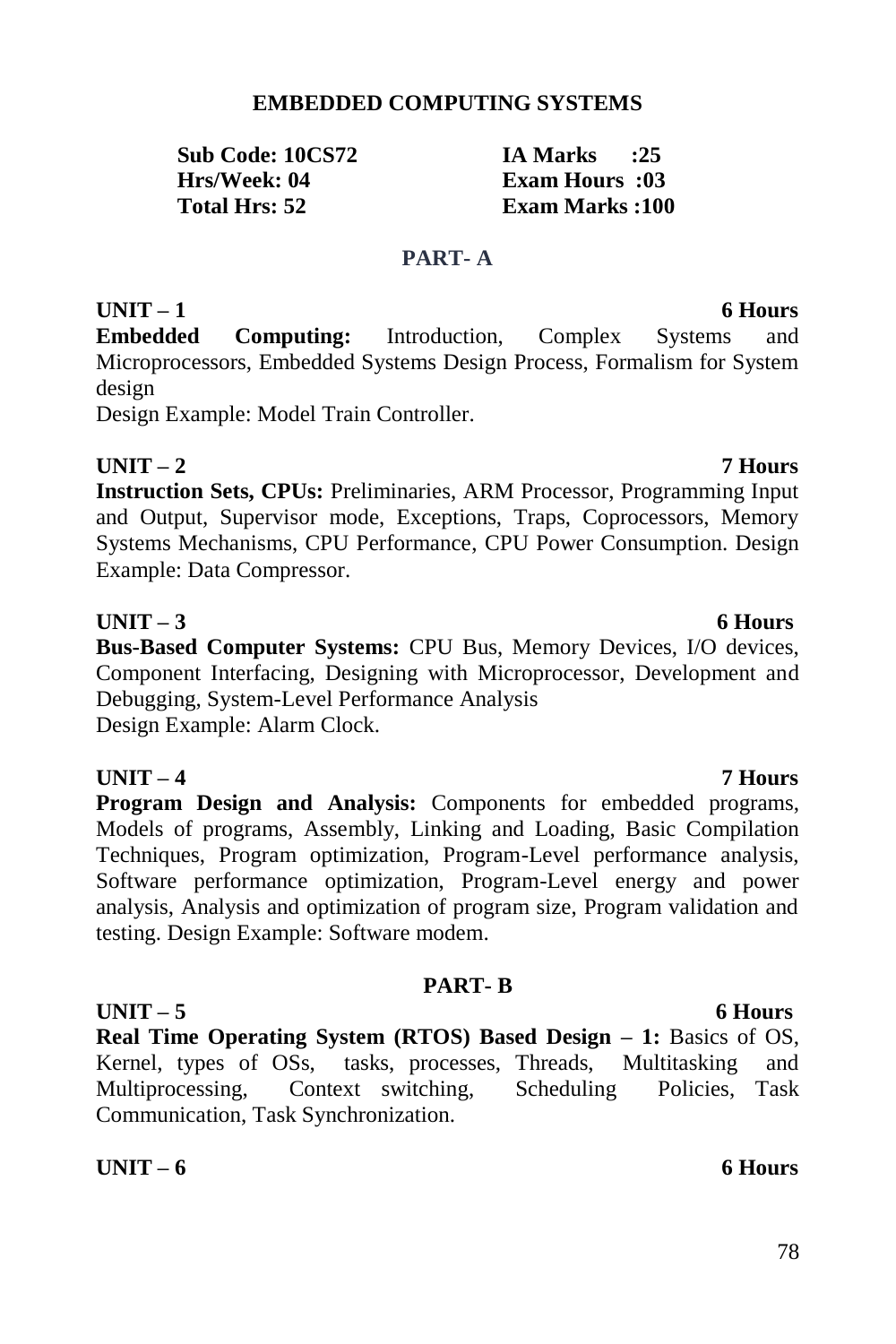**RTOS-Based Design - 2:** Inter process Communication mechanisms, Evaluating OS performance, Choice of RTOS, Power Optimization. Design Example: Telephone Answering machine

# **UNIT – 7 7 Hours**

**Distributed Embedded Systems:** Distributed Network Architectures, Networks for Embedded Systems: I2C Bus, CAN Bus, SHARC Link Ports, Ethernet, Myrinet, Internet, Network Based Design. Design Example: Elevator Controller.

# **UNIT – 8 7 Hours**

**Embedded Systems Development Environment:** The Integrated Development Environment, Types of File generated on Cross Compilation, Dis-assembler /Decompiler, Simulators, Emulators, and Debugging, Target Hardware Debugging.

## **Text Books:**

- 1. Wayne Wolf: Computers as Components, Principles of Embedded Computing Systems Design, 2nd Edition, Elsevier, 2008.
- 2. Shibu K V: Introduction to Embedded Systems, Tata McGraw Hill, 2009

(Chapters 10, 13)

### **Reference Books:**

- 1. James K. Peckol: Embedded Systems, A contemporary Design Tool, Wiley India, 2008
- 2. Tammy Neorgaard: Embedded Systems Architecture, Elsevier, 2005.

## **PROGRAMMING THE WEB**

| Subject Code: 10CS73 |  | I.A. Marks $\therefore$ 25 |  |
|----------------------|--|----------------------------|--|
| Hours/Week: 04       |  | Exam Hours: 03             |  |
| Total Hours: 52      |  | Exam Marks: 100            |  |

### **UNIT – 1 6 Hours**

**Fundamentals of Web, XHTML – 1:** Internet, WWW, Web Browsers and Web Servers, URLs, MIME, HTTP, Security, The Web Programmers Toolbox.

XHTML: Basic syntax, Standard structure, Basic text markup, Images, Hypertext Links.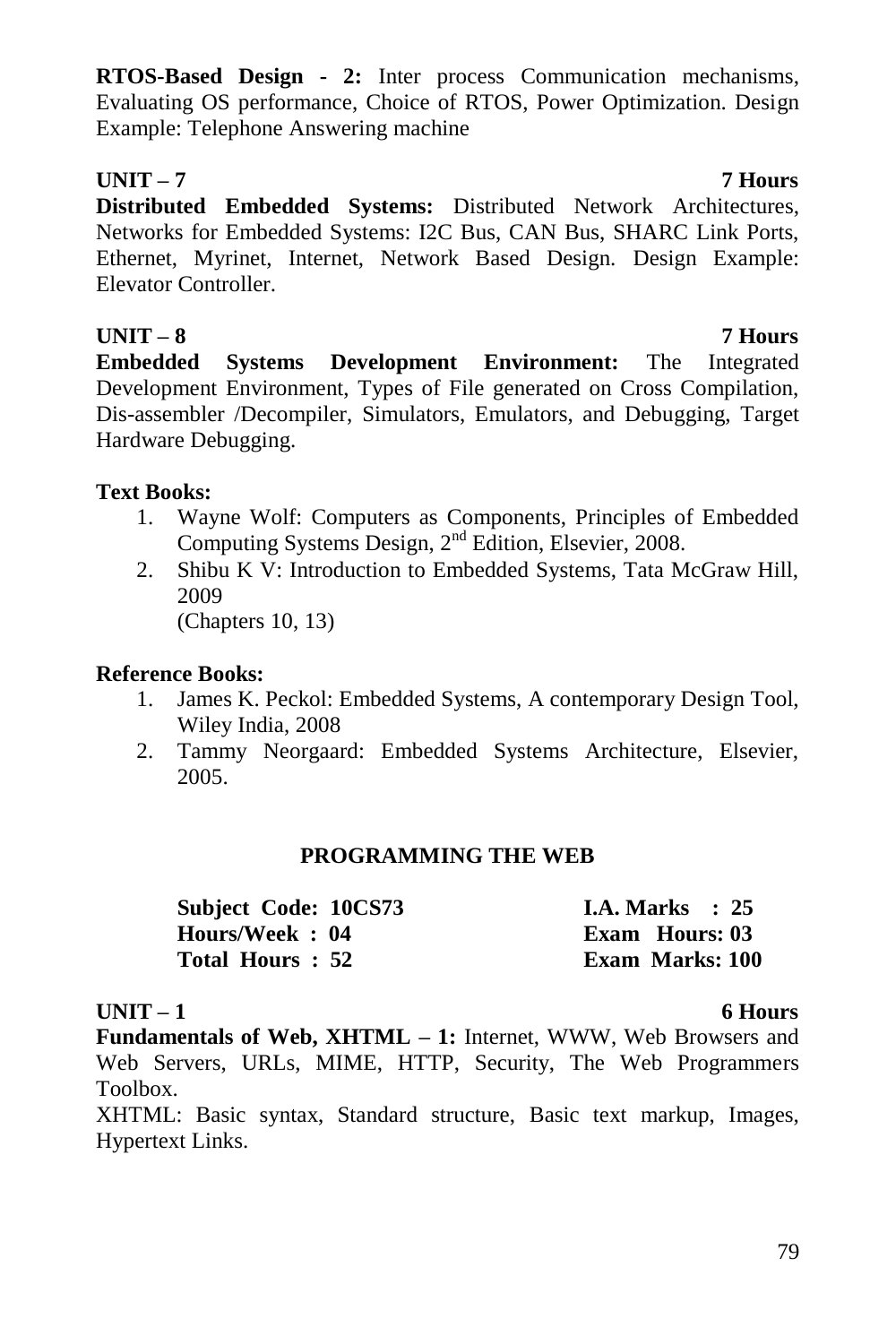80

### **Javascript and HTML Documents, Dynamic Documents with Javascript:**  The Javascript execution environment, The Document Object Model, Element

access in Javascript, Events and event handling, Handling events from the Body elements, Button elements, Text box and Password elements, The DOM 2 event model, The navigator object, DOM tree traversal and modification. Introduction to dynamic documents, Positioning elements, Moving elements, Element visibility, Changing colors and fonts, Dynamic content, Stacking elements, Locating the mouse cursor, Reacting to a mouse click, Slow

## **PART - B**

**UNIT – 5 6 Hours XML:** Introduction, Syntax, Document structure, Document type definitions, Namespaces, XML schemas, Displaying raw XML documents, Displaying XML documents with CSS, XSLT style sheets, XML processors, Web services.

# **UNIT – 6 7 Hours**

Perl, CGI Programming: Origins and uses of Perl, Scalars and their operations, Assignment statements and simple input and output, Control statements, Fundamentals of arrays, Hashes, References, Functions, Pattern matching, File input and output; Examples.

The Common Gateway Interface; CGI linkage; Query string format; CGI.pm module; A survey example; Cookies.

Database access with Perl and MySQL

# **UNIT – 7 6 Hours**

**PHP:** Origins and uses of PHP, Overview of PHP, General syntactic characteristics, Primitives, operations and expressions, Output, Control

# **UNIT – 2 7 Hours**

**XHTML – 2, CSS:** XHTML (continued): Lists, Tables, Forms, Frames CSS: Introduction, Levels of style sheets, Style specification formats, Selector forms, Property value forms, Font properties, List properties, Color, Alignment of text, The box model, Background images, The  $\langle$ span $\rangle$  and <div> tags, Conflict resolution.

# **UNIT – 3 6 Hours**

**Javascript:** Overview of Javascript, Object orientation and Javascript, Syntactic characteristics, Primitives, operations, and expressions, Screen output and keyboard input, Control statements, Object creation and modification, Arrays, Functions, Constructors, Pattern matching using regular expressions, Errors in scripts, Examples.

## **UNIT – 4 7 Hours**

movement of elements, Dragging and dropping elements.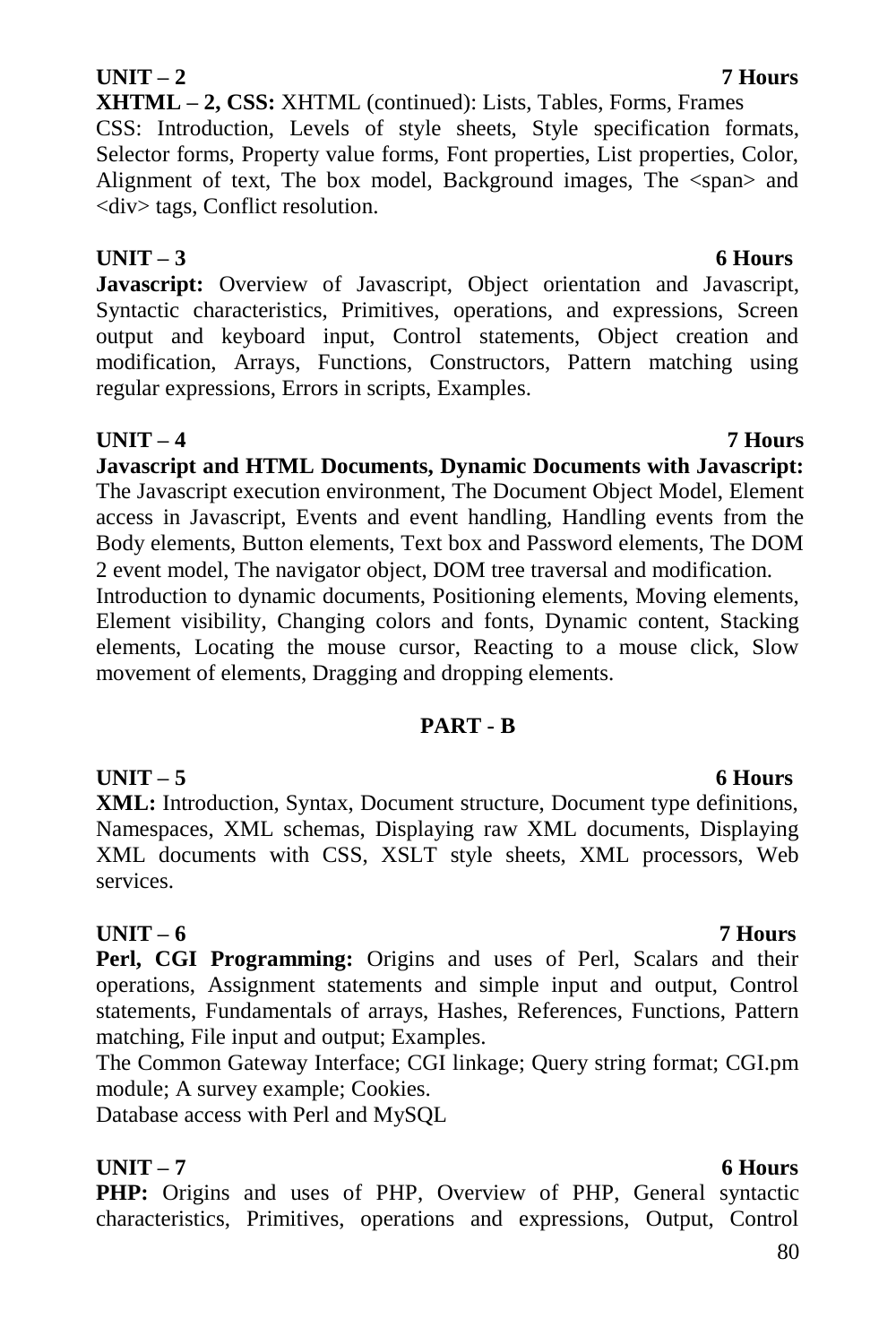statements, Arrays, Functions, Pattern matching, Form handling, Files, Cookies, Session tracking, Database access with PHP and MySQL.

### **UNIT – 8 7 Hours**

**Ruby, Rails:** Origins and uses of Ruby, Scalar types and their operations, Simple input and output, Control statements, Arrays, Hashes, Methods, Classes, Code blocks and iterators, Pattern matching.

Overview of Rails, Document requests, Processing forms, Rails applications with Databases, Layouts.

### **Text Books:**

1. Robert W. Sebesta: Programming the World Wide Web,  $4<sup>th</sup>$  Edition. Pearson Education, 2008. (Listed topics only from Chapters 1 to 9, 11 to 15)

## **Reference Books:**

- 1. M. Deitel, P.J. Deitel, A. B. Goldberg: Internet & World Wide Web How to Program, 4<sup>th</sup> Edition, Pearson Education, 2004.
- 2. Chris Bates: Web Programming Building Internet Applications, 3<sup>rd</sup> Edition, Wiley India, 2007.
- 3. Xue Bai et al: The web Warrior Guide to Web Programming, Cengage Learning, 2003.

## **ADVANCED COMPUTER ARCHITECTURES**

| <b>Subject Code: 10CS74</b> | <b>I.A. Marks</b> : 25 |
|-----------------------------|------------------------|
| Hours/Week: 04              | Exam Hours: 03         |
| Total Hours: 52             | <b>Exam Marks: 100</b> |

## **PART - A**

## **UNIT – 1 6 Hours**

**Fundamentals Of Computer Design:** Introduction; Classes of computers; Defining computer architecture; Trends in Technology, power in Integrated Circuits and cost; Dependability; Measuring, reporting and summarizing Performance; Quantitative Principles of computer design.

## **UNIT – 2 6 Hours**

**Pipelining:** Introduction; Pipeline hazards; Implementation of pipeline; What makes pipelining hard to implement?

# **UNIT – 3 7 Hours**

**Instruction –Level Parallelism – 1:** ILP: Concepts and challenges; Basic Compiler Techniques for exposing ILP; Reducing Branch costs with

### 81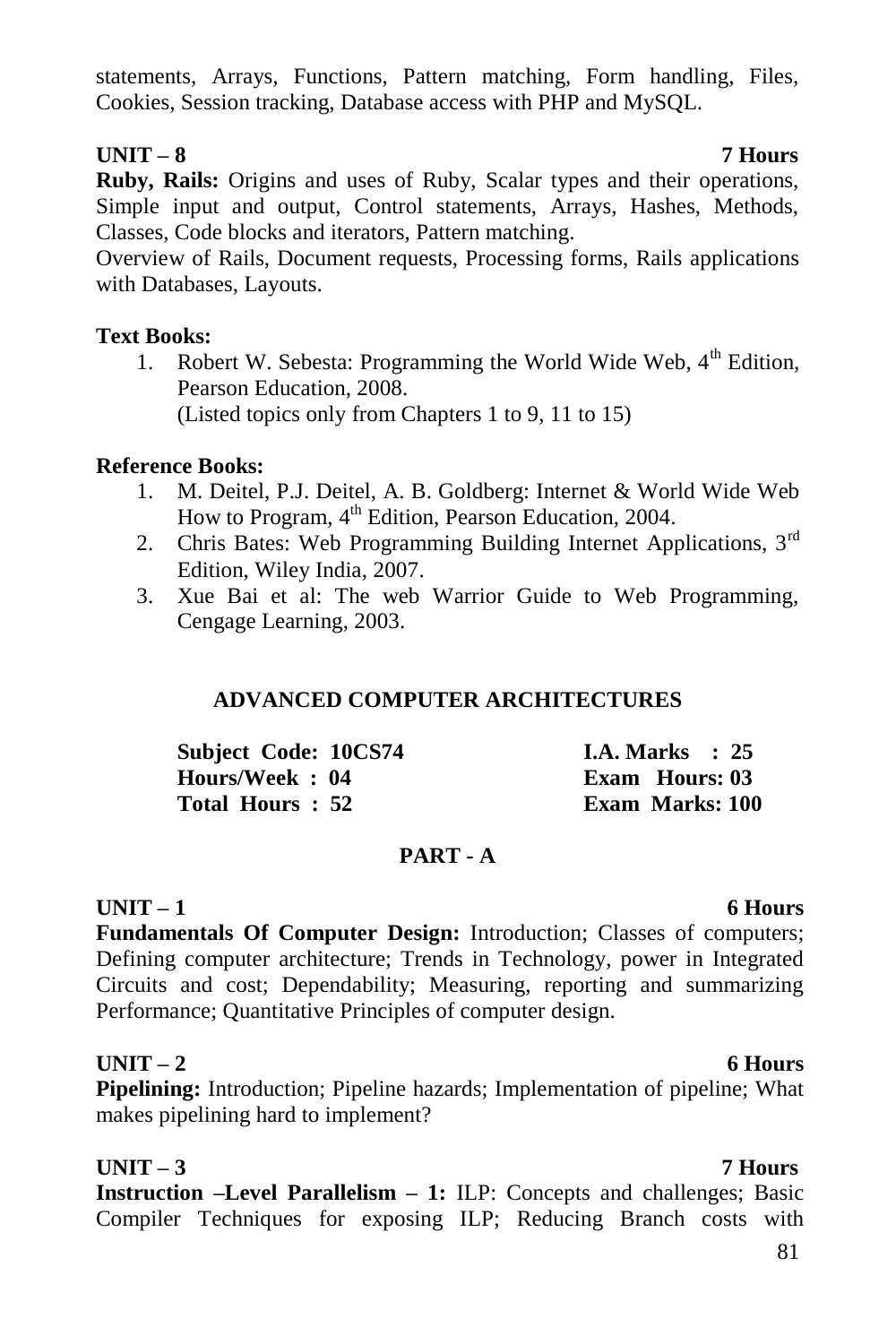# prediction; Overcoming Data hazards with Dynamic scheduling; Hardwarebased speculation.

**UNIT – 4 7 Hours**

**Instruction –Level Parallelism – 2:** Exploiting ILP using multiple issue and static scheduling; Exploiting ILP using dynamic scheduling, multiple issue and speculation; Advanced Techniques for instruction delivery and Speculation; The Intel Pentium 4 as example.

## **PART - B**

**UNIT – 5 7 Hours Multiprocessors and Thread –Level Parallelism:** Introduction; Symmetric shared-memory architectures; Performance of symmetric shared–memory multiprocessors; Distributed shared memory and directory-based coherence; Basics of synchronization; Models of Memory Consistency

### **UNIT – 6 6 Hours**

**Review of Memory Hierarchy:** Introduction; Cache performance; Cache Optimizations, Virtual memory

## **UNIT – 7 6 Hours**

**Memory Hierarchy design:** Introduction; Advanced optimizations of Cache performance; Memory technology and optimizations; Protection: Virtual memory and virtual machines.

# **UNIT – 8 7 Hours**

**Hardware and Software for VLIW and EPIC:** Introduction: Exploiting Instruction-Level Parallelism Statically; Detecting and Enhancing Loop-Level Parallelism; Scheduling and Structuring Code for Parallelism; Hardware Support for Exposing Parallelism: Predicated Instructions; Hardware Support for Compiler Speculation; The Intel IA-64 Architecture and Itanium Processor; Conclusions.

# **Text Books:**

1. John L. Hennessey and David A. Patterson: Computer Architecture, A Quantitative Approach, 4<sup>th</sup> Edition, Elsevier, 2007.

(Chapter. 1.1 to 1.9, 2.1 to 2.10, 4.1to 4.6, 5.1 to 5.4, Appendix A, Appendix C, Appendix G)

# **Reference Books:**

1. Kai Hwang: Advanced Computer Architecture Parallelism, Scalability, Programability, 2<sup>nd</sup> Edition, Tata Mc Graw Hill, 2010.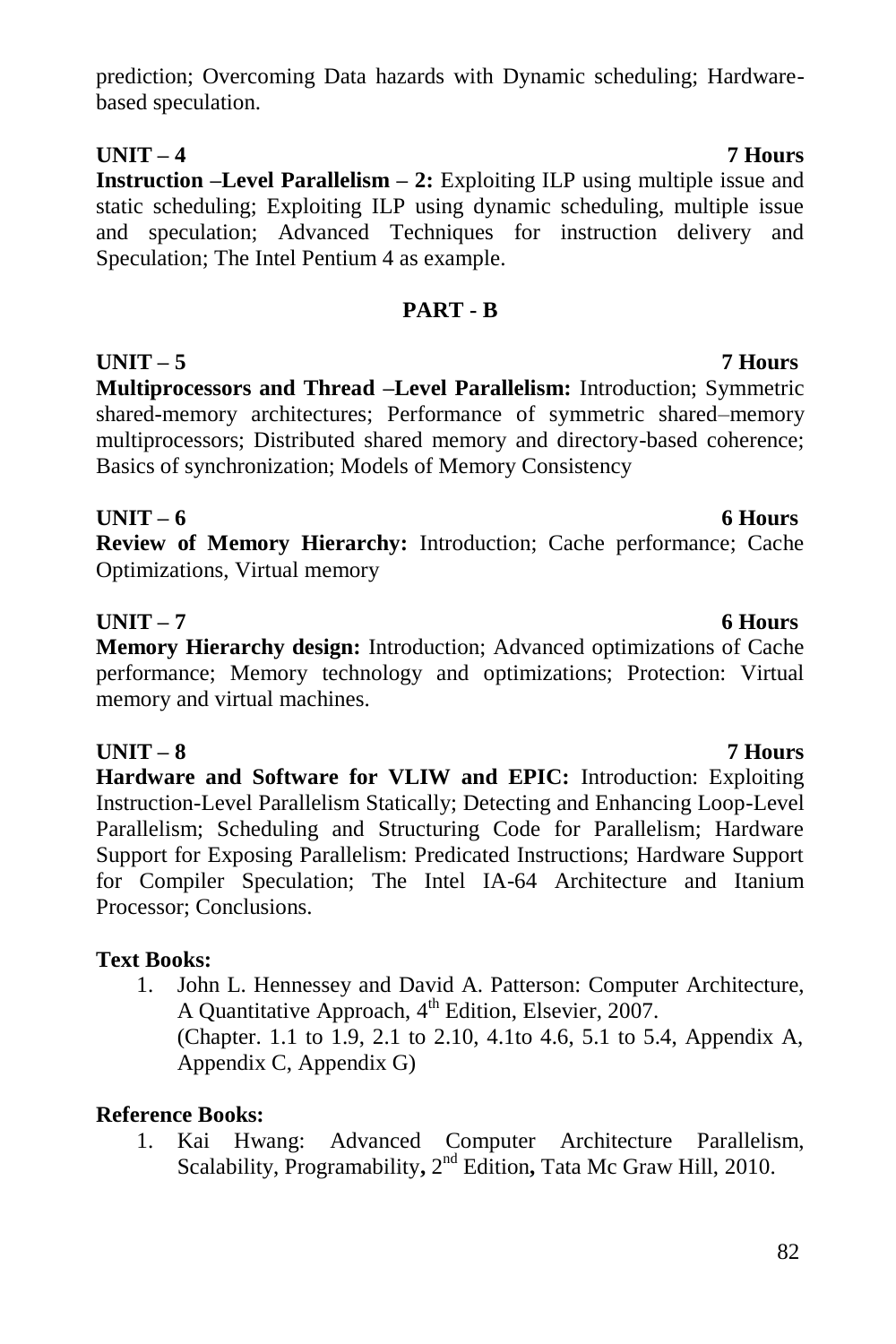Computer Architecture, A Hardware / Software Approach, Morgan Kaufman, 1999.

### **ADVANCED DBMS**

| Subject Code: 10CS751 | <b>I.A.</b> Marks $\therefore$ 25 |
|-----------------------|-----------------------------------|
| Hours/Week: 04        | Exam Hours: 03                    |
| Total Hours: 52       | Exam Marks: 100                   |

2. David E. Culler, Jaswinder Pal Singh, Anoop Gupta: Parallel

### **PART - A**

**UNIT – 1 7 Hours Overview of Storage and Indexing, Disks and Files:** Data on external storage; File organizations and indexing; Index data structures; Comparison of file organizations; Indexes and performance tuning

Memory hierarchy; RAID; Disk space management; Buffer manager; Files of records; Page formats and record formats

### **UNIT – 2 7 Hours**

**Tree Structured Indexing:** Intuition for tree indexes: Indexed sequential access method; B+ trees, Search, Insert, Delete, Duplicates, B+ trees in practice

### **UNIT – 3 6 Hours**

**Hash-Based Indexing:** Static hashing; Extendible hashing, Linear hashing, comparisons

### **UNIT – 4 6 Hours**

**Overview of Query Evaluation, External Sorting :** The system catalog; Introduction to operator evaluation; Algorithms for relational operations; Introduction to query optimization; Alternative plans: A motivating example; what a typical optimizer does.

When does a DBMS sort data? A simple two-way merge sort; External merge sort

### **PART - B**

**UNIT – 5 6 Hours Evaluating Relational Operators :** The Selection operation; General selection conditions; The Projection operation; The Join operation; The Set operations; Aggregate operations; The impact of buffering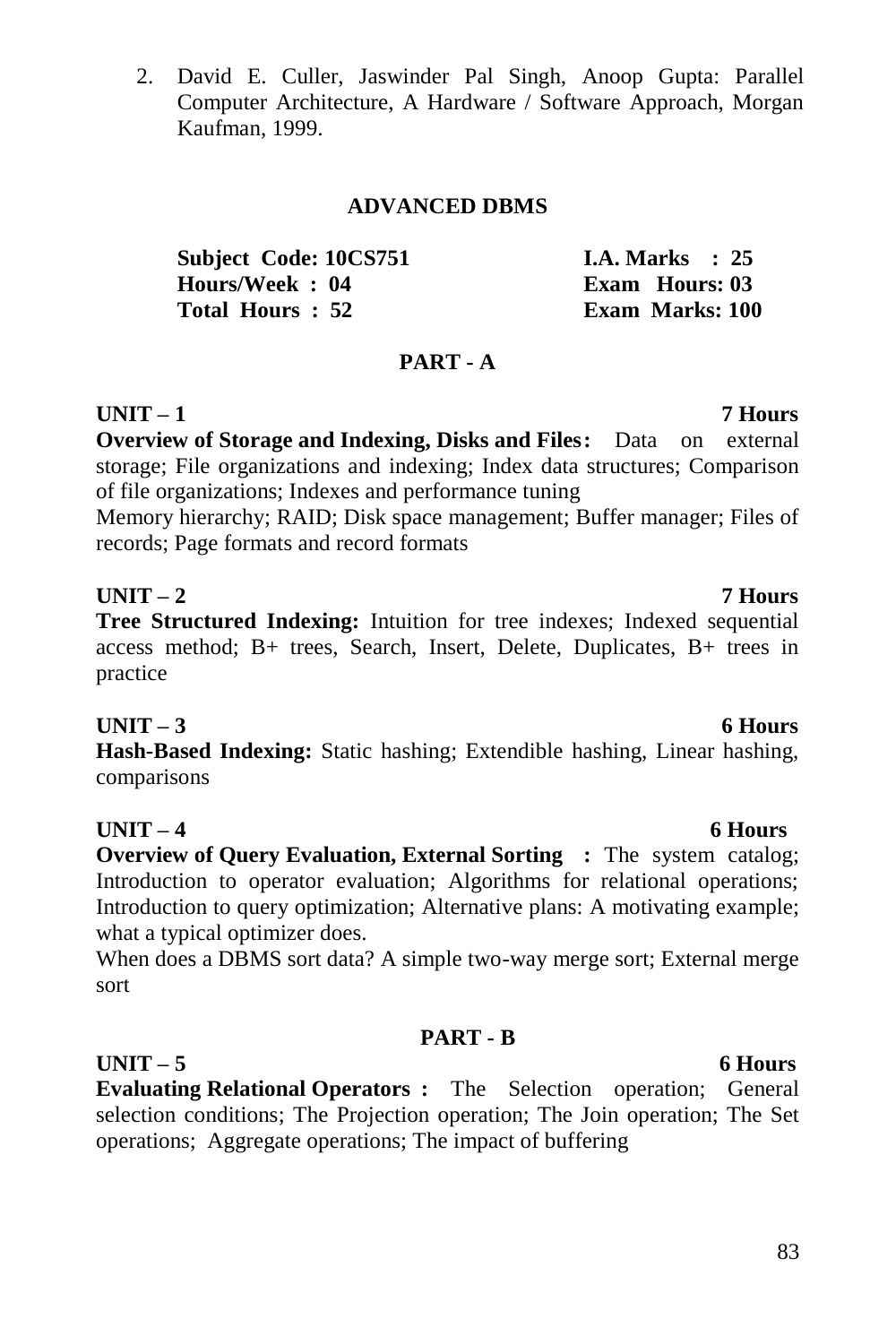### 84

### **UNIT – 6 7 Hours**

**A Typical Relational Query Optimizer:** Translating SQL queries in to Relational Algebra; Estimating the cost of a plan; Relational algebra equivalences; Enumeration of alternative plans; Nested sub-queries; other approaches to query optimization.

# **UNIT – 7 7 Hours**

**Physical Database Design and Tuning:** Introduction; Guidelines for index selection, examples; Clustering and indexing; Indexes that enable index-only plans; Tools to assist in index selection; Overview of database tuning; Choices in tuning the conceptual schema; Choices in tuning queries and views; Impact of concurrency; DBMS benchmarking.

# **UNIT – 8 6 Hours**

**More Recent Applications:** Mobile databases; Multimedia databases; Geographical Information Systems; Genome data management

# **Text Books:**

- 1. Raghu Ramakrishnan and Johannes Gehrke: Database Management Systems, 3<sup>rd</sup> Edition, McGraw-Hill, 2003. (Chapters 8, 9, 10, 11, 12, 13.1 to 13.3, 14, 15, 20)
- 2. Elmasri and Navathe: Fundamentals of Database Systems. 5<sup>th</sup> Edition, Pearson Education, 2007. (Chapter 30)

# **Reference Books:**

1. Connolly and Begg: Database Systems,  $4<sup>th</sup>$  Edition, Pearson Education, 2002.

# **DIGITAL SIGNAL PROCESSING**

| <b>Subject Code: 10CS752</b> | <b>I.A.</b> Marks $\therefore$ 25 |  |
|------------------------------|-----------------------------------|--|
| Hours/Week: 04               | Exam Hours: 03                    |  |
| Total Hours : 52             | <b>Exam Marks: 100</b>            |  |

## **PART - A**

# **UNIT – 1 7 Hours**

**The Discrete Fourier Transform: Its Properties and Applications :**

Frequency Domain Sampling: The Discrete Fourier Transform: Frequency Domain Sampling and Reconstruction of Discrete-Time Signals, The Discrete Fourier Transform (DFT), The DFT as a Linear Transformation, Relationship of the DFT to other Transforms. Properties of the DFT: Periodicity, Linearity and Symmetry Properties, Multiplication of Two DFT"s and Circular Convolution, Additional DFT Properties; Linear Filtering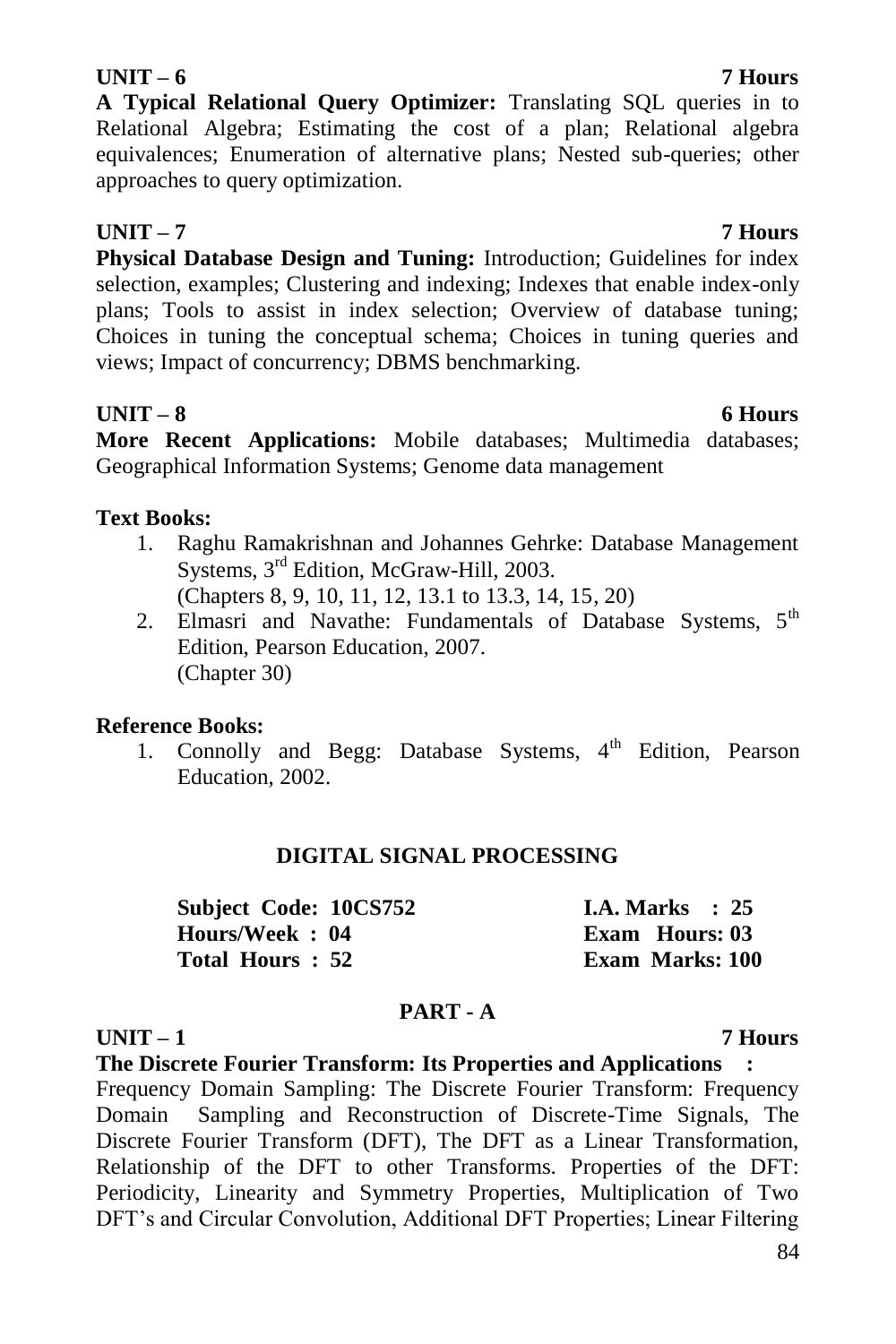Methods Based on the DFT: Use of the DFT in Linear Filtering, Filtering of Long Data Sequences; Frequency Analysis of Signals using the DFT.

# **UNIT – 2 7 Hours**

**Efficient Computation of the DFT: Fast Fourier Transform Algorithms:**  Efficient Computation of the DFT: FFT Algorithms : Direct Computation of the DFT, Divide-and-Conquer Approach to Computation of the DFT, Radix-2 FFT Algorithms, Radix-4 FFT Algorithms, Split-Radix FFT Algorithms, Implementation of FFT Algorithms.

Applications of FFT Algorithms: Efficient computation of the DFT of Two Real Sequences, Efficient computation of the DFT of a 2N-Point Real Sequence, Use of the FFT Algorithm in Linear filtering and Correlation.

A Linear filtering approach to Computation of the DFT: The Goertzel Algorithm, The Chirp-Z Transform Algorithm.

Quantization Effects in the Computation of the DFT: Quantization Errors in the Direct Computation of the DFT, Quantization Errors in FFT Algorithms.

## **UNIT – 3 6 Hours**

**Implementation of Discrete-Time Systems – 1:** Structures for the Realization of Discrete-Time Systems

Structures for FIR Systems: Direct-Form Structures, Cascade-Form Structures, Frequency-Sampling Structures, Lattice Structure.

Structures for IIR Systems: Direct-Form Structures, Signal Flow Graphs and Transposed Structures, Cascade-Form Structures, Parallel-Form Structures, Lattice and Lattice-Ladder Structures for IIR Systems.

## **UNIT – 4 6 Hours**

**Implementation of Discrete-Time Systems – 2:** State-Space System Analysis and Structures: State-Space Descriptions of Systems Characterized by Difference Equations, Solution of the State-Space Equations, Relationships between Input-Output and State-Space Descriptions, State-Space Analysis in the Z-Domain, Additional State-Space Structures.

Representation of Numbers: Fixed-Point Representation of Numbers, Binary Floating-Point Representation of Numbers, Errors Resulting from Rounding and Truncation.

# **PART – B**

# **UNIT – 5 6 Hours**

**Implementation of Discrete-Time Systems – 3:** Quantization of Filter Coefficients: Analysis of Sensitivity to Quantizatior of Filter Coefficients, Quantization of Coefficients in FIR Filters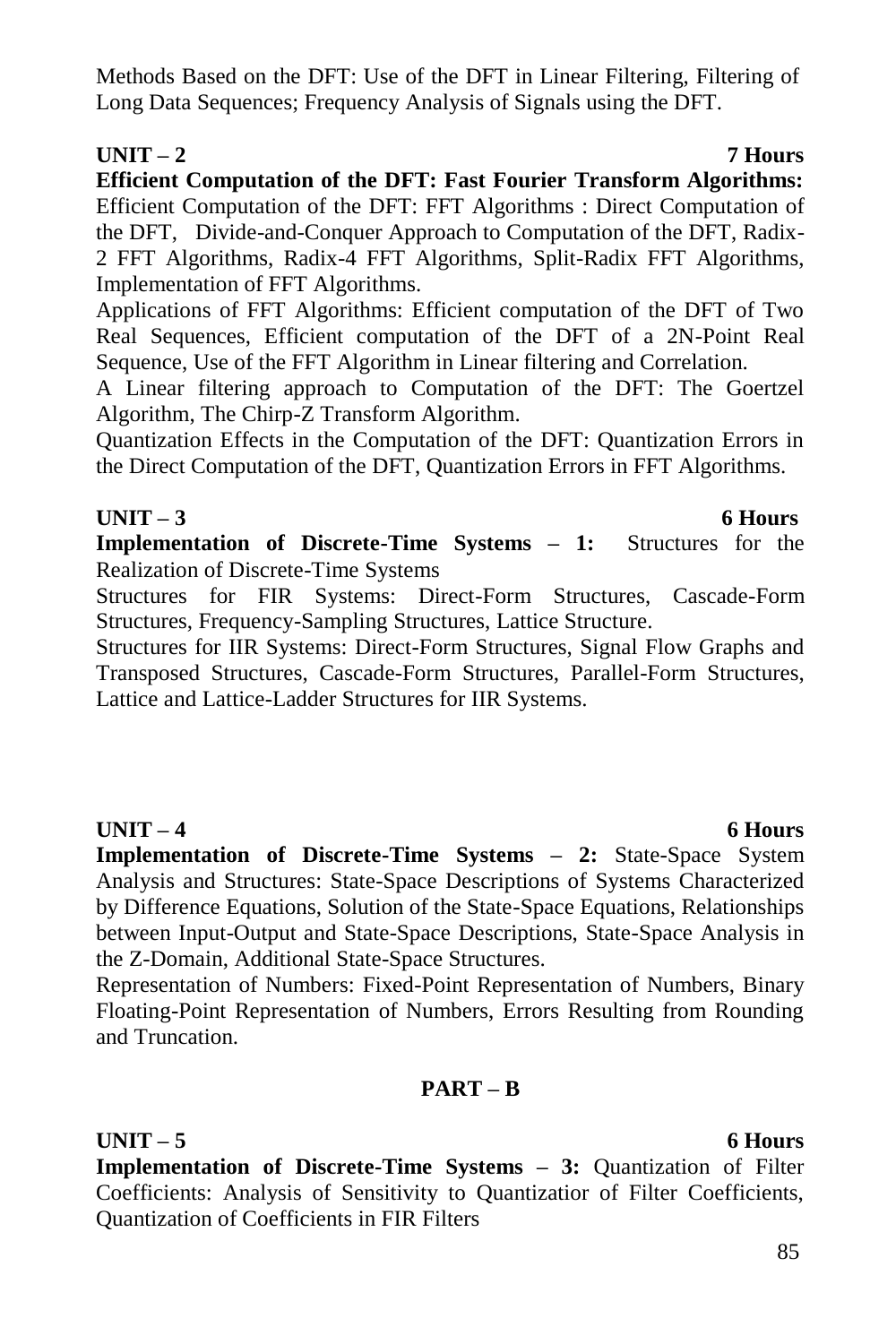Round-Off Effects in Digital Filters: Limit-Cycle Oscillations in Recursive Systems, Scaling to Prevent Overflow, Statistical Characterization of Quantization effects in Fixed-Point Realizations of Digital Filters.

# **UNIT – 6 7 Hours**

**Design of Digital Filters – 1:** General Considerations: Causality and its Implications, Characteristics of Practical Frequency-Selective Filters.

Design of FIR Filters: Symmetric And Antisymetric FIR Filters, Design of Linear-Phase FIR Filters Using Windows, Design of Linear-Phase FIR Filters by the Frequency-Sampling Method, Design of Optimum Equiripple Linear-Phase FIR Filters, Design of FIR Differentiators, Design of Hilbert Transformers, Comparison of Design Methods for Linear-Phase FIR filters.

# **UNIT – 7 6 Hours**

**Design of Digital Filters – 2:** Design of IIR Filters from Analog Filters: IIR Filter Design by Approximation of Derivatives, IIR Filter Design by Impulse Invariance, IIR Filter Design by the Bilinear Transformation, The Matched-Z Transformation, Characteristics of commonly used Analog Filters, Some examples of Digital Filters Designs based on the Bilinear Transformation.

# **UNIT – 8 7 Hours**

**Design of Digital Filters – 3:** Frequency Transformations: Frequency Transformations in the Analog Domain, Frequency Transformations in the Digital Domain.

Design of Digital Filters based on Least-Squares method: Padé Approximations method, Least-Square design methods, FIR least-Squares Inverse (Wiener) Filters, Design of IIR Filters in the Frequency domain.

# **Text Books:**

1. John G. Proakis and Dimitris G. Manolakis: Digital Signal Processing, 3rd Edition, Pearson Education, 2003. (Chapters 5, 6, 7 and 8)

# **Reference Books:**

- 1. Paulo S. R. Diniz, Eduardo A. B. da Silva And Sergio L. Netto: Digital Signal Processing: System Analysis and Design, Cambridge University Press, 2002.
- 2. Sanjit K. Mitra: Digital Signal Processing: A Computer Based Approach, Tata Mcgraw-Hill, 2001.
- 3. Alan V Oppenheim and Ronald W Schafer: Digital Signal Processing, PHI, Indian Reprint, 2008.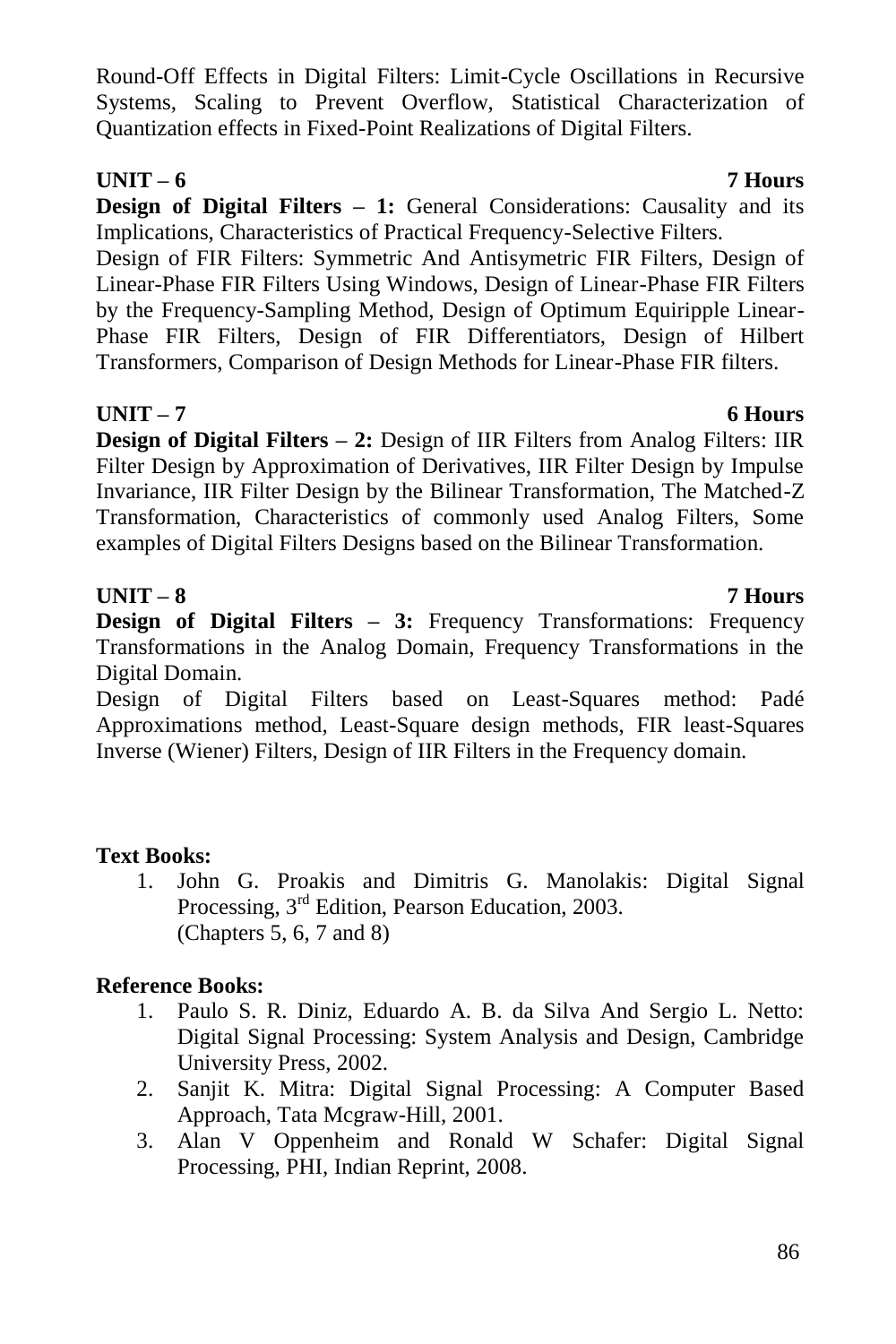87

## **JAVA AND J2EE**

**Subject Code:10CS753 IA Marks: 25 Hours/Week: 4 Exam Marks: 100 Total Hours: 52 Exam Hours: 3**

### **PART - A**

### **UNIT – 1 6 Hours**

**Introduction to Java**: Java and Java applications; Java Development Kit (JDK); Java is interpreted, Byte Code, JVM; Object-oriented programming; Simple Java programs.

Data types and other tokens: Boolean variables, int, long, char, operators, arrays, white spaces, literals, assigning values; Creating and destroying objects; Access specifiers.

Operators and Expressions: Arithmetic Operators, Bitwise operators, Relational operators, The Assignment Operator, The ? Operator; Operator Precedence; Logical expression; Type casting; Strings

Control Statements: Selection statements, iteration statements, Jump **Statements** 

### **UNIT – 2 6 Hours**

**Classes, Inheritance, Exceptions, Applets :** Classes: Classes in Java; Declaring a class; Class name; Super classes; Constructors; Creating instances of class; Inner classes.

Inheritance: Simple, multiple, and multilevel inheritance; Overriding, overloading.

Exception handling**:** Exception handling in Java.

The Applet Class: Two types of Applets; Applet basics; Applet Architecture; An Applet skeleton; Simple Applet display methods; Requesting repainting; Using the Status Window; The HTML APPLET tag; Passing parameters to Applets; getDocumentbase() and getCodebase(); ApletContext and showDocument(); The AudioClip Interface; The AppletStub Interface; Output to the Console.

### **UNIT – 3 7 Hours**

**Multi Threaded Programming, Event Handling:** Multi Threaded Programming: What are threads? How to make the classes threadable; Extending threads; Implementing runnable; Synchronization; Changing state of the thread; Bounded buffer problems, read-write problem, producerconsumer problems.

Event Handling: Two event handling mechanisms; The delegation event model; Event classes; Sources of events; Event listener interfaces; Using the delegation event model; Adapter classes; Inner classes.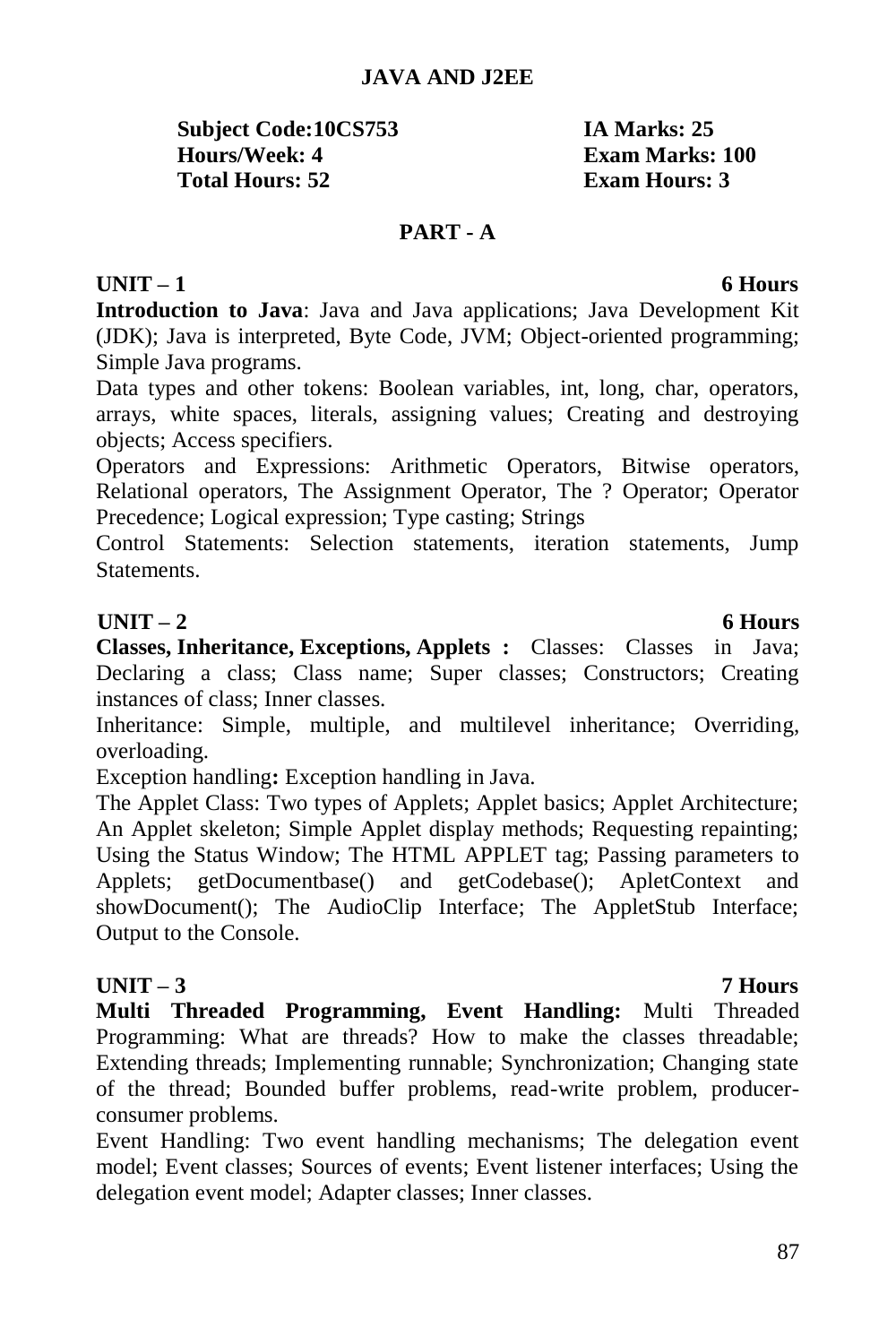# **UNIT – 4 7 Hours**

**Swings:** Swings: The origins of Swing; Two key Swing features; Components and Containers; The Swing Packages; A simple Swing Application; Create a Swing Applet; Jlabel and ImageIcon; JTextField;The Swing Buttons; JTabbedpane; JScrollPane; JList; JComboBox; JTable.

# **PART – B**

**UNIT – 5 6 Hours Java 2 Enterprise Edition Overview, Database Access:** Overview of J2EE and J2SE

The Concept of JDBC; JDBC Driver Types; JDBC Packages; A Brief Overview of the JDBC process; Database Connection; Associating the JDBC/ODBC Bridge with the Database; Statement Objects; ResultSet; Transaction Processing; Metadata, Data types; Exceptions.

## **UNIT – 6 7 Hours**

**Servlets:** Background; The Life Cycle of a Servlet; Using Tomcat for Servlet Development; A simple Servlet; The Servlet API; The Javax.servlet Package; Reading Servlet Parameter; The Javax.servlet.http package; Handling HTTP Requests and Responses; Using Cookies; Session Tracking.

## **UNIT – 7 6 Hours**

**JSP, RMI:** Java Server Pages (JSP): JSP, JSP Tags, Tomcat, Request String, User Sessions, Cookies, Session Objects.

Java Remote Method Invocation: Remote Method Invocation concept; Server side, Client side.

# **UNIT – 8 7 Hours**

**Enterprise Java Beans:** Enterprise java Beans; Deployment Descriptors; Session Java Bean, Entity Java Bean; Message-Driven Bean; The JAR File.

# **Text Books:**

1. Herbert Schildt: Java The Complete Reference, 7<sup>th</sup> Edition, Tata McGraw Hill, 2007.

(Chapters 1, 2, 3, 4, 5, 6, 8, 10, 11, 21, 22, 29, 30, 31)

2. Jim Keogh: J2EE - The Complete Reference, Tata McGraw Hill, 2007.

(Chapters 5, 6, 11, 12, 15)

# **Reference Books:**

- 1. Y. Daniel Liang: Introduction to JAVA Programming,  $7<sup>th</sup>$  Edition, Pearson Education, 2007.
- 2. Stephanie Bodoff et al: The J2EE Tutorial, 2<sup>nd</sup> Edition, Pearson Education, 2004.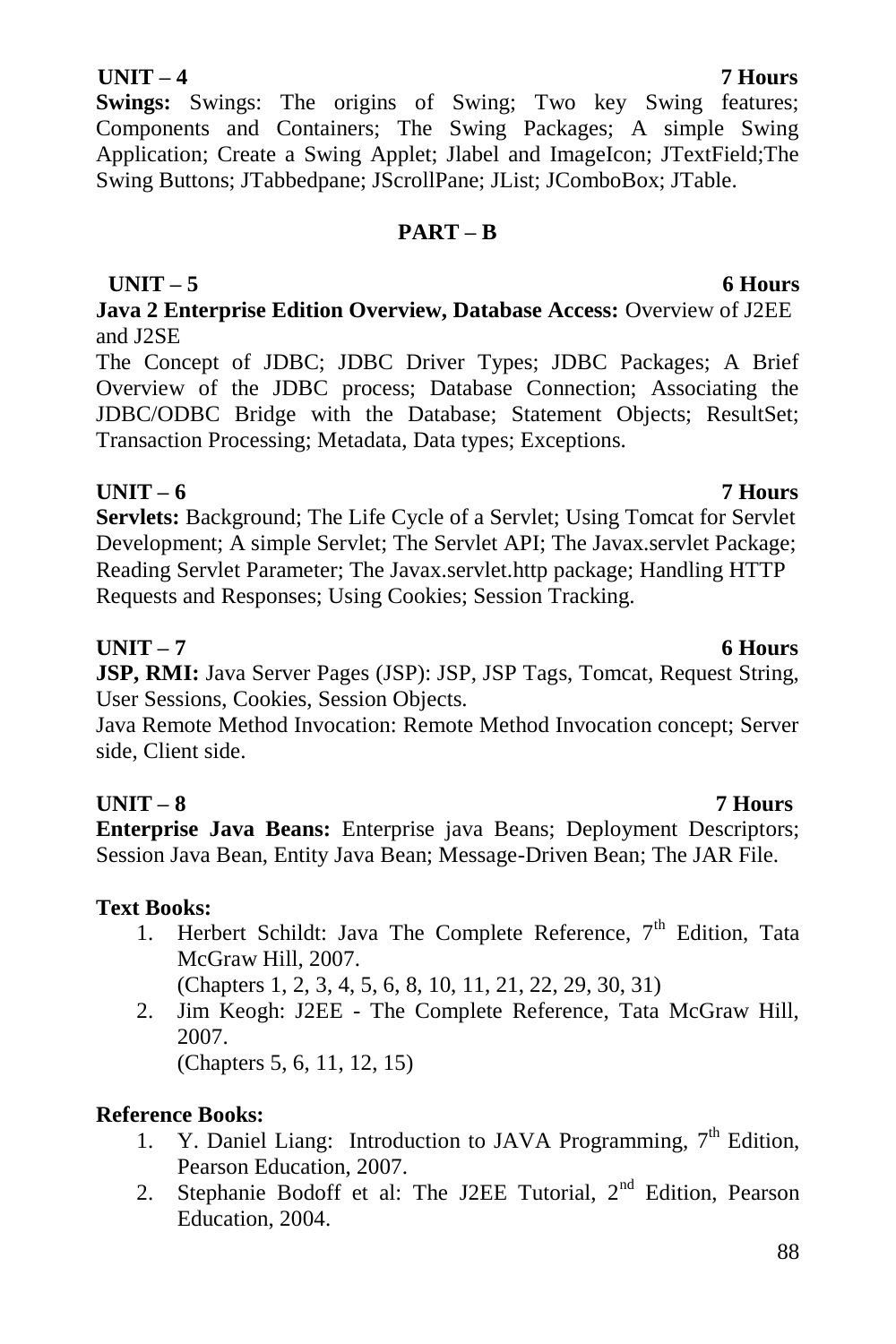### **MULTIMEDIA COMPUTING**

**Subject Code: 10CS754 1.A. Marks : 25**<br> **Hours/Week : 04** Exam Hours: 03  $Hours/Week : 04$ **Total Hours : 52 Exam Marks: 100**

### **PART – A**

### **UNIT – 1 7 Hours**

**Introduction, Media and Data Streams, Audio Technology:** Multimedia Elements; Multimedia Applications; Multimedia Systems Architecture; Evolving Technologies for Multimedia Systems; Defining Objects for Multimedia Systems; Multimedia Data Interface Standards; The need for Data Compression; Multimedia Databases.

Media: Perception Media, Representation Media, Presentation Media, Storage Media, Transmission Media, Information Exchange Media, Presentation Spaces & Values, and Presentation Dimensions; Key Properties of a Multimedia System: Discrete & Continuous Media, Independence Media, Computer Controlled Systems, Integration; Characterizing Data Streams: Asynchronous Transmission Mode, Synchronous Transmission Mode, Isochronous Transmission Mode; Characterizing Continuous Media Data Streams.

Sound: Frequency, Amplitude, Sound Perception and Psychoacoustics; Audio Representation on Computers; Three Dimensional Sound Projection; Music and MIDI Standards; Speech Signals; Speech Output; Speech Input; Speech Transmission.

### **UNIT – 2 7 Hours**

**Graphics and Images, Video Technology, Computer-Based Animation:**  Capturing Graphics and Images Computer Assisted Graphics and Image Processing; Reconstructing Images; Graphics and Image Output Options.

Basics; Television Systems; Digitalization of Video Signals; Digital Television; Basic Concepts; Specification of Animations; Methods of Controlling Animation; Display of Animation; Transmission of Animation; Virtual Reality Modeling Language.

### **UNIT – 3 7 Hours**

**Data Compression – 1:** Storage Space; Coding Requirements; Source, Entropy, and Hybrid Coding; Basic Compression Techniques; JPEG: Image Preparation, Lossy Sequential DCT-based Mode, Expanded Lossy DCTbased Mode, Lossless Mode, Hierarchical Mode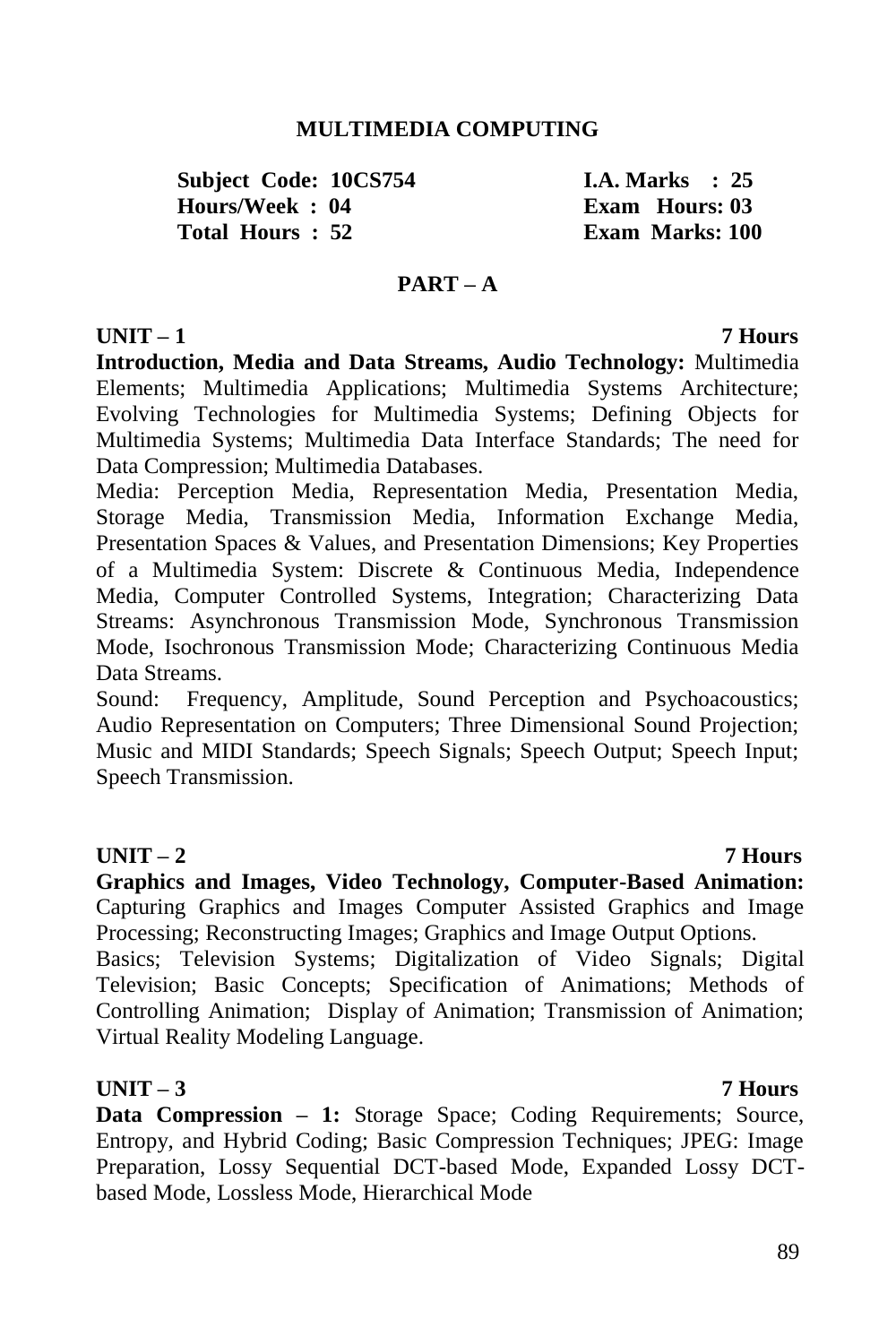# 90

## **UNIT – 4 6 Hours**

**Data Compression – 2:** H.261 (Px64) and H.263: Image Preparation, Coding Algorithms, Data Stream, H.263+ and H.263L; MPEG: Video Encoding, Audio Coding, Data Stream, MPEG-2, MPEG-4, MPEG-7; Fractal Compression.

## **PART - B**

**UNIT – 5 6 Hours Optical Storage Media:** History of Optical Storage; Basic Technology; Video Discs and Other WORMs; Compact Disc Digital Audio; Compact Disc Read Only Memory; CD-ROM Extended Architecture; Further CD-ROM-Based Developments; Compact Disc Recordable; Compact Disc Magneto-Optical; Compact Disc Read/Write; Digital Versatile Disc.

## **UNIT – 6 6 Hours**

**Content Analysis :** Simple Vs. Complex Features; Analysis of Individual Images; Analysis of Image Sequences; Audio Analysis; Applications.

# **UNIT – 7 6 Hours**

**Data and File Format Standards:** Rich-Text Format; TIFF File Format; Resource Interchange File Format (RIFF); MIDI File Format; JPEG DIB File Format for Still and Motion Images; AVI Indeo File Format; MPEG Standards; TWAIN

# **UNIT – 8 7 Hours**

**Multimedia Application Design :** Multimedia Application Classes; Types of Multimedia Systems; Virtual Reality Design; Components of Multimedia Systems; Organizing Multimedia Databases; Application Workflow Design Issues; Distributed Application Design Issues.

# **Text Books:**

1. Ralf Steinmetz, Klara Narstedt: Multimedia Fundamentals: Vol 1- Media Coding and Content Processing, 2<sup>nd</sup> Edition, PHI, Indian Reprint 2008.

(Chapters 2, 3, 4, 5, 6, 7, 8, 9)

2. Prabhat K. Andleigh, Kiran Thakrar: Multimedia Systems Design, PHI, 2003. (Chapters 1, 3, 7)

# **Reference Books:**

- 1. K.R Rao, Zoran S. Bojkovic and Dragorad A. Milovanovic: Multimedia Communication Systems: Techniques, Standards, and Networks, Pearson Education, 2002.
- 2. Nalin K Sharad: Multimedia Information Networking, PHI, 2002.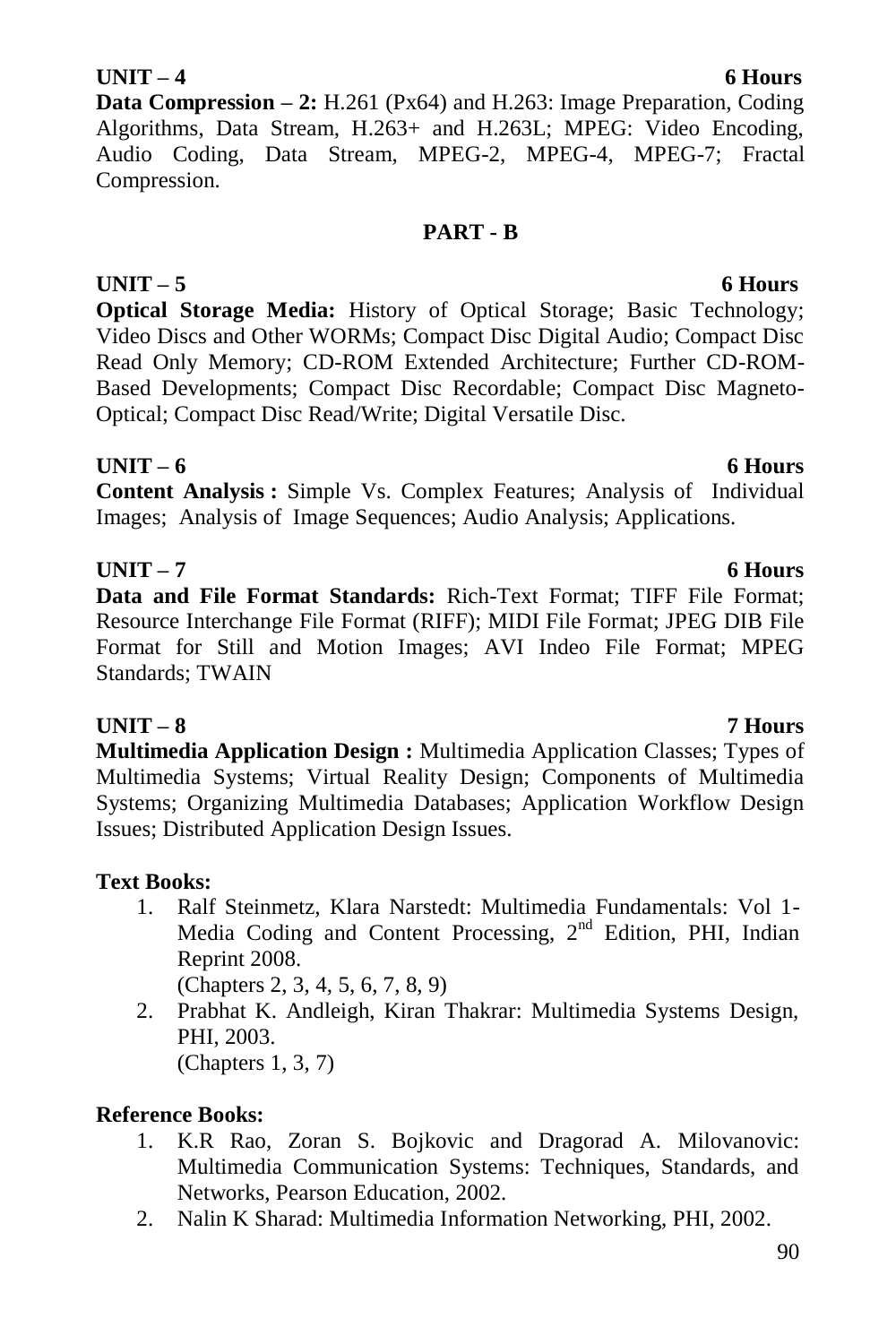## **DATA WAREHOUSING AND DATA MINING**

**Subject Code: 10CS755 I.A. Marks : 25 Hours/Week : 04 Exam Hours: 03**<br> **Total Hours : 52 Exam Marks: 100** 

**PART – A**

### **UNIT – 1 6 Hours Data Warehousing:**

Introduction, Operational Data Stores (ODS), Extraction Transformation Loading (ETL), Data Warehouses. Design Issues, Guidelines for Data Warehouse Implementation, Data Warehouse Metadata

# **UNIT – 2**

**Online Analytical Processing (OLAP):** Introduction, Characteristics of OLAP systems, Multidimensional view and Data cube, Data Cube Implementations, Data Cube operations, Implementation of OLAP and overview on OLAP Softwares.

## **UNIT – 3 6 Hours**

**Data Mining:** Introduction, Challenges, Data Mining Tasks, Types of Data, Data Preprocessing, Measures of Similarity and Dissimilarity, Data Mining Applications

**UNIT – 4 8 Hours Association Analysis: Basic Concepts and Algorithms:** Frequent Itemset Generation, Rule Generation, Compact Representation of Frequent Itemsets, Alternative methods for generating Frequent Itemsets, FP Growth Algorithm, Evaluation of Association Patterns

## **PART - B**

### **UNIT – 5 6 Hours Classification -1 :** Basics, General approach to solve classification problem, Decision Trees, Rule Based Classifiers, Nearest Neighbor Classifiers.

# **UNIT – 6 6 Hours**

**Classification - 2:** Bayesian Classifiers, Estimating Predictive accuracy of classification methods, Improving accuracy of clarification methods, Evaluation criteria for classification methods, Multiclass Problem.

 **6 Hours**

**Exam Marks: 100**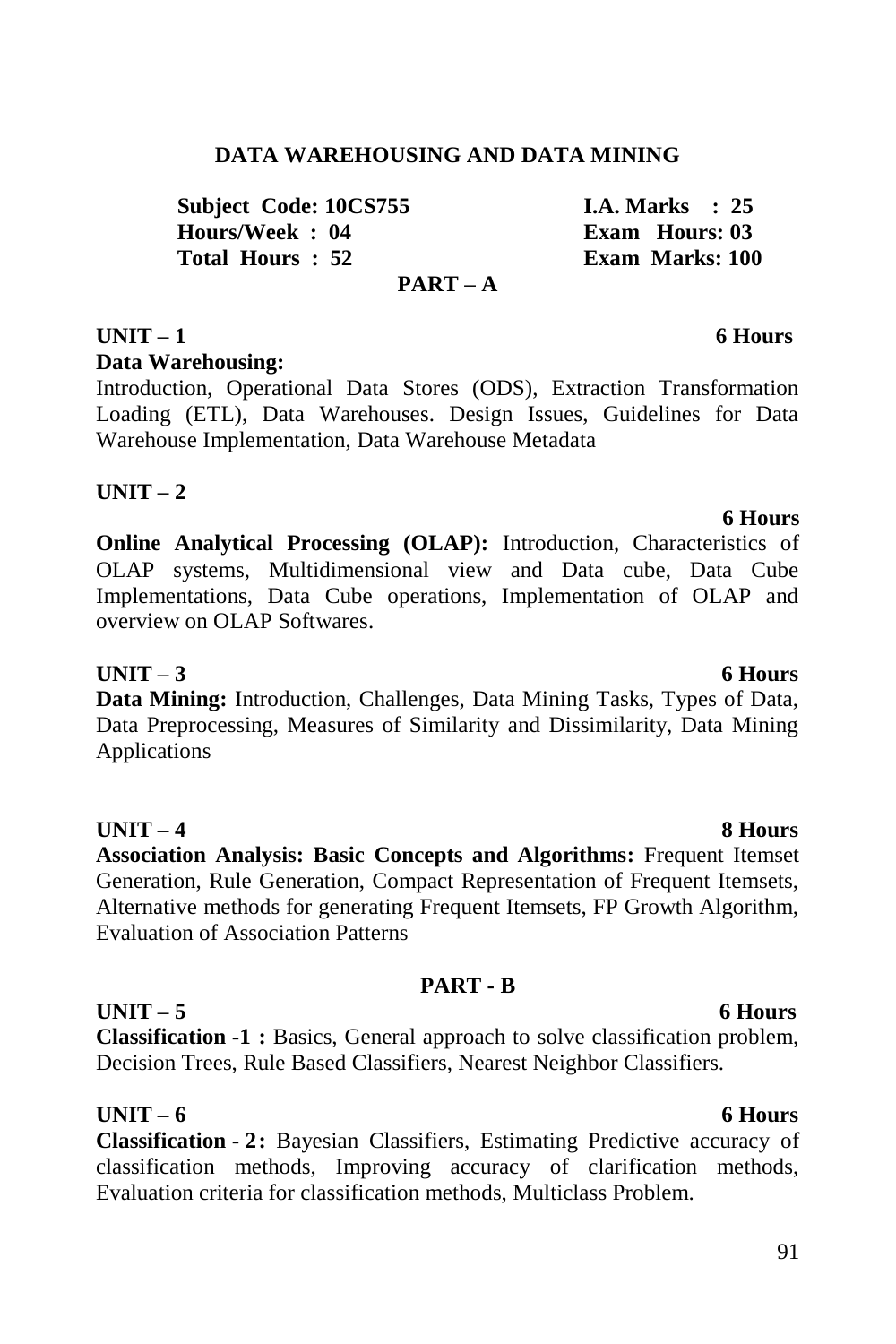### **UNIT – 7 8 Hours**

**Clustering Techniques:** Overview, Features of cluster analysis, Types of Data and Computing Distance, Types of Cluster Analysis Methods, Partitional Methods, Hierarchical Methods, Density Based Methods, Quality and Validity of Cluster Analysis

## **UNIT – 8 6 Hours**

**Web Mining:** Introduction, Web content mining, Text Mining, Unstructured Text, Text clustering, Mining Spatial and Temporal Databases.

### **Text Books:**

- 1. Pang-Ning Tan, Michael Steinbach, Vipin Kumar: Introduction to Data Mining, Pearson Education, 2005.
- 2. G. K. Gupta: Introduction to Data Mining with Case Studies, 3<sup>rd</sup> Edition, PHI, New Delhi, 2009.

## **Reference Books:**

- 1. Arun K Pujari: Data Mining Techniques  $2<sup>nd</sup>$  Edition, Universities Press, 2009.
- 2. Jiawei Han and Micheline Kamber: Data Mining Concepts and Techniques, 2<sup>nd</sup> Edition, Morgan Kaufmann Publisher, 2006.
- 3. Alex Berson and Stephen J. Smith: Data Warehousing, Data Mining, and OLAP Computing, Mc GrawHill Publisher, 1997.

## **NEURAL NETWORKS**

| <b>Subject Code: 10CS756</b> | <b>I.A. Marks</b> : 25 |
|------------------------------|------------------------|
| Hours/Week: 04               | <b>Exam Hours: 03</b>  |
| Total Hours: 52              | Exam Marks: 100        |
| $PART - A$                   |                        |

### **UNIT – 1 7 Hours**

### **Introduction**

What is a Neural Network?, Human Brain, Models of Neuron, Neural Networks viewed as directed graphs, Feedback, Network Architectures, Knowledge representation, Artificial Intelligence and Neural Networks.

## **UNIT – 2 6 Hours**

### **Learning Processes – 1**

Introduction, Error-correction learning, Memory-based learning, Hebbian learning, Competitive learning,Boltzamann learning, Credit Assignment problem, Learning with a Teacher, Learning without a Teacher, Learning tasks, Memory, Adaptation.

### **UNIT – 3 7 Hours**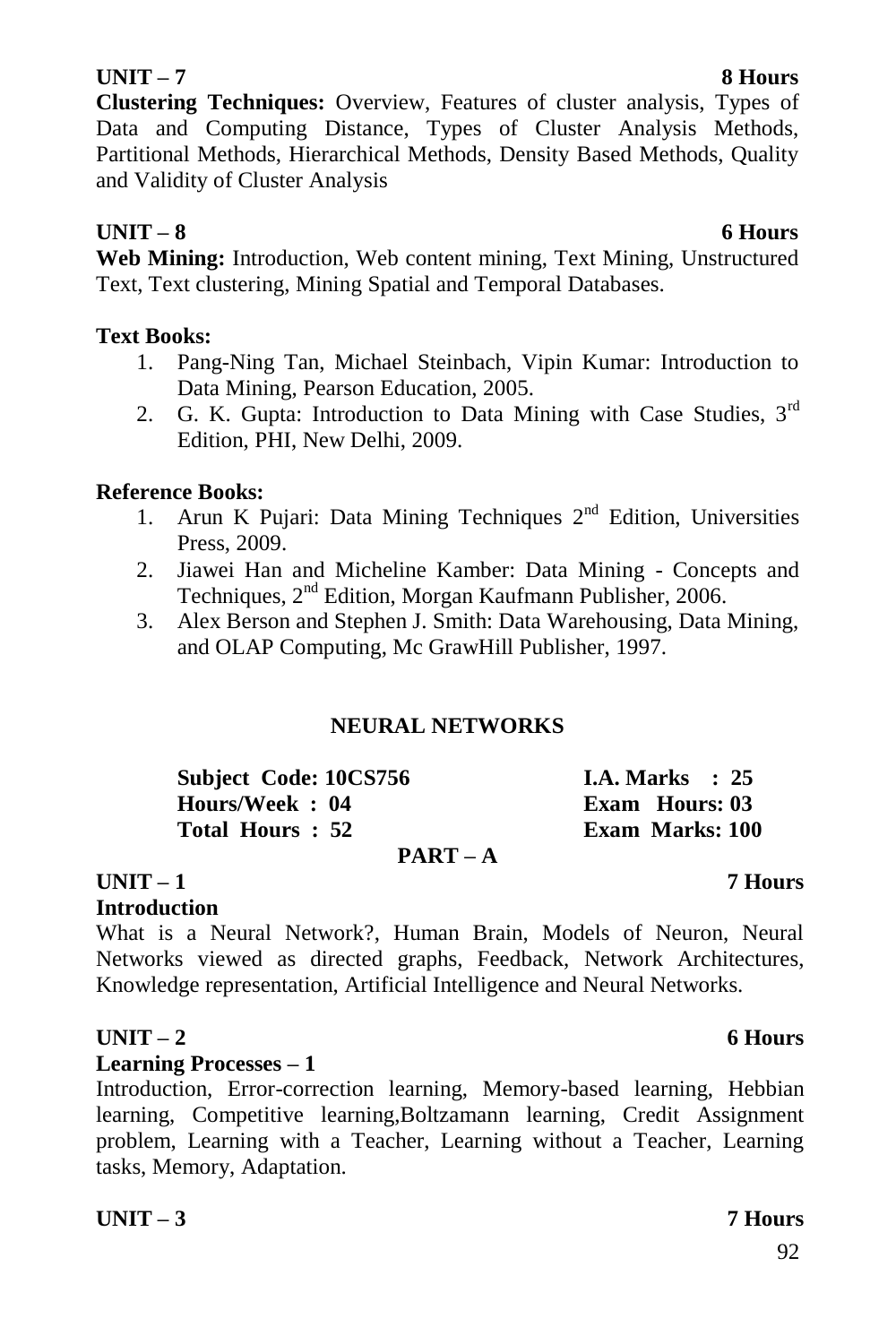### **Learning Processes – 2**, **Single Layer Perceptrons:** Statistical nature of the learning process, Statistical learning theory, Approximately correct model of learning.

Single Layer Perceptrons: Introduction, Adaptive filtering problem, Unconstrained optimization techniques, Linear least-squares filters**,** Leastmean square algorithm, Learning curves, Learning rate annealing techniques, Perceptron, Perceptron convergence theorem, Relation between the Perceptron and Bayes classifier for a Gaussian environment.

**UNIT – 4 6 Hours Multilayer Perceptrons – 1:**Introduction, Some preliminaries, Backpropagation Algorithm, Summary of back-propagation algorithm, XOR problem, Heuristics for making the back-propagation algorithm perform better, Output representation and decision rule, Computer experiment, Feature detection, Back-propagation and differentiation.

## **PART - B**

**UNIT – 5 7 Hours Multilayer Perceptrons – 2:** Hessian matrix, Generalization, approximation of functions, Cross validation, Network pruning techniques, virtues and limitations of back- propagation learning, Accelerated convergence of back propagation learning, Supervised learning viewed as an optimization problem, Convolution networks.

**UNIT – 6 6 Hours**

**Radial-Basic Function Networks – 1:** Introduction, Cover's theorem on the separability of patterns, Interpolation problem, Supervised learning as an illposed Hypersurface reconstruction problem, Regularization theory, Regularization networks, Generalized radial-basis function networks, XOR problem, Estimation of the regularization parameter.

# **UNIT – 7 6 Hours**

**Radial-Basic Function Networks – 2, Optimization – 1:** Approximation properties of RBF networks, Comparison of RBF networks and multilayer Perceptrons, Kernel regression and it's relation to RBF networks, Learning strategies, Computer experiment.

Optimization using Hopfield networks: Traveling salesperson problem, Solving simultaneous linear equations, Allocating documents to multiprocessors.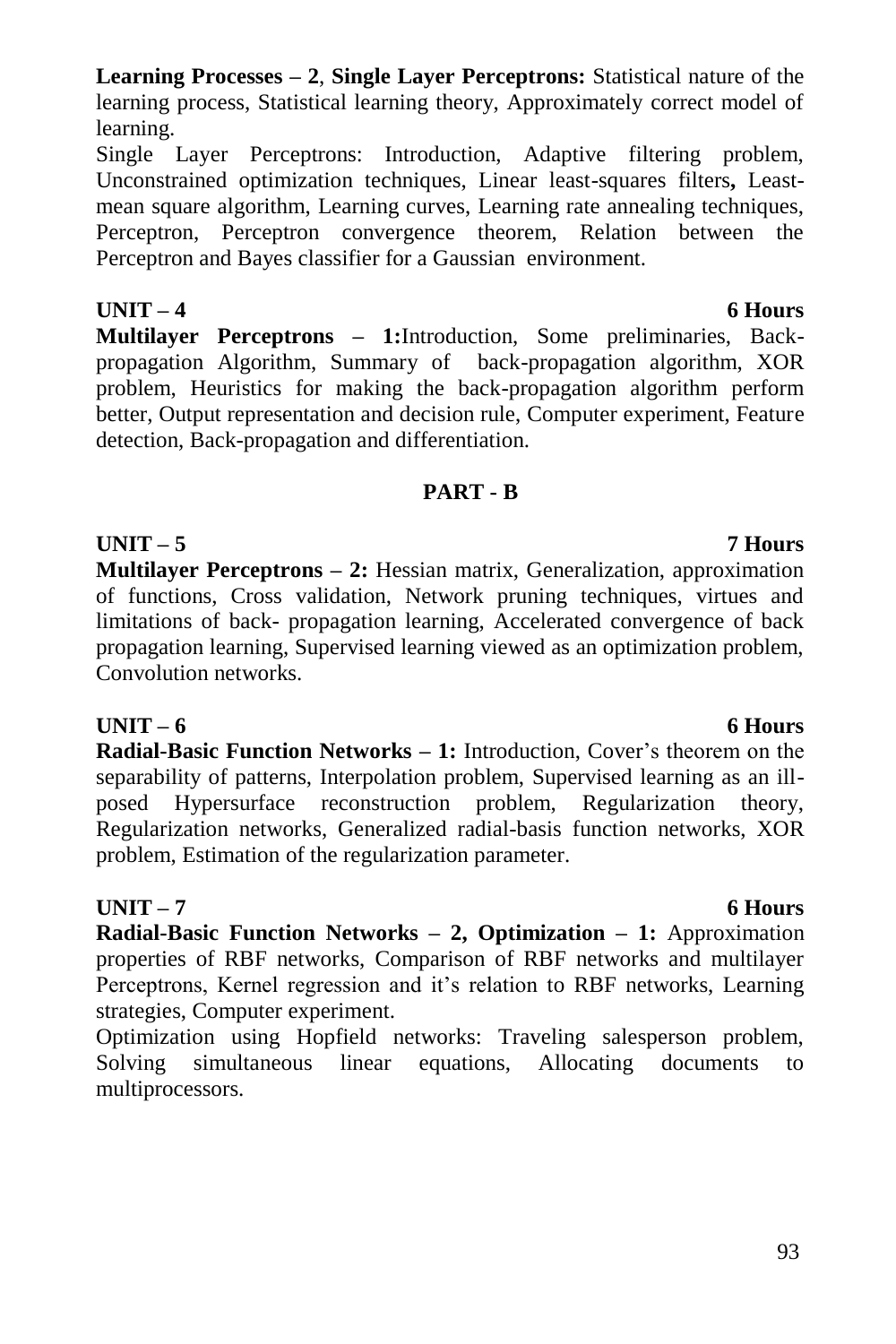### **UNIT – 8 7 Hours Optimization Methods – 2:**

Iterated gradient descent, Simulated Annealing, Random Search, Evolutionary computation- Evolutionary algorithms, Initialization, Termination criterion, Reproduction, Operators, Replacement, Schema theorem

## **Text Books:**

- 1. Simon Haykin: Neural Networks A Comprehensive Foundation, 2nd Edition, Pearson Education, 1999. (Chapters 1.1-1.8, 2.1-2.15, 3.1-3.10, 4.1-4.19, 5.1-5.14)
- 2. Kishan Mehrotra, Chilkuri K. Mohan, Sanjay Ranka: Artificial Neural Networks, Penram International Publishing, 1997. (Chapters 7.1-7.5)

## **Reference Books:**

1. B.Yegnanarayana: Artificial Neural Networks, PHI, 2001.

## **C# PROGRAMMING AND .NET**

**Subject Code: 10CS761 I.A. Marks : 25 Hours/Week : 04 Exam Hours: 03 Total Hours : 52 Exam Marks: 100**

## **PART – A**

# **UNIT – 1 6 Hours**

**The philosophy of .NET:** Understanding the Previous State of Affairs, The .NET Solution, The Building Block of the .NET Platform (CLR,CTS, and CLS), The Role of the .NET Base Class Libraries, What C# Brings to the Table, An Overview of .NET Binaries ( aka Assemblies ), the Role of the Common Intermediate Language , The Role of .NET Type Metadata, The Role of the Assembly Manifast, Compiling CIL to Platform –Specific Instructions, Understanding the Common Type System, Intrinsic CTS Data Types, Understanding the Common Languages Specification, Understanding the Common Language Runtime A tour of the .NET Namespaces, Increasing Your Namespace Nomenclature, Deploying the .NET Runtime

## **UNIT – 2 6 Hours**

**Building C# Applications:** The Role of the Command Line Complier (csc.exe), Building C # Application using csc.exe Working with csc.exe Response Files, Generating Bug Reports , Remaining C# Compiler Options, The Command Line Debugger (cordbg.exe) Using the, Visual Studio .NET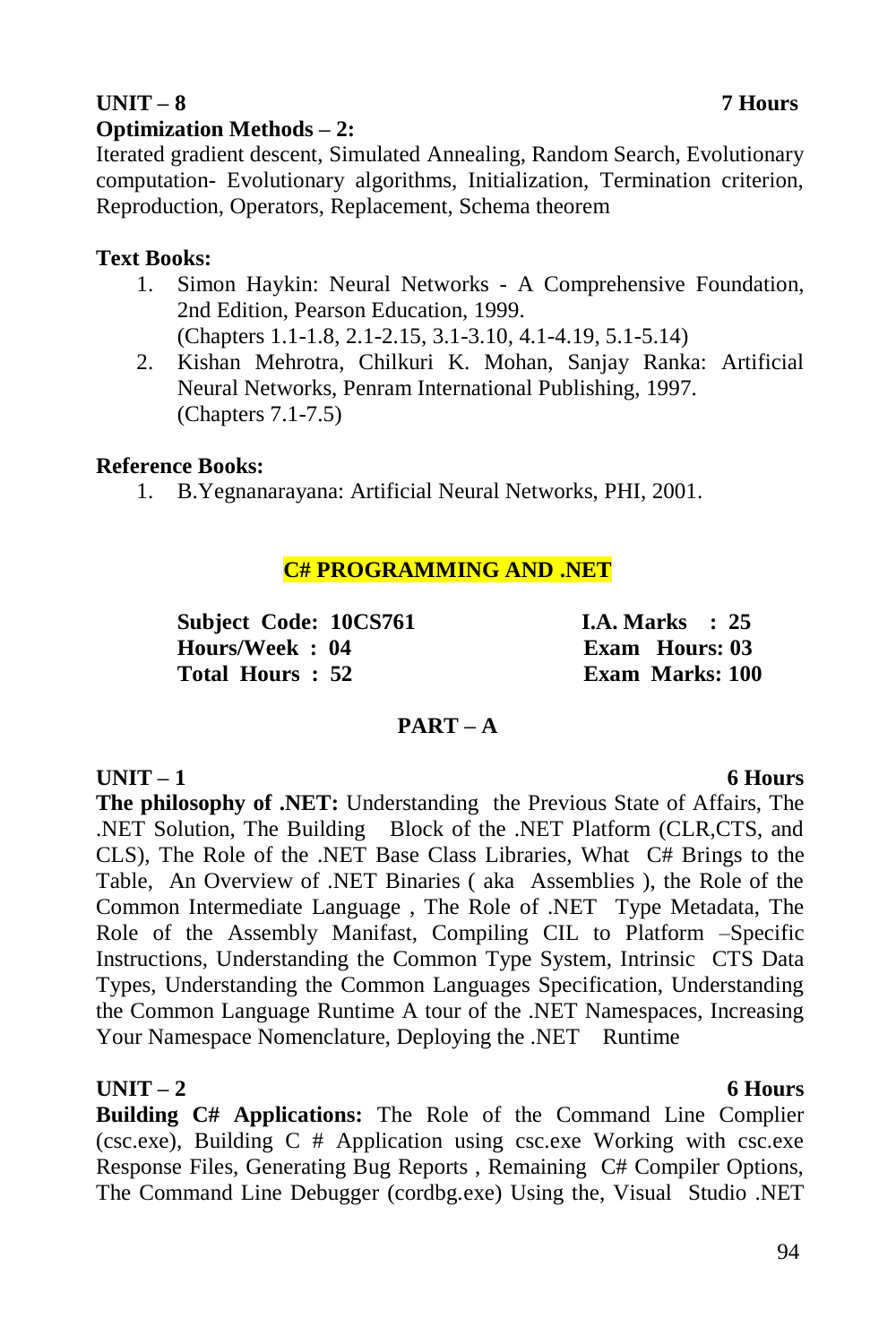IDE, Other Key Aspects of the VS.NET IDE, C# "Preprocessor:" Directives, An Interesting Aside: The System. Environment Class

# **UNIT – 3 8 Hours**

**C# Language Fundamentals:** The Anatomy of a Basic C# Class, Creating objects: Constructor Basics, The Composition of a C# Application, Default Assignment and Variable Scope, The C# Member Initialization Syntax, Basic Input and Output with the Console Class, Understanding Value Types and Reference Types, The Master Node: System, Object, The System Data Types (and C# Aliases), Converting Between Value Types and Reference Types: Boxing and Unboxing, Defining Program Constants, C# Iteration Constructs, C# Controls Flow Constructs, The Complete Set of C# Operators, Defining Custom Class Methods, Understating Static Methods, Methods Parameter Modifies, Array Manipulation in C #, String Manipulation in C#, C# Enumerations, Defining Structures in C#, Defining Custom Namespaces

### **UNIT – 4 6 Hours**

**Object- Oriented Programming with C#:** Forms Defining of the C# Class, Definition the "Default Public Interface" of a Type, Recapping the Pillars of OOP, The First Pillars: C#"s Encapsulation Services, Pseudo- Encapsulation: Creating Read-Only Fields, The Second Pillar: C#"s Inheritance Supports, keeping Family Secrets: The "Protected" Keyword, Nested Type Definitions, The Third Pillar: C #"s Polymorphic Support, Casting Between.

## **PART – B**

## **UNIT – 5 6 Hours**

**Exceptions and Object Lifetime:** Ode to Errors, Bugs, and Exceptions, The Role of .NET Exception Handing, the System. Exception Base Class, Throwing a Generic Exception, Catching Exception, CLR System – Level Exception(System. System Exception), Custom Application-Level Exception(System. System Exception), Handling Multiple Exception, The Family Block, the Last Chance Exception Dynamically Identifying Application – and System Level Exception Debugging System Exception Using VS. NET, Understanding Object Lifetime, the CIT of "new", The Basics of Garbage Collection,, Finalization a Type, The Finalization Process, Building an Ad Hoc Destruction Method, Garbage Collection Optimizations, The System. GC Type.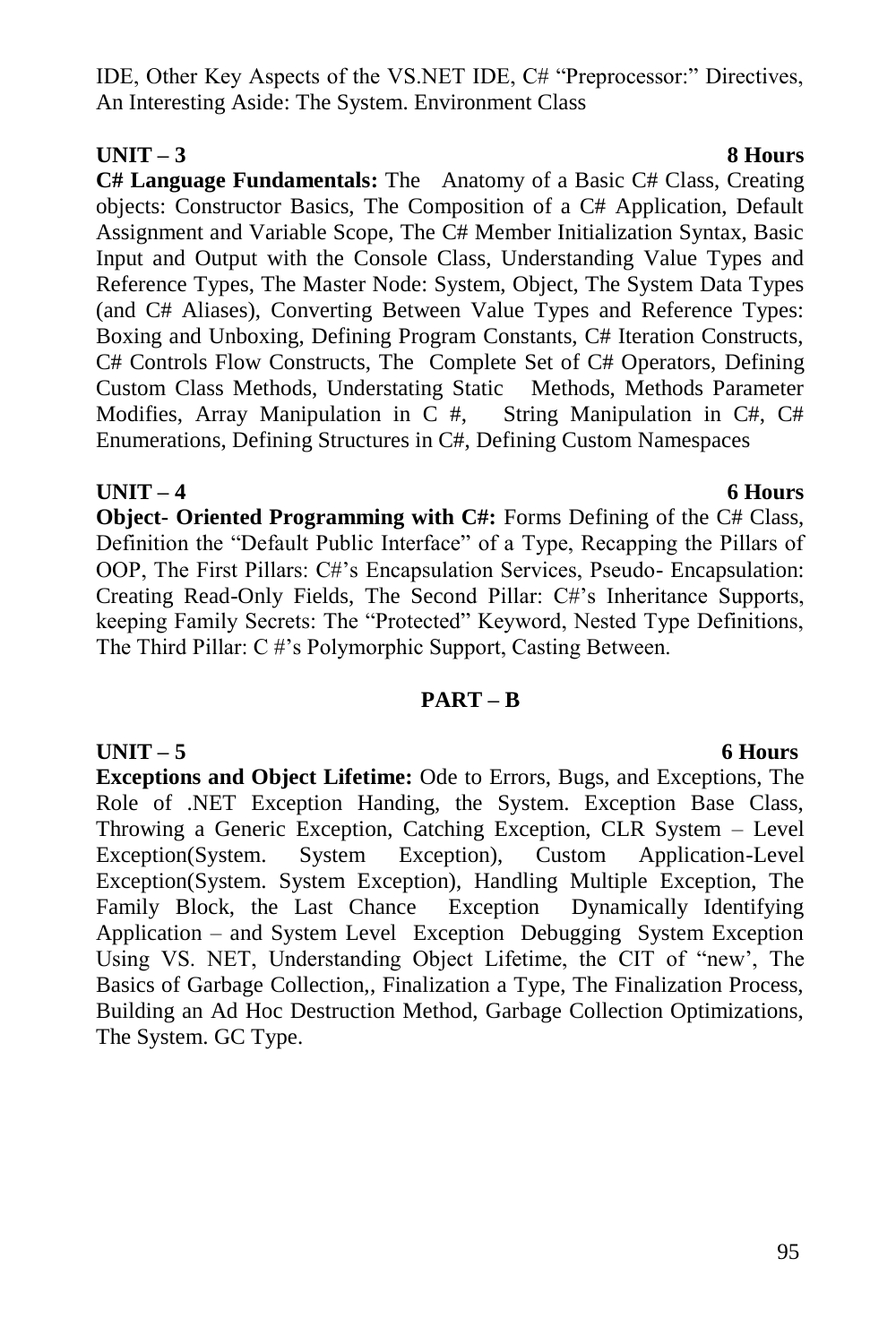## 96

### **UNIT – 6 6 Hours**

**Interfaces and Collections:** Defining Interfaces Using C# Invoking Interface Members at the object Level, Exercising the Shapes Hierarchy, Understanding Explicit Interface Implementation, Interfaces As Polymorphic Agents, Building Interface Hierarchies, Implementing, Implementation, Interfaces Using VS .NET, understanding the IConvertible Interface, Building a Custom Enumerator (IEnumerable and Enumerator), Building Cloneable objects (ICloneable), Building Comparable Objects ( I Comparable ), Exploring the system. Collections Namespace, Building a Custom Container (Retrofitting the Cars Type)

# **UNIT – 7 8 Hours**

**Callback Interfaces, Delegates, and Events, Advanced Techniques:**  Understanding Callback Interfaces, Understanding the .NET Delegate Type, Members of System. Multicast Delegate, The Simplest Possible Delegate Example, Building More a Elaborate Delegate Example, Understanding Asynchronous Delegates, Understanding (and Using)Events.

The Advances Keywords of C#, A Catalog of C# Keywords Building a Custom Indexer, A Variation of the Cars Indexer Internal Representation of Type Indexer . Using C# Indexer from VB .NET. Overloading operators, The Internal Representation of Overloading Operators, interacting with Overload Operator from Overloaded- Operator- Challenged Languages, Creating Custom Conversion Routines, Defining Implicit Conversion Routines, The Internal Representations of Customs Conversion Routines

# **UNIT – 8 6 Hours**

**Understanding .NET Assembles:** Problems with Classic COM Binaries, An Overview of .NET Assembly, Building a Simple File Test Assembly, A C#. Client Application, A Visual Basic .NET Client Application, Cross Language Inheritance, Exploring the CarLibrary"s, Manifest, Exploring the CarLibrary"s Types, Building the Multifile Assembly, Using Assembly, Understanding Private Assemblies, Probing for Private Assemblies (The Basics), Private A Assemblies XML Configurations Files, Probing for Private Assemblies ( The Details), Understanding Shared Assembly, Understanding Shared Names, Building a Shared Assembly, Understanding Delay Signing, Installing/Removing Shared Assembly, Using a Shared Assembly

# **Text Books:**

1. Andrew Troelsen: Pro C# with .NET 3.0, 4<sup>th</sup> Edition, Wiley India, 2009.

Chapters: 1 to 11 (up to pp.369)

2. E. Balagurusamy: Programming in  $C#$ ,  $2<sup>nd</sup>$  Edition, Tata McGraw Hill, 2008.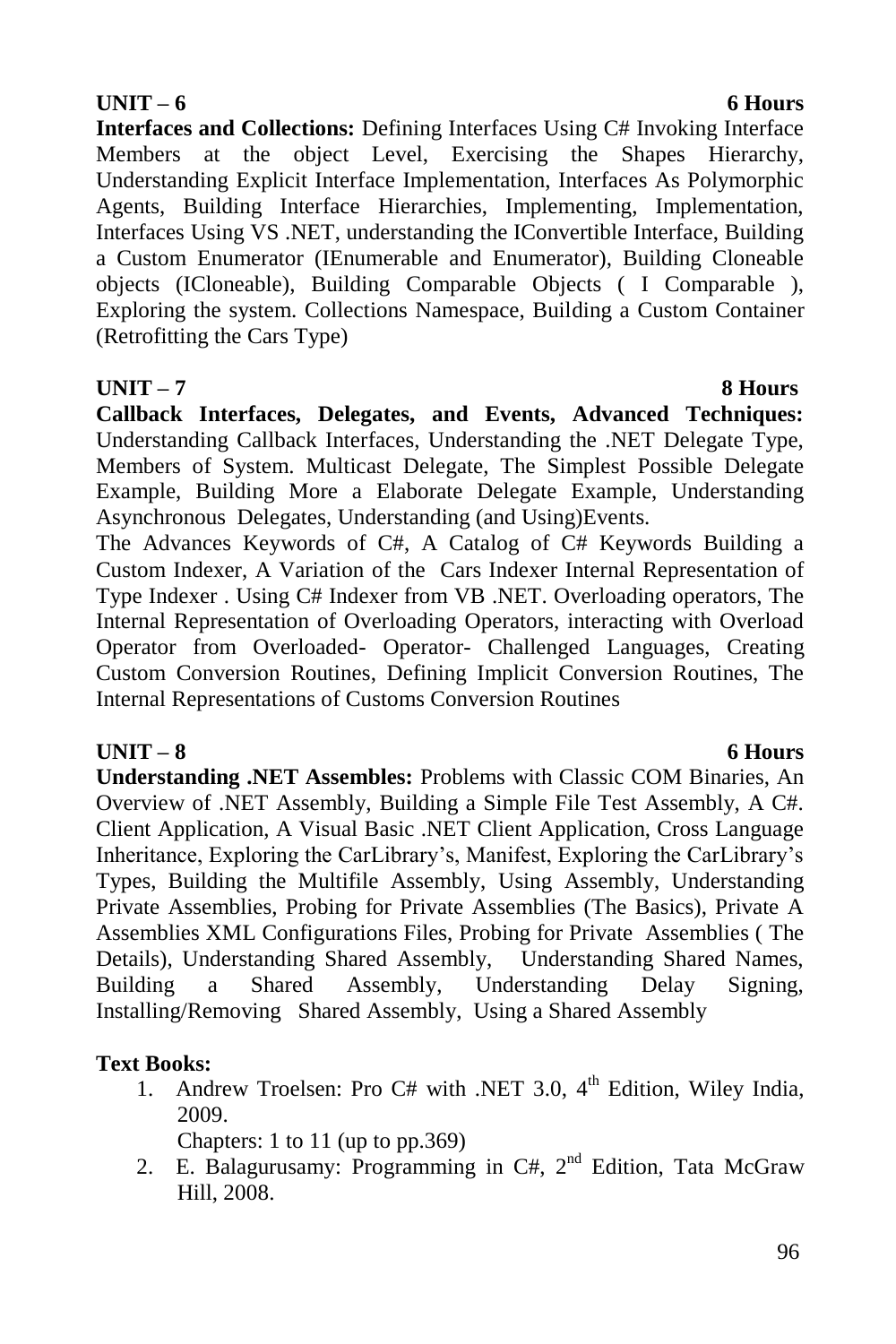(Programming Examples 3.7, 3.10, 5.5, 6.1, 7.2, 7.4, 7.5, 7.6, 8.1, 8.2, 8.3, 8.5, 8.7, 8.8, 9.1, 9.2, 9.3, 9.4, 10.2, 10.4, 11.2, 11.4, 12.1, 12.4, 12.5, 12.6, 13.1, 13.2, 13.3, 13.6, 14.1, 14.2, 14.4, 15.2, 15.3, 16.1, 16.2, 16.3, 18.3, 18.5.18.6)

### **Reference Books:**

- 1. Tom Archer: Inside C#, WP Publishers, 2001.
- 2. Herbert Schildt: C# The Complete Reference, Tata McGraw Hill, 2004.

### **DIGITAL IMAGE PROCESSING**

| Subject Code: 10CS762 | <b>I.A. Marks</b> : 25 |
|-----------------------|------------------------|
| Hours/Week: 04        | Exam Hours: 03         |
| Total Hours: 52       | <b>Exam Marks: 100</b> |

### **PART – A**

**UNIT – 1 6 Hours**

**Digitized Image and its properties:** Basic concepts, Image digitization, Digital image properties

### **UNIT – 2 7 Hours**

**Image Preprocessing:** Image pre-processing: Brightness and geometric transformations, local preprocessing.

**UNIT – 3 7 Hours Segmentation – 1:** Thresholding, Edge-based segmentation.

### **UNIT – 4 7 Hours**

**Segmentation – 2:** Region based segmentation, Matching.

### **PART – B**

### **UNIT – 5 7 Hours**

**Image Enhancement:** Image enhancement in the spatial domain: Background, Some basic gray level transformations, Histogram processing, Enhancement using arithmetic/ logic operations, Basics of spatial filtering, Smoothing spatial filters, Sharpening spatial filters. Image enhancement in the frequency domain: Background, Introduction to the Fourier transform and the frequency domain, Smoothing Frequency-Domain filters, Sharpening Frequency Domain filters, Homomorphic filtering.

### **UNIT – 6 6 Hours**

**Image Compression:** Image compression: Fundamentals, Image compression models, Elements of information theory, Error-Free Compression, Lossy compression.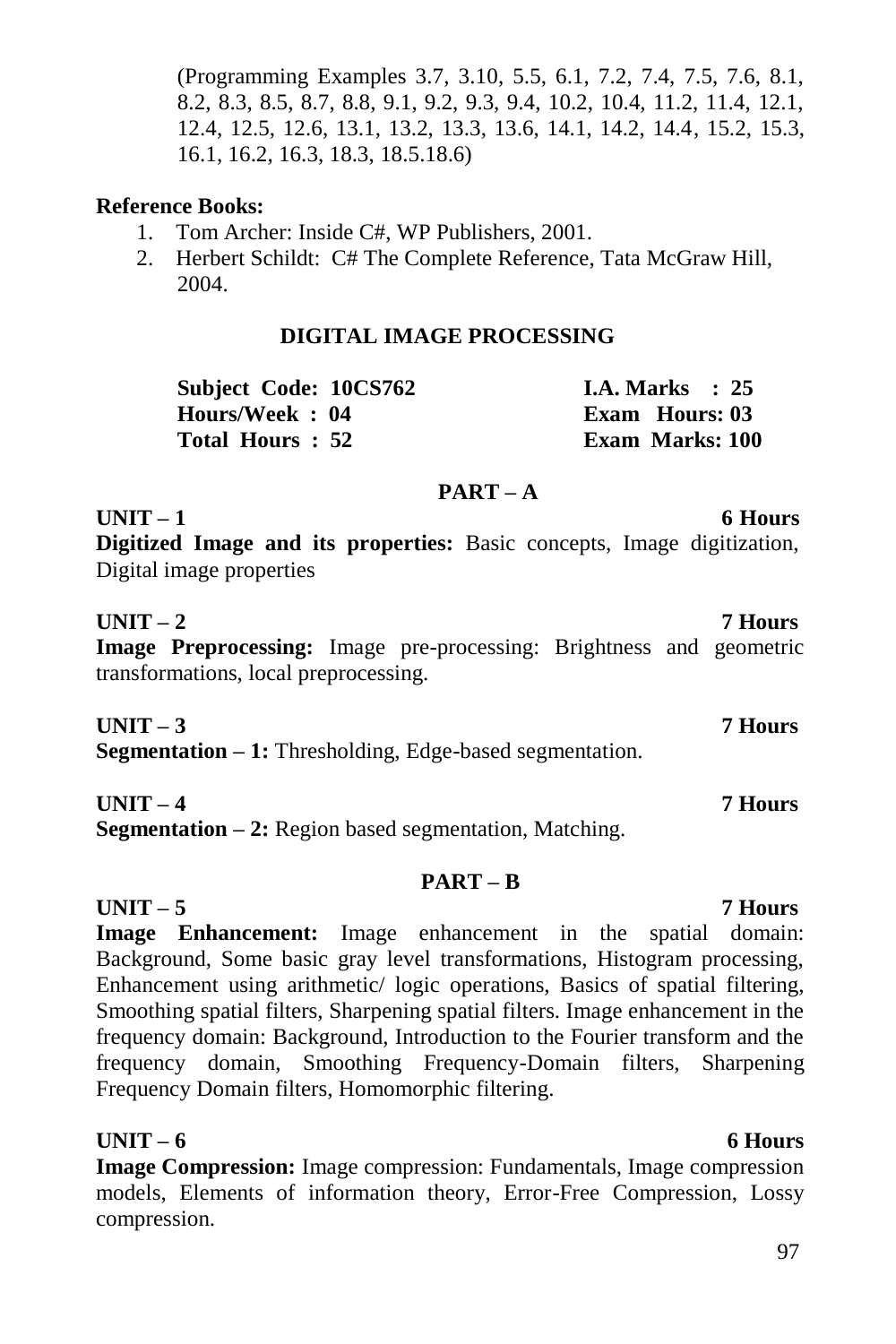**Shape representation:** Region identification, Contour-based shape representation and description, Region based shape representation and description, Shape classes.

# **UNIT – 8 6 Hours**

**Morphology:** Basic morphological concepts, Morphology principles, Binary dilation and erosion, Gray-scale dilation and erosion, Morphological segmentation and watersheds

### **Text Books:**

1. Milan Sonka, Vaclav Hlavac and Roger Boyle: Image Processing, Analysis and Machine Vision, 2nd Edition, Thomoson Learning, 2001.

(Chapters 2, 4.1 to 4.3, 5.1 to 5.4, 6, 11.1 to 11.4, 11.7)

2. Rafel C Gonzalez and Richard E Woods: Digital Image Processing, 3<sup>rd</sup> Edition, Pearson Education, 2003. (Chapters 3.1 to 3.7, 4.1 to 4.5, 8.1 to 8.5)

## **Reference Books:**

- 1. Anil K Jain, "Fundamentals of Digital Image Processing", PHI, 1997, Indian Reprint 2009.
- 2. B.Chanda, D Dutta Majumder, "Digital Image Processing and Analysis", PHI, 2002.

## **GAME THEORY**

**Subject Code: 10CS763 I.A. Marks : 25 Hours/Week : 04 Exam Hours: 03 Total Hours : 52 Exam Marks: 100**

## **PART - A**

## **UNIT – 1 8 Hours**

**Introduction, Strategic Games:** What is game theory? The theory of rational choice; Interacting decision makers.

Strategic games; Examples: The prisoner's dilemma, Bach or Stravinsky, Matching pennies; Nash equilibrium; Examples of Nash equilibrium; Bestresponse functions; Dominated actions; Equilibrium in a single population: symmetric games and symmetric equilibria.

### **UNIT – 7 7 Hours**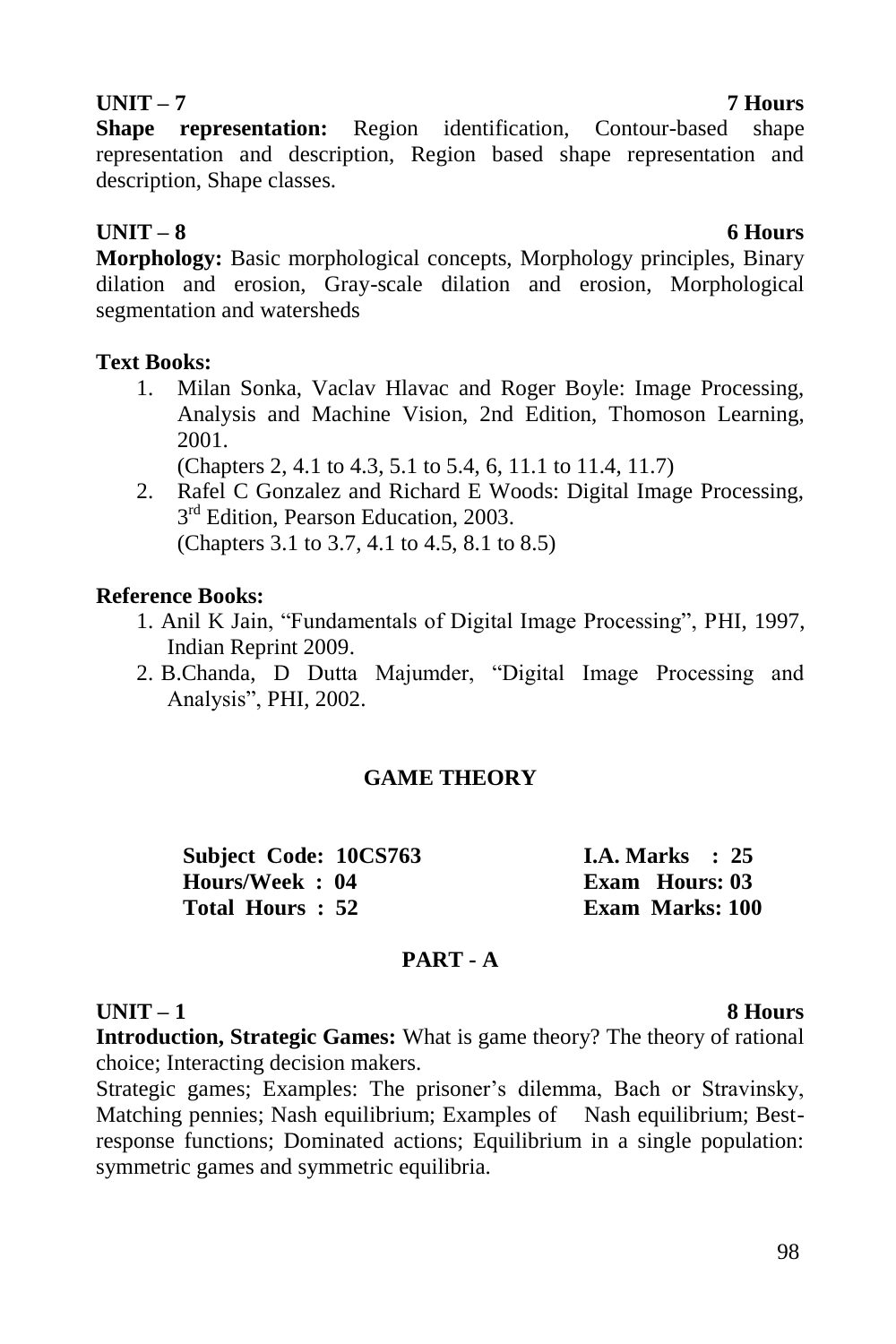# **UNIT – 2** 6 Hours

**Mixed Strategy Equilibrium:** Introduction; Strategic games in which players may randomize; Mixed strategy Nash equilibrium; Dominated actions; Pure equilibria when randomization is allowed, Illustration: Expert Diagnosis; Equilibrium in a single population, Illustration: Reporting a crime; The formation of players" beliefs; Extensions; Representing preferences by expected payoffs.

# **UNIT – 3 6 Hours**

**Extensive Games:** Extensive games with perfect information; Strategies and outcomes; Nash equilibrium; Subgame perfect equilibrium; Finding subgame perfect equilibria of finite horizon games: Backward induction. Illustrations: The ultimatum game, Stackelberg's model of duopoly, Buying votes.

**UNIT – 4 6 Hours Extensive games: Extensions and Discussions:** Extensions: Allowing for simultaneous moves, Illustrations: Entry in to a monopolized industry, Electoral competition with strategic voters, Committee decision making, Exit from a declining industry; Allowing for exogenous uncertainty, Discussion: subgame perfect equilibrium and backward induction.

## **PART – B**

# **UNIT – 5 7 Hours**

**Bayesian Games, Extensive Games with Imperfect Information:**  Motivational examples; General definitions; Two examples concerning information; Illustrations: Cournot's duopoly game with imperfect information, Providing a public good, Auctions; Auctions with an arbitrary distribution of valuations.

Extensive games with imperfect information; Strategies; Nash equilibrium; Beliefs and sequential equilibrium; Signaling games; Illustration: Strategic information transmission.

## **UNIT – 6 7 Hours**

**Strictly Competitive Games, Evolutionary Equilibrium:** Strictly competitive games and maximization; Maximization and Nash equilibrium; Strictly competitive games; Maximization and Nash equilibrium in strictly competitive games.

Evolutionary Equilibrium: Monomorphic pure strategy equilibrium; Mixed strategies and polymorphic equilibrium; Asymmetric contests; Variations on themes: Sibling behavior, Nesting behavior of wasps, The evolution of sex ratio.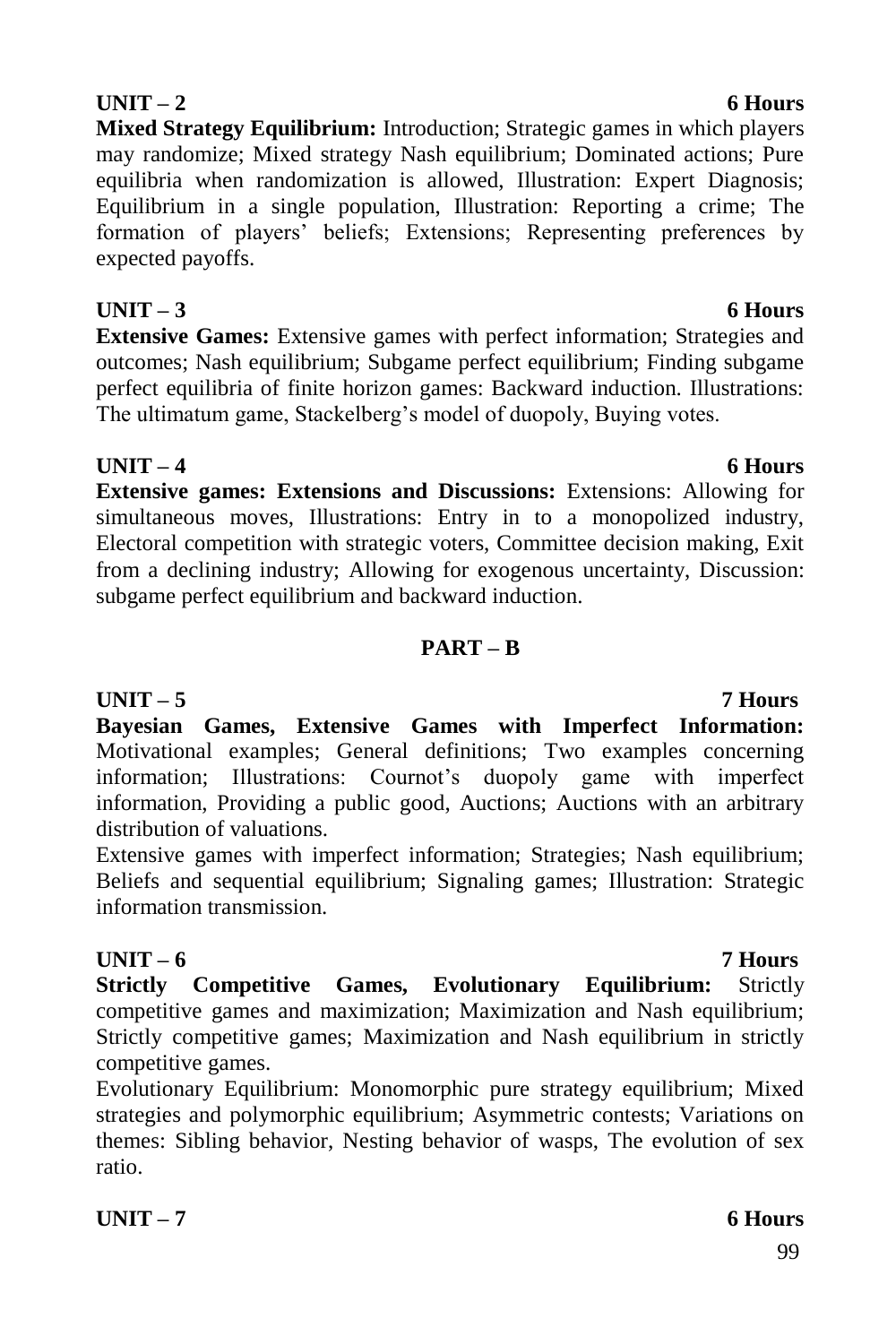**Iterated Games:** Repeated games: The main idea; Preferences; Repeated games; Finitely and infinitely repeated Prisoner's dilemma; Strategies in an infinitely repeated Prisoner's dilemma; Some Nash equilibria of an infinitely repeated Prisoner"s dilemma, Nash equilibrium payoffs of an infinitely repeated Prisoner"s dilemma.

### **UNIT – 8 6 Hours**

**Coalitional Games and Bargaining:** Coalitional games. The Core. Illustrations: Ownership and distribution of wealth, Exchanging homogeneous items, Exchanging heterogeneous items, Voting, Matching. Bargaining as an extensive game; Illustration of trade in a market; Nash's axiomatic model of bargaining

## **Text Books:**

1. Martin Osborne: An Introduction to Game Theory, Oxford University Press, Indian Edition, 2004. (Listed topics only from Chapters 1 to 11, 13, 14, 16)

# **Reference Books:**

- 1. Roger B. Myerson: Game Theory: Analysis of Conflict, Harvard University Press, 1997.
- 2. Andreu Mas-Colell, Michael D. Whinston, and Jerry R. Green: Microeconomic Theory. Oxford University Press, New York, 1995.
- 3. Philip D. Straffin, Jr.: Game Theory and Strategy, The Mathematical Association of America, January 1993.

# **ARTIFICIAL INTELLIGENCE**

| Subject Code: 10CS764 | <b>I.A.</b> Marks $: 25$ |
|-----------------------|--------------------------|
| Hours/Week: 04        | Exam Hours: 03           |
| Total Hours: 52       | Exam Marks: 100          |

## **PART – A**

# **UNIT – 1 7 Hours**

**Introduction:** What is AI? Intelligent Agents: Agents and environment; Rationality; the nature of environment; the structure of agents. Problemsolving: Problem-solving agents; Example problems; Searching for solution; Uninformed search strategies.

**UNIT – 2 7 Hours Informed Search, Exploration, Constraint Satisfaction, Adversial Search:**  Informed search strategies; Heuristic functions; On-line search agents and unknown environment. Constraint satisfaction problems; Backtracking search

### 100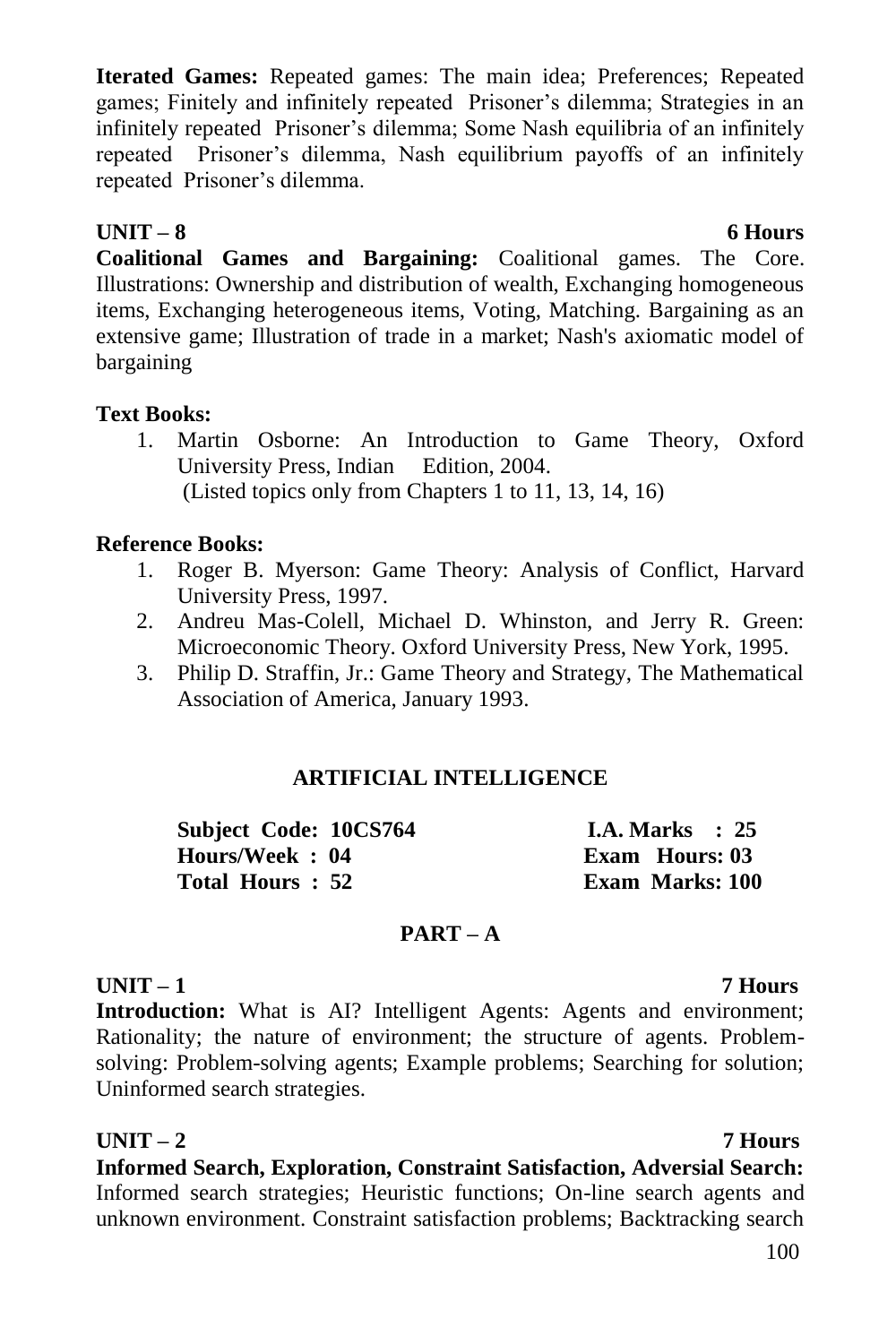### for CSPs. Adversial search: Games; Optimal decisions in games; Alpha-Beta pruning.

# **UNIT – 3 6 Hours**

**Logical Agents:** Knowledge-based agents; The wumpus world as an example world; Logic; propositional logic Reasoning patterns in propositional logic; Effective propositional inference; Agents based on propositional logic.

**UNIT – 4 6 Hours First-Order Logic, Inference in First-Order Logic – 1:** Representation revisited; Syntax and semantics of first-order logic; Using first-order logic; Knowledge engineering in first-order logic. Propositional versus first-order inference; Unification and lifting

# **PART – B**

# **UNIT – 5 6 Hours**

**Inference in First-Order Logic – 2:** Forward chaining; Backward chaining; Resolution.

## **UNIT – 6 7 Hours**

**Knowledge Representation:** Ontological engineering; Categories and objects; Actions, situations, and events; Mental events and mental objects; The Internet shopping world; Reasoning systems for categories; Reasoning with default information; Truth maintenance systems.

# **UNIT – 7 7 Hours**

**Planning, Uncertainty, Probabilistic Reasoning:** Planning: The problem; Planning with state-space approach; Planning graphs; Planning with propositional logic.

Uncertainty: Acting under certainty; Inference using full joint distributions; Independence; Bayes' rule and its use.

Probabilistic Reasoning: Representing knowledge in an uncertain domain; The semantics of Bayesian networks; Efficient representation of conditional distributions; Exact inference in Bayesian networks.

# **UNIT – 8 6 Hours**

**Learning, AI: Present and Future:** Learning: Forms of Learning; Inductive learning; Learning decision trees; Ensemble learning; Computational learning theory.

AI: Present and Future: Agent components; Agent architectures; Are we going in the right direction? What if AI does succeed?

# **Text Books:**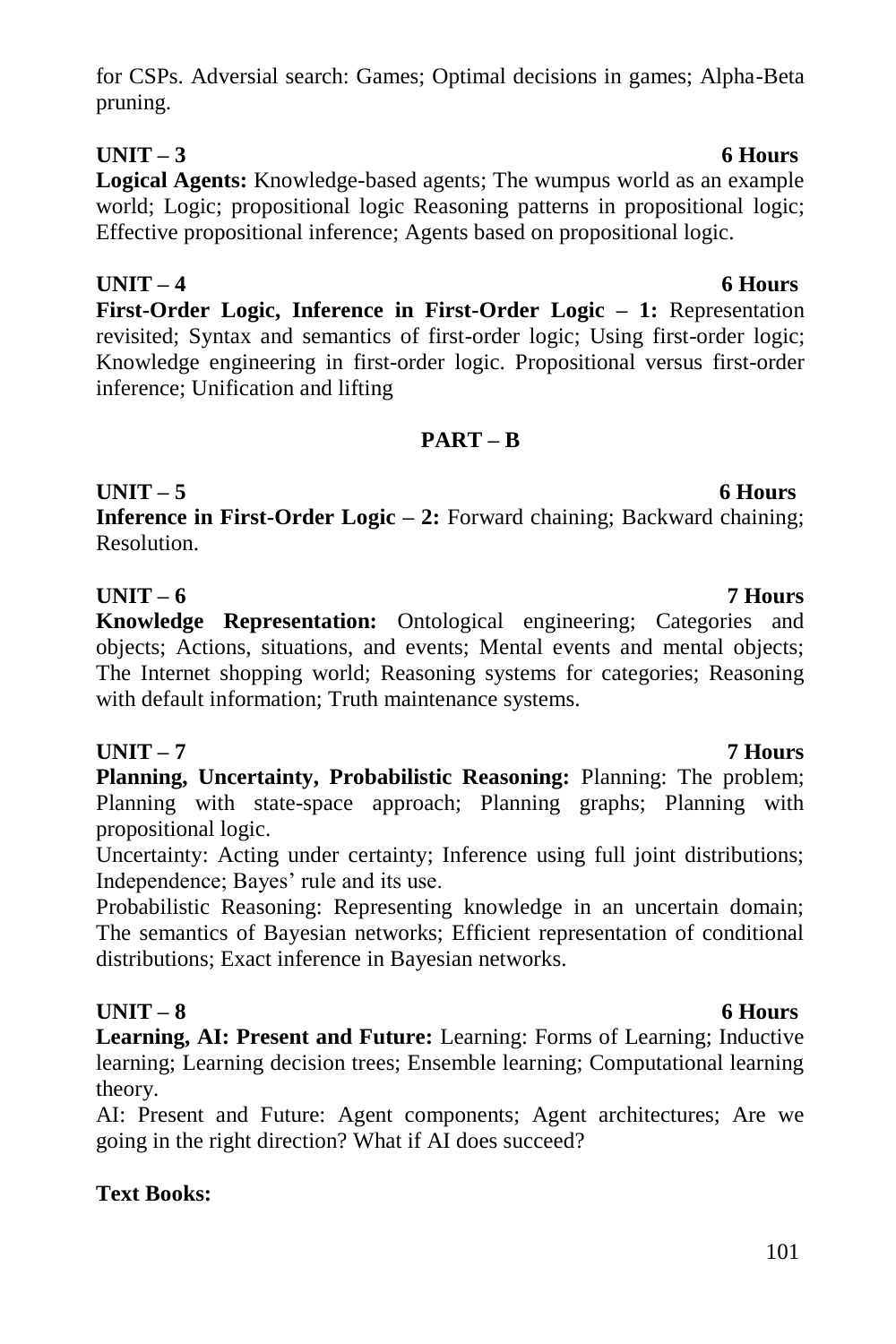1. Stuart Russel, Peter Norvig: Artificial Intelligence A Modern Approach, 2nd Edition, Pearson Education, 2003. ( Chapters 1.1, 2, 3.1 to 3.4, 4.1, 4.2, 4.5, 5.1, 5.2, 6.1, 6.2, 6.3, 7, 8, 9, 10, 11.1, 11.2, 11.4, 11.5, 13.1, 13.4, 13.5, 13.6, 14.1, 14.2, 14.3, 14.4, 18, 27)

### **Reference Books:**

- 1. Elaine Rich, Kevin Knight: Artificial Intelligence, 3<sup>rd</sup> Edition, Tata McGraw Hill, 2009.
- 2. Nils J. Nilsson: Principles of Artificial Intelligence, Elsevier, 1980.

## **STORAGE AREA NETWORKS**

**Subject Code: 10CS765 I.A. Marks : 25 Hours/Week : 04 Exam Hours: 03 Total Hours : 52 Exam Marks: 100**

### **PART –A**

**UNIT - 1 7 Hours Introduction to Information Storage and Management, Storage System Environment:** Information Storage, Evolution of Storage Technology and Architecture, Data Center Infrastructure, Key Challenges in Managing Information, Information Lifecycle

Components of Storage System Environment, Disk Drive Components, Disk Drive Performance, Fundamental Laws Governing Disk Performance, Logical Components of the Host, Application Requirements and Disk Performance.

## **UNIT - 2 6 Hours**

**Data Protection, Intelligent Storage system:** Implementation of RAID, RAID Array Components, RAID Levels, RAID Comparison, RAID Impact on Disk Performance, Hot Spares

Components of an Intelligent Storage System, Intelligent Storage Array

## **UNIT - 3 7 Hours**

**Direct-Attached Storage, SCSI, and Storage Area Networks:** Types of DAS, DAS Benefits and Limitations, Disk Drive Interfaces, Introduction to Parallel SCSI, Overview of Fibre Channel, The SAN and Its Evolution, Components of SAN, FC Connectivity, Fibre Channel Ports, Fibre Channel Architecture, Zoning, Fibre Channel Login Types, FC Topologies.

## **UNIT - 4 6 Hours**

**NAS, IP SAN:** General – Purpose Service vs. NAS Devices, Benefits of NAS, NAS File I / O, Components of NAS, NAS Implementations, NAS

### 102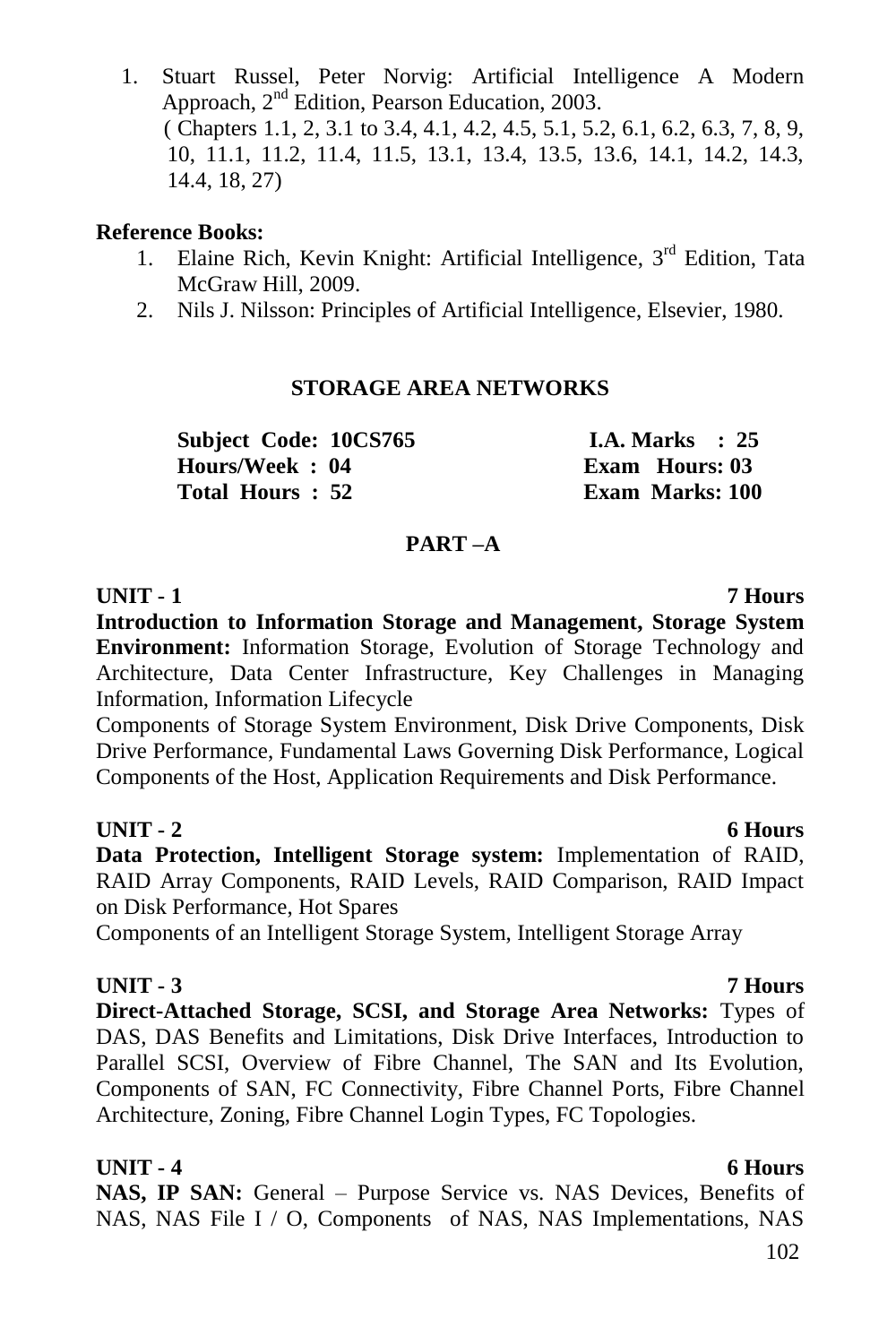File-Sharing Protocols, NAS I/O Operations, Factors Affecting NAS Performance and Availability. iSCSI, FCIP.

### **PART - B**

# **UNIT - 5 6 Hours**

**Content-Addressed Storage, Storage Virtualization:** Fixed Content and Archives, Types of Archive, Features and Benefits of CAS, CAS Architecture, Object Storage and Retrieval in CAS, CAS Examples

Forms of Virtualization, SNIA Storage Virtualization Taxonomy, Storage Virtualizations Configurations, Storage Virtualization Challenges, Types of Storage Virtualization

## **UNIT - 6 6 Hours**

**Business Continuity, Backup and Recovery:** Information Availability, BC Terminology, BC Planning Lifecycle, Failure Analysis, Business Impact Analysis, BC Technology Solutions.

Backup Purpose, Backup Considerations, Backup Granularity, Recovery Considerations, Backup Methods, Backup Process, Backup and restore Operations, Backup Topologies, Backup in NAS Environments, Backup Technologies.

## **UNIT - 7 7 Hours**

**Local Replication, Remote Replication:** Source and Target, Uses of Local Replicas, Data Consistency, Local Replication Technologies, Restore and Restart Considerations, Creating Multiple Replicas, Management Interface, Modes of Remote Replication, Remote Replication Technologies, Network Infrastructure.

## **UNIT - 8 7 Hours**

**Securing the Storage Infrastructure, Managing the Storage Infrastructure:** Storage Security Framework, Risk Triad, Storage Security Domains, Security Implementations in Storage Networking

Monitoring the Storage Infrastructure, Storage Management Activities, Storage Infrastructure Management Challenges, Developing an Ideal Solution.

## **Text Books:**

1. G. Somasundaram, Alok Shrivastava (Editors): Information Storage and Management, EMC Education Services, Wiley India, 2009.

# **Reference Books:**

- 1. Ulf Troppens, Rainer Erkens and Wolfgang Muller: Storage Networks Explained, Wiley India, 2003.
- 2. Rebert Spalding: Storage Networks, The Complete Reference, Tata McGraw Hill, 2003.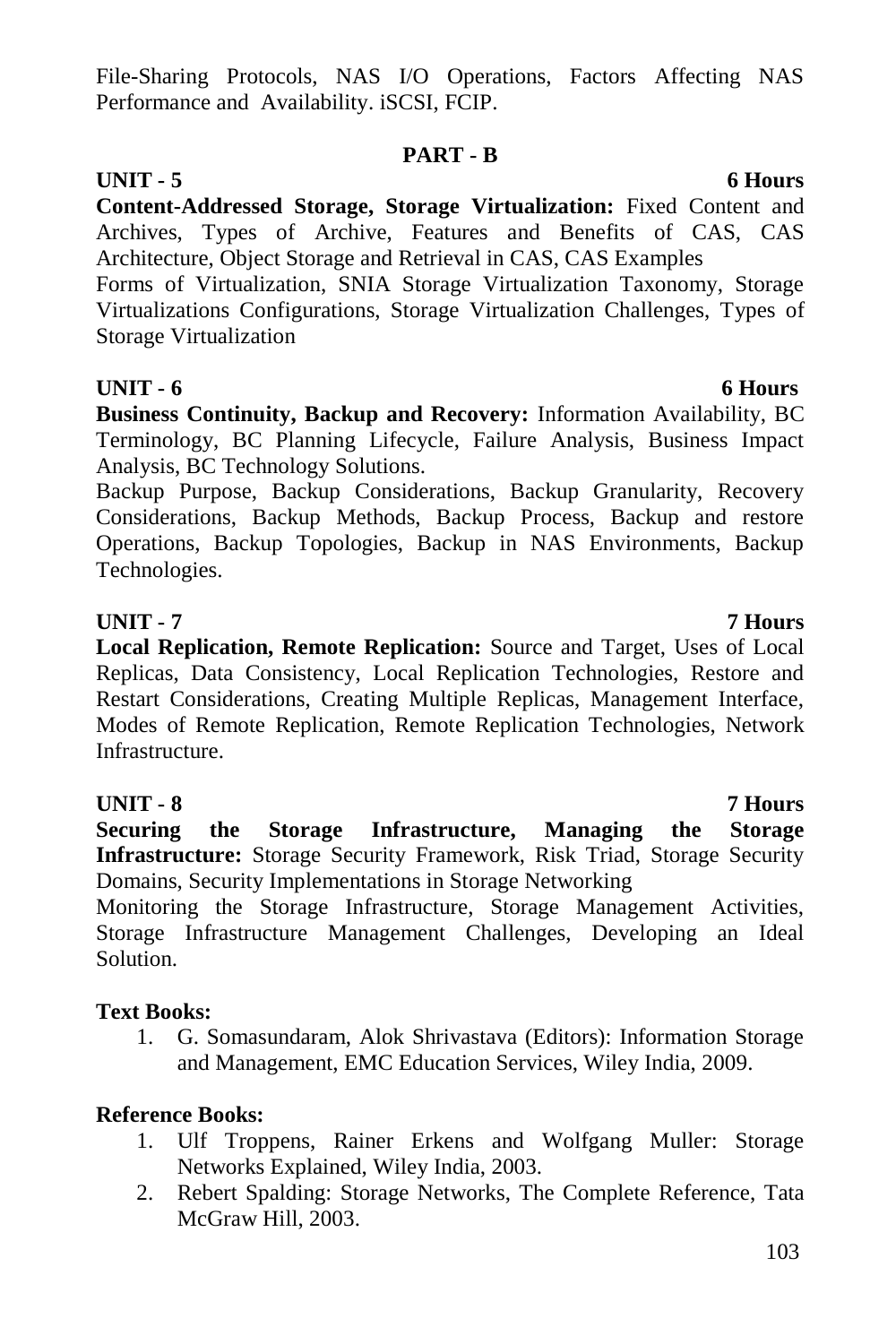3. Richard Barker and Paul Massiglia: Storage Area Networks Essentials A Complete Guide to Understanding and Implementing SANs, Wiley India, 2002.

### **FUZZY LOGIC**

| <b>Subject Code: 10CS766</b> | <b>I.A.</b> Marks $\therefore$ 25 |
|------------------------------|-----------------------------------|
| Hours/Week: 04               | Exam Hours: 03                    |
| Total Hours: 52              | Exam Marks: 100                   |

### **PART – A**

### **UNIT – 1 7 Hours**

**Introduction, Classical Sets and Fuzzy Sets:** Background, Uncertainty and Imprecision, Statistics and Random Processes, Uncertainty in Information, Fuzzy Sets and Membership, Chance versus Ambiguity.

Classical Sets - Operations on Classical Sets, Properties of Classical (Crisp) Sets, Mapping of Classical Sets to Functions

Fuzzy Sets - Fuzzy Set operations, Properties of Fuzzy Sets. Sets as Points in Hypercubes

### **UNIT – 2 6 Hours**

**Classical Relations and Fuzzy Relations:** Cartesian Product, Crisp Relations - Cardinality of Crisp Relations, Operations on Crisp Relations, Properties of Crisp Relations, Composition. Fuzzy Relations - Cardinality of Fuzzy Relations, Operations on Fuzzy Relations, Properties of Fuzzy Relations, Fuzzy Cartesian Product and Composition, Non-interactive Fuzzy Sets. Tolerance and Equivalence Relations - Crisp Equivalence Relation, Crisp Tolerance Relation, Fuzzy Tolerance and Equivalence Relations. Value Assignments - Cosine Amplitude, Max-min Method, Other Similarity methods

## **UNIT – 3 6 Hours**

**Membership Functions:** Features of the Membership Function, Standard Forms and Boundaries, Fuzzification, Membership Value Assignments – Intuition, Inference, Rank Ordering, Angular Fuzzy Sets, Neural Networks, Genetic Algorithms, Inductive Reasoning.

**UNIT – 4 7 Hours Fuzzy-to-Crisp Conversions, Fuzzy Arithmetic:** Lambda-Cuts for Fuzzy Sets, Lambda-Cuts for Fuzzy Relations, Defuzzification Methods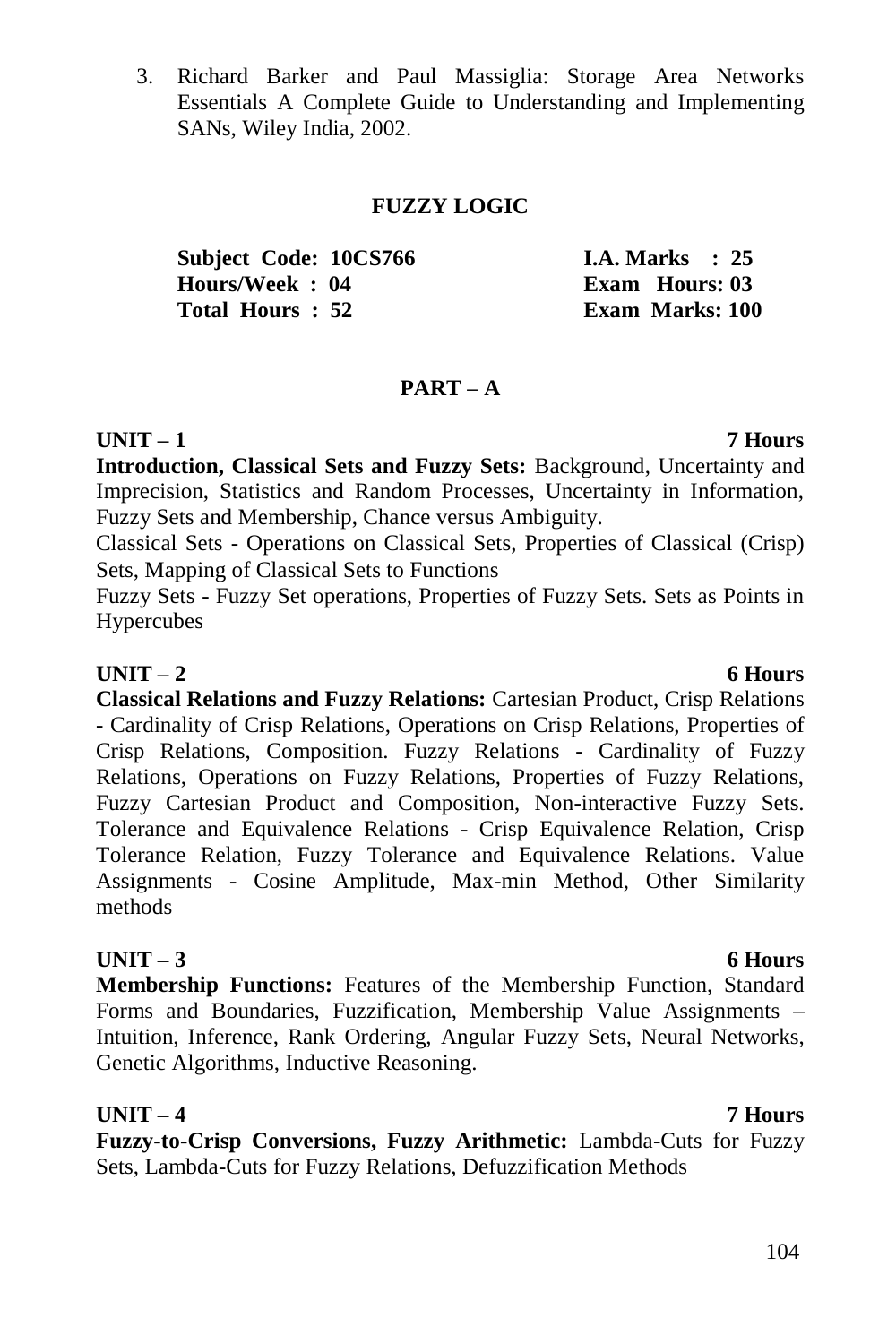Extension Principle - Crisp Functions, Mapping and Relations, Functions of fuzzy Sets – Extension Principle, Fuzzy Transform (Mapping), Practical Considerations, Fuzzy Numbers

Interval Analysis in Arithmetic, Approximate Methods of Extension - Vertex method, DSW Algorithm, Restricted DSW Algorithm, Comparisons, Fuzzy Vectors

### **PART - B**

**Classical Logic and Fuzzy Logic:** Classical Predicate Logic – Tautologies, Contradictions, Equivalence, Exclusive OR and Exclusive NOR, Logical Proofs, Deductive Inferences. Fuzzy Logic, Approximate Reasoning, Fuzzy Tautologies, Contradictions, Equivalence and Logical Proofs, Other forms of the Implication Operation, Other forms of the Composition Operation

### **UNIT – 6 6 Hours**

**Fuzzy Rule- Based Systems:** Natural Language, Linguistic Hedges, Rule-Based Systems - Canonical Rule Forms, Decomposition of Compound Rules, Likelihood and Truth Qualification, Aggregation of Fuzzy Rules, Graphical Techniques of Inference

### **UNIT – 7 7 Hours**

**Fuzzy Decision Making :** Fuzzy Synthetic Evaluation, Fuzzy Ordering, Preference and consensus, Multiobjective Decision Making, Fuzzy Bayesian Decision Method, Decision Making under Fuzzy States and Fuzzy Actions.

# **UNIT – 8 7 Hours**

**Fuzzy Classification:** Classification by Equivalence Relations - Crisp Relations, Fuzzy Relations. Cluster Analysis, Cluster Validity, c-Means Clustering - Hard c-Means (HCM), Fuzzy c-Means (FCM). Classification Metric, Hardening the Fuzzy c-Partition, Similarity Relations from Clustering

## **Text Books:**

1. Timothy J. Ross: Fuzzy Logic with Engineering Applications,  $2<sup>nd</sup>$ Edition, Wiley India, 2006.. (Chapter 1 (pp 1-14), Chapter 2 (pp 17-34), Chapter 3 ( pp 46-70),

Chapter 4 (pp 87-122), Chapter 5 (pp 130-146), Chapter 6 (pp 151- 178), Chapter 7 ( pp 183-210), Chapter 8 (pp 232-254), Chapter 9 (pp 313-352), Chapter 10 ( pp 371 – 400))

## **Reference Books:**

1. B Kosko: Neural Networks and Fuzzy systems: A Dynamical System approach, PHI, 1991.

## **UNIT – 5 6 Hours**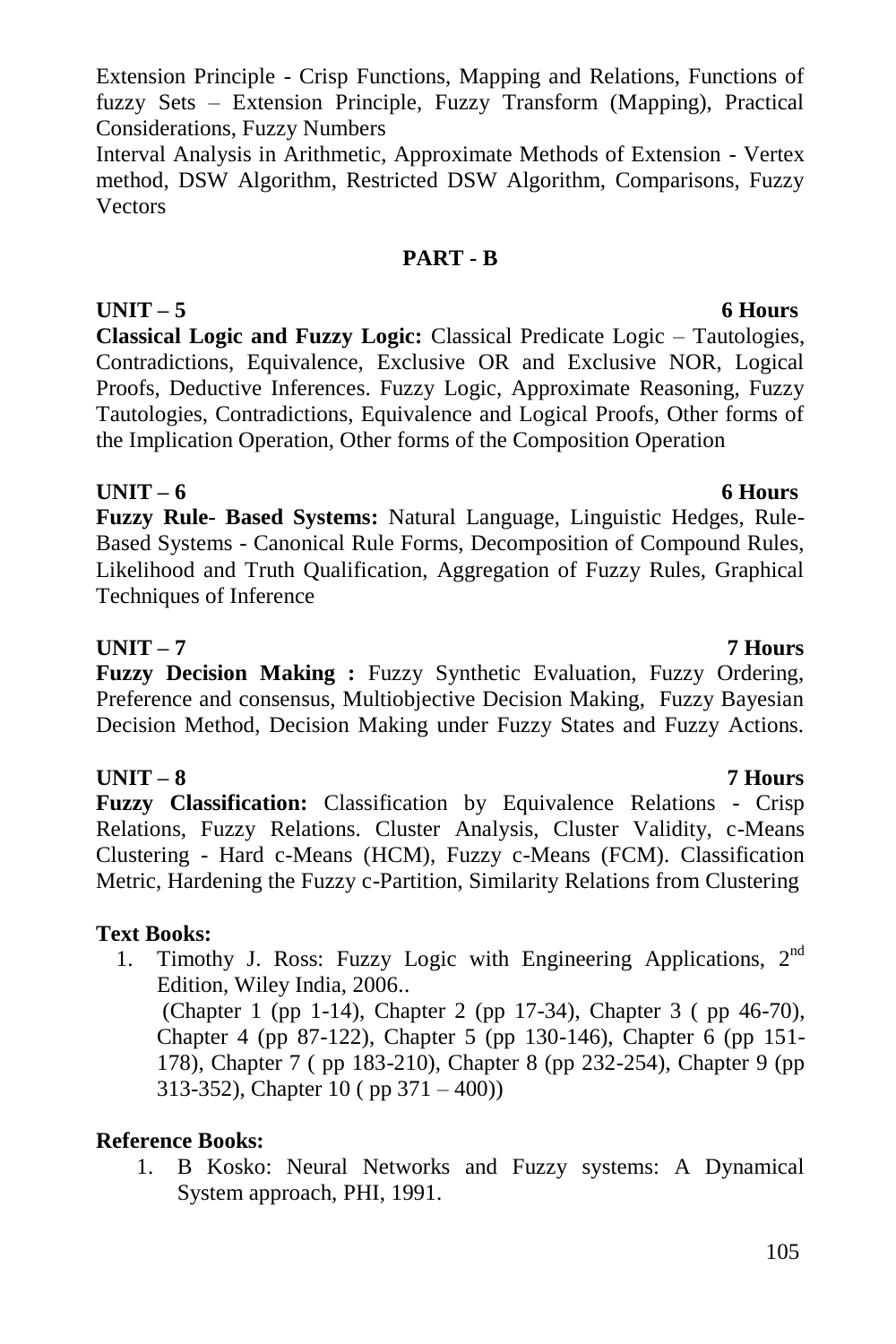| Subject Code: 10CSL77 | I.A. Marks $\therefore$ 25 |
|-----------------------|----------------------------|
| Hours/Week: 03        | <b>Exam Hours: 03</b>      |
| Total Hours: 42       | Exam Marks: 50             |

**Note: Student is required to solve one problem from PART-A and one problem from PART-B. The questions are allotted based on lots. Both questions carry equal marks.**

### **PART A – Simulation Exercises**

### **The following experiments shall be conducted using either NS228/OPNET or any other suitable simulator.**

- 1. Simulate a three nodes point  $-$  to  $-$  point network with duplex links between them. Set the queue size and vary the bandwidth and find the number of packets dropped.
- 2. Simulate a four node point-to-point network with the links connected as follows:  $n0 - n2$ ,  $n1 - n2$  and  $n2 - n3$ . Apply TCP agent between  $n0 - n3$  and UDP

between n1-n3. Apply relevant applications over TCP and UDP agents changing the parameter and determine the number of packets sent by TCP / UDP.

- 3. Simulate the transmission of ping messages over a network topology consisting of 6 nodes and find the number of packets dropped due to congestion.
- 4. Simulate an Ethernet LAN using n nodes (6-10), change error rate and data rate and compare throughput.
- 5. Simulate an Ethernet LAN using n nodes and set multiple traffic nodes and plot congestion window for different source / destination.
- 6. Simulate simple ESS and with transmitting nodes in wire-less LAN by simulation and determine the performance with respect to transmission of packets.

## **PART-B**

## **Implement the following in C/C++:**

- 7. Write a program for error detecting code using CRC-CCITT (16- bits).
- 8. Write a program for distance vector algorithm to find suitable path for transmission.
- 9. Using TCP/IP sockets, write a client server program to make the client send the file name and to make the server send back the contents of the requested file if present.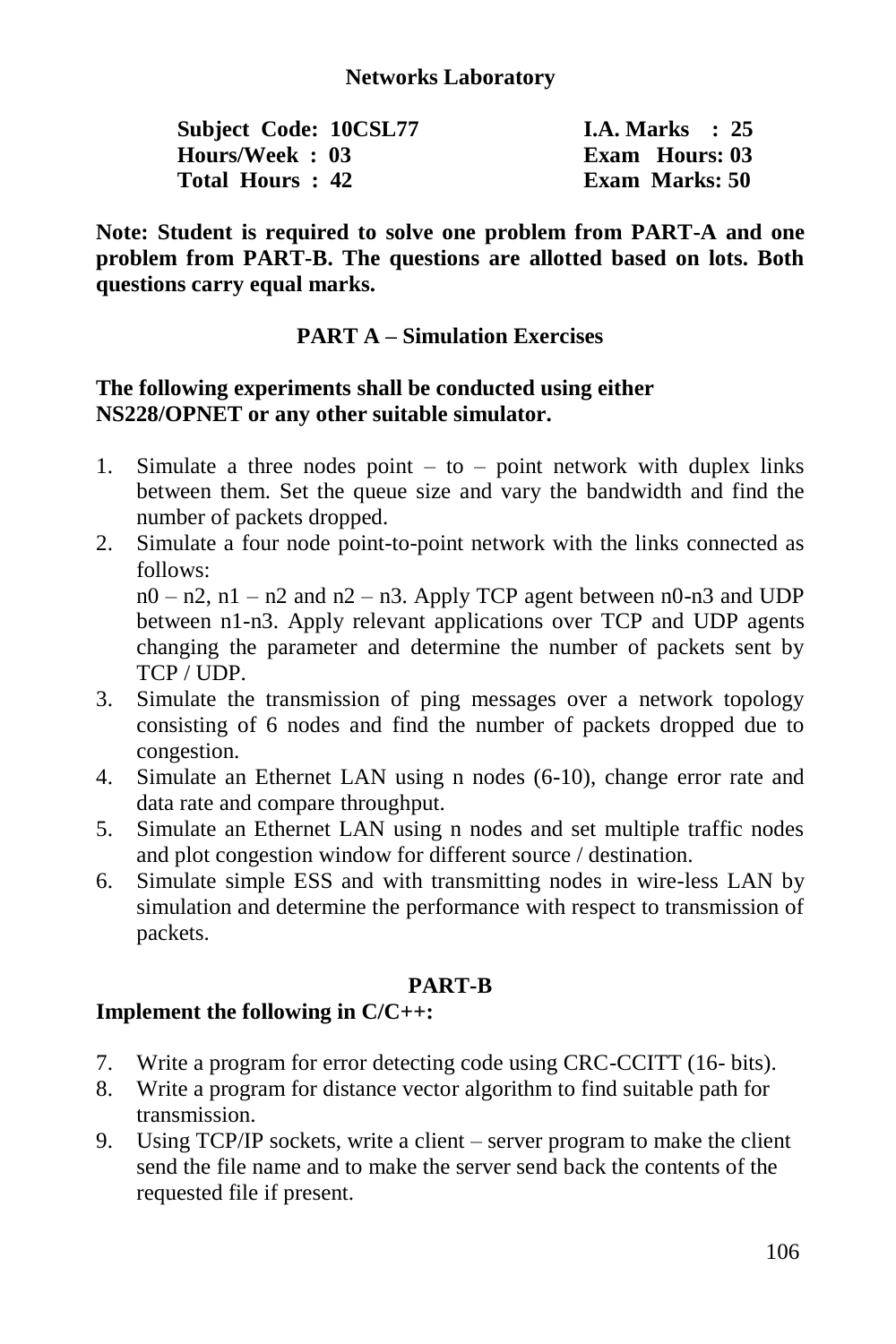- 10. Implement the above program using as message queues or FIFOs as IPC channels.
- 11. Write a program for simple RSA algorithm to encrypt and decrypt the data.
- 12. Write a program for congestion control using leaky bucket algorithm.

### **Note:**

In the examination, a combination of one problem has to be asked from Part A for a total of 25 marks and one problem from Part B has to be asked for a total of 25 marks. The choice must be based on random selection from the entire lots.

### **Web Programming Laboratory**

| <b>Subject Code: 10CSL78</b> | <b>I.A. Marks</b> : 25 |
|------------------------------|------------------------|
| Hours/Week: 03               | Exam Hours: 03         |
| Total Hours: 42              | Exam Marks: 50         |

- 1. Develop and demonstrate a XHTML file that includes Javascript script for the following problems:
	- a) Input: A number n obtained using prompt Output: The first n Fibonacci numbers
	- b) Input: A number n obtained using prompt Output: A table of numbers from 1 to n and their squares using **alert**
- 2. a) Develop and demonstrate, using Javascript script, a XHTML document that collects the USN ( the valid format is: A digit from 1 to 4 followed by two upper-case characters followed by two digits followed by two upper-case characters followed by three digits; no embedded spaces allowed) of the user. Event handler must be included for the form element that collects this information to validate the input. Messages in the alert windows must be produced when errors are detected.

b) Modify the above program to get the current semester also (restricted to be a number from 1 to 8)

3. a) Develop and demonstrate, using Javascript script, a XHTML document that contains three short paragraphs of text, stacked on top of each other, with only enough of each showing so that the mouse cursor can be placed over some part of them. When the cursor is placed over the exposed part of any paragraph, it should rise to the top to become completely visible. b) Modify the above document so that when a paragraph is moved from the top stacking position, it returns to its original position rather than to

the bottom.

4. a) Design an XML document to store information about a student in an engineering college affiliated to VTU. The information must include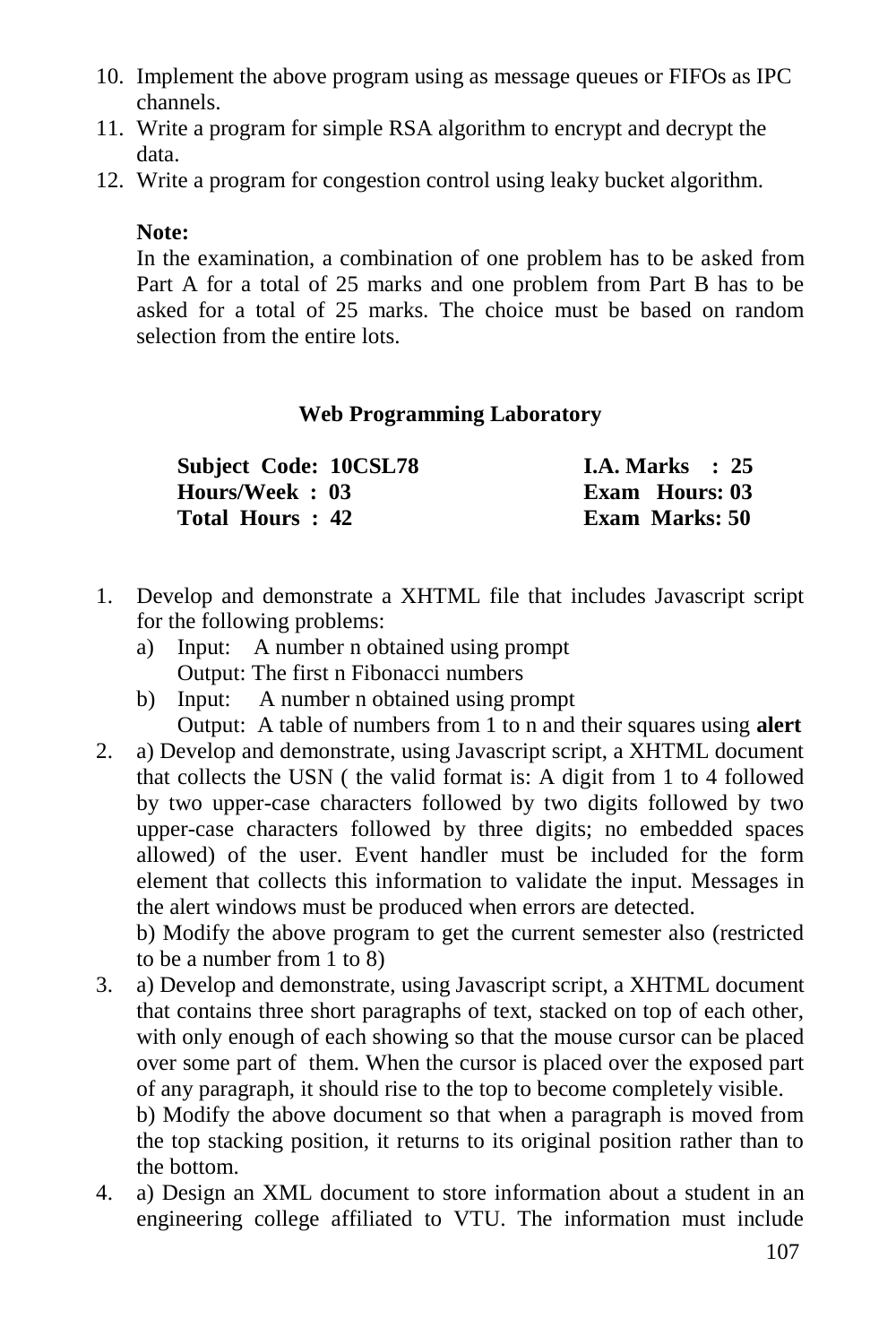USN, Name, Name of the College, Brach, Year of Joining, and e-mail id. Make up sample data for 3 students. Create a CSS style sheet and use it to display the document.

b) Create an XSLT style sheet for one student element of the above document and use it to create a display of that element.

- 5. a) Write a Perl program to display various Server Information like Server Name, Server Software, Server protocol, CGI Revision etc. b) Write a Perl program to accept UNIX command from a HTML form and to display the output of the command executed.
- 6. a) Write a Perl program to accept the User Name and display a greeting message randomly chosen from a list of 4 greeting messages. b) Write a Perl program to keep track of the number of visitors visiting the web page and to display this count of visitors, with proper headings.
- 7. Write a Perl program to display a digital clock which displays the current time of the server.
- 8. Write a Perl program to insert name and age information entered by the user into a table created using MySQL and to display the current contents of this table.
- 9. Write a PHP program to store current date-time in a COOKIE and display the "Last visited on" date-time on the web page upon reopening of the same page.
- 10. Write a PHP program to store page views count in SESSION, to increment the count on each refresh, and to show the count on web page.
- 11. Create a XHTML form with Name, Address Line 1, Address Line 2, and E-mail text fields. On submitting, store the values in MySQL table. Retrieve and display the data based on Name.
- 12. Build a Rails application to accept book information viz. Accession number, title, authors, edition and publisher from a web page and store the information in a database and to search for a book with the title specified by the user and to display the search results with proper headings.

### **Note: In the examination** *each* **student picks one question from the lot of** *all* **12 questions.**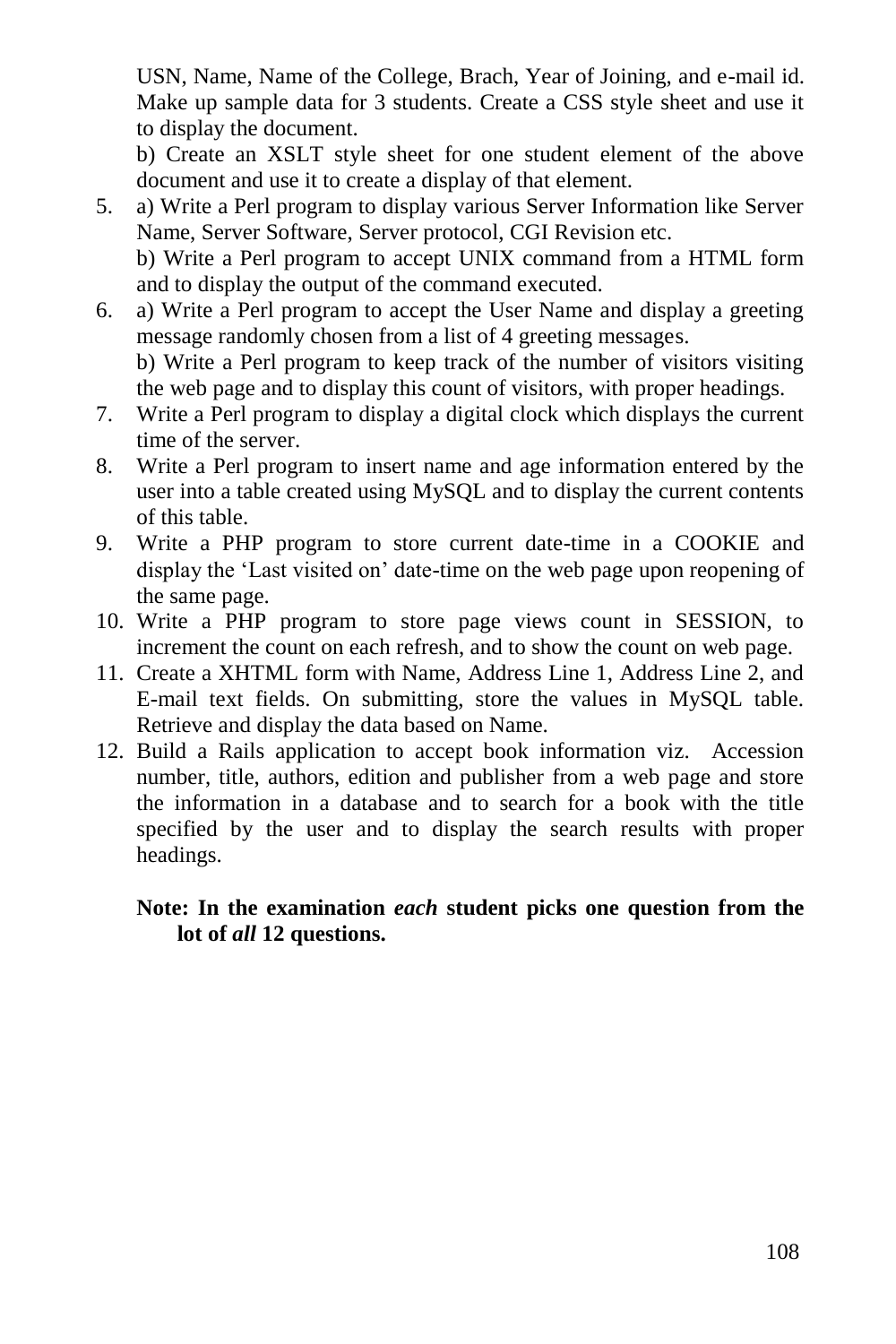#### **VIII SEMESTER**

#### **SOFTWARE ARCHITECTURES**

**Subject Code: 10IS81 1.4. Marks : 25<br>
Hours/Week : 04** Exam Hours: 03 **Total Hours : 52 Exam Marks: 100**

#### **PART – A**

#### **UNIT – 1 6 Hours**

**Introduction:** The Architecture Business Cycle: Where do architectures come from? Software processes and the architecture business cycle; What makes a "good" architecture? What software architecture is and what it is not; Other points of view; Architectural patterns, reference models and reference architectures; Importance of software architecture; Architectural structures and views.

#### **UNIT – 2 7 Hours**

**Architectural Styles and Case Studies:** Architectural styles; Pipes and filters; Data abstraction and object-oriented organization; Event-based, implicit invocation; Layered systems; Repositories; Interpreters; Process control; Other familiar architectures; Heterogeneous architectures. Case Studies: Keyword in Context; Instrumentation software; Mobile robotics; Cruise control; Three vignettes in mixed style.

#### **UNIT – 3 6 Hours**

**Quality:** Functionality and architecture; Architecture and quality attributes; System quality attributes; Quality attribute scenarios in practice; Other system quality attributes; Business qualities; Architecture qualities. Achieving Quality: Introducing tactics; Availability tactics; Modifiability tactics; Performance tactics; Security tactics; Testability tactics; Usability tactics; Relationship of tactics to architectural patterns; Architectural patterns and styles.

#### **UNIT – 4 7 Hours**

**Architectural Patterns – 1:** Introduction; From mud to structure: Layers, Pipes and Filters, Blackboard.

**Exam Hours: 03**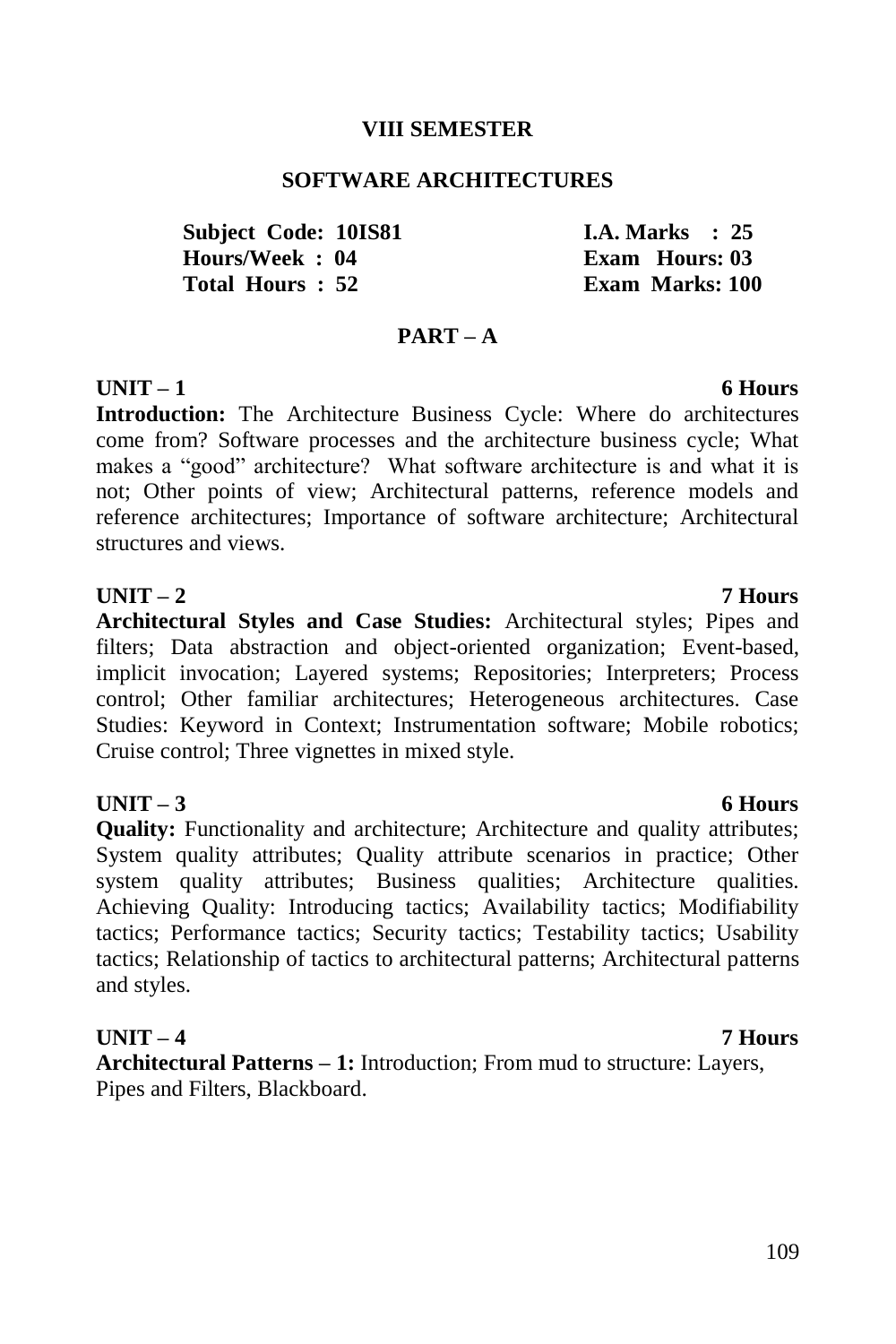#### **PART – B**

### **UNIT – 5 7 Hours**

**Architectural Patterns – 2:** Distributed Systems: Broker; Interactive Systems: MVC, Presentation-Abstraction-Control.

### **UNIT – 6 6 Hours**

**Architectural Patterns – 3:** Adaptable Systems: Microkernel; Reflection.

### **UNIT – 7 6 Hours**

**Some Design Patterns:** Structural decomposition: Whole – Part; Organization of work: Master – Slave; Access Control: Proxy.

### **UNIT – 8 7 Hours**

**Designing and Documenting Software Architecture:** Architecture in the life cycle; Designing the architecture; Forming the team structure; Creating a skeletal system. Uses of architectural documentation; Views; Choosing the relevant views; Documenting a view; Documentation across views.

### **Text Books:**

- 1. Len Bass, Paul Clements, Rick Kazman: Software Architecture in Practice, 2nd Edition, Pearson Education, 2003. (Chapters 1, 2, 4, 5, 7, 9)
- 2. Frank Buschmann, Regine Meunier, Hans Rohnert, Peter Sommerlad, Michael Stal: Pattern-Oriented Software Architecture, A System of Patterns, Volume 1, John Wiley and Sons, 2007. (Chapters 2, 3.1 to 3.4)
- 3. Mary Shaw and David Garlan: Software Architecture- Perspectives on an Emerging Discipline, PHI, 2007. (Chapters 1.1, 2, 3)

### **Reference Books:**

1. E. Gamma, R. Helm, R. Johnson, J. Vlissides: Design Patterns-Elements of Reusable Object-Oriented Software, Pearson Education, 1995.

**Web Reference:** <http://www.hillside.net/patterns/>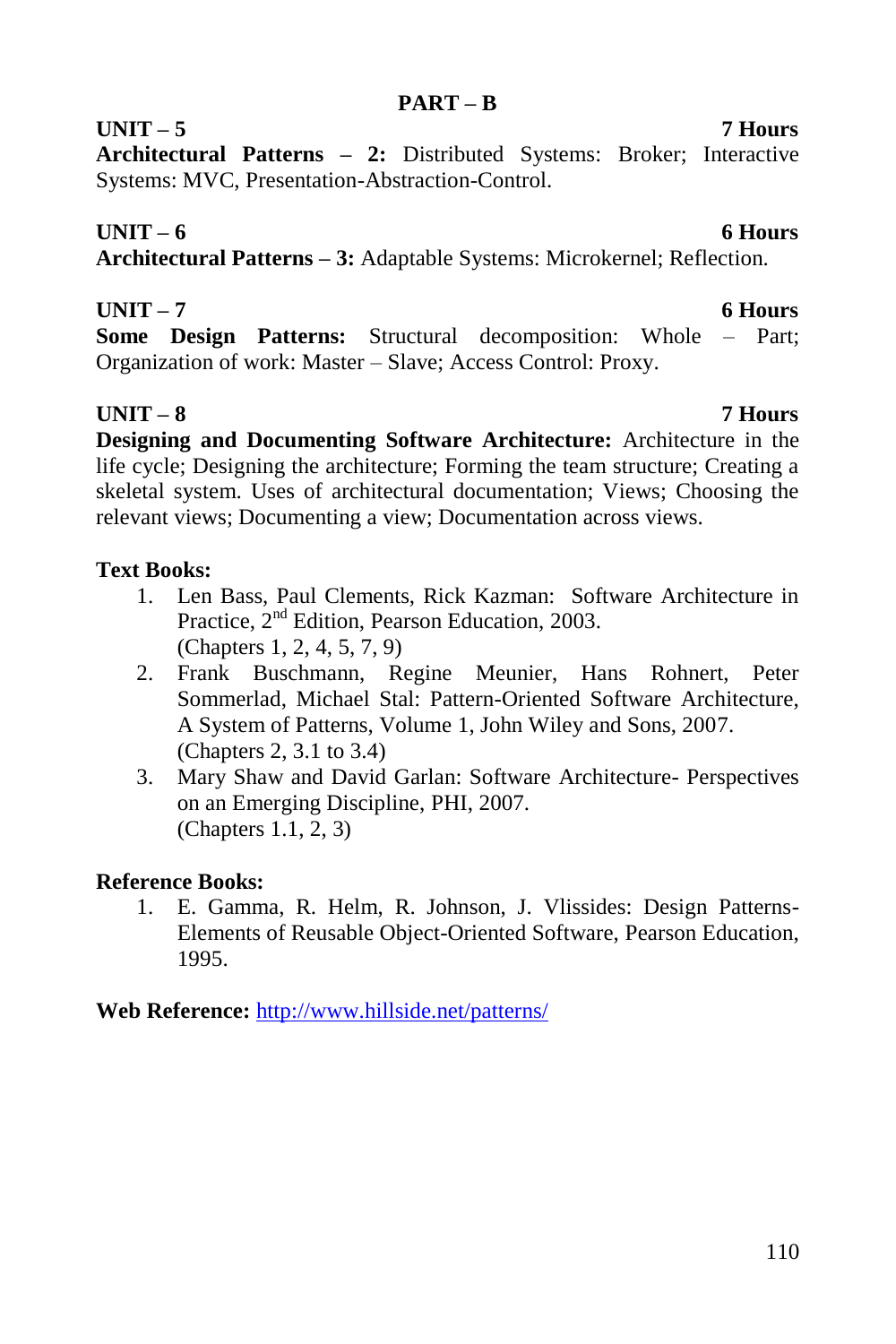# 111

### **SYSTEM MODELING AND SIMULATION**

| Sub Code: 10CS82 | <b>IA Marks</b>   | : 25      |
|------------------|-------------------|-----------|
| Hrs/Week: 04     | <b>Exam Hours</b> | $\pm 0.3$ |
| Total Hrs: 52    | Exam Marks        | : 100     |

#### **PART – A UNIT – 1 8 Hours**

**Introduction:** When simulation is the appropriate tool and when it is not appropriate; Advantages and disadvantages of Simulation; Areas of application; Systems and system environment; Components of a system; Discrete and continuous systems; Model of a system; Types of Models; Discrete-Event System Simulation; Steps in a Simulation Study. The basics of Spreadsheet simulation, Simulation example: Simulation of queuing systems in a spreadsheet.

### **UNIT – 2 6 Hours**

**General Principles, Simulation Software:** Concepts in Discrete-Event Simulation: The Event-Scheduling / Time-Advance Algorithm, World Views, Manual simulation Using Event Scheduling; List processing. Simulation in Java; Simulation in GPSS

#### **UNIT – 3 6 Hours**

**Statistical Models in Simulation:** Review of terminology and concepts; Useful statistical models; Discrete distributions; Continuous distributions; Poisson process; Empirical distributions.

### **UNIT – 4 6 Hours**

**Queuing Models:** Characteristics of queuing systems; Queuing notation; Long-run measures of performance of queuing systems; Steady-state behavior of M/G/1 queue; Networks of queues; Rough-cut modeling: An illustration..

### **PART – B**

### **UNIT – 5 8 Hours**

**Random-Number Generation, Random-Variate Generation:** Properties of random numbers; Generation of pseudo-random numbers; Techniques for generating random numbers; Tests for Random Numbers Random-Variate Generation: Inverse transform technique; Acceptance-Rejection technique; Special properties.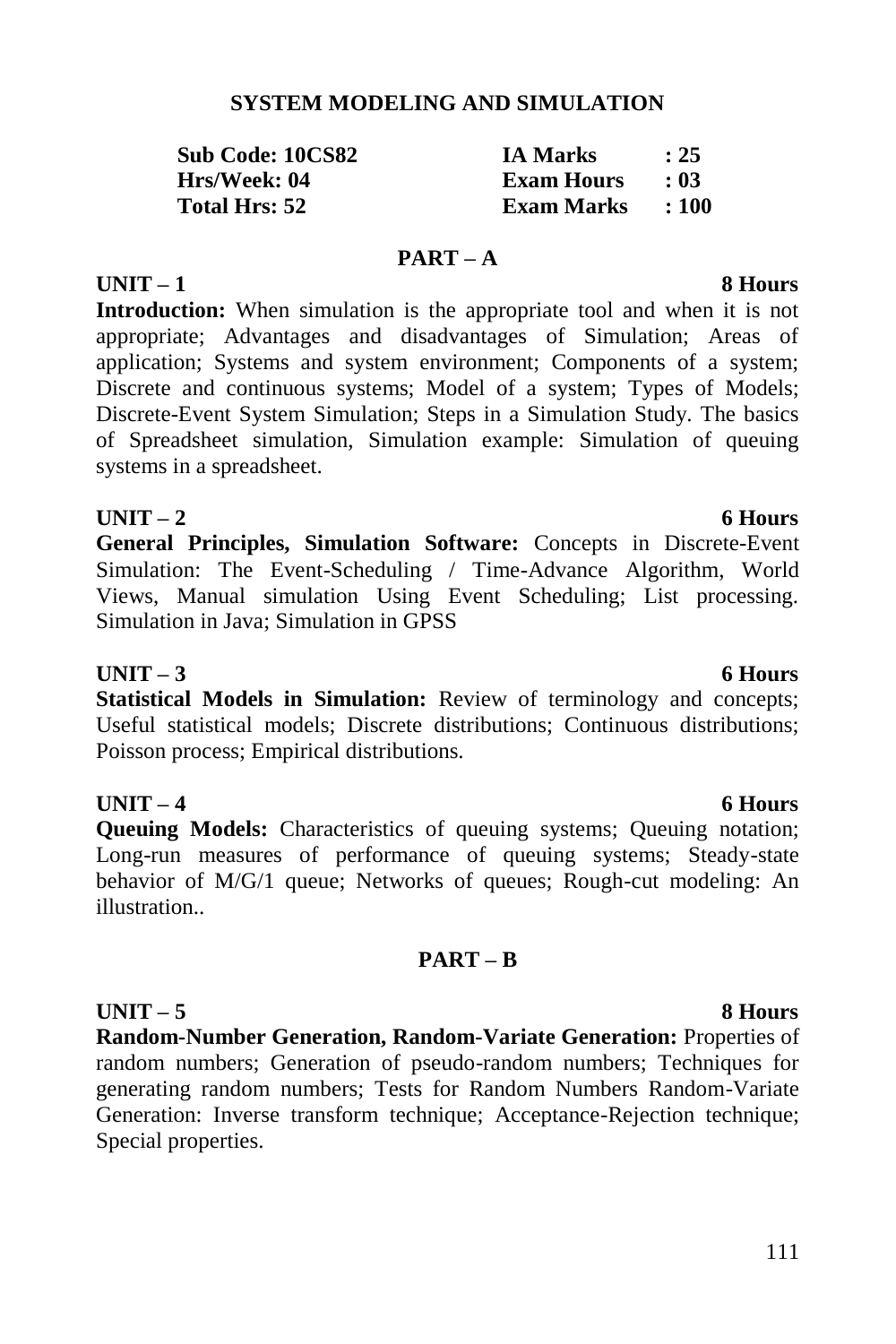### 112

### **Mobile Computing Architecture:** Types of Networks, Architecture for Mobile Computing, 3-tier Architecture, Design Considerations for Mobile Computing.

## **UNIT – 6 6 Hours**

**Input Modeling :** Data Collection; Identifying the distribution with data; Parameter estimation; Goodness of Fit Tests; Fitting a non-stationary Poisson process; Selecting input models without data; Multivariate and Time-Series input models.

### **UNIT – 7 6 Hours**

**Estimation of Absolute Performance:** Types of simulations with respect to output analysis; Stochastic nature of output data; Absolute measures of performance and their estimation; Output analysis for terminating simulations; Output analysis for steady-state simulations.

**UNIT – 8 6 Hours Verification, Calibration, and Validation; Optimization:** Model building, verification and validation; Verification of simulation models; Calibration and validation of models, Optimization via Simulation

### **Text Books**:

1. Jerry Banks, John S. Carson II, Barry L. Nelson, David M. Nicol: Discrete-Event System Simulation, 5<sup>th</sup> Edition, Pearson Education, 2010.

(Listed topics only from Chapters1 to 12)

### **Reference Books**:

- 1. Lawrence M. Leemis, Stephen K. Park: Discrete Event Simulation: A First Course, Pearson Education, 2006.
- 2. Averill M. Law: Simulation Modeling and Analysis,  $4<sup>th</sup>$  Edition. Tata McGraw-Hill, 2007.

### **WIRELESS NETWORKS AND MOBILE COMPUTING**

| <b>Sub Code: 10CS831</b> | <b>IA Marks</b>   | : 25      |
|--------------------------|-------------------|-----------|
| Hrs/Week: 04             | <b>Exam Hours</b> | $\pm 0.3$ |
| Total Hrs: 52            | Exam Marks        | :100      |

### **PART-A**

### **UNIT – 1**

## **6 Hours**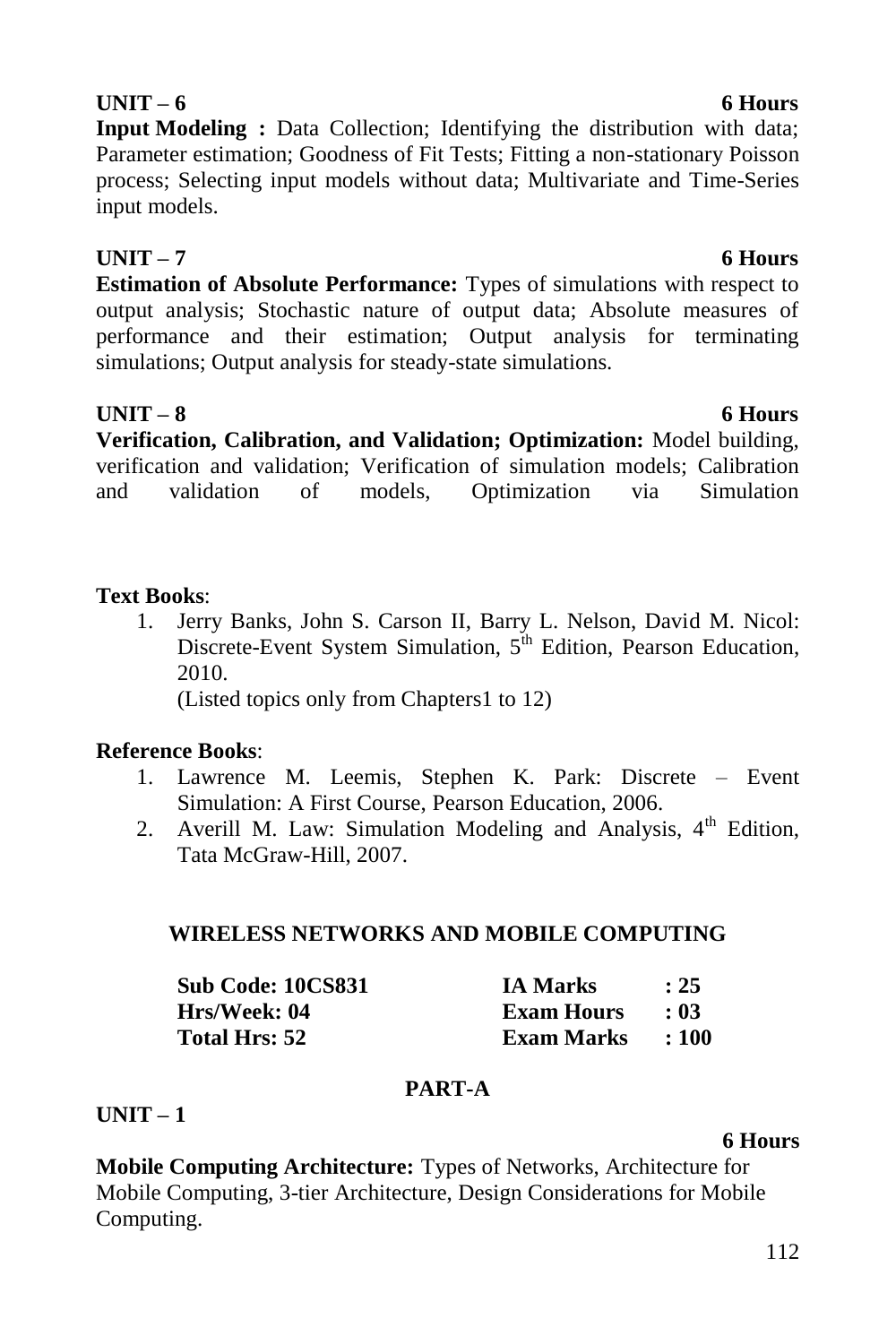### **UNIT – 2 7 Hours**

**Wireless Networks – 1: GSM and SMS:** Global Systems for Mobile Communication ( GSM and Short Service Messages ( SMS): GSM Architecture, Entities, Call routing in GSM, PLMN Interface, GSM Addresses and Identities, Network Aspects in GSM, Mobility Management, GSM Frequency allocation. Introduction to SMS, SMS Architecture, SM MT, SM MO, SMS as Information bearer, applications

**UNIT – 3 6 Hours Wireless Networks – 2: GPRS :** GPRS and Packet Data Network, GPRS Network Architecture, GPRS Network Operations, Data Services in GPRS, Applications for GPRS, Billing and Charging in GPRS

**UNIT – 4 7 Hours**

**Wireless Networks – 3: CDMA, 3G and WiMAX:** Spread Spectrum technology, IS-95, CDMA versus GSM, Wireless Data, Third Generation Networks, Applications on 3G, Introduction to WiMAX.

### **PART - B**

### **UNIT – 5 6 Hours**

**Mobile Client:** Moving beyond desktop, Mobile handset overview, Mobile phones and their features, PDA, Design Constraints in applications for handheld devices.Mobile IP: Introduction, discovery, Registration, Tunneling, Cellular IP, Mobile IP with IPv6

### **UNIT – 6 7 Hours**

**Mobile OS and Computing Environment:** Smart Client Architecture, The Client: User Interface, Data Storage, Performance, Data Synchronization, Messaging. The Server: Data Synchronization, Enterprise Data Source, Messaging. Mobile Operating Systems: WinCE, Palm OS, Symbian OS, Linux, Proprietary OS Client Development : The development process, Need analysis phase, Design phase, Implementation and Testing phase, Deployment phase, Development Tools, Device Emulators.

### **UNIT – 7 6 Hours**

**Building, Mobile Internet Applications:** Thin client: Architecture, the client, Middleware, messaging Servers, Processing a Wireless request, Wireless Applications Protocol (WAP) Overview, Wireless Languages: Markup Languages, HDML, WML, HTML, cHTML, XHTML, VoiceXML.

### **UNIT – 8 7 Hours**

**J2ME:** Introduction, CDC, CLDC, MIDP; Programming for CLDC, MIDlet model, Provisioning, MIDlet life-cycle, Creating new application, MIDlet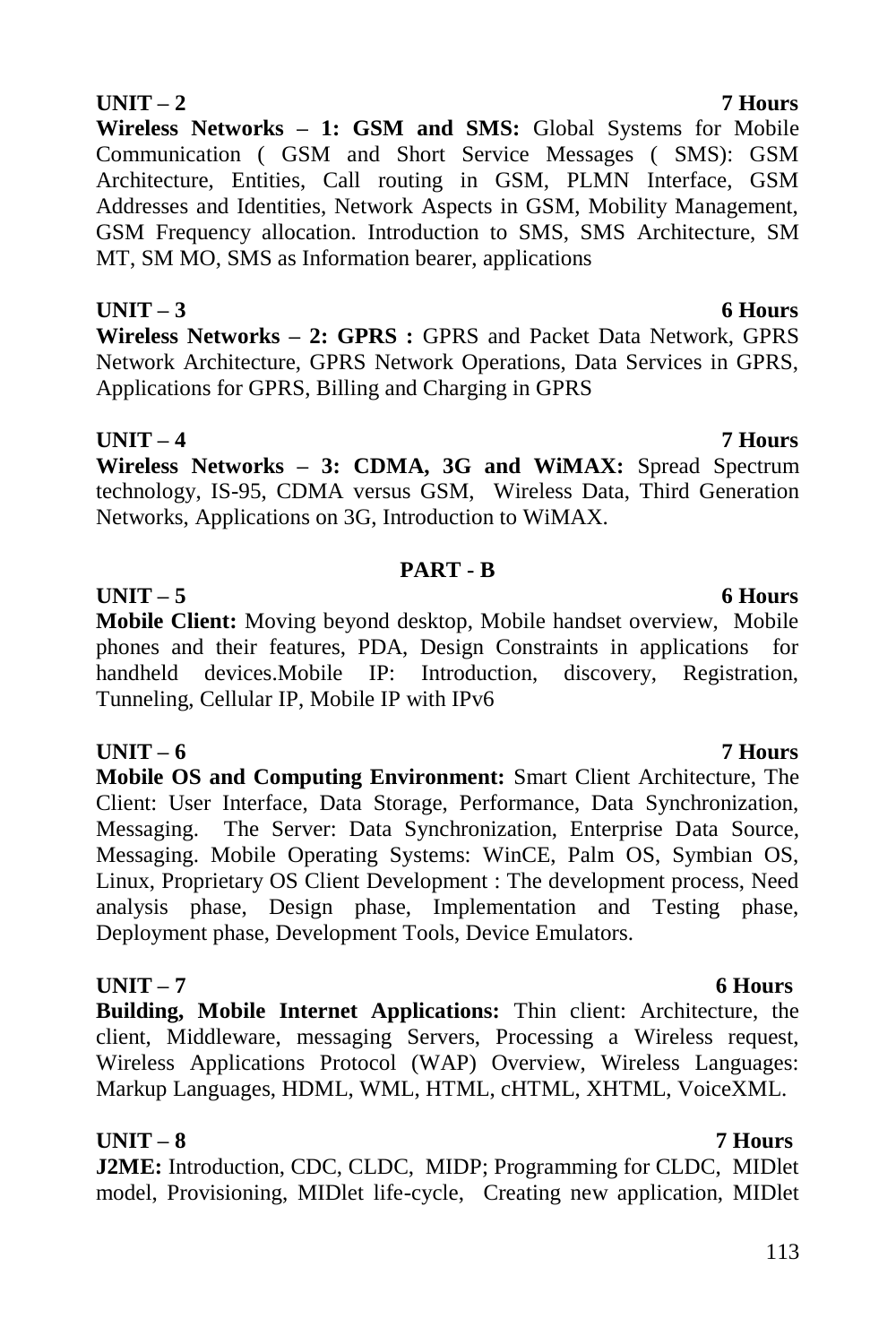event handling, GUI in MIDP, Low level GUI Components, Multimedia APIs; Communication in MIDP, Security Considerations in MIDP.

### **Text Books:**

- 1. Dr. Ashok Talukder, Ms Roopa Yavagal, Mr. Hasan Ahmed: Mobile Computing, Technology, Applications and Service Creation, 2d Edition, Tata McGraw Hill, 2010
- 2. Martyn Mallik: Mobile and Wireless Design Essentials, Wiley, 2003

#### **Reference Books:**

- 1. Raj kamal: Mobile Computing, Oxford University Press, 2007.
- 2. Iti Saha Misra: Wireless Communications and Networks, 3G and Beyond, Tata McGraw Hill, 2009.

#### **WEB 2.0 AND RICH INTERNET APPLICATIONS**

| <b>Sub Code: 10CS832</b> | <b>IA Marks</b>   | : 25  |
|--------------------------|-------------------|-------|
| Hrs/ Week: 04            | <b>Exam Hours</b> | - 03  |
| <b>Total Hours: 52</b>   | Exam Marks        | : 100 |

#### **PART - A**

## **UNIT – 1 6 Hours**

**Introduction, Ajax – 1:** Web 2.0 and Rich Internet Applications, Overview of Ajax, Examples of usage of Ajax: Updating web page text, Chatting in real time, Dragging and dropping, Downloading images. Creating Ajax Applications: An example, Analysis of example ajax.html, Creating the JavaScript, Creating and opening the XMLHttpRequest object, Data download, Displaying the fetched data, Connecting to the server, Adding Server-side programming, Sending data to the server using GET and POST, Using Ajax together with XML.

### **UNIT – 2 7 Hours**

**Ajax – 2:** Handling multiple XMLHttpRequest objects in the same page, Using two XMLHttpRequest objects, Using an array of XMLHttpRequest objects, Using inner functions, Downloading JavaScript, connecting to Google Suggest, Creating google.php, Downloading from other domains with Ajax, HTML header request and Ajax, Defeating caching, Examples.Building XML and working with XML in JavaScript, Getting the document element, Accessing any XML element, Handling whitespace in Firefox, Handling cross-browser whitespace, Accessing XML data directly, Validating XML, Further examples of Rich Internet Applications with Ajax.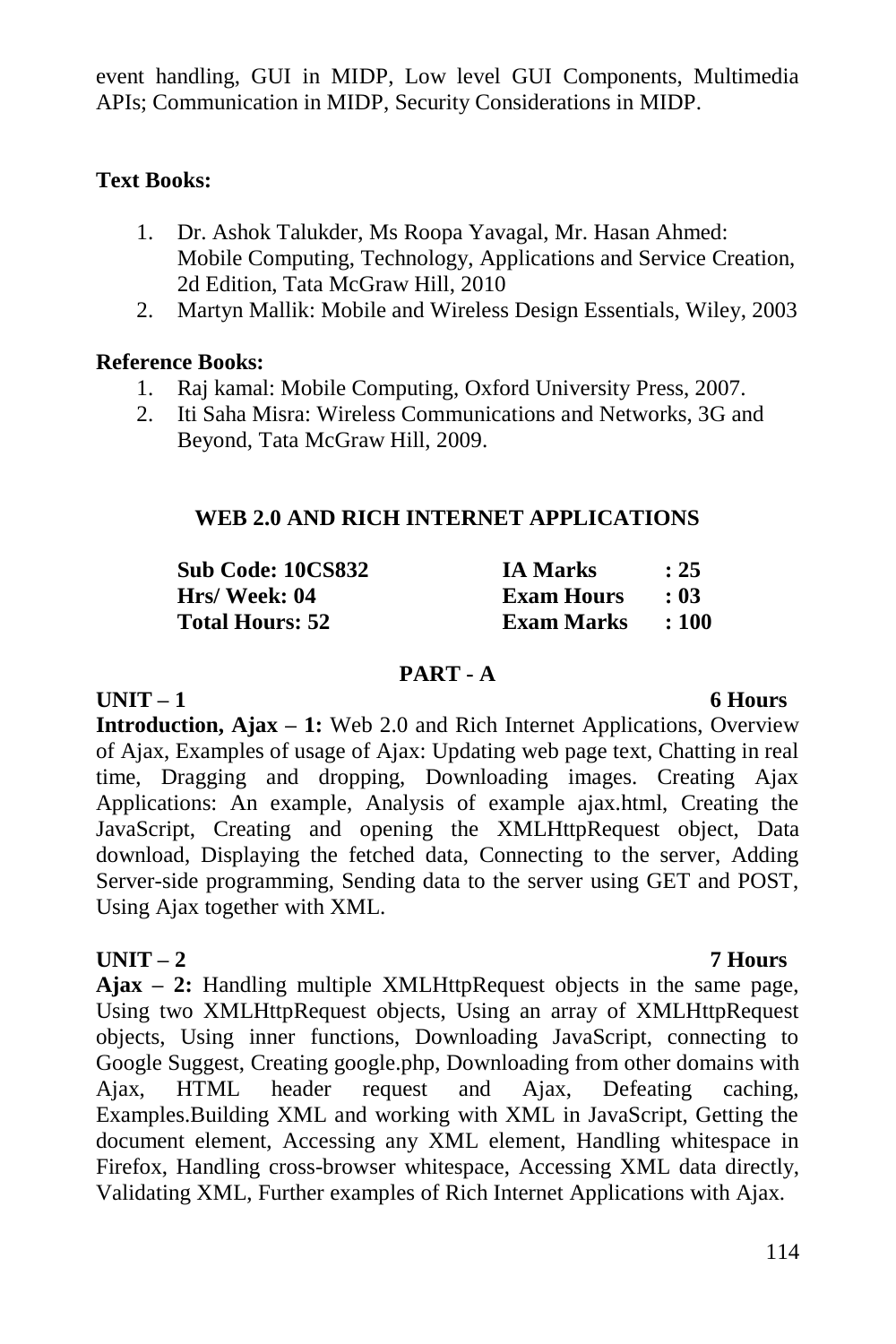#### **UNIT – 3 6 Hours**

**Ajax – 3:** Drawing user"s attention to downloaded text, Styling text, colors and background using CSS, Setting element location in the web pages, Setting the stacking order of web page elements, Further examples of using Ajax. Displaying all the data in an HTML form, Working with PHP server variables, Getting the data in to array format, Wrapping applications in to a single PHP page, Validating input from the user, Validating integers and text, DOM, Appending new elements to a web page using the DOM and Ajax, Replacing elements using the DOM, Handling timeouts in Ajax, Downloading images with Ajax, Example programs.

#### **UNIT – 4 7 Hours**

**Flex – 1 :** Introduction: Understanding Flex Application Technologies, Using Flex Elements, Working with Data Services (Loading Data at Runtime), The Differences between Traditional and Flex Web Applications, Understanding How Flex Applications Work, Understanding Flex and Flash Authoring. Building Applications with the Flex Framework: Using Flex Tool Sets, Creating Projects, Building Applications, Deploying Applications Framework Fundamentals: Understanding How Flex Applications Are Structured, Loading and Initializing Flex Applications, Understanding the Component Life Cycles, Loading One Flex Application into Another Flex Application, Differentiating Between Flash Player and the Flex Framework, Caching the Framework, Understanding Application Domains, Localization, Managing Layout: Flex Layout Overview, Making Fluid Interfaces, Putting It All Together.

#### **PART B**

#### **UNIT – 5 7 Hours Flex – 2:** MXML: Understanding MXML Syntax and Structure, Making MXML Interactive Working with UI Components: Understanding UI Components, Buttons, Value Selectors, Text Components, List-Based Controls, Pop-Up Controls, Navigators, Control Bars Customizing Application Appearance: Using Styles, Skinning components, Customizing the preloader, Themes, Runtime CSS

#### **UNIT – 6 6 Hours**

**Flex – 3:** ActionScript: Using ActionScript, MXML and ActionScript Correlations, Understanding ActionScript Syntax, Variables and Properties, Inheritance, Interfaces, Handling Events, Error Handling, Using XML

## **UNIT – 7 7 Hours**

**Flex – 4:** Managing State: Creating States, Applying States, Defining States, Adding and Removing Components, Setting Properties, Setting Styles,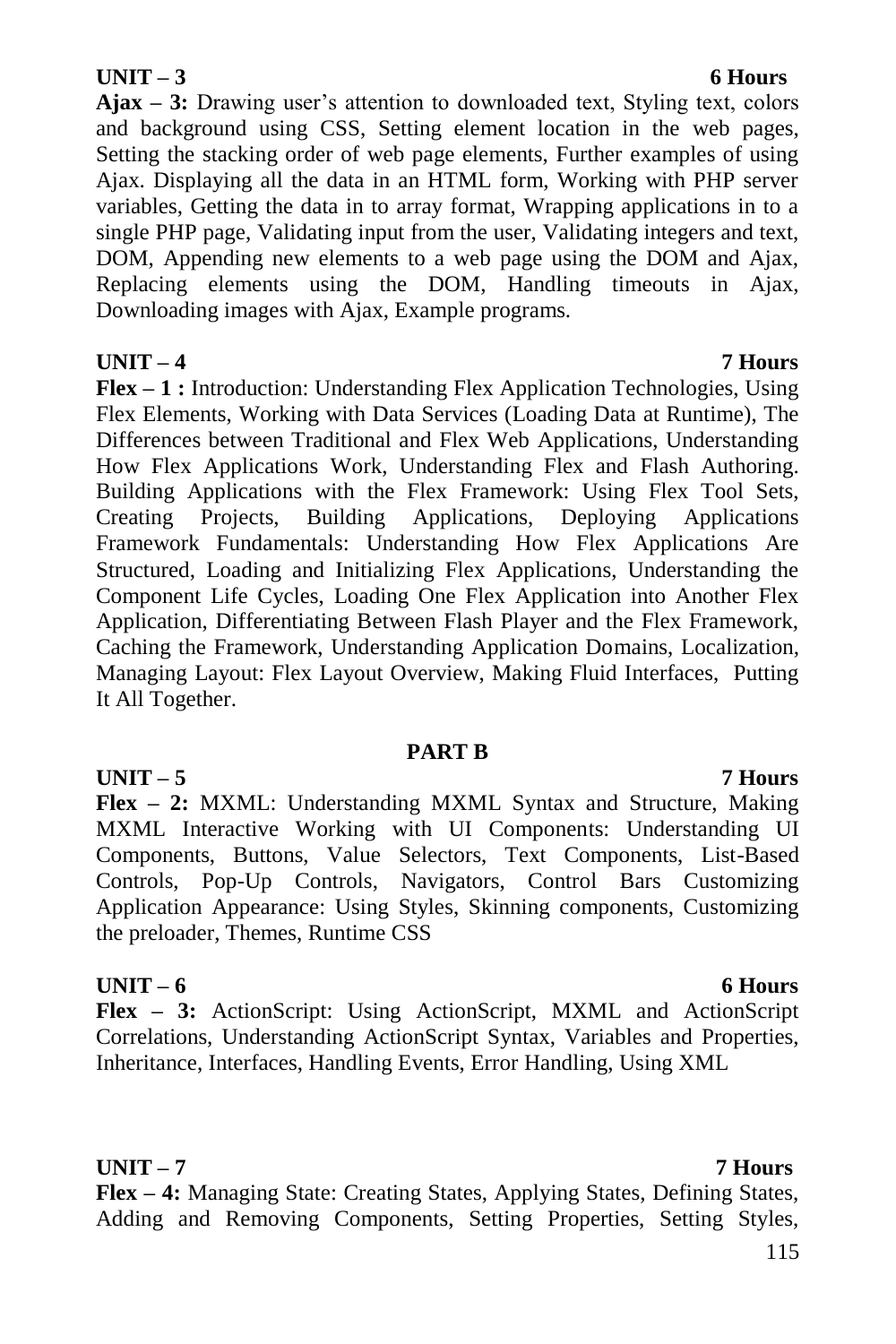Setting Event Handlers, Using Action Scripts to Define States, Managing Object Creation Policies, Handling State Events, Understanding State Life Cycles, When To Use States.Using Effects and Transitions: Using Effects, Creating Custom Effects, Using Transitions, Creating Custom Transitions.

### **UNIT – 8 6 Hours**

**Flex – 5:** Working with Data: Using Data Models, Data Binding, Enabling Data Binding for Custom Classes, Data Binding Examples, Building data binding proxies.Validating and Formatting Data: Validating user input, Formatting Data.

### **Text Books:**

1. Steven Holzner: Ajax: A Beginner's Guide, Tata McGraw Hill, 2009.

(Listed topics from Chapters 3, 4, 6, 7, 11, 12)

2. Chafic Kazon and Joey Lott: Programming Flex 3, O"Reilly, June 2009.

(Listed topics from Chapters 1 to 8, 12 to 15)

### **Reference Books:**

- 1. Jack Herrington and Emily Kim: Getting Started with Flex 3, O'Reilly, 1<sup>st</sup> Edition, 2008.
- 2. Michele E. Davis and John A. Phillips: Flex 3 A Beginner"s Guide, Tata McGraw-Hill, 2008.
- 3. Colin Moock: Essential Actionscript 3.0, O"Reilly Publications, 2007.
- 4. Nicholas C Zakas et al : Professional Ajax,  $2<sup>nd</sup>$  Edition, Wrox/Wiley India, 2008.

### **VLSI DESIGN AND ALGORITHMS**

| <b>Sub Code: 10CS833</b> | <b>IA Marks</b>         | $\cdot$ 25 |
|--------------------------|-------------------------|------------|
| Hrs/Week: 04             | Exam Hours : 03         |            |
| Total Hrs: 52            | <b>Exam Marks</b> : 100 |            |

### **PART - A**

**UNIT 1** 6 Hours

**Digital Systems and VLSI:** Why design Integrated Circuits? Integrated Circuits manufacturing, CMOS Technology, Integrated Circuit Design Techniques, IP-based Design.

### **UNIT 2** 8 Hours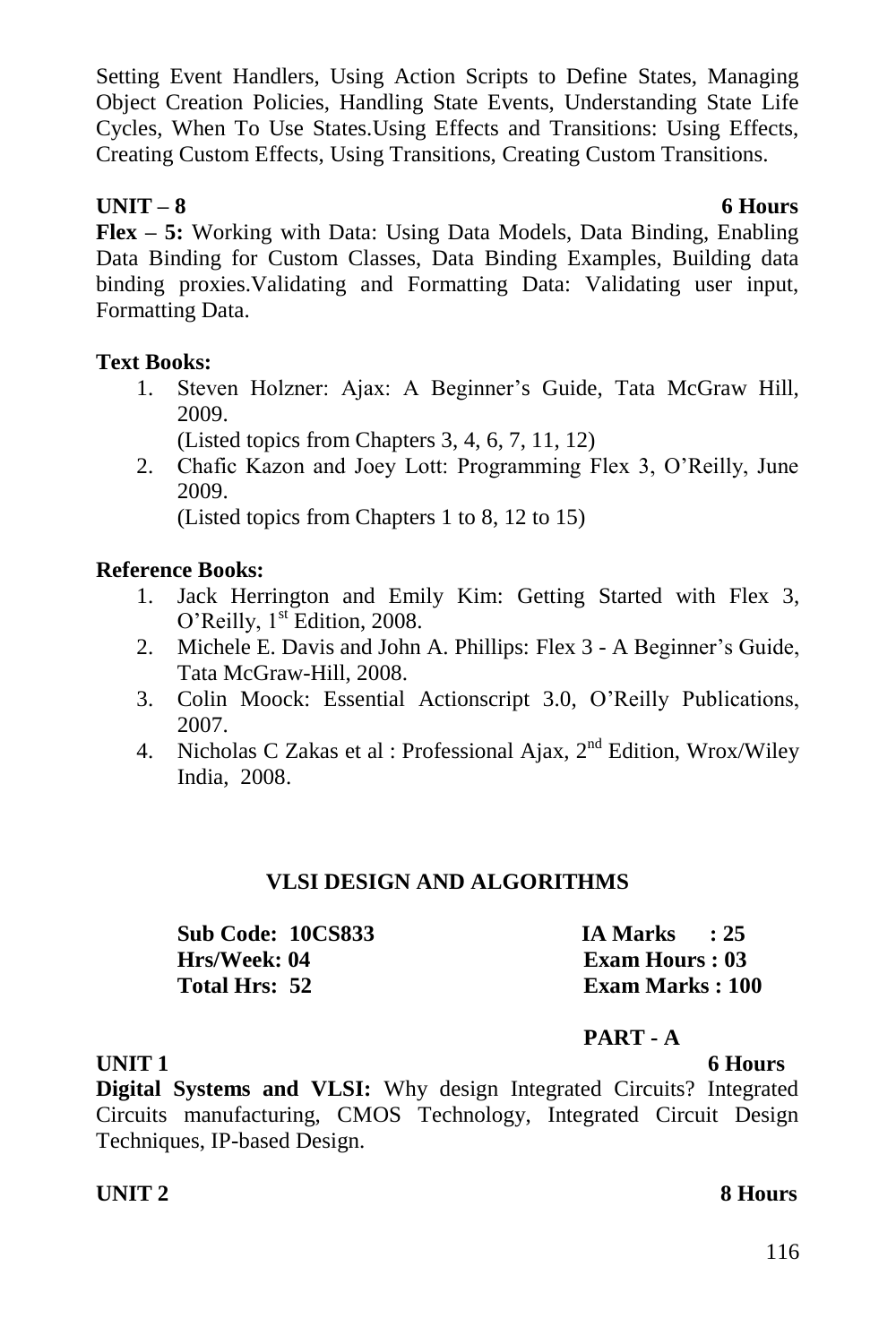### **Fabrication and Devices:** Fabrication Processes, Transistors, Wires and vias, SCMOS Design Rules, Layout design and tools.

### **UNIT 3** 6 Hours

**Logic Gates – 1:** Combinatorial logic functions, Static Complementary gates, Switch Logic.

### **UNIT 4** 6 Hours

**Logic Gates – 2:** Alternative gate Circuits, Low Power gates, Delay through resistive interconnect; Delay through inductive interconnect, Design for yield, Gates as IP.

### **PART - B**

**UNIT 5** 6 Hours **Combinational Logic Networks:** Standard cell-based layout, Combinatorial network delay, Logic and interconnect design, Power Optimization, Switch logic networks, Combinational logic testing.

### **UNIT 6 6 Hours**

**Sequential Machines:** Latches and Flip-flops, Sequential systems and clocking disciplines, Clock generators, Sequential systems design, Power optimization, Design validation, Sequential testing.

### **UNIT 7** 6 Hours

**Architecture Design:**Register Transfer design, High Level Synthesis, Architecture for Low Power, Architecture testing.

### **UNIT 8** 8 Hours

**Design Problems and Algorithms :** Placement and Partitioning: Circuit Representation, Wire-length Estimation, Types of Placement Problems, Placement Algorithms, Constructive Placement, Iterative Improvement, Partitioning, The Kernighan-Lin Partitioning Algorithm. Floor Planning: Concepts, Shape functions and floor plan sizing.Routing: Types of Local Routing Problems, Area Routing, Channel Routing, Introduction to Global Routing, Algorithms for Global Routing

### **Text Books:**

- 1. Wayne Wolf: Modern VLSI Design IP-Based Design. 4<sup>th</sup> Edition. PHI Learning, 2009. (Listed topics only from Chapters 1 to 5, and 8)
- 2. Sabih H. Gerez: Algorithms for VLSI Design Automation, Wiley India, 2007. (Listed topics only from Chapters 7, 8, and 9)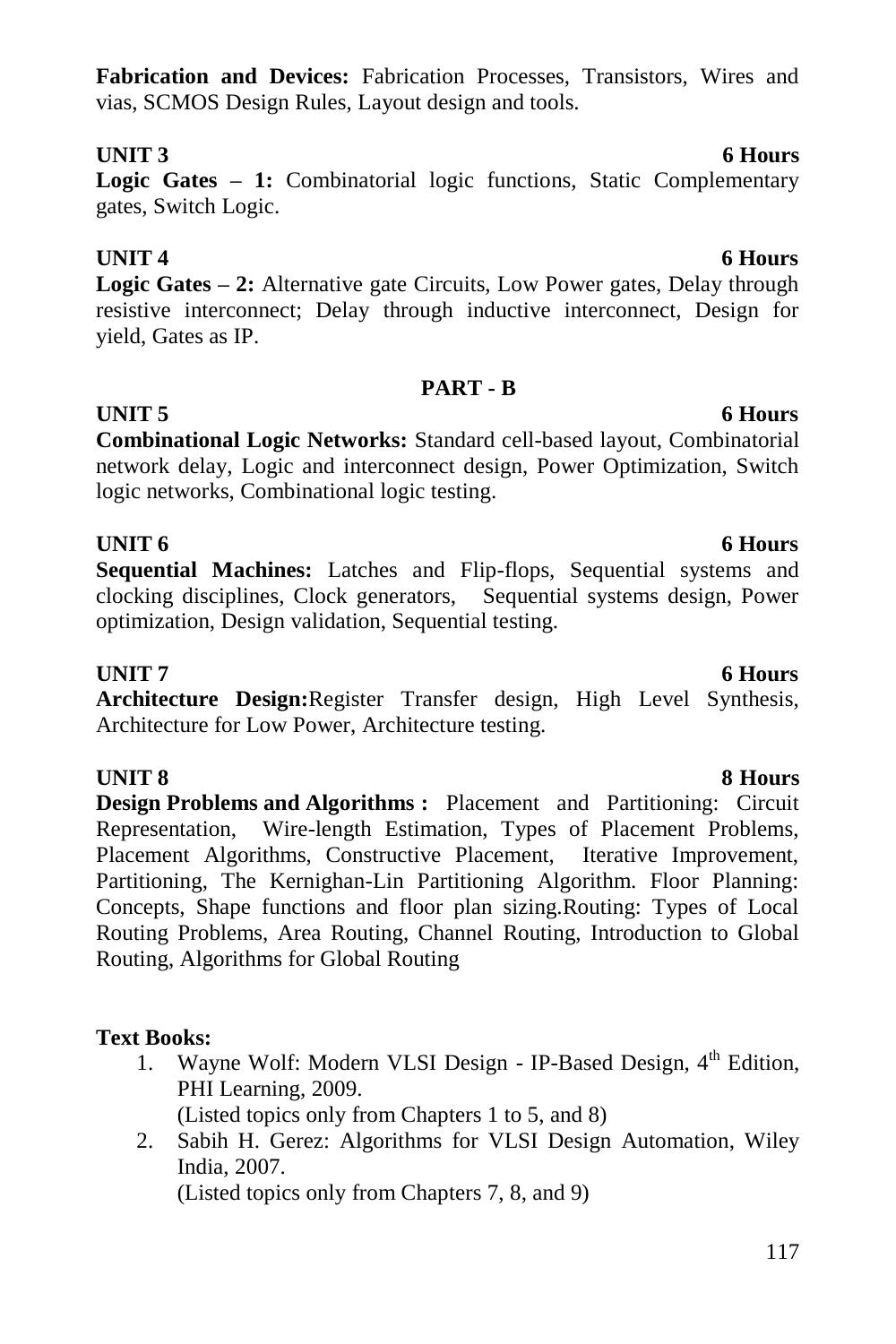#### **NETWORK MANAGEMENT SYSTEMS**

| <b>Sub Code: 10CS834</b> | <b>IA Marks</b>   | : 25      |
|--------------------------|-------------------|-----------|
| Hrs/Week: 04             | <b>Exam Hours</b> | $\pm 0.3$ |
| <b>Total Hrs: 52</b>     | Exam Marks        | $\pm 100$ |

#### **PART – A**

## **UNIT 1** 7 Hours

**Introduction:** Analogy of Telephone Network Management, Data and Telecommunication Network Distributed computing Environments, TCP/IP-Based Networks: The Internet and Intranets, Communications Protocols and Standards- Communication Architectures, Protocol Layers and Services; Case Histories of Networking and Management – The Importance of topology , Filtering Does Not Reduce Load on Node, Some Common Network Problems; Challenges of Information Technology Managers, Network Management: Goals, Organization, and Functions- Goal of Network Management, Network Provisioning, Network Operations and the NOC, Network Installation and Maintenance; Network and System Management, Network Management System platform, Current Status and Future of Network Management.

**Basic Foundations: Standards, Models, and Language:** Network Management Standards, Network Management Model, Organization Model, Information Model – Management Information Trees, Managed Object Perspectives, Communication Model; ASN.1- Terminology, Symbols, and Conventions, Objects and Data Types, Object Names, An Example of ASN.1 from ISO 8824; Encoding Structure; Macros, Functional Model.

### **UNIT 3** 6 Hours

**SNMPv1 Network Management - 1 :** Managed Network: The History of SNMP Management, Internet Organizations and standards, Internet Documents, The SNMP Model, The Organization Model, System Overview.

#### **UNIT 4 7 Hours**

**SNMPv1 Network Management – 2:** The Information Model – Introduction, The Structure of Management Information, Managed Objects, Management Information Base.The SNMP Communication Model – The SNMP Architecture, Administrative Model, SNMP Specifications, SNMP Operations, SNMP MIB Group, Functional Model

#### 118

### **UNIT 2** 6 Hours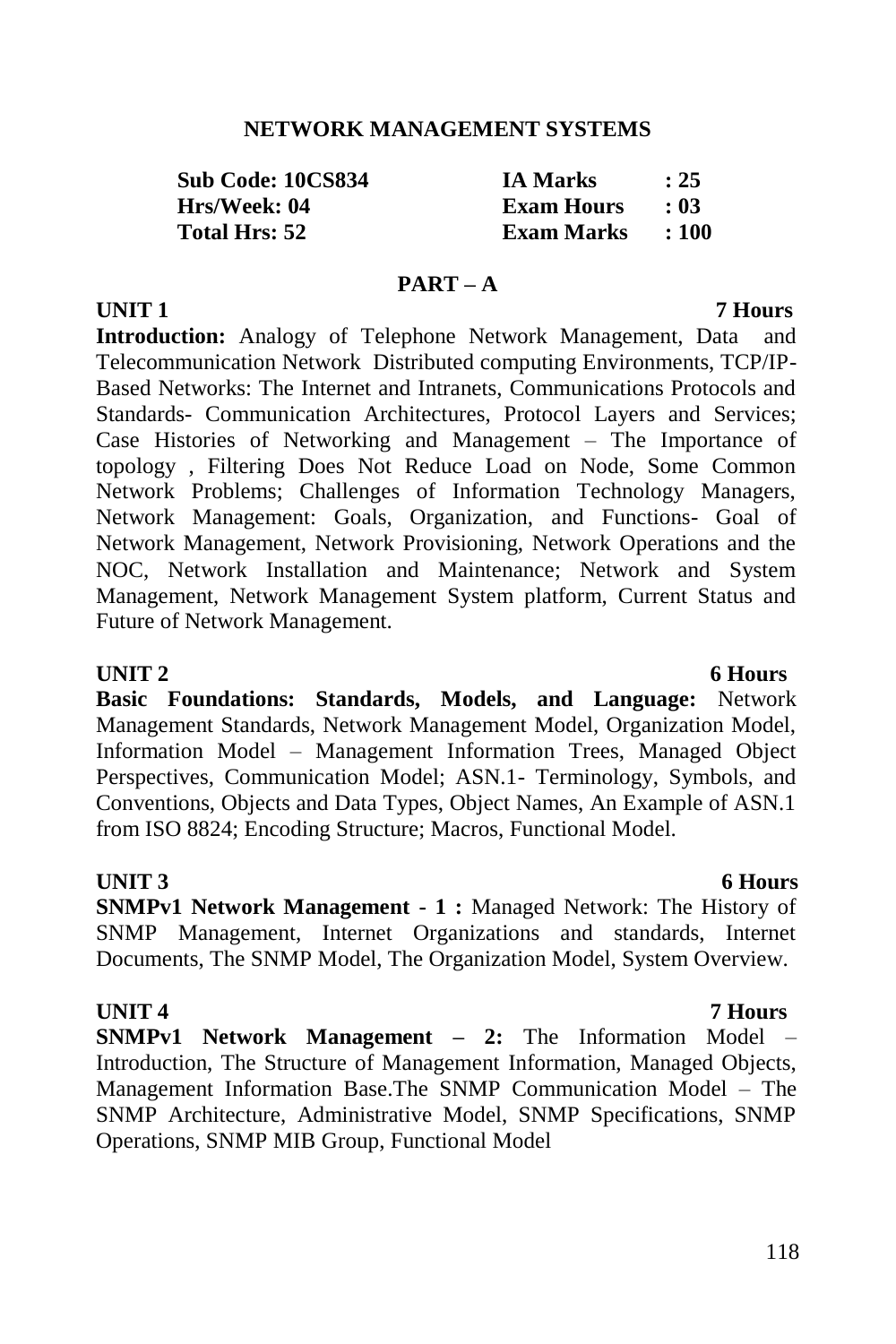**UNIT 5** 6 Hours **SNMP Management – RMON:** Remote Monitoring, RMON SMI and MIB, RMONI1- RMON1 Textual Conventions, RMON1 Groups and Functions, Relationship Between Control and Data Tables, RMON1 Common and Ethernet Groups, RMON Token Ring Extension Groups, RMON2 – The RMON2 Management Information Base, RMON2 Conformance Specifications; ATM Remote Monitoring, A Case Study of Internet Traffic Using RMON.

**UNIT 6 6 Hours Broadband Network Management: ATM Networks:** Broadband Networks and Services, ATM Technology – Virtual Path-Virtual Circuit, TM Packet Size, Integrated Service, SONET, ATM LAN Emulation, Virtual LAN; ATM Network Management – The ATM Network Reference Model, The Integrated Local Management Interface, The ATM Management Information Base, The Role of SNMP and ILMI in ATM Management, M1 Interface: Management of ATM Network Element, M2 Interface: Management of Private Networks, M3 Interface: Customer Network Management of Public Networks, M4 Interface: Public Network Management, Management of LAN Emulation, ATM Digital Exchange Interface Management.

### **UNIT 7** 6 Hours

**Broadband Network Management:** Broadband Access Networks and Technologies – Broadband Access Networks, roadband Access Technology; HFCT Technology – The Broadband LAN, The Cable Modem, The Cable Modem Termination System, The HFC Plant, The RF Spectrum for Cable Modem; Data Over Cable Reference Architecture; HFC Management – Cable Modem and CMTS Management, HFC Link Management, RF Spectrum Management, DSL Technology; Asymmetric Digital Subscriber Line Technology – Role of the ADSL Access Network in an Overall Network, ADSL Architecture, ADSL Channeling Schemes, ADSL Encoding Schemes; ADSL Management – ADSL Network Management Elements, ADSL Configuration Management, ADSL Fault Management, ADSL Performance Management, SNMP-Based ADSL Line MIB, MIB Integration with Interfaces Groups in MIB-2, ADSL Configuration Profiles.

**UNIT 8 8Hours Network Management Applications:** Configuration Management- Network Provisioning, Inventory Management, Network Topology, Fault Management- Fault Detection, Fault Location and Isolation Techniques, Performance Management – Performance Metrics, Data Monitoring, Problem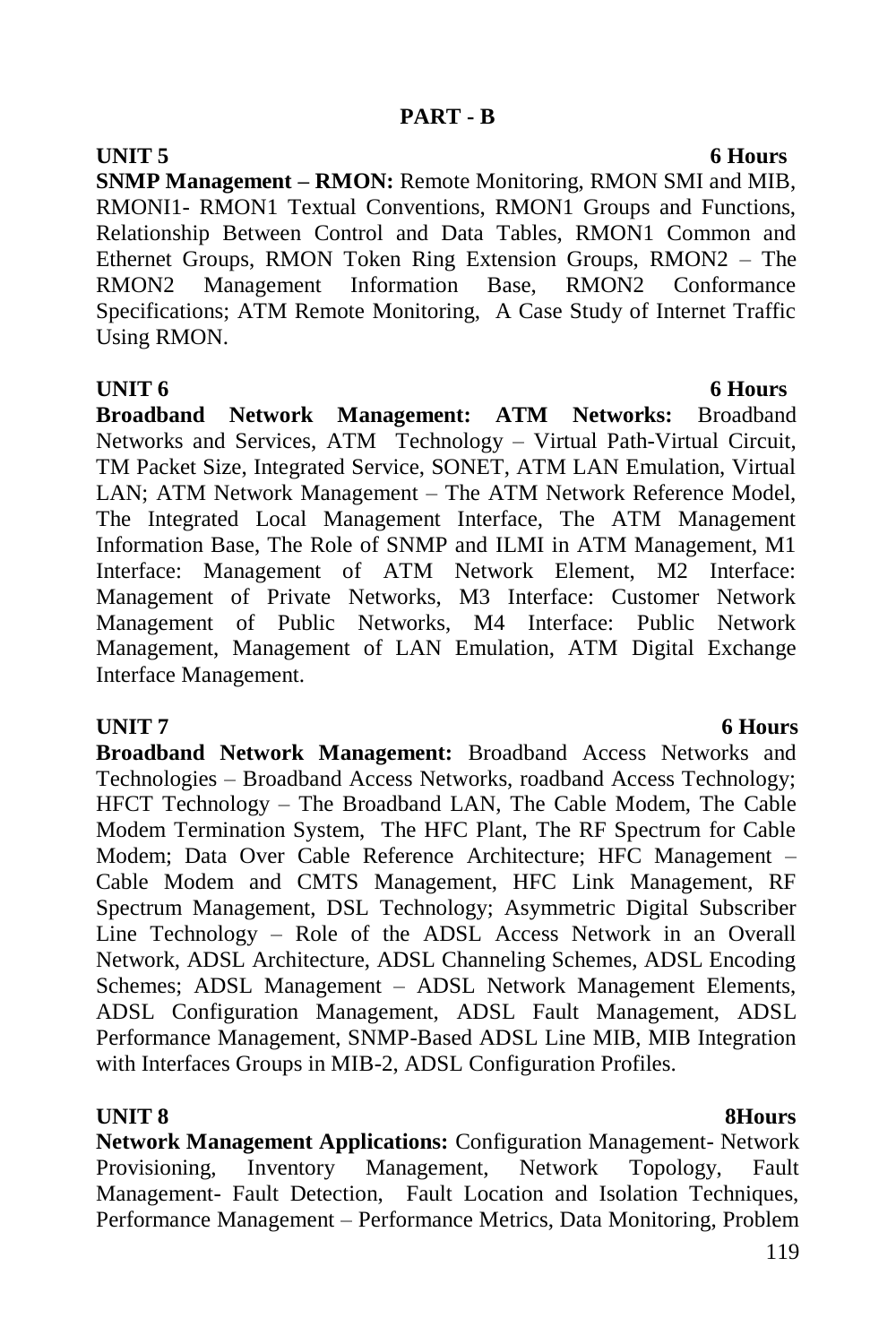Isolation, Performance Statistics; Event Correlation Techniques – Rule-Based Reasoning, Model-Based Reasoning, Case-Based Reasoning, Codebook correlation Model, State Transition Graph Model, Finite State Machine Model, Security Management – Policies and Procedures, Security Breaches and the Resources Needed to Prevent Them, Firewalls, Cryptography, Authentication and Authorization, Client/Server Authentication Systems, Messages Transfer Security, Protection of Networks from Virus Attacks, Accounting Management, Report Management, Policy-Based Management, Service Level Management.

### **Text Books:**

1. Mani Subramanian: Network Management- Principles and Practice, 2<sup>nd</sup> Edition, Pearson Education, 2010.

### **Reference Books:**

1. J. Richard Burke: Network management Concepts and Practices: a Hands-On Approach, PHI, 2008.

### **INFORMATION AND NETWORK SECURITY**

| Subject Code: 10CS835 | I.A. Marks $\therefore$ 25 |
|-----------------------|----------------------------|
| Hours/Week: 04        | Exam Hours: 03             |
| Total Hours: 52       | <b>Exam Marks: 100</b>     |

#### **PART – A**

### **UNIT 1** 6 Hours

**Planning for Security:** Introduction; Information Security Policy, Standards, and Practices; The Information Security Blue Print; Contingency plan and a model for contingency plan

**UNIT 2** 6 Hours **Security Technology-1:** Introduction; Physical design; Firewalls; Protecting Remote Connections

### **UNIT 3** 6 Hours

**Security Technology – 2:** Introduction; Intrusion Detection Systems (IDS); Honey Pots, Honey Nets, and Padded cell systems; Scanning and Analysis Tools

**UNIT 4** 8 Hours **Cryptography:** Introduction; A short History of Cryptography; Principles of Cryptography; Cryptography Tools; Attacks on Cryptosystems.

### **PART - B**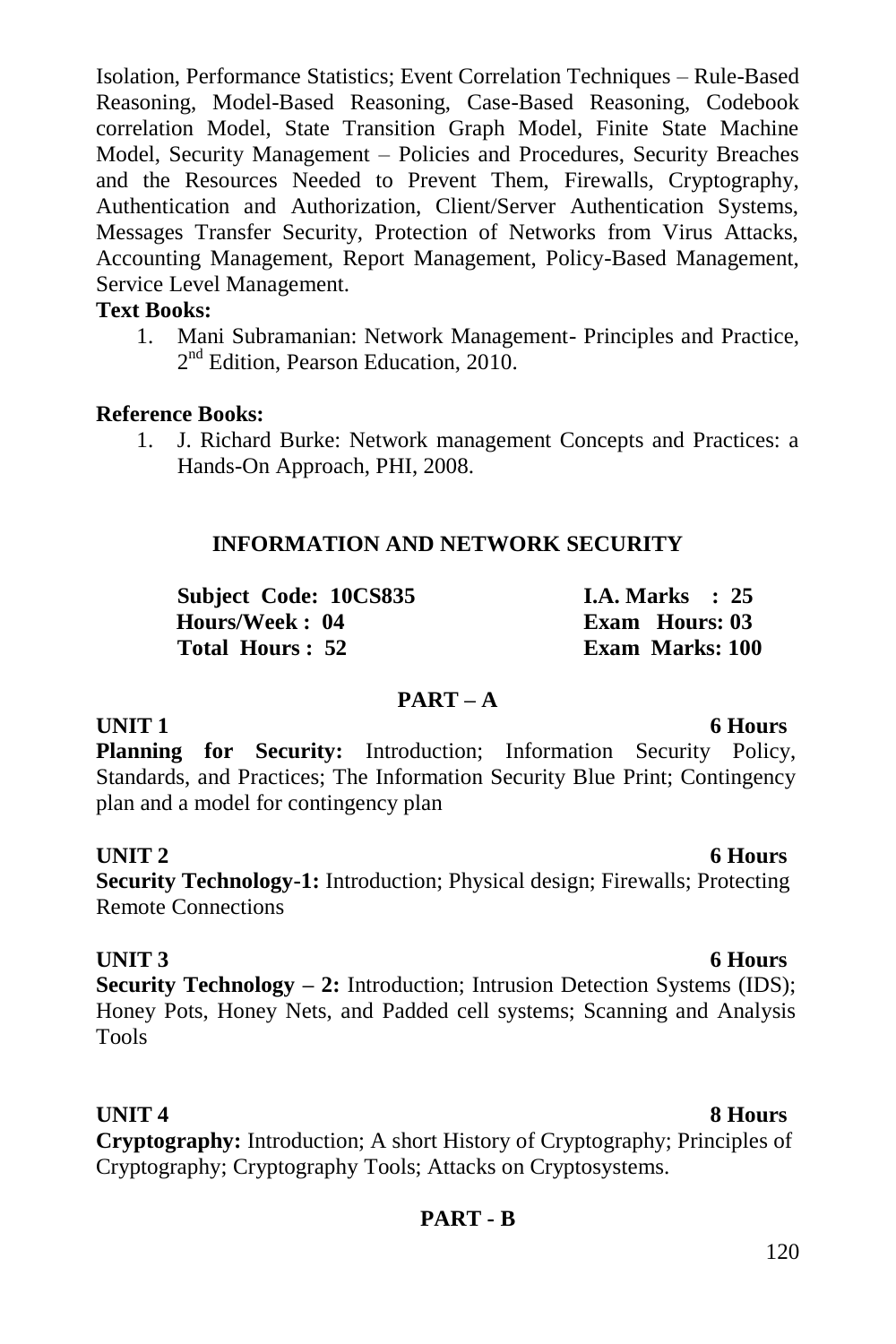### **UNIT 5** 8 Hours

**Introduction to Network Security, Authentication Applications:** Attacks, services, and Mechanisms; Security Attacks; Security Services; A model for Internetwork Security; Internet Standards and RFCs Kerberos, X.509 Directory Authentication Service.

#### **UNIT 6 6 Hours**

**Electronic Mail Security:** Pretty Good Privacy (PGP); S/MIME

### **UNIT 7** 6 Hours

**IP Security:** IP Security Overview; IP Security Architecture; Authentication Header; Encapsulating Security Payload; Combining Security Associations; Key Management.

**UNIT 8** 6 Hours **Web Security:** Web security requirements; Secure Socket layer (SSL) and Transport layer Security (TLS); Secure Electronic Transaction (SET)

### **Text Books:**

- 1. Michael E. Whitman and Herbert J. Mattord: Principles of Information Security,  $2<sup>nd</sup>$  Edition, Cengage Learning, 2005. (Chapters 5, 6, 7, 8; Exclude the topics not mentioned in the syllabus)
- 2. William Stallings: Network Security Essentials: Applications and Standards, 3<sup>rd</sup> Edition, Pearson Education, 2007. (Chapters: 1, 4, 5, 6, 7, 8)

### **Reference Book:**

1. Behrouz A. Forouzan: Cryptography and Network Security, Special Indian Edition, Tata McGraw-Hill, 2007.

### **MICROCONTROLLER-BASED SYSTEMS**

| Subject Code: 10CS836 | <b>I.A. Marks</b> : $25$ |
|-----------------------|--------------------------|
| Hours/Week: 04        | Exam Hours: 03           |
| Total Hours: 52       | Exam Marks: 100          |

### **PART – A**

### **UNIT 1 7 Hours**

**Introduction, 8051 Assembly Language Programming – 1:**  Microcontrollers and embedded processors; Overview of the 8051 family 8051 Assembly Language Programming (ALP) -1: Inside the 8051; Introduction to 8051 ALP; Assembling and running an 8051 program; The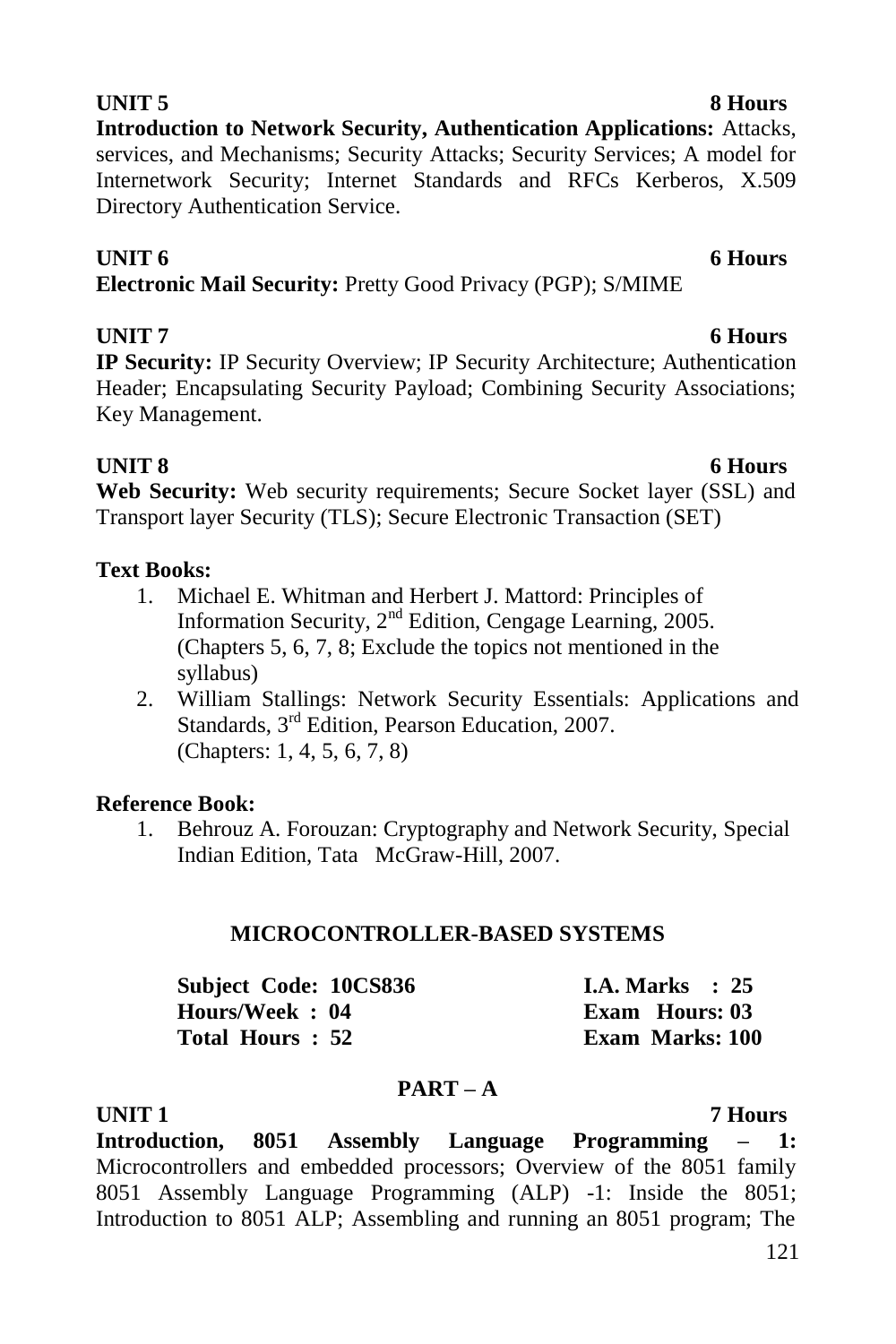**Serial Port Programming, Interrupt Programming:** Basics of serial communications; 8051 connections to RS232; Serial port programming in assembly and in C 8051 interrupts; Programming timer interrupts; Programming external hardware interrupts; Programming the serial communications interrupt; Interrupt priority in 8051 / 8052; Interrupt programming in C.

**Interfacing LCD, Keyboard, ADC, DAC and Sensors :** LCE interfacing; Keyboard interfacing; Parallel and serial ADC; DAC interfacing; Sensor interfacing and signal conditioning

**UNIT 7 7 Hours Interfacing to External Memory, Interfacing with 8255:** Memory address decoding; Interfacing 8031 / 8051 with external ROM; 8051 data memory space; Accessing external data memory in C. Interfacing with 8255;

**UNIT 6 7 Hours**

**UNIT 4** 6 Hours **Pin Description, Timer Programming:** Pin description of 8051; Intel Hex file; Programming the 8051 timers; Counter programming; Programming Timers 0 and 1 in C.

**PART – B**

**ALP – 2:** Jump and loop instructions; Call instructions; Time delay for various 8051 family members; I/O programming; I/O bit manipulation programming. Immediate and register addressing modes; Accessing memory using various addressing modes.

PC and ROM space in 8051; Data types, directives, flag bits, PSW register,

register banks, and the stack.

**UNIT 3 7 Hours ALP – 3 - Programming in C:** Bit addresses for I/O and RAM; Extra 128 bytes of on-chip RAM in 8052.Arithmetic instructions; Signed numbers and arithmetic operations; Logic and compare instructions; rotate instruction and serialization; BCD, ASCII, and other application programs. Programming in C: Data types and time delays; I/O programming; Logic operations; Data conversion programs; Accessing code ROM space; Data serialization.

## **UNIT 2** 6 Hours

## **UNIT 5** 6 Hours

### **UNIT 8** 6 Hours

Programming 8255 in C.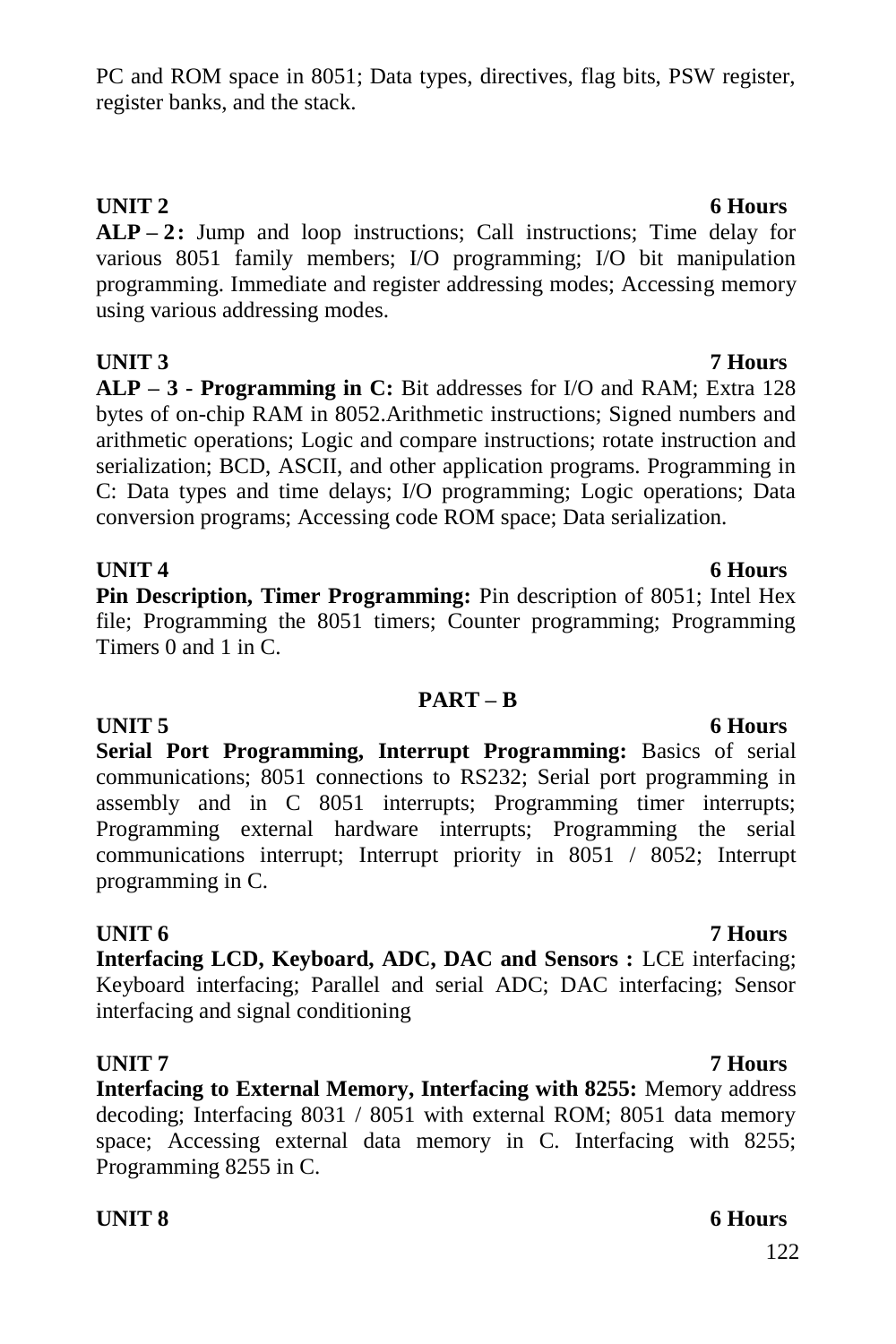**DS12887 RTC interfacing and Programming, Applications: DS12887** RTC interfacing; DS12887 RTC programming in C; Alarm, SQW, and IRQ features of DS12886 Relays and opto-isolators; Stepper motor interfacing; DC motor interfacing and PWM

#### **Text Books:**

1. Muhammad Ali Mazidi, Janice Gillispie Mazidi, Rolin D. McKinlay: The 8051 Microcontroller and Embedded Systems using Assembly and C,  $2<sup>nd</sup>$  Edition, Pearson Education, 2008.

### **Reference Books:**

- 1. Raj Kamal: Microcontrollers Architecture, Programming, Interfacing and System Design, Pearson Education, 2007.
- 2. Dr. Ramani Kalpathi, Ganesh Raja: Microcontrollers and Applications, 1<sup>st</sup> Revised Edition, Sanguine - Pearson, 2010.

### **ADHOC NETWORKS**

| Sub Code: 10CS841 | <b>IA Marks</b>   | : 25  |
|-------------------|-------------------|-------|
| Hrs/Week: 04      | <b>Exam Hours</b> | - 03  |
| Total Hrs: 52     | Exam Marks        | : 100 |

#### **PART – A**

**UNIT 1** 6 Hours

 **7 Hours**

**Introduction:** Ad hoc Networks: Introduction, Issues in Ad hoc wireless networks, Ad hoc wireless internet.

### **UNIT 2**

**MAC – 1:** MAC Protocols for Ad hoc wireless Networks: Introduction, Issues in designing a MAC protocol for Ad hoc wireless Networks, Design goals of a MAC protocol for Ad hoc wireless Networks, Classification of MAC protocols, Contention based protocols with reservation mechanisms.

### **UNIT 3** 6 Hours

**MAC – 2:** Contention-based MAC protocols with scheduling mechanism, MAC protocols that use directional antennas, Other MAC protocols.

### **UNIT 4**

**Routing – 1:** Routing protocols for Ad hoc wireless Networks: Introduction, Issues in designing a routing protocol for Ad hoc wireless Networks, Classification of routing protocols, Table drive routing protocol, On-demand routing protocol.

#### **7 Hours**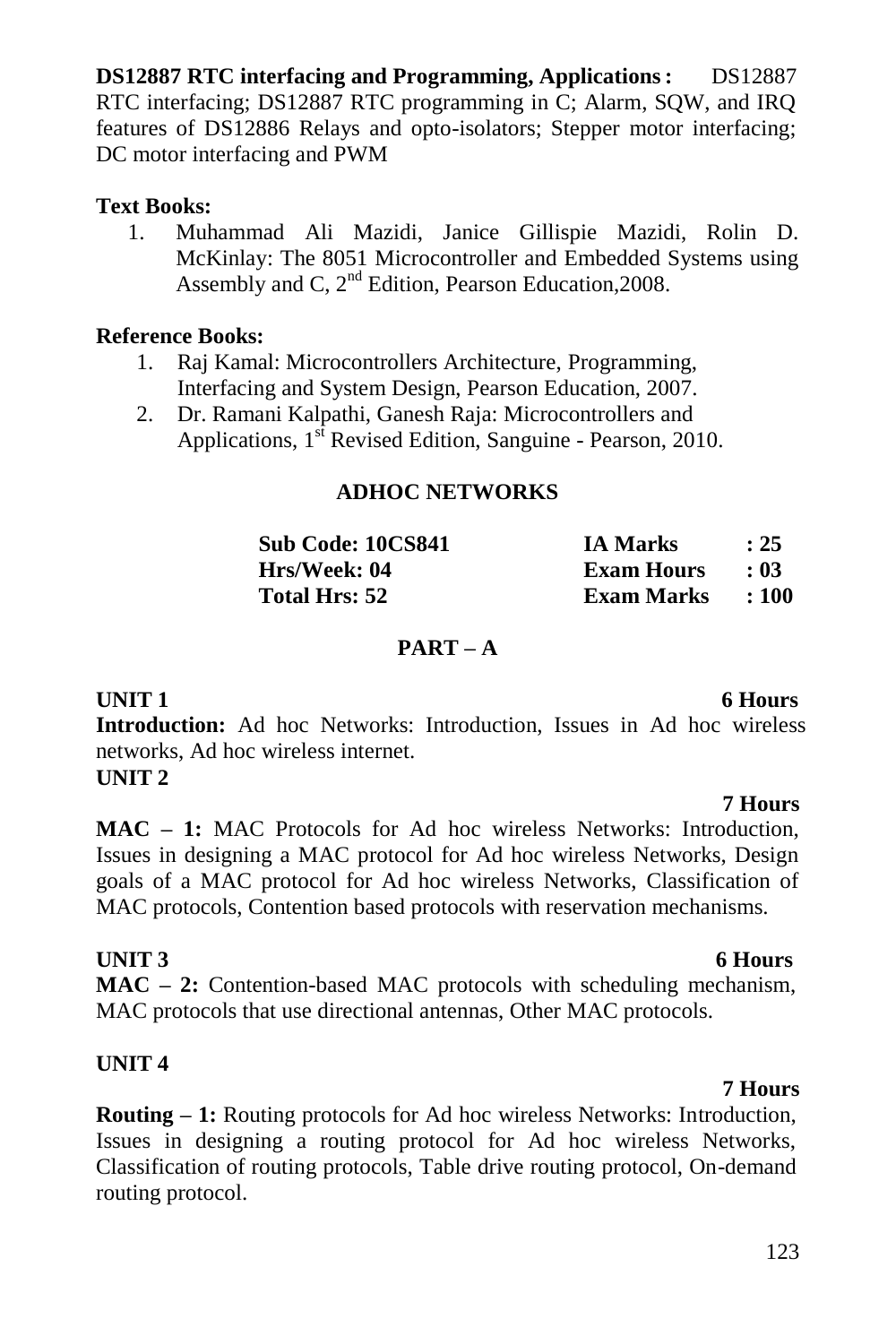### **PART- B**

**Routing – 2:** Hybrid routing protocol, Routing protocols with effective flooding mechanisms, Hierarchical routing protocols, Power aware routing protocols

**UNIT 5**

**Transport Layer:** Transport layer protocols for Ad hoc wireless Networks: Introduction, Issues in designing a transport layer protocol for Ad hoc wireless Networks, Design goals of a transport layer protocol for Ad hoc wireless Networks, Classification of transport layer solutions, TCP over Ad hoc wireless Networks, Other transport layer protocols for Ad hoc wireless Networks.

**UNIT 7** 6 Hours **Security:** Security: Security in wireless Ad hoc wireless Networks, Network security requirements, Issues & challenges in security provisioning, Network security attacks, Key management, Secure routing in Ad hoc wireless Networks.

**UNIT 8 7 Hours QoS:** Quality of service in Ad hoc wireless Networks: Introduction, Issues and challenges in providing QoS in Ad hoc wireless Networks, Classification of QoS solutions, MAC layer solutions, network layer solutions.

### **Text Books:**

1. C. Siva Ram Murthy & B. S. Manoj: Ad hoc Wireless Networks, 2<sup>nd</sup> Edition, Pearson Education, 2005

### **Reference Books:**

- 1. Ozan K. Tonguz and Gianguigi Ferrari: Ad hoc Wireless Networks, John Wiley, 2007.
- 2. Xiuzhen Cheng, Xiao Hung, Ding-Zhu Du: Ad hoc Wireless Networking, Kluwer Academic Publishers, 2004.
- 3. C.K. Toh: Adhoc Mobile Wireless Networks- Protocols and Systems, Pearson Education, 2002.

#### **UNIT 6 7 Hours**

 **6 Hours**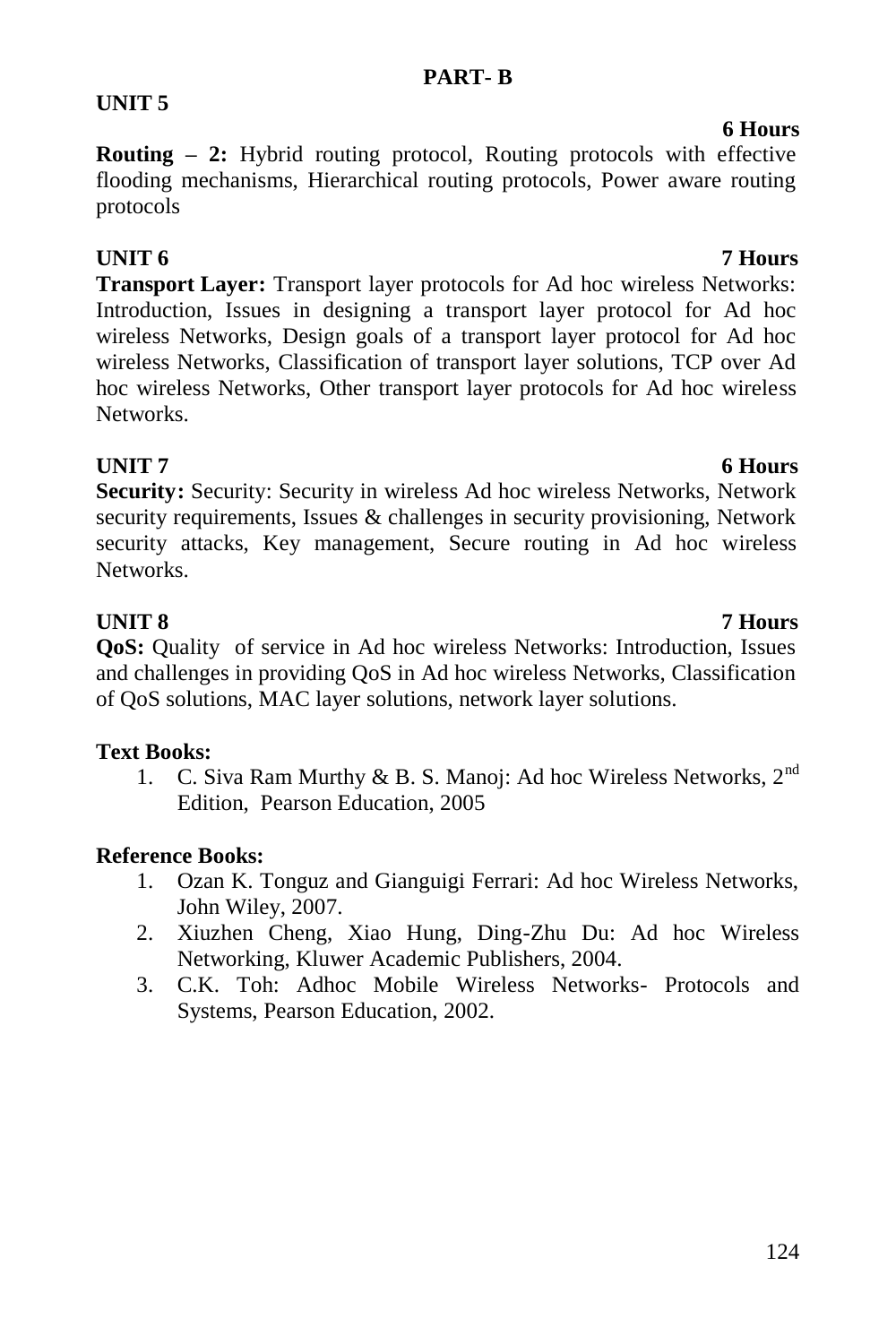#### **SOFTWARE TESTING**

**Subject Code: 10CS842 I.A. Marks: 25<br>
Hours/Week: 4** Exam Marks: 1 **Total Hours: 52 Exam Hours: 3**

**Exam Marks: 100** 

#### **PART – A**

**A Perspective on Testing, Examples:** Basic definitions, Test cases, Insights from a Venn diagram, Identifying test cases, Error and fault taxonomies, Levels of testing. Examples: Generalized pseudocode, The triangle problem, The NextDate function, The commission problem, The SATM (Simple Automatic Teller Machine) problem, The currency converter, Saturn windshield wiper.

#### **UNIT 2 7 Hours**

**Boundary Value Testing, Equivalence Class Testing, Decision Table-Based Testing:** Boundary value analysis, Robustness testing, Worst-case testing, Special value testing, Examples, Random testing, Equivalence classes, Equivalence test cases for the triangle problem, NextDate function, and the commission problem, Guidelines and observations. Decision tables, Test cases for the triangle problem, NextDate function, and the commission problem, Guidelines and observations.

#### **UNIT 3 7 Hours**

**Path Testing, Data Flow Testing:** DD paths, Test coverage metrics, Basis path testing, guidelines and observations. Definition-Use testing, Slice-based testing, Guidelines and observations.

#### **UNIT 4** 6 Hours

**Levels of Testing, Integration Testing:** Traditional view of testing levels, Alternative life-cycle models, The SATM system, Separating integration and system testing. A closer look at the SATM system, Decomposition-based, call graph-based, Path-based integrations.

#### **PART – B**

#### **UNIT 5 7 Hours**

**System Testing, Interaction Testing:** Threads, Basic concepts for requirements specification, Finding threads, Structural strategies and functional strategies for thread testing, SATM test threads, System testing guidelines, ASF (Atomic System Functions) testing example. Context of

### **UNIT 1** 6 Hours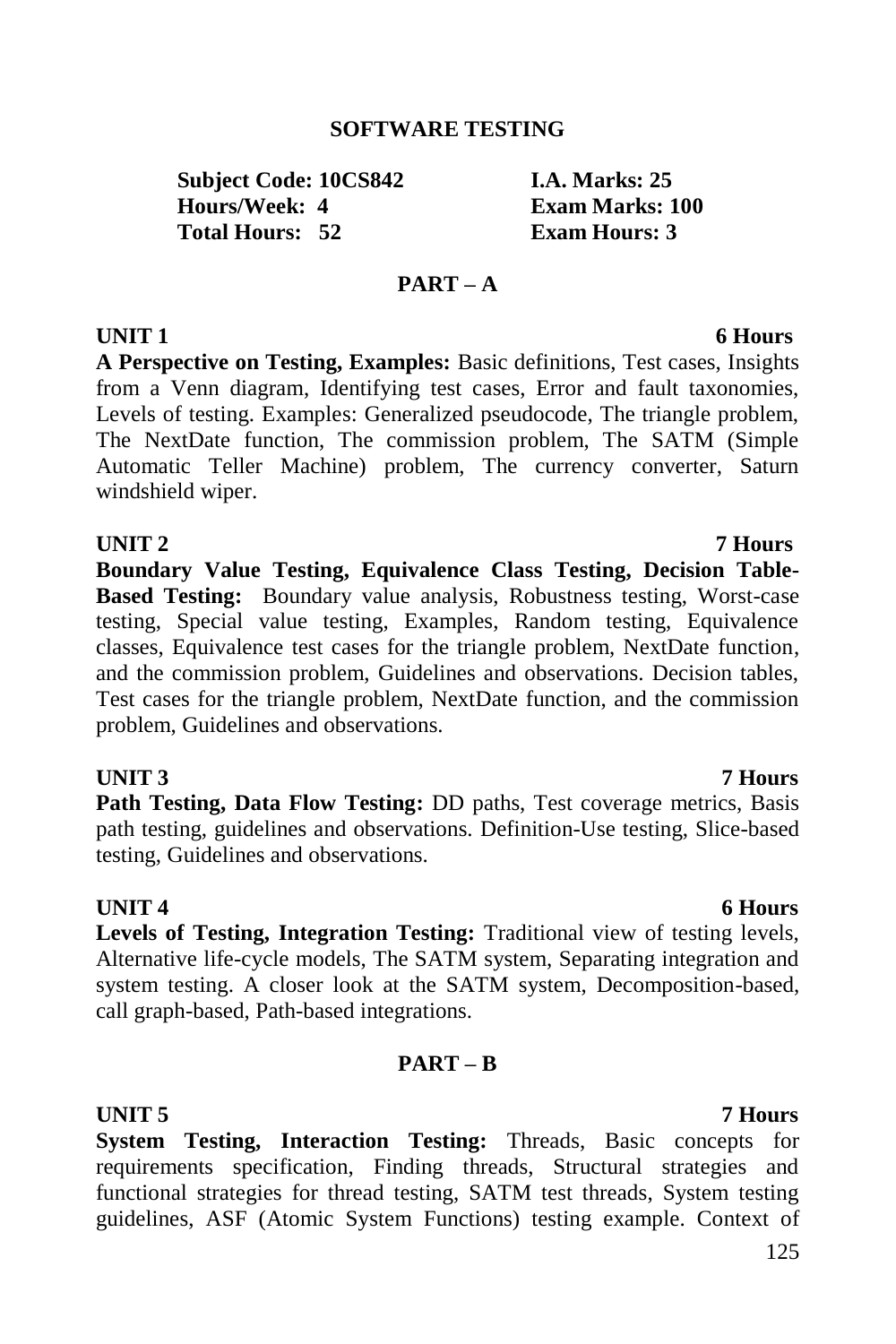### interaction, A taxonomy of interactions, Interaction, composition, and determinism, Client/Server Testing,.

### **UNIT 6 7 Hours**

**Process Framework:** Validation and verification, Degrees of freedom, Varieties of software. Basic principles: Sensitivity, redundancy, restriction, partition, visibility, Feedback. The quality process, Planning and monitoring, Quality goals, Dependability properties, Analysis, Testing, Improving the process, Organizational factors.

**UNIT 7** 6 Hours **Fault-Based Testing, Test Execution:** Overview, Assumptions in faultbased testing, Mutation analysis, Fault-based adequacy criteria, Variations on mutation analysis. Test Execution: Overview, from test case specifications to test cases, Scaffolding, Generic versus specific scaffolding, Test oracles, Self-checks as oracles, Capture and replay.

**Planning and Monitoring the Process, Documenting Analysis and Test:**  Quality and process, Test and analysis strategies and plans, Risk planning, Monitoring the process, Improving the process, The quality team, Organizing documents, Test strategy document, Analysis and test plan, Test design specifications documents, Test and analysis reports.

### **TEXT BOOKS:**

- 1. Paul C. Jorgensen: Software Testing, A Craftsman's Approach, 3rd Edition, Auerbach Publications, 2008. (Listed topics only from Chapters 1, 2, 5, 6, 7, 9, 10, 12, 1314, 15)
- 2. Mauro Pezze, Michal Young: Software Testing and Analysis Process, Principles and Techniques, Wiley India, 2009. (Listed topics only from Chapters 2, 3, 4, 16, 17, 20, 24)

### **REFERENCE BOOKS:**

- 1. Aditya P Mathur**:** Foundations of Software Testing, Pearson Education, 2008.
- 2. Srinivasan Desikan, Gopalaswamy Ramesh: Software Testing Principles and Practices,  $2<sup>nd</sup>$  Edition, Pearson Education, 2007.
- 3. Brian Marrick: The Craft of Software Testing, Pearson Education, 1995.

#### **UNIT 8** 6 Hours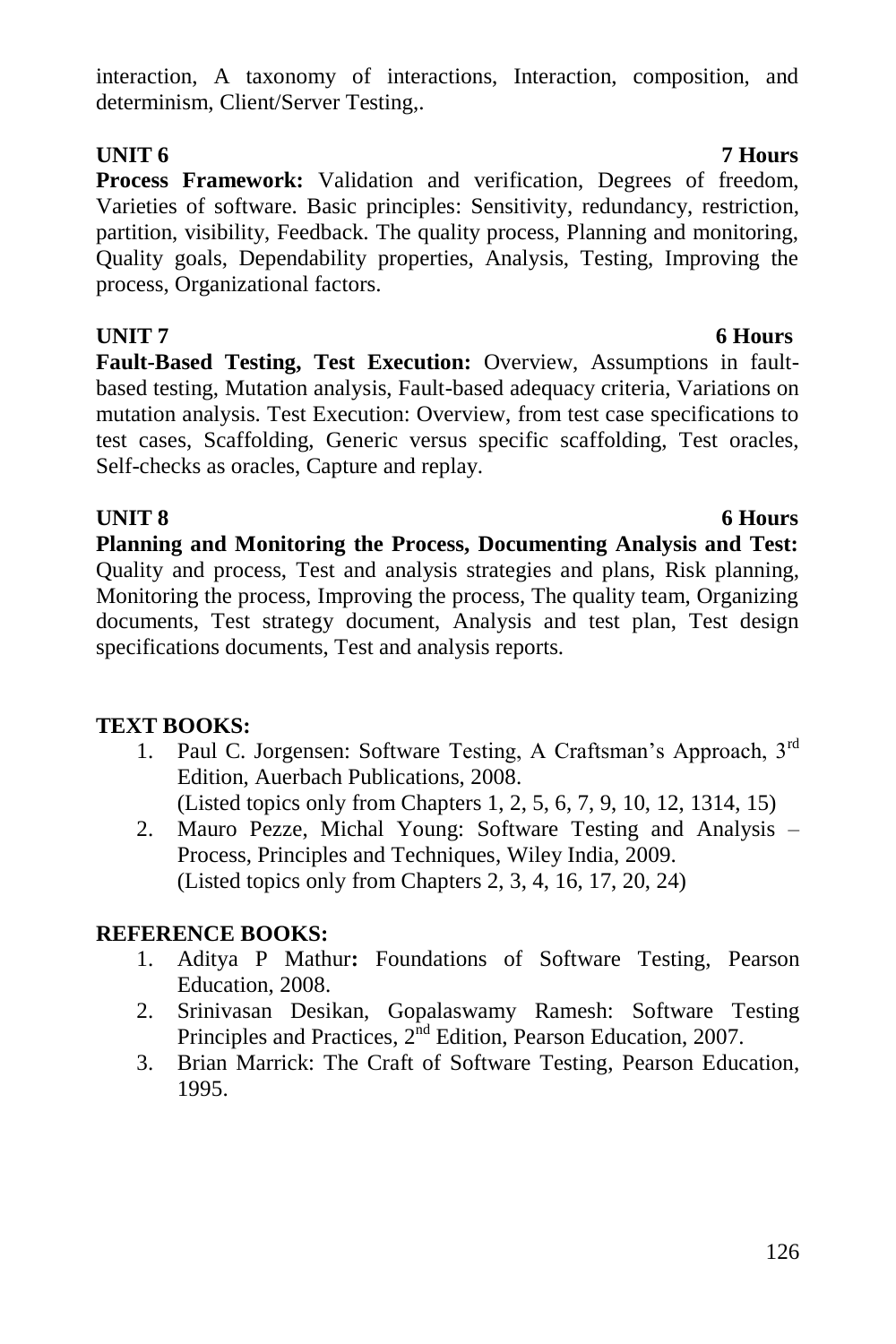#### **ARM BASED SYSTEM DESIGN**

**Subject Code: 10CS843 I.A. Marks: 25 Total Hours: 52 Exam Hours: 3**

**Exam Marks: 100** 

#### **PART – A**

### **UNIT 1** 6 **Hours**

**Introduction:** The RISC design philosophy; The ARN design philosophy; Embedded system hardware and software.ARM processor fundamentals: Registers; Current Program Status Register; Pipeline; Exceptions, interrupts and the Vector Table; Core extensions; Architecture revisions; ARM processor families.

#### **UNIT 2 7 Hours**

**ARM Instruction Set and Thumb Instruction Set:** ARM instruction set: Data processing instructions; Branch instructions; Load-store instructions; Software interrupt instruction; Program Status Register functions; Loading constants; ARMv5E extensions; Conditional execution.Thumb instruction set: Thumb register usage; ARM –Thumb interworking; Other branch instructions; Data processing instructions; Single-Register Load-Store instructions; Multiple-Register Load-Store instructions; Stack instructions; Software interrupt instruction.

**Writing and Optimizing ARM Assembly Code:** Writing assembly code; Profiling and cycle counting; Instruction scheduling; Register allocation; Conditional execution; Looping constructs; Bit manipulation; Efficient switches; Handling unaligned data.

#### **UNIT 4 7 Hours**

**Optimized Primitives:** Double-precision integer multiplication; Integer normalization and count leading zeros; Division; Square roots; Transcendental functions; Endian reversal and bit operations; Saturated and rounded arithmetic; Random number generation.

#### **PART - B**

**UNIT 5 7 Hours**

**Exception and Interrupt Handling:** Exception handling; Interrupts and interrupt handling schemes

#### **UNIT 3** 6 Hours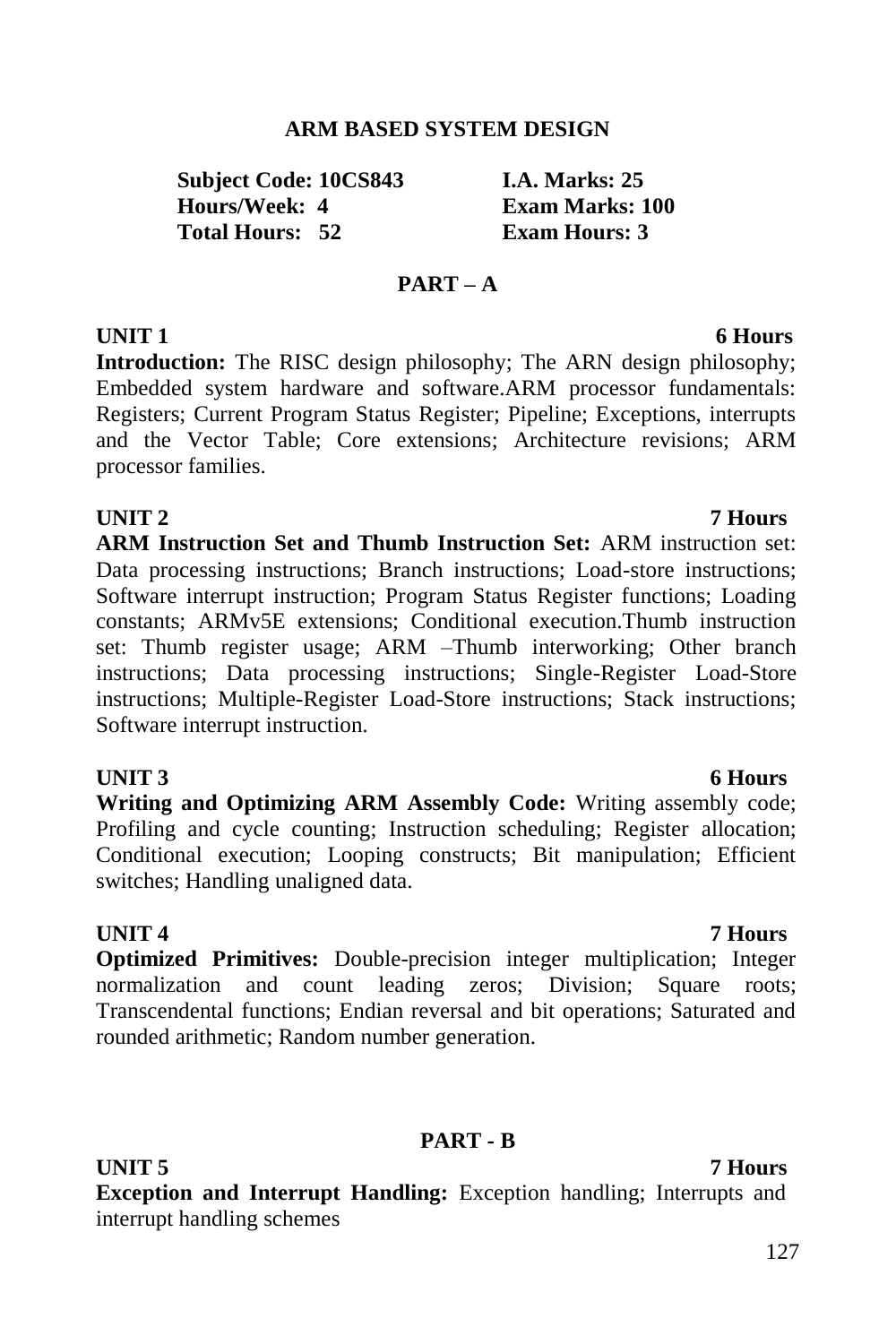**Caches** : The memory hierarchy and the cache memory; Cache architecture; Cache policy; Coprocessor 15 and cache; Flusing and cleaning cache memory; Cache lockdown; Caches and software performance.

### **UNIT 7** 6 Hours

**Memory – 1:** Memory Protection Units: Protected regions; Initializing the MPU, cache and write buffer; Demonstration of an MPU system. Memory Management Units: Moving from MPU to an MMU; How virtual memory works; Details of the ARM MMU.

### **UNIT 8** 6 Hours

**Memory – 2:** Page tables; The translation lookaside buffer; Domains and memory access permission; The caches and write buffer; Coprocessor 15 and MMU configuration; The fast context switch extension.

### **Text Books:**

1. Andrew N. Sloss, Dominic Symes, Chris Wright: ARM System Developer's Guide – Designing and Optimizing System Software, Elsevier, 2004.

### **Reference Books:**

- 1. David Seal (Editor): ARM Architecture Reference Manual, 2<sup>nd</sup> Edition, Addison-Wesley, 2001.
- 2. Steve Furber: ARM System-on-Chip Architecture, 2<sup>nd</sup> Edition, Addison-Wesley, 2000.

### **SERVICES ORIENTED ARCHITECTURE**

**Subject Code: 10CS844 I.A. Marks: 25 Hours/Week: 4 Exam Marks: 100 Total Hours: 52 Exam Hours: 3**

## **PART – A**

**Introduction o SOA, Evolution of SOA:** Fundamental SOA; Common Characteristics of contemporary SOA; Common tangible benefits of SOA;An SOA timeline (from XML to Web services to SOA); The continuing evolution of SOA (Standards organizations and Contributing vendors); The roots of SOA (comparing SOA to Past architectures).

### **UNIT 1 7 Hours**

### **UNIT 6 7 Hours**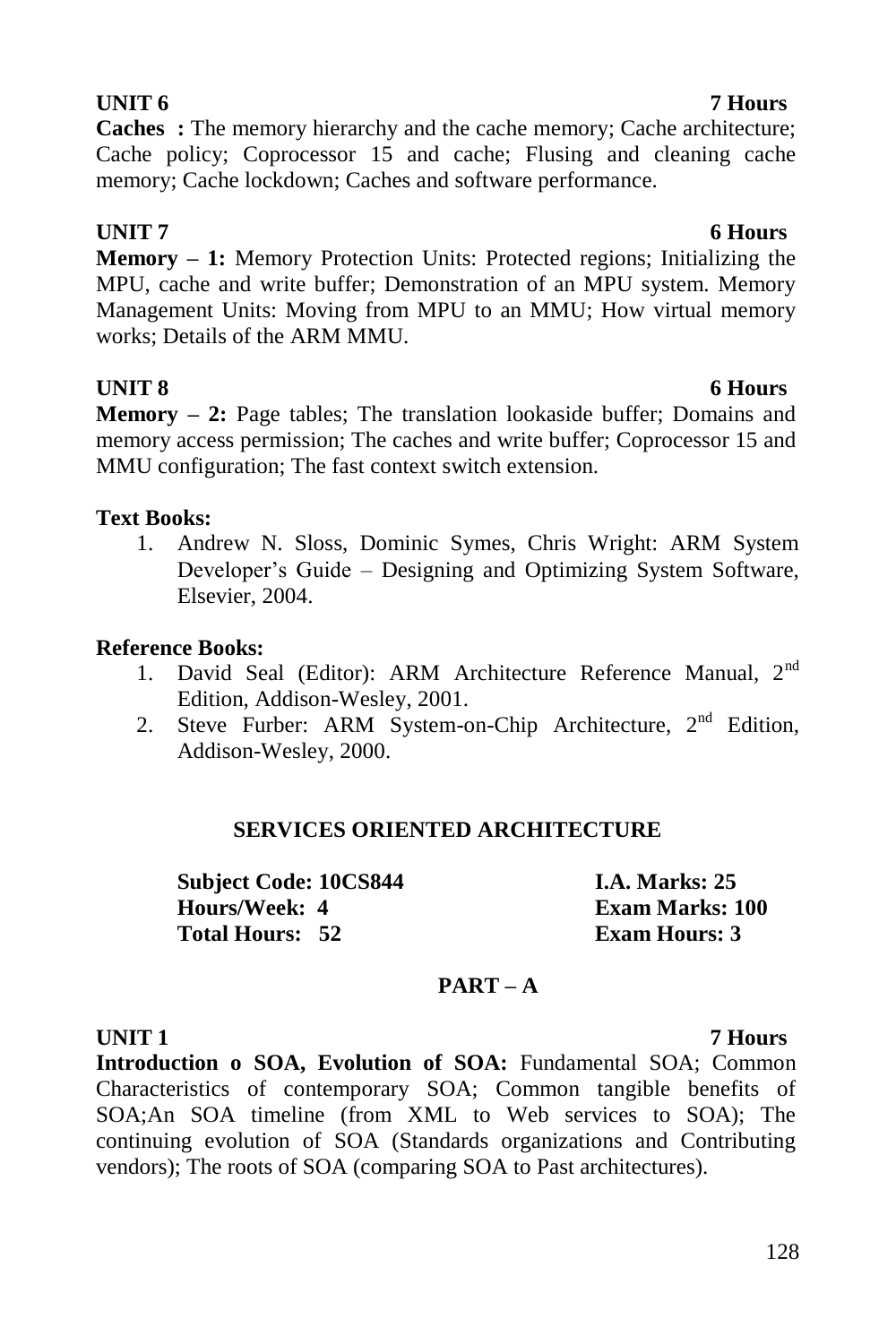### 129

### **UNIT 2** 6 Hours

**Web Services and Primitive SOA :** The Web services framework; Services (as Web services); Service descriptions (with WSDL); Messaging (with SOAP).

### **UNIT 3** 6 Hours

**Web Services and Contemporary SOA – 1:** Message exchange patterns; Service activity; Coordination; Atomic Transactions; Business activities; Orchestration; Choreography

**UNIT 4 7 Hours Web Services and Contemporary SOA – 2:** Addressing: Reliable messaging; Correlation; Polices; Metadata exchange; Security; Notification and eventing

**PART – B**

### **UNIT 5** 7 Hours **Principles of Service – Orientation:** Services-orientation and the enterprise; Anatomy of a service-oriented architecture; Common Principles of Serviceorientation; How service orientation principles inter-relate; Serviceorientation and object-orientation; Native Web service support for serviceorientation principles.

### **UNIT 6 6 Hours**

**Service Layers:** Service-orientation and contemporary SOA; Service layer abstraction; Application service layer, Business service layer, Orchestration service layer; Agnostic services; Service layer configuration scenarios

### **UNIT 7 7 Hours**

**Business Process Design:** WS-BPEL language basics; WS-Coordination overview; Service-oriented business process design; WS-addressing language basics; WS-Reliable Messaging language basics

### **UNIT 8** 6 Hours

**SOA Platforms:** SOA platform basics; SOA support in J2EE; SOA support in .NET; Integration considerations

### **Text Books:**

1. Thomas Erl: Service-Oriented Architecture – Concepts, Technology, and Design, Pearson Education, 2005.

### **Reference Books:**

1. Eric Newcomer, Greg Lomow: Understanding SOA with Web Services, Pearson Education, 2005.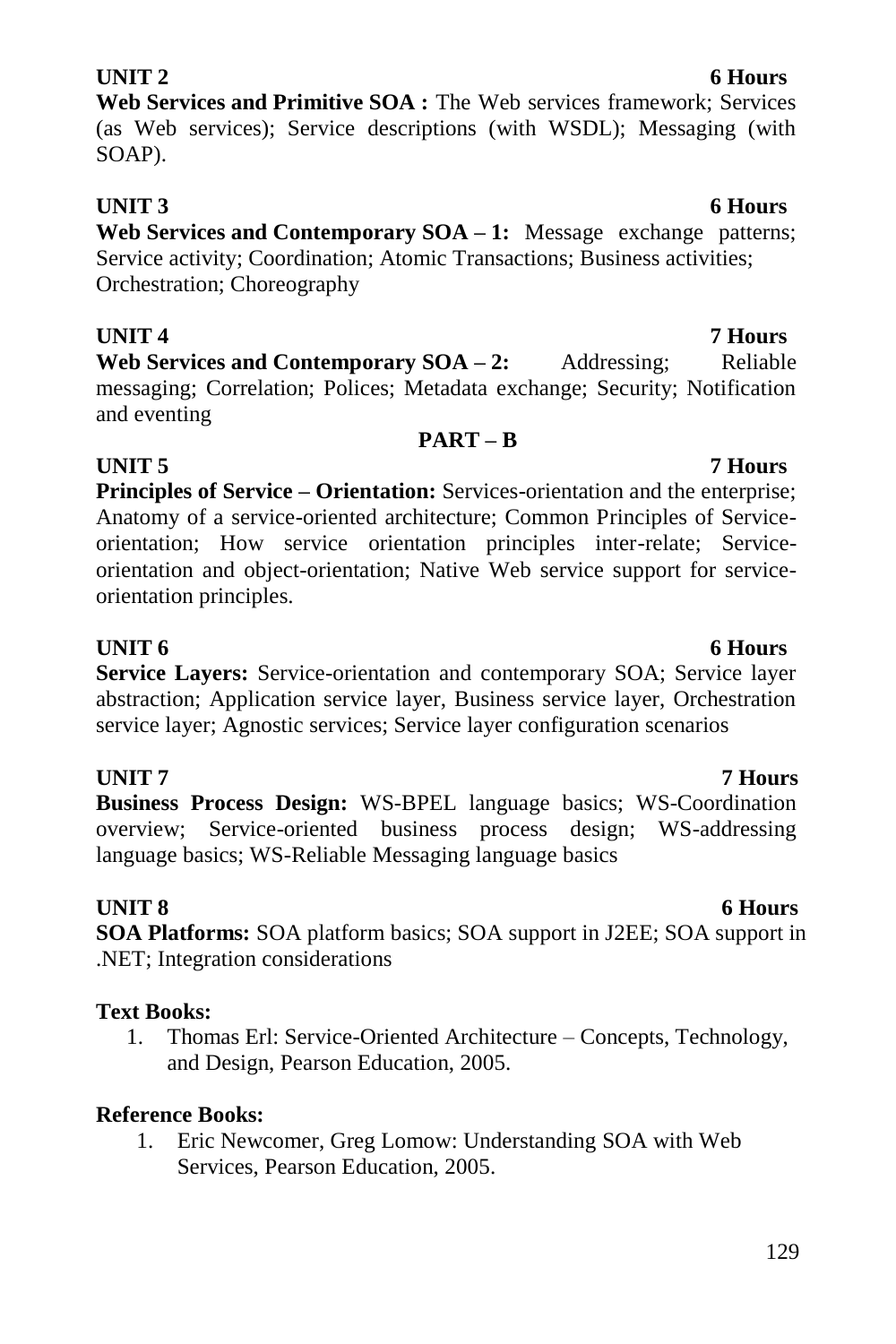#### **Clouds, Grids, and Clusters**

| <b>Subject Code: 10CS845</b> | <b>I.A. Marks: 25</b>  |
|------------------------------|------------------------|
| Hours/Week: 4                | <b>Exam Marks: 100</b> |
| Total Hours: 52              | <b>Exam Hours: 3</b>   |

#### **PART – A**

#### **UNIT - 1 6 Hours**

**Introduction:** Overview of Cloud Computing, Applications, Intranets and the Cloud, When can cloud Computing be used? Benefits and limitations, Security concerns, Regulatory issues

### **UNIT - 2 6 Hours**

**Business Case for Cloud, Examples of Cloud Services:** Cloud computing services, Help to the business, Deleting the data center. Examples: Google, Microsoft, IBM, Salesforce.com and its uses, Cloud at Thomson Reuters.

#### **UNIT - 3 7 Hours**

**Technology, Cloud Storage, Standards:** Cloud Computing Technology: Clients, Security, Network, Services.

Overview of Cloud storage, Some providers of Cloud storage. Standards: Applications, Clients, Infrastructure, Service.

#### **UNIT - 4 7 Hours**

**Other issues:** Overview of SaaS (Software as a Service), Driving forces, Company offerings: Google, Microsoft, IBM. Software plus Service: Overview, Mobile device integration Local Clouds, Thin Clients, Migrating to the Cloud: Virtualization, Server solutions, Thin clients, Cloud services for individuals, mid-markets, and enterprises, Migration.

#### **PART - B**

#### **UNIT - 5 7 Hours**

**GRID Computing – 1:** Introduction: Data Center, The Grid and the Distributed/ High Performance Computing, Cluster Computing and Grid Computing, Metacomputing – the Precursor of Grid Computing, Scientific, Business and e-Governance Grids, Web services and Grid Computing, Business Computing and the Grid  $-$  a Potential Win win Situation, e-Governance and the Grid. Technologies and Architectures for Grid Computing: Clustering and Grid Computing, Issues in Data Grids, Key Functional Requirements in Grid Computing, Standards for Grid Computing , Recent Technological Trends in Large Data Grids.OGSA and WSRF: OGSA for Resource Distribution, Stateful Web Services in OGSA, WSRF (Web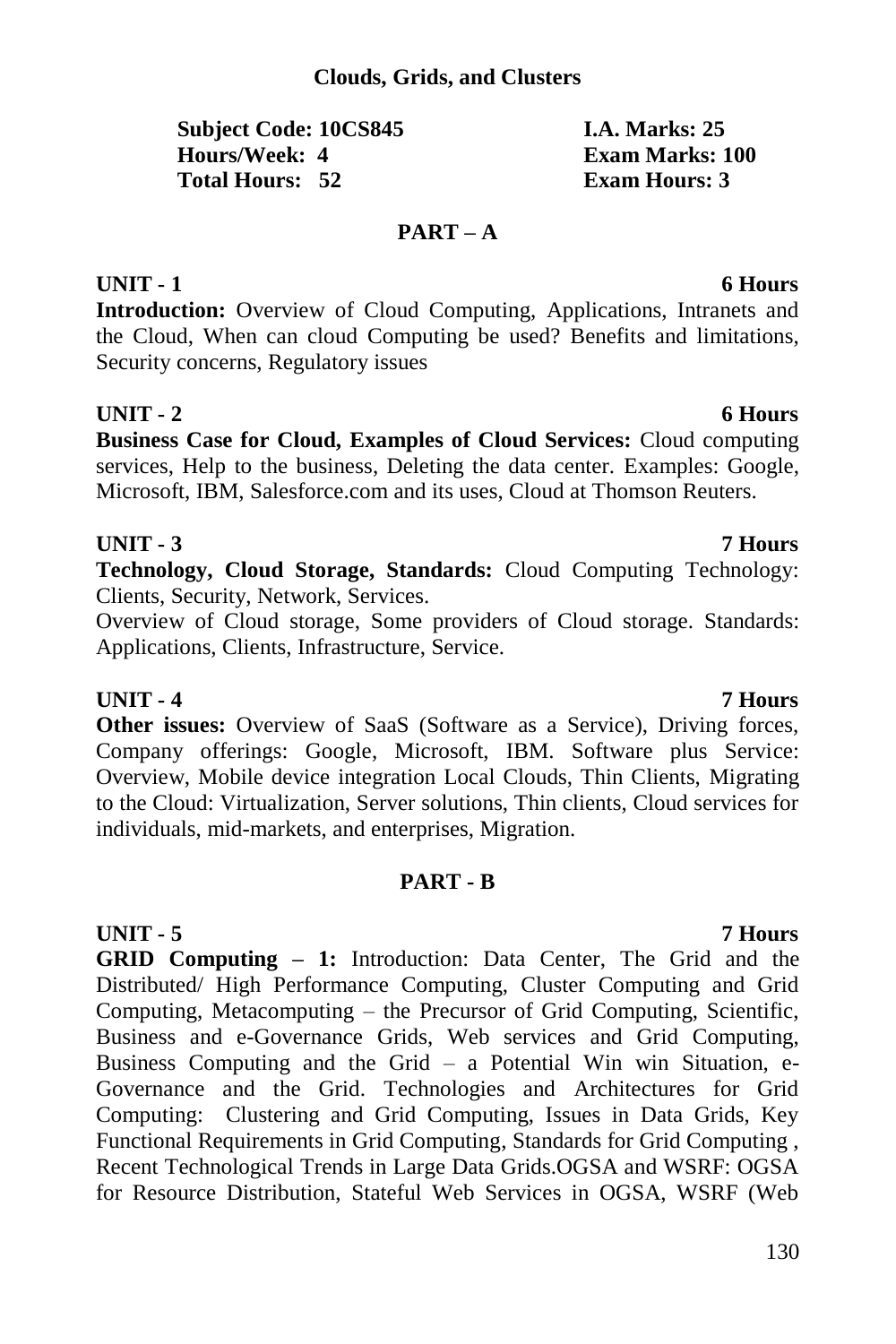Services Resource Framework), Resource Approach to Stateful Services, WSRF Specification.

The Grid and the Database: Issues in Database Integration with the Grid, The Requirements of a Grid enabled database, Storage Request Broker (SRB), How to integrate the Database with the Grid? The Architecture of OGSA-DAI for Offering Grid Database Services

#### **UNIT - 6 6 Hours**

**GRID Computing – 2:** World Wide Grid Computing Activites, Organizations and Projects: Standards Organizations, Organizations Developing Grid Computing Tool Kits, Framework and Middleware, Grid Projects and Organizations Building and Using Grid Based Solutions.Web Services and the Service Oriented Architecture (SOA): History and Background, Service Oriented Architecture, How a Web Service Works, SOAP and WSDL, Description, Creating Web Services, Server Side. Globus Toolkit: History of Globus Toolkit, Versions of Globus Toolkit, Applications of GT4 – cases, GT4 – Approaches and Benefits, Infrastructure Management, Monitoring and Discovery, Security, Data, Choreography and Coordination, Main Features of GT4 Functionality – a Summary, GT4 Architecture, GT4 Command Line Programs, GT4 Containers.

#### **UNIT - 7 7 Hours**

**Cluster Computing – 1:** Introduction: What is Cluster Computing, Approaches to Parallel Computing, How to Achieve Low Cost Parallel Computing through Clusters, Definition and Architecture of a Cluster, What is the Functionality a Cluster can offer? Categories of Clusters Cluster Middleware: Levels and Layers of Single System Image (SSI), Cluster Middleware Design Objectives, Resource Management and Scheduling, Cluster Programming Environment and Tools. Early Cluster Architectures and High Throughput Computing Clusters: Early Cluster Architectures, High Throughput Computing Clusters, Condor. Setting up and Administering a Cluster: How to set up a Simple Cluster? Design considerations for the Front End of a Cluster, Setting up nodes, Clusters of Clusters or Metaclusters, System Monitoring, Directory Services inside the Clusters & DCE, Global Clocks Sync, Administering heterogeneous Clusters.

### **UNIT - 8 6 Hours**

**Cluster Computing – 2:** Cluster Technology for High Availability: Highly Available Clusters, High Availability Parallel Computing, Mission Critical (or Business Critical or Business Continuity) Applications, Types of Failures and Errors, Cluster Architectures and Configurations for High Availability, Faults and Error Detection, Failure Recovery, Failover / Recovery Clusters. Performance Model and Simulation: Performance Measures and Metrics, Profit Effectiveness of Parallel Computing through Clusters. Process Scheduling, Load Sharing and Load Balancing: Job Management System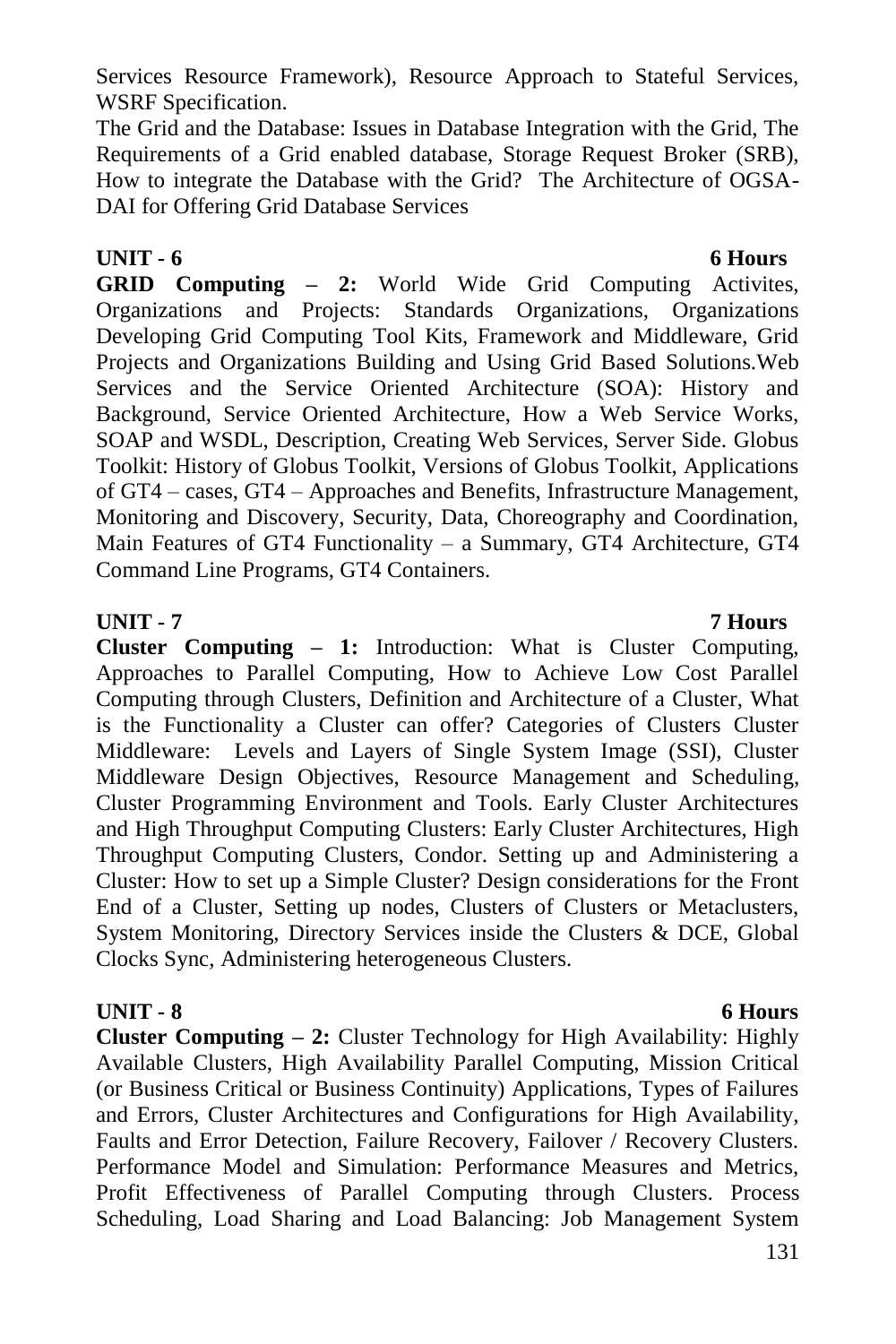(JMS) Resource Management System (RMS), Queues, Hosts, Resources, Jobs and Policies, Policies for Resource Utilization, Scheduling Policies Load Sharing and Load Balancing, Strategies for Load Balancing, Modeling Parameters Case Studies of Cluster Systems: Beowulf, PARAM.

#### **Text Books:**

- 1. Anthony T. Velte, Toby J. Velte, Robert Elsenpeter: Cloud Computing, A Practical Approach, McGraw Fill, 2010.
- 2. Prabhu: Grid and Cluster Computing, PHI, 2008.

#### **Reference Books:**

- 1. Joshy Joseph, Craig Fellenstein: Grid Computing, Pearson Education, 2007.
- 2. Internet Resources

#### **MULTI-CORE ARCHITECTURE AND PROGRAMMING**

| Subject Code: 10CS846 | <b>I.A.</b> Marks $\therefore$ 25 |
|-----------------------|-----------------------------------|
| Hours/Week: 04        | Exam Hours: 03                    |
| Total Hours: 52       | Exam Marks: 100                   |

#### **PART - A**

### **UNIT 1 7 Hours**

#### **Introduction**

The power and potential of parallelism, Examining sequential and parallel programs, Parallelism using multiple instruction streams, The Goals: Scalability and performance portability, Balancing machine specifics with portability, A look at six parallel computers: Chip multiprocessors, Symmetric multiprocessor architectures, Heterogeneous chip designs, Clusters, Supercomputers, Observations from the six parallel computers.

### **UNIT 2** 6 Hours

#### **Reasoning about Performance**

Motivation and basic concepts, Sources of performance loss, Parallel structure, Performance trade-offs, Measuring performance, Scalable performance.

### **UNIT 3** 6 Hours

#### **Examples of Multi-Core Architectures**

Introduction to Intel Architecture, How an Intel Architecture System works, Basic Components of the Intel Core 2 Duo Processor: The CPU, Memory Controller, I/O Controller; Intel Core i7: Architecture, The Intel Core i7 Processor, Intel QuickPath Interconnect, The SCH; Intel Atom Architecture.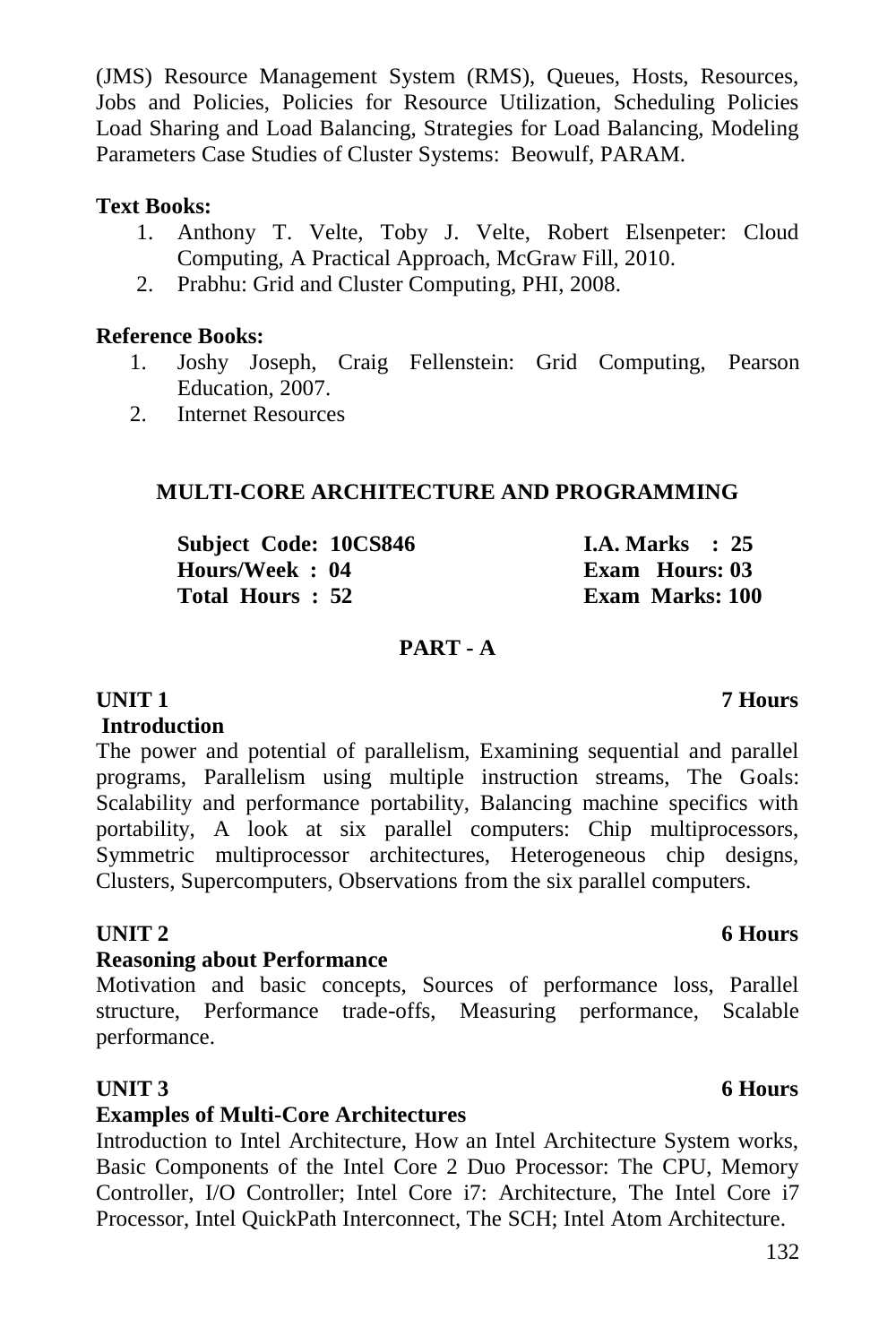### Introduction to Texas Instruments" Multi-Core Multilayer SoC architecture for communications, infrastructure equipment

### **UNIT 4 7 Hours**

### **Parallel Algorithm Design**

Introduction, The Task / Channel model, Foster's design methodology, Examples: Boundary value problem, Finding the maximum, The n-Body problem, Adding data input.

### **PART – B**

### **UNIT 5 7 Hours**

### **Parallel Programming – 1 (Using OpenMP)**

Designing for threads: Task decomposition, Data decomposition, Data flow decomposition, Implications of different decompositions; Challenges in decomposition, Parallel programming patters, A motivating problem: Error diffusion.

Threading and Parallel Programming Constructs: Synchronization, Critical sections, Deadlocks, Synchronization primitives: Semaphores, Locks, Condition variables; Messages, Flow Control-Based concepts: Fence, Barrier; Implementation-Dependent threading issues.

### **Parallel Programming – 2 (Using OpenMP)**

Introduction, The shared-memory model, Parallel *for* loops, Declaring private variables, Critical sections, Reductions, Performance improvements, More general data parallelism, Functional parallelism.

### **UNIT 7 7 Hours**

### **Solutions to Common Parallel Programming Problems**

Too many threads, Data races, deadlocks, and live locks, Heavily contended locks, Non-blocking algorithms, Thread-safe functions and libraries, Memory issues, Cache-related issues, Avoiding pipeline stalls, Data organization for high performance.

### **Threading in the Processor**

Single-Core Processors: Processor architecture fundamentals, Comparing Superscalar and EPIC architectures.

Multi-Core Processors: Hardware-based threading, Hyper-threading technology, Multi-Core processors, Multiple processor interactions, Power consumption, Beyond multi-core architecture.

**NOTE:** In order to acquire a sound understanding of the subject, it is desirable for the students to work in the laboratory using OpenMP. The

### **UNIT 6** 6 Hours

### **UNIT 8** 6 Hours